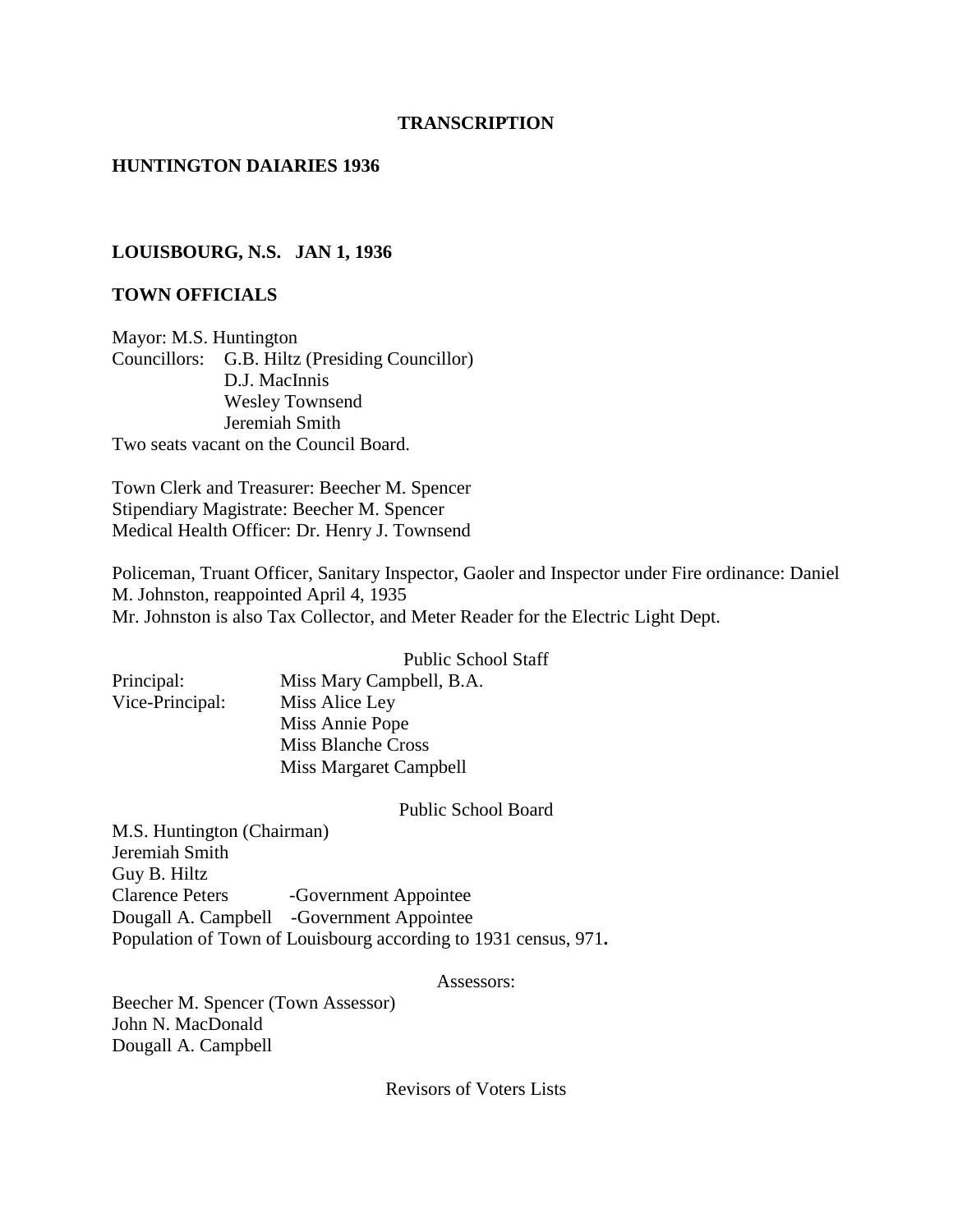Robert A. Peters Duncan Lamont Harold MacQueen

Clergymen in charge of the various congregations in the Town of Louisbourg. Anglican: Rev. E.B. Gabriel Roman Catholic: Rev. D. H. Doyle United Church of Canada: Rev. D. A. MacMillan Presbyterian: Rev. Joseph Cathcart

Collector of Customs, Port of Louisbourg, N.S.: A. W. Stacey

Pilots, Port of Louisbourg: John E. Tutty, John Power, John Kelly, George Wilcox, George Harris, William Williams, D.W. Ley, Thomas Wilcox.

Harbor Master: Archibald MacVicar**.** Port Warden: John Murphy Immigration Officer: Walter E. Jewell, Jr. Shipping Master: Emerson A. Grant

Number of Dwellings, houses, about 260 Number of Families, about 270.

### **JANUARY 1936**

### **Wednesday 1**

Louisbourg, N.S. Cold and partly clear with light to moderate northerly wind. A few light snow squalls in the afternoon. Min temperature 12, max temperature 26.

Ground partly covered with snow, but not enough for good sleighing. Both wheels and runners in use on the streets and highways.

#### Skating

Good skating on the lakes and ponds.

New Year Gathering

Our annual New Year gathering took place at our house today. The following arrived at noon and spent the afternoon and evening with us: Mrs. Z. W. Townsend, Wesley Townsend, Mr. and Mrs. Fletcher Townsend and Mr. and Mrs. Emerson Grant.

### **JANUARY 1936**

**Thursday 2** Louisbourg, N.S.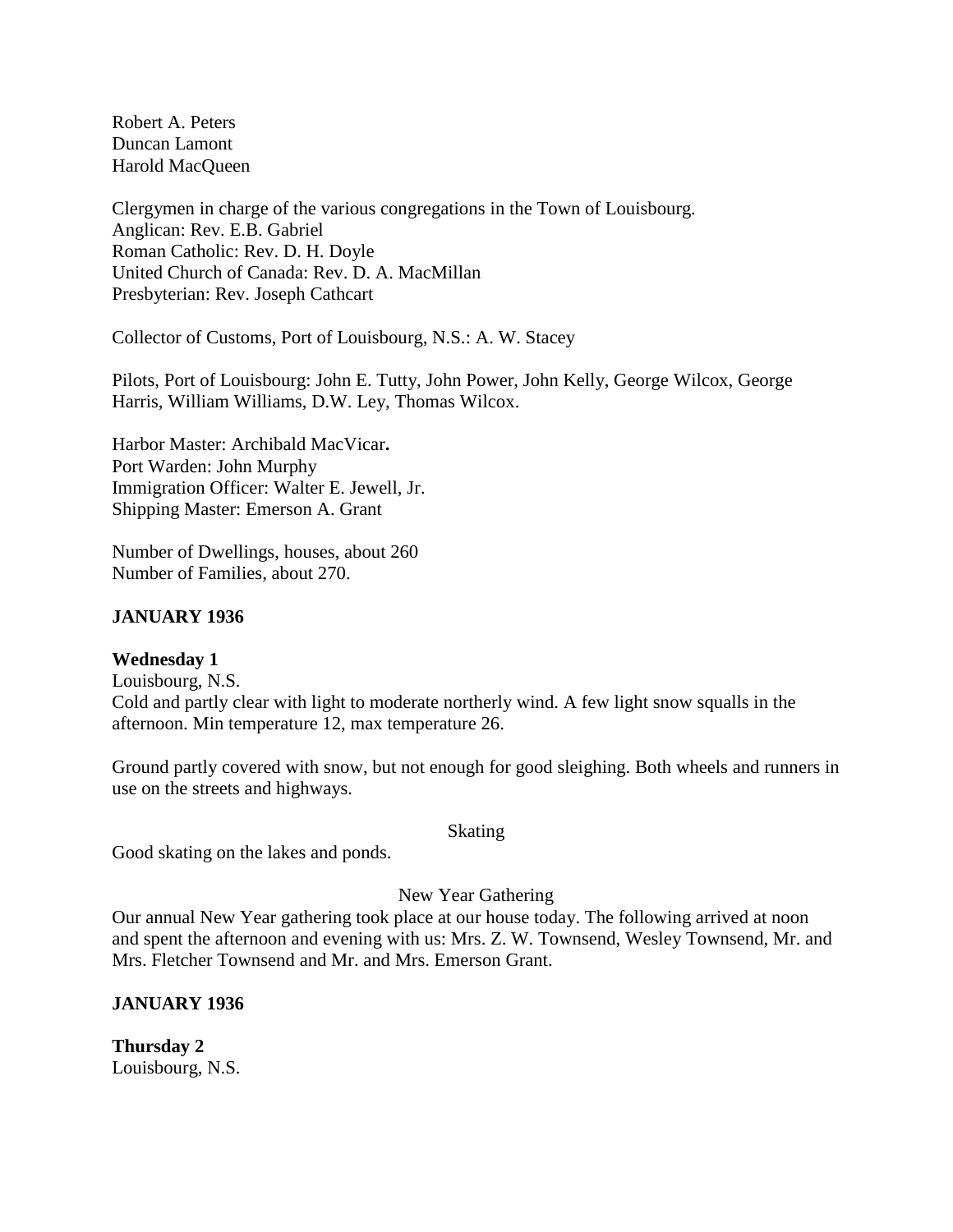Cold and mostly cloudy with light to moderate northwest wind. Min temperature 6, max temperature 22.

## **JANUARY 1936**

# **Friday 3**

Louisbourg, N.S. Cloudy and cool. Snowfall of about 1 inch in the afternoon followed by rain and southeast gale.

# **JANUARY 1936**

### **Saturday 4**

Louisbourg, N.S. Mild and mostly clear with light to moderate wind. Min temperature 25, max temperature 42.

Ground Bare

The snow has entirely disappeared as a result of yesterday's thaw.

# **JANUARY 1936**

## **Sunday 5**

Louisbourg, N.S.

Cloudy and foggy followed by heavy rain during the afternoon. Light to moderate easterly wind shifting to westerly in the late afternoon and increasing to a strong breeze. Min temperature 29, max temperature 38.

Church Services

At 11 A.M. and 7 P.M., Emeline and I attended services in the First United Church. Rev. H. R. Grant of New Glasgow was the preacher at both services.

## Annual Meeting

The annual meeting of the choir of the First United Church was held at the close of the evening service. The following officials were reelected for the current year: John A. MacDonald, Leader, Miss Christine MacDonald, Secretary-Treasurer, M. S. Huntington, Chairman, Miss Normena MacLeod was elected Choir representative on the Church Official Board.

## **JANUARY 1936**

## **Monday 6**

Louisbourg, N.S. Cloudy with light to moderate northwest wind. Min temperature 25, max temperature 32.

### S.S. Arrarmore

Canadian Government Steamer "Arrarmore" arrived.

### Week of Prayer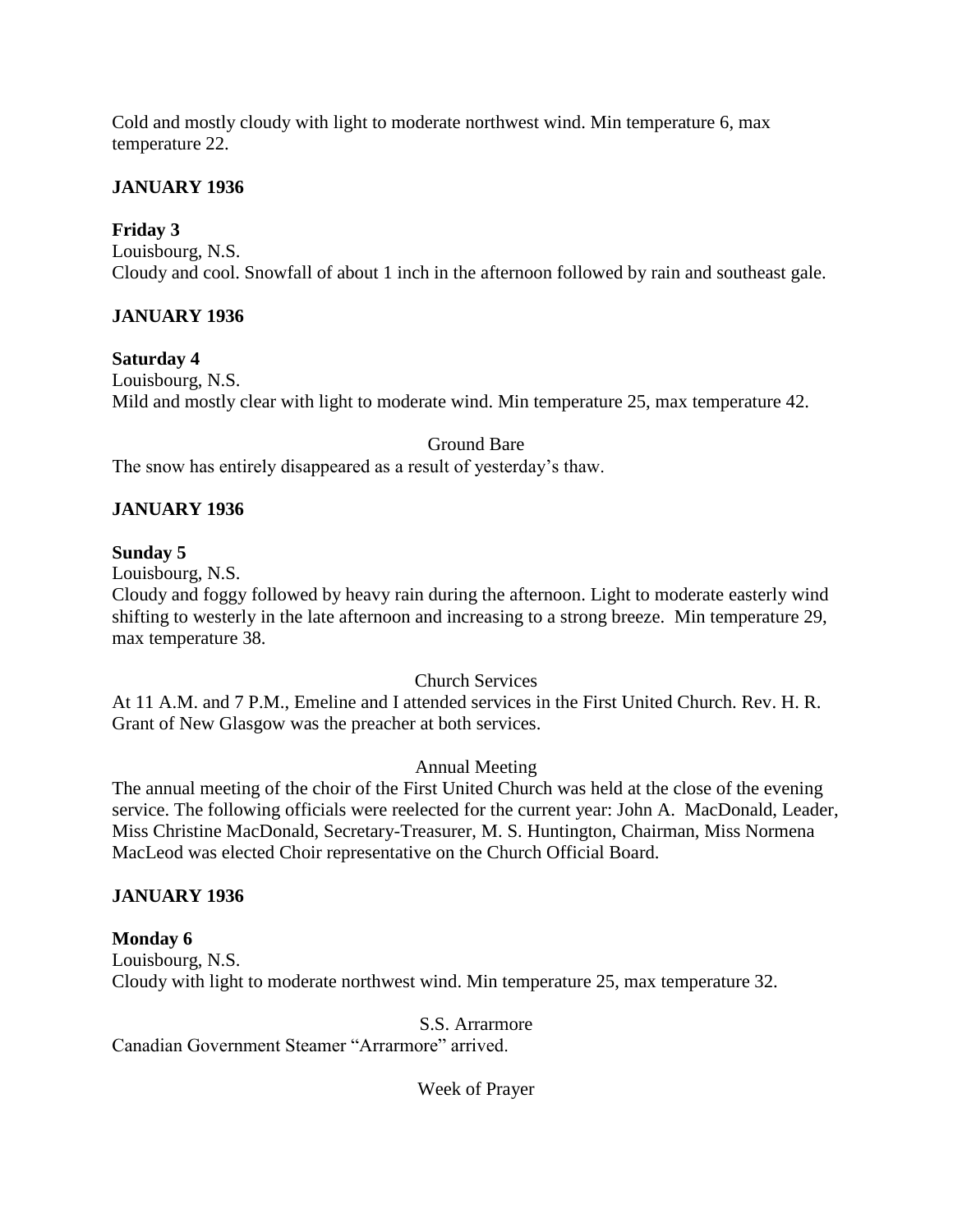At 7:30 P.M. I attended the first of the series of "Week of Prayer" services in the First United Church.

Rev. George MacLeod of Chalmers United Church, Bridgeport, N.S. conducted the service in the absence of the regular pastor, Rev. D.A. MacMillan, who has not yet fully recovered from his recent illness. These services will be held every night this week with the exception of Saturday by various members of the Glace Bay ministerial association.

# **JANUARY 1936**

## **Tuesday 7**

Louisbourg, N.S. Clear and comparatively mild with light to moderate northwest wind.

Week of Prayer

Captain Pilfrey of the Glace Bay detachment of the Salvation Army conducted the "Week of Prayer" service in the First United Church at 7:30 P.M. I was not present.

# **JANUARY 1936**

## **Wednesday 8**

Louisbourg, N.S.

Cloudy and cool with moderate to fresh northerly wind and a few light snow squalls during the afternoon and evening. Min temperature 23, max temperature 30.

Week of Prayer

At 7:30 P.M. I attended the third of the series of "Week of Prayer" services in the First United Church. Rev. C.R. F. MacLennan of Knox United Church, Glace Bay was in charge of the service.

# **JANUARY 1936**

## **Thursday 9**

Louisbourg, N.S. Mostly clear with light to moderate northeast wind. Min temperature 22, max temperature 33.

## Week of Prayer

The fourth of the series of "Week of Prayer" services was held in the First United Church at 7:30 P.M. This service was conducted by Rev. C. W. Anderson of the United Church, New Aberdeen, N.S. I was not present.

## Annual Meeting

At 9 P.M. I attended the annual meeting of the Louisbourg Board of Trade in the spare room in the Town hall. All the officers and members of the executive were reelected as follows: Dr. H. J. Townsend, President George Lewis, Secretary-Treasurer James Crowdis, Vice-President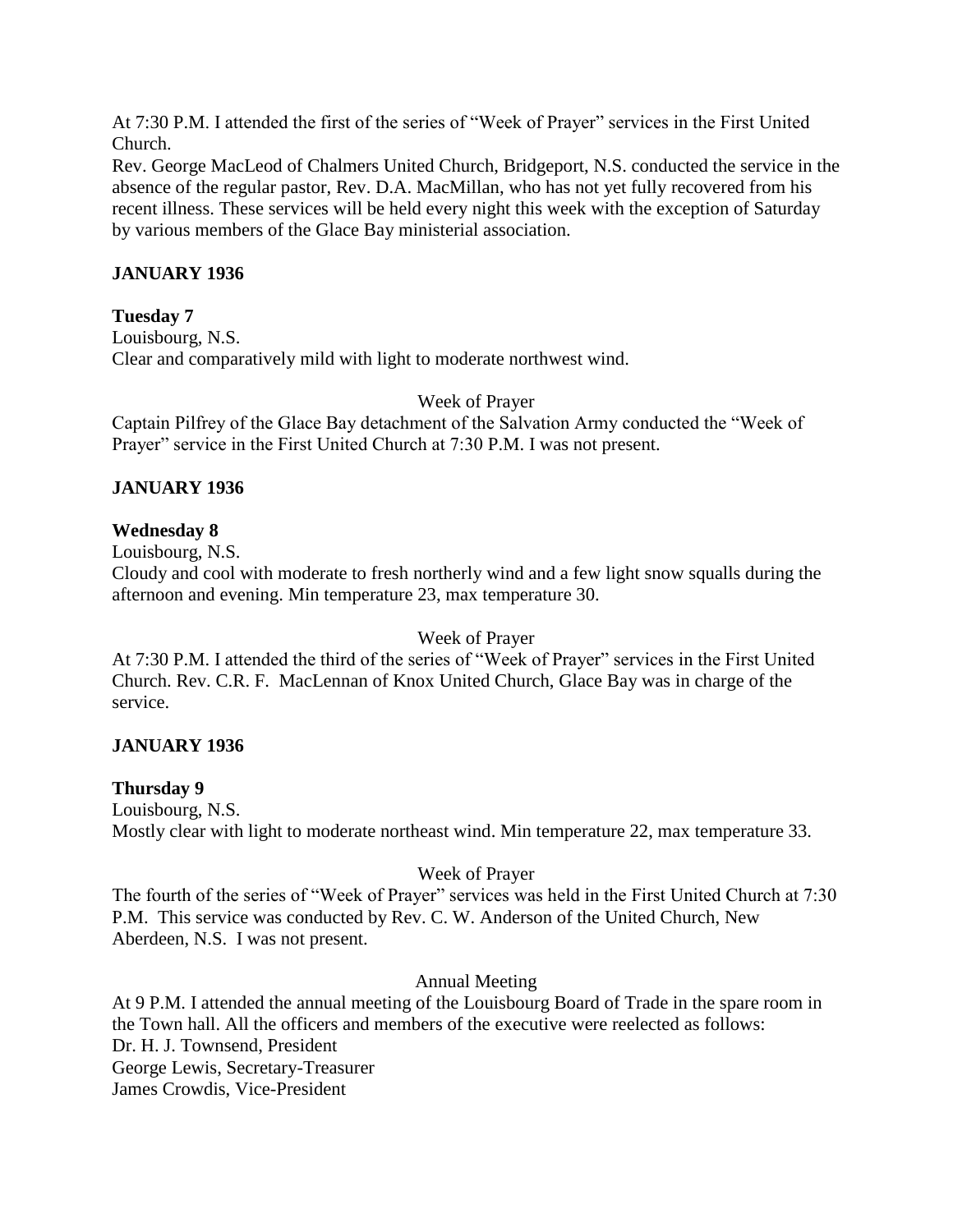Other members of the executive seven in all: John A. MacDonald, A. A. Martell, Bert Wilcox, and Reuben Lipkus.

### **JANUARY 1936**

### **Friday 10**

Louisbourg, N.S.

Cloudy with southwest to southeast winds which increased to a heavy gale during the evening and night, accompanied by heavy rain. Min temperature 22, max temperature 35.

### Week of Prayer

At 7:30 P.M. I attended the "Week of Prayer" service in the First United Church. Rev. A.S. Adams of Epworth United Church, Glace Bay conducted the service.

### Death of Dennis Price

The death occurred today at the Cape Breton Hospital, Sydney River of Dennis Price of West Louisbourg. Mr. Price who was upwards of 70 years of age had been in the hospital for about five months.

## **JANUARY 1936**

### **Saturday 11**

Louisbourg, N.S. Cloudy with moderate to strong westerly wind. Min temperature 28, max temperature 35.

## **JANUARY 1936**

## **Sunday 12**

Louisbourg, N.S. Cloudy with light variable wind. Min temperature 22, max temperature 32.

## Church Service

At 11 A.M. and 7 P.M. in company with Emeline I attended services in the First United Church. The 11 A.M. service was conducted by Mr. A.W. Stacey (Elder) while the evening service was under the auspices of the Young People's Society of the First United Church and was led by Edward Levy.

Rev. D.A. MacMillan the regular pastor who for the last several months has been unable to take charge of the service, owing to illness had intended to preach today but on the advice of his doctor, H. J. Townsend decided he had better not until he had made a more complete recovery.

After the close of the evening service, Emeline and I visited Rev. and Mrs. MacMillan at the manse. Mr. MacMillan seems to have improved considerably in health since our last visit.

Funeral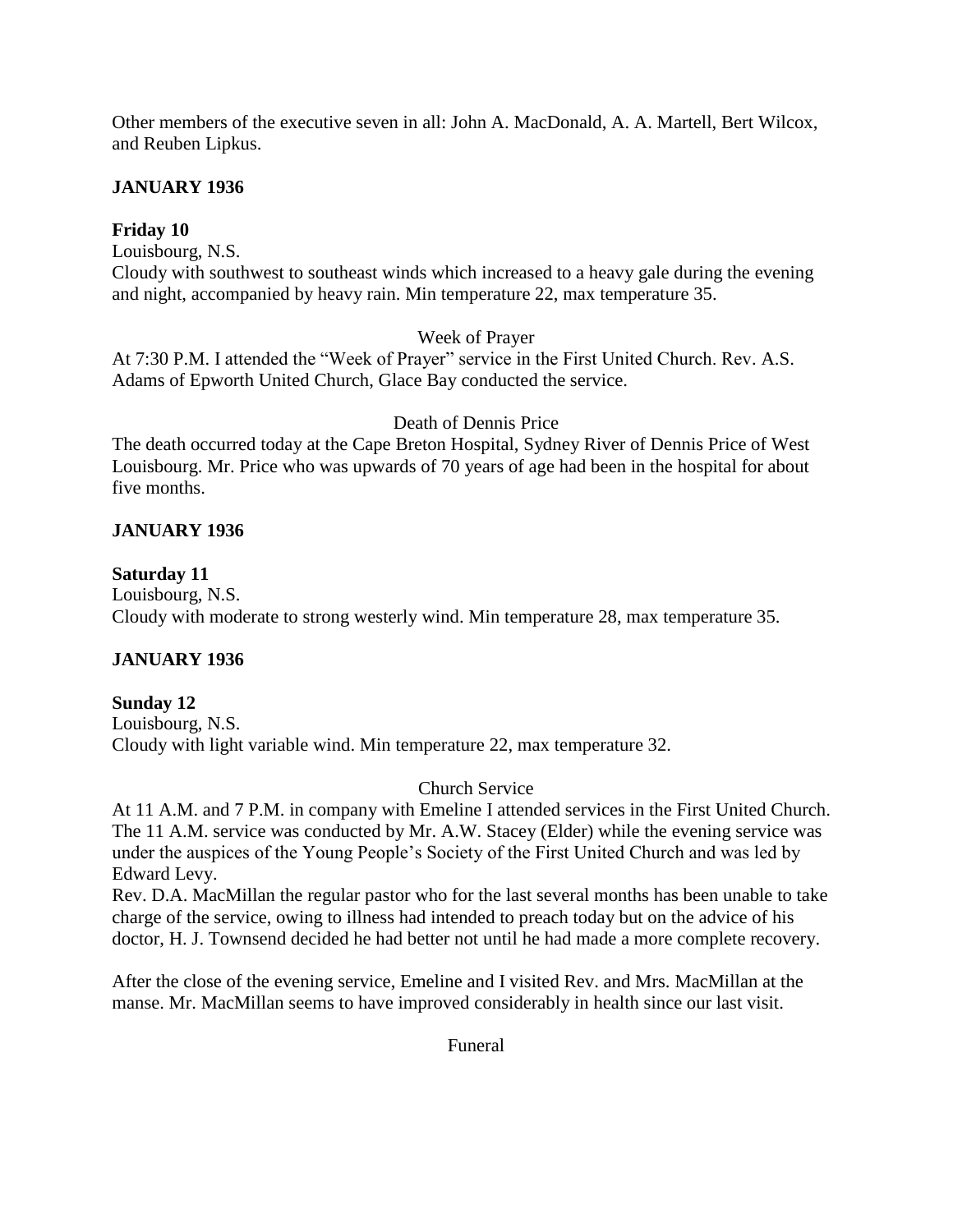The funeral of the late Dennis Price took place in the afternoon from his home at West Louisbourg to Stella Maris Church, where service was held by Rev. Father D. H. Doyle. Interment took place in the Roman Catholic Cemetery.

## **JANUARY 1936**

## **Monday 13**

Louisbourg, N.S. Partly clear with moderate westerly winds shifting to easterly at night and increasing. Min temperature 19, max temperature 32.

## Death of Mrs. Dowling

The death occurred this evening at her home on Main Street of Mrs. Ernest Dowling, after several weeks illness. She was about 48 years of age. Mrs. Dowling who before her marriage was Miss Isabel Murphy of this town, besides her husband is survived by three brothers: Michael in Quebec, and Neil and Stephen on the old homestead in Louisbourg. She is also survived by several step children.

### **JANUARY 1936**

### **Tuesday 14**

Louisbourg, N.S.

Light snowfall in the early morning followed by rain which continued until about 10 A.M. Strong southeast wind shifting to southwest and later to northwest increasing to a heavy gale which moderated during the night. Min temperature [blank] Max temperature [blank]. Snowfall about 1 inch which thawed off during the day.

### Masonic at Home

In the evening Emeline and I attended the Annual Masonic "At Home" which was held in the Masonic hall on Warren Street. This function was well attended and proved to be a very enjoyable affair. There were approximately 175 persons present. The hall management has recently removed the platform.

### **JANUARY 1936**

## **Wednesday 15**

Louisbourg, N.S. Clear with light northwest wind. An ideal day. Min temperature 12, max temperature 30.

### Funeral

At 1:30 P.M. I attended the funeral of the late Mrs. Ernest Dowling which took place to the Anglican Church where service was held by Rev. E.B. Gabriel. Internment in the Anglican Cemetery on Clarke's Road.

## **JANUARY 1936**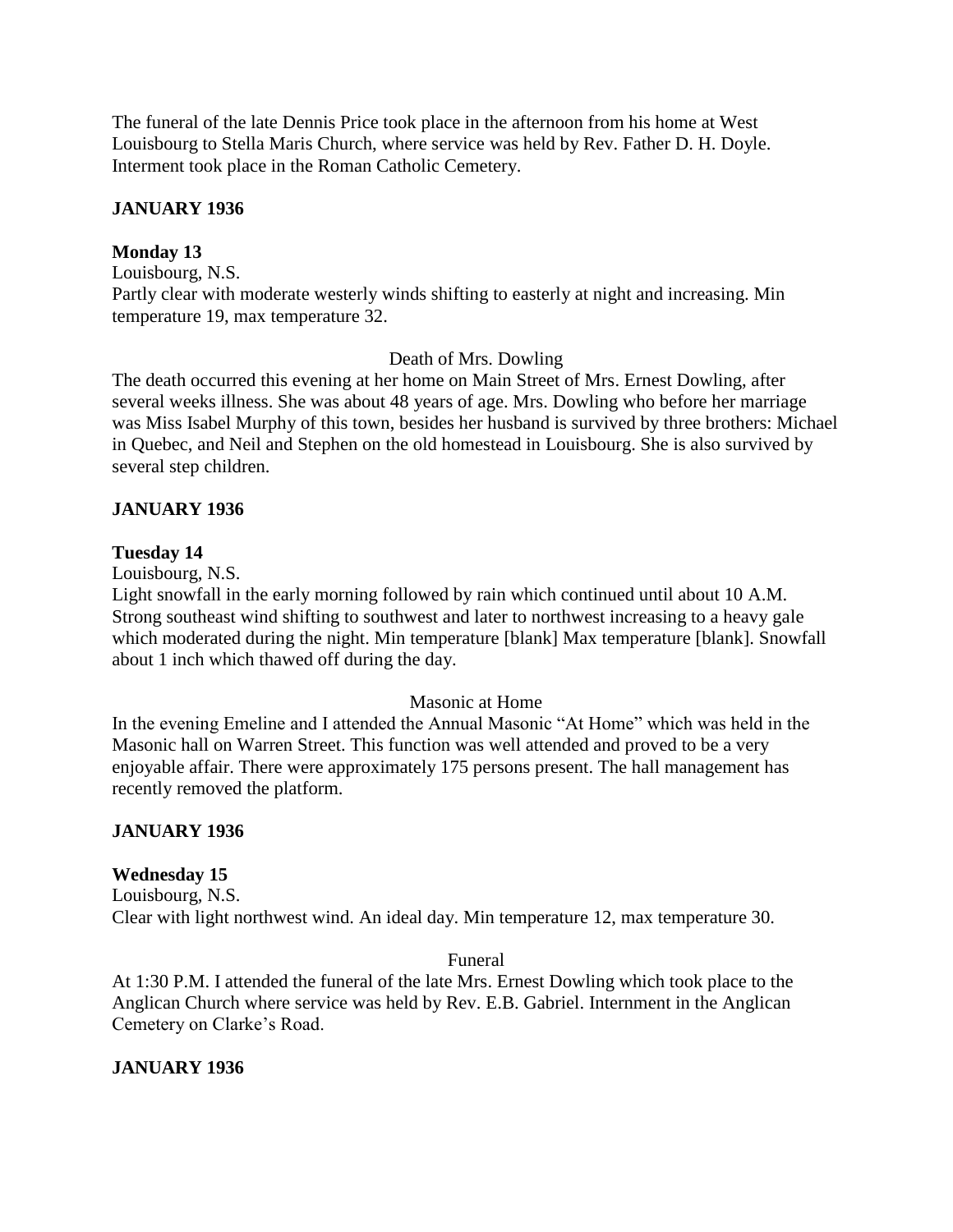#### **Thursday 16**

Louisbourg, N.S. Sydney, N.S.

Cloudy and chilly. Rain began to fall in the forenoon and continued until night. Strong southeast wind during the greater part of the day. Very disagreeable. Min temperature 11, max temperature 36.

### **S. S. LORD STRATHCONA**

Steamer "LORD STRATHCONA", Captain Clibborn enroute from St. John, N.B arrived at about 7:30 A.M. and docked on the east side of the coal pier. It is reported that owing to the dullness of the coal trade this ship is likely to pay off her crew and lay up for an indefinite time.

### Motored to Sydney

At 1:40 P.M., A.A. Martell, James Crowdis, Dr. H.J. Townsend, George Lewis and I motored to Sydney in George Lewis's car as a delegation from the Louisbourg Board of Trade and interviewed Mr. Blanchard, Highway engineer at his office respecting the construction and route of the proposed highway between Sydney and Louisbourg. A.A. Martell, James Crowdis and I who personally interviewed Mr. Blanchard were well received by him and his assistant, Mr. Crawley and we were informed that our proposals respecting the route of the new motor highway would receive due consideration by his department. Dr. Townsend and George Lewis having other business to attend to and by agreement among ourselves did not accompany the rest of the committee to the highway office. At 4 P.M. we left for home but owing to the icy condition of the highway from Sydney to Catalone we made slow progress, not arriving at Louisbourg until 6:45 after quite a strenuous trip. On our

(continued on next page)

## **JANUARY 1936**

### **Friday 17**

Louisbourg, N.S.

Mostly clear and cool with strong to moderate west to northwest winds. Min temperature 11, max temperature 31.

### Crew Paid Off

The crew of the Steamer "LORD STRATHCONA" which arrived here yesterday morning were paid off today and the ship is now laid up in the dock on the east side of the coal pier. Do not know how long this ship is to remain idle, but is reported that she is to go into commission again in about two weeks.

(continued from previous page)

way home we came in contact with several cars which owing to the absence of chains on their tires were having difficulties in climbing the hills and in several instanced were ditched. We let assistance to all whom we found in trouble, among those were: Rev. E.B. Gabriel and Lloyd Condon, both of Louisbourg, also the Sydney and Louisbourg bus which skidded off the road between Albert Bridge and Catalone. After passing Catalone we had no further trouble with slippery roads as there was no ice on this end of the road.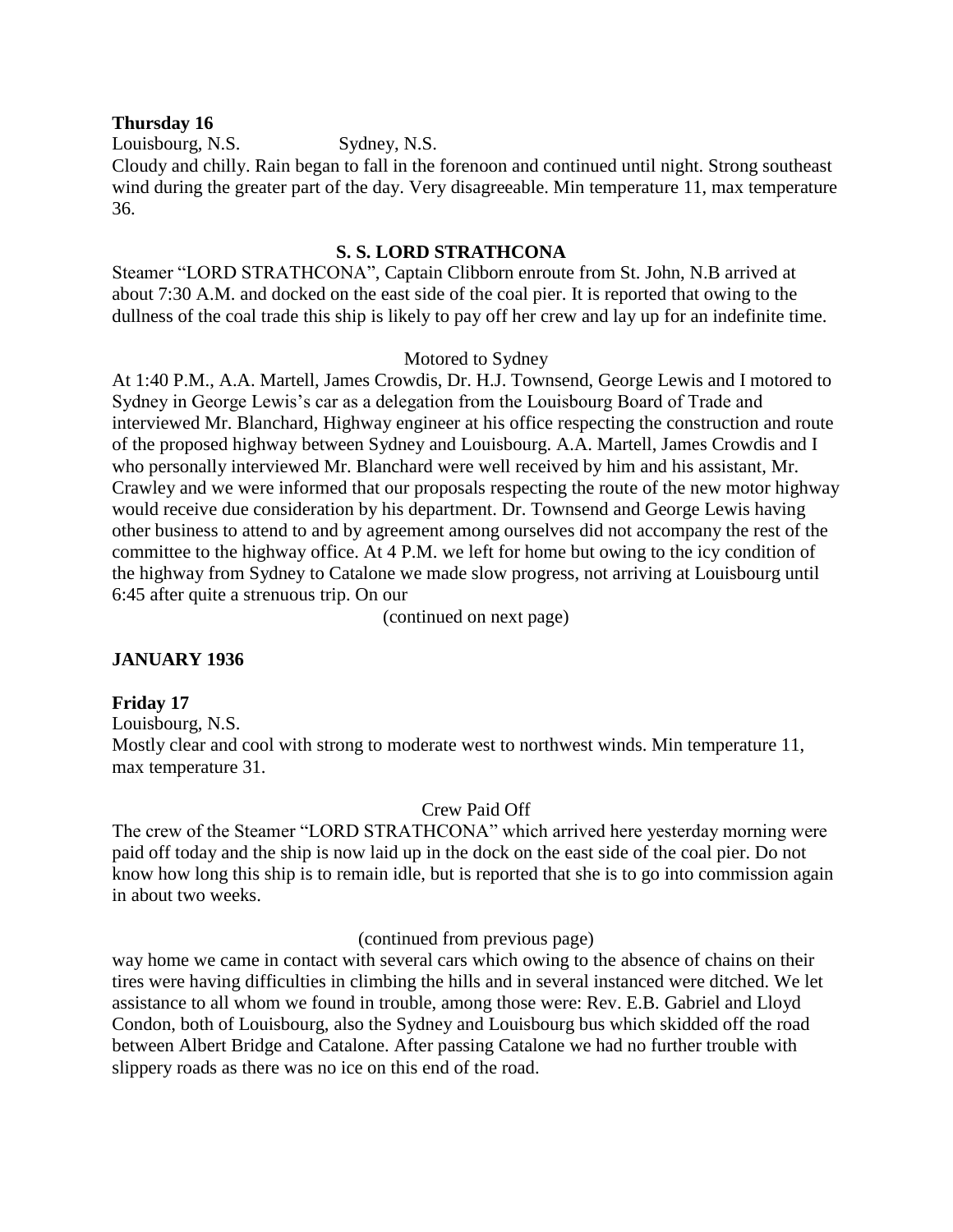#### Council Meeting

At 7:30 P.M. I attended and presided at a meeting of the Town Council. Those present were: Councillors G.B. Hiltz, D.J. MacInnis, Wesley Townsend, and Jeremiah Smith, Clerk: B.M. Spencer, Police Officer, D.M. Johnston and Medical Health Officer, Dr. H.J. Townsend.

#### **JANUARY 1936**

#### **Saturday 18**

Louisbourg, N.S.

Cold and partly clear with moderate to fresh west to northwest wind. Min temperature 8, max temperature 20.

Death of Rudyard Kipling

Today's newspaper carried the account of the death of Middlesex Hospital, Sussex, England last night of Rudyard Kipling, famous British Author and Poet. Mr. Kipling was born in Bombay, India on Dec 30, 1865.

#### King George Ill

His majesty King George the fifth is reported to be seriously ill at his home, Sandringham House, Norfolk, England according to Radio broadcast of today.

#### **JANUARY 1936**

#### **Sunday 19**

Louisbourg, N.S. Cloudy and chilly with light to moderate easterly wind increasing during the night. Snow began to fall at about 9 P.M. Min temperature 11, max temperature 28.

### Church Services

At 11 A.M. and 7 P.M. in company with Emeline I attended services in the First United Church. The morning service was led by Dan Nicholson (elder) while the evening service was in charge of the Young People's Society of the United Church, Donald Beaver, leader.

### **JANUARY 1936**

#### **Monday 20**

Louisbourg, N.S.

Snow storm of last night was followed by rain in the early morning. Stopped raining before daylight. Easterly wind shifted to southwest in the early morning and during the day to west and northwest increasing to a gale and becoming cold. Min temperature 14, max temperature 36. Snowfall of last night about 4 inches. Streets very slushy.

#### Death of King George the Fifth

British Monarch, George the Fifth died today at Sandringham, England after a brief illness. He is succeeded by his oldest son, the Prince of Wales who comes to the throne as Edward the Eighth.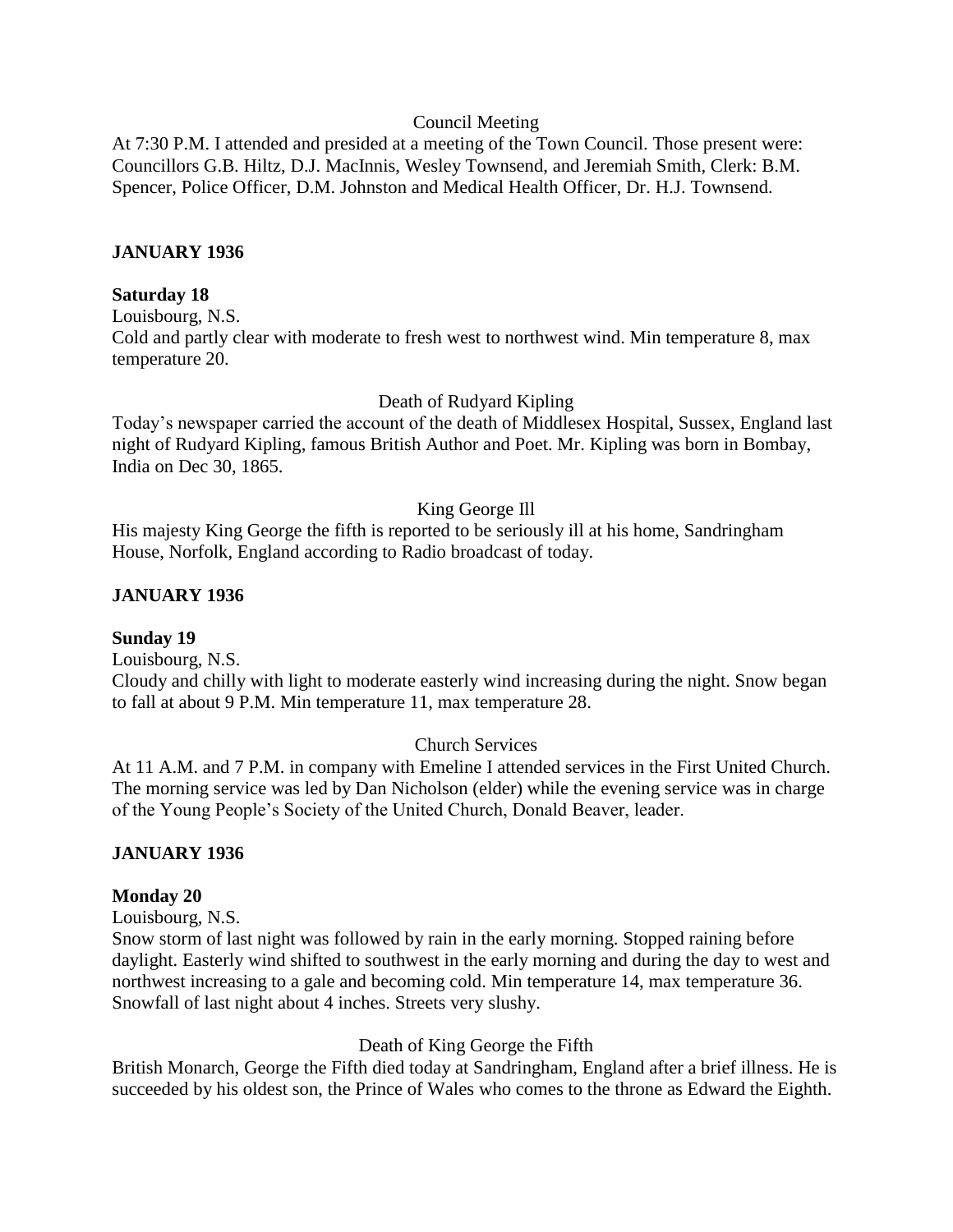The late King George was born at Marlborough House, England on June 3, 1865, married Princess Mary of Teck on July 6, 1893. Ascended throne May 6, 1910, crowned in Westminister Abbey on June 22, 1911.

### **JANUARY 1936**

### **Tuesday 21**

Louisbourg, N.S. Clear and cold with northwest gale. Streets partly covered with snow and ice, not enough snow for sleighing. Min temperature 11, max temperature 21.

## **JANUARY 1936**

## **Wednesday 22**

Louisbourg, N.S. Sydney, N.S. Clear and moderately cold with light to moderate westerly wind. Min temperature 8, max temperature 26.

#### Marriage

The marriage of Gibson L. Mounce of Dartmouth to Miss Bessie Mosher of this town took place this evening at 8 o'clock in the First United Church. The ceremony was performed by Rev. D.A. MacMillan. Mr. and Mrs. Mounce will reside at Dartmouth, N.S.

### Motored to Sydney

At about 7:30 P.M. I left for Sydney in Sullivan's bus for the purpose of representing the Town of Louisbourg on the Cape Breton County Joint Expenditure Board which meets tomorrow at 10:30 A.M. at the Court House, Sydney. Arrived at Sydney at 8:45 and stopped at the Vidal Hotel.

### **JANUARY 1936**

### **Thursday 23**

Sydney, N.S.

Cloudy and mild with moderate east to southeast wind. Mist followed by snow and part rain in the afternoon and evening. Wind shifted to westerly at night and increased to a gale. Frost during the night. Snowfall about 2 inches.

### Cape Breton County Joint Ex Board

The Cape Breton County Joint Expenditure Board scheduled to meet in at 10:30 A.M. in the Council chamber in the Court House was called to order at about 10:50 with Warden R.A. MacKinnon presiding. The following are the delegates from the Municipality: City of Sydney and the various towns in the County, Municipality of Cape Breton County: Warden R.A. MacKinnon, Councillors: Alex Campbell, Reserve Mines and Alex Ferguson, City of Sydney. Mayor: S.E. Muggah, Aldermen: J.D. Hartigan, Angus MacDonald, A. E. Sullivan and Neil J. MacLean, Glace Bay: Mayor, D.W. Morrison, Councillors John Morrison and W.R. MacDonald. North Sydney: Mayor, F.L. Kelly, and Councillor: L.Y. Urquhart. Sydney Mines: Mayor, A.C.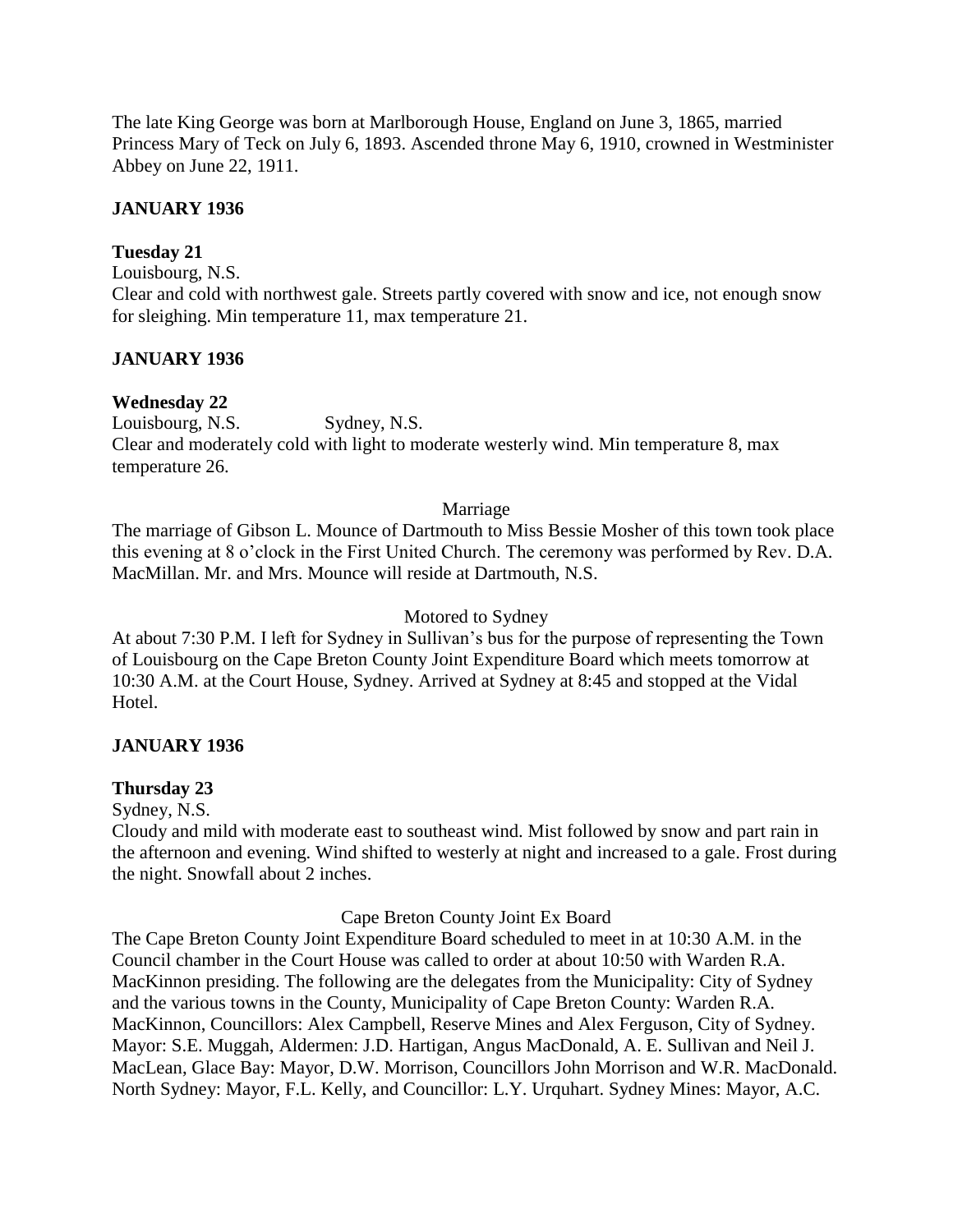MacCormick, and Councillor David MacDonald, New Waterford: Mayor, W.J. Hinchey, Dominion; Mayor F.J. Mitchell, Louisbourg, Mayor M.S. Huntington.

### **JANUARY 1936**

## **Friday 24**

Sydney, N. S. Mostly clear and moderately cold with moderate to fresh west to northwest wind.

### **JANUARY 1936**

### **Saturday 25**

Sydney, N.S. Louisbourg, N.S. Cold and mostly clear with moderate northwest wind. Min temperature zero. First time this season that the temperature reached the zero mark.

Scarcely enough snow on the streets for good sleighing but on the highways in the Country districts there are splendid sleighing and wheeling.

Motored to Louisbourg

At 10:45 A.M. I left Sydney on Sullivan's Bus and arrived at Louisbourg at 11:50 A.M.

## **JANUARY 1936**

### **Sunday 26**

Louisbourg, N.S. Cloudy and moderately cold with light northwest wind. Min temperature 12, max temperature 30.

Church Services

At 7 P.M. in company with Emeline I attended service in the First United Church. The service in this church both morning and evening were conducted by Rev. D.A. MacMillan, the regular pastor. This is the first time that Mr. MacMillan has occupied the pulpit.

### **JANUARY 1936**

### **Monday 27**

Louisbourg, N.S.

Cloudy and comparatively mild with light variable wind. Min temperature 13, max temperature 28.

### S.S. LORD STRATHCONA

Steamer "LORD STRATHCONA", Captain Clibborn which has been lying at the coal pier for some days signed on a crew today and sailed at about 2:30 P.M. for Sydney for to load a cargo or part cargo of coal for St. John, N.B.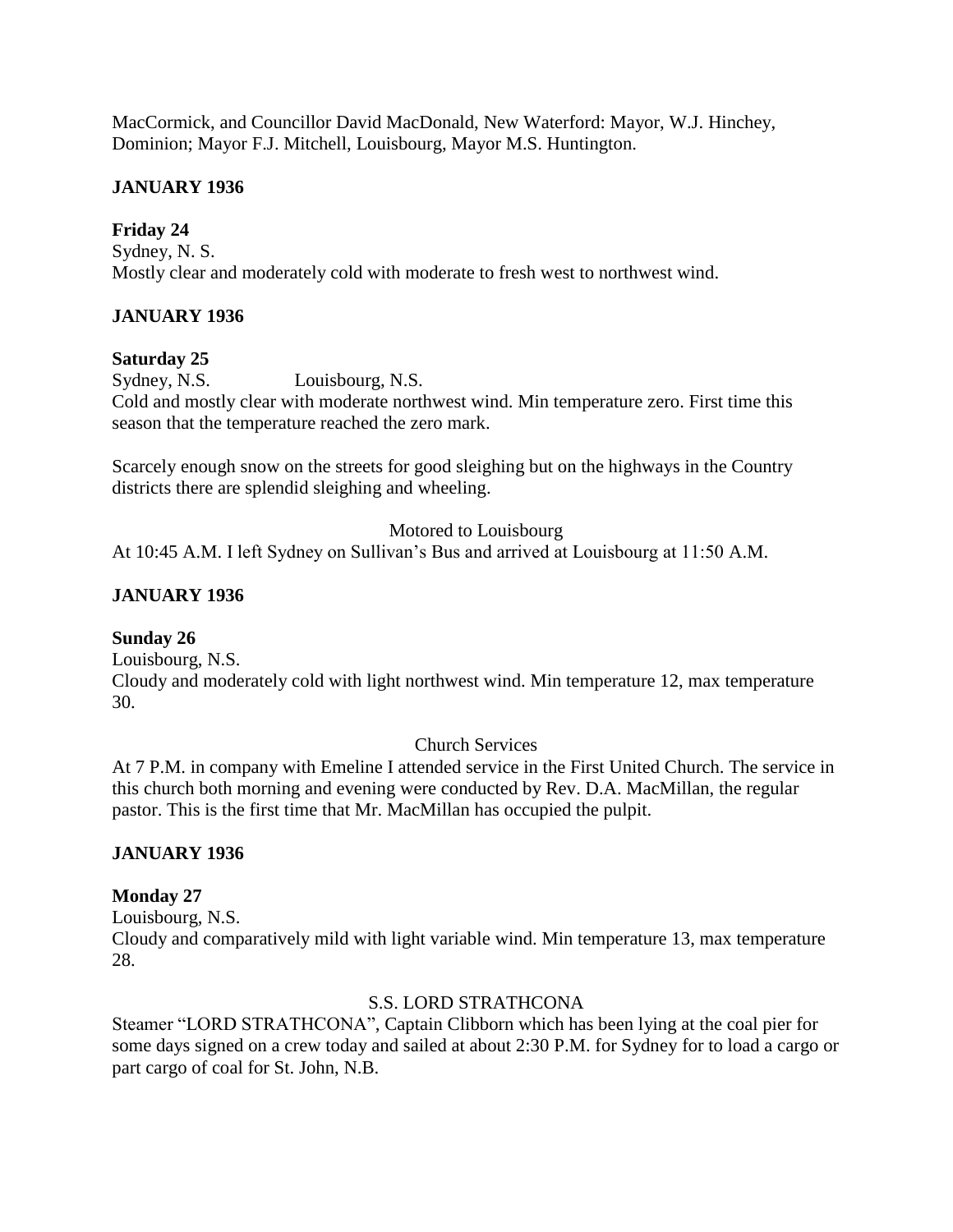This ship arrived here on the  $16<sup>th</sup>$  inst. from St John, N.B. The following day her crew was paid off with the exception of the officers, since that time she had been laid up at the loading pier.

### **JANUARY 1936**

### **Tuesday 28**

Louisbourg, N.S.

Snow storm in the early morning with strong southeast wind. Moderate southerly wind during the day. Mostly cloudy. Snowfall about 6 inches. Min temperature 23, max temperature 36.

### Funeral of King George the Fifth

The funeral of the late King George the Fifth took place today at Windsor, England in St. George's Chapel at about 2 P.M., English time. The funeral service and attendant ceremonies were broadcast by Radio to all parts of the Empire.

At Louisbourg the broadcast was received from 9:15 to about 10:15 A.M., Atlantic standard time and was listened to by a great many of our citizens.

### Church Service

At 11 A.M. Emeline and I attended a memorial service for the late King in St. Bartholomew Anglican Church when Rev. E.B. Gabriel officiated.

### Congregational Meeting

The annual congregational meeting of the First United Church was held in the church at 7:30 P.M. The first half hour was devoted to a service in memory of the late King George the Fifth, and was led by the pastor, Rev. D.A. MacMillan. This service consisted of the reading of the scripture lesson and prayer by Mr. MacMillan and the singing of "Nearer My God To Thee" and "Abide with Me" by the congregation. I delivered a brief address dealing with the reign of the late King and the accession to the throne of his successor, Edward the Eighth. After the devotional exercises, A.W. Stacey was elected chairman and I secretary. The business

of the congregation was their taken up and reports from the various organizations were read and adopted. About 50 persons present.

## **JANUARY 1936**

## **Wednesday 29**

Louisbourg, N.S. Sydney, N.S.

Snow storm in the early morning, followed by light drizzle of snow until about noon. Cloudy during the afternoon snowfall about 6 inches. Strong northerly wind decreasing to a moderate breeze at noon. Snowfall about 6 inches.

Meeting of Jail Commission

At 8:15 A.M. I left here on the S. & L. Railway train for Glace Bay enroute for Sydney for the purpose of attending a meeting of the Cape Breton Co. Jail Commission. At Glace Bay I took the train for Sydney arriving at about 11:45 A.M. At 2 P.M. I went to the Court house where I met the other two commissioners: Councillor W.R. MacDonald of Glace Bay and Alderman D.J. MacLean of Sydney. After calling the meeting to order in the County Clerk's office I was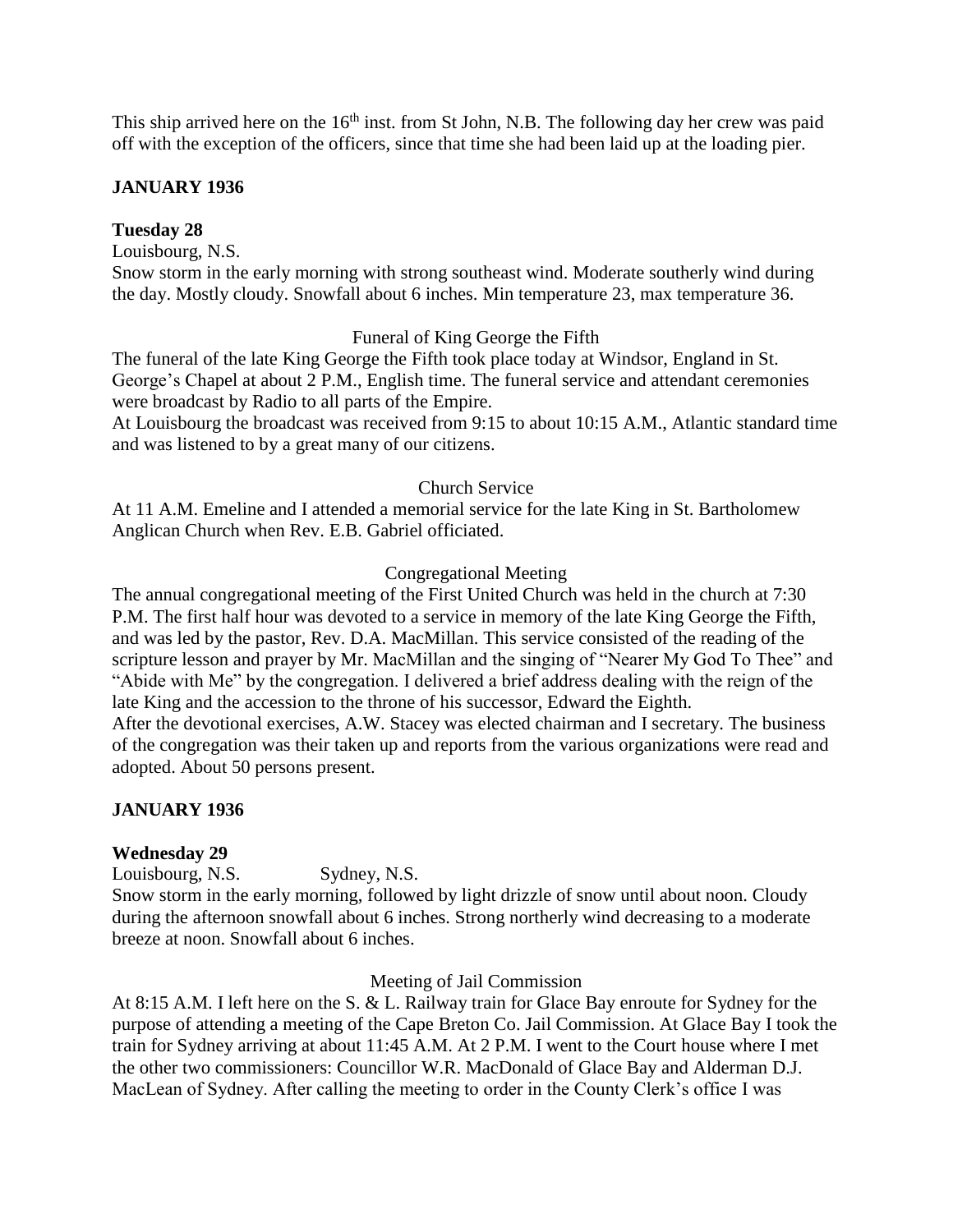appointed Chairman and D.J. MacLean Secretary. We then proceeded to the Jail and carried out an inspections of the institution and found the premises clean, tidy and in good order. Number of prisoners today 57 male, 3 female, Total 60. In the jail office we checked and passed for payment the following bills: Robert Peters, Taxi Service, Jan 1, \$1.75 Robert Peters, Taxi Service, Jan 29, \$2.50 G.B. Slaven, Jan 1/36 Drugs \$4.35 Chappels Ltd, Jan 3/36 \$1.55 Fred Peirce, Dec 16/35 Stove Fitting \$11.50 Malcolm MacAulay, Jan 22/36 Iron Screws, Labor \$7.01 Wrights Ltd, Dec 17/35 Blankets, Window shades \$24.17 Wrights Ltd, Dec 20/35 Mattress Covers \$24.00 Wrights Ltd, Jan 13/36 12 prs Blankets \$38.28 Thompson & Sutherland Ltd. Dec 31/35 Hardware \$12.23 C& G. MacLeod Ltd. Dec 20/35 Stationery \$2.00 C.H. Harshman, Dec 31/35 Drugs \$11.70 F.J. Gillis, Jan 2/36 ½ dos brooms \$9.00 Cape Breton Wholesale Co. Ltd. Jan 17/36 2 cases soap, \$8.40 Dom Coal Co. Ltd Jan 4/36 20 tons coal \$115.00

Mrs. MacKay, matron informed the commission today that she and her husband, the warden who is ill intend leaving the institution on or before the first of May 1936 and have notified the sheriff (Ronald MacVicar) to that effect.

At 7:30 P.M. as the guest of Thos. Pattillo, I attended a picture show in the Capital Theater, entitled "Mutiny on the Bounty".

Had meals and lodging at the Vidal Hotel.

No bus service from Sydney to Louisbourg today.

### **JANUARY 1936**

### **Thursday 30**

Sydney, N.S. Louisbourg, N.S. Mild and mostly clear with light northwest wind.

### Sydney to Louisbourg

Owing to the snow storm of yesterday, I hesitated as to whether I should take passage for Louisbourg on the bus due to leave Sydney at 10 A.M. or go to Glace Bay by train car and connect there with the Louisbourg train. I finally decided to go by bus and left Sydney at 10 A.M. Other passengers were: Joseph Laybolt who now resides at Sydney, D.J. Ferguson, Mira and John N. MacLean of Catalone. We made fair progress for the first 10 miles a snow plough having opened the highway as far as Horne's Road. After leaving Horne's Road we had no car track ahead of us until after we passed Albert Bridge. At about 12:30 P.M. we reached the long hill at Catalone where owing to engine trouble we got stuck. The driver, Mr. Jollimore, telephoned for assistance from Mrs. MacLean's nearby and after getting the bus to the top of the hill decided to turn around and start back for Sydney. I then got John MacLean to drive me with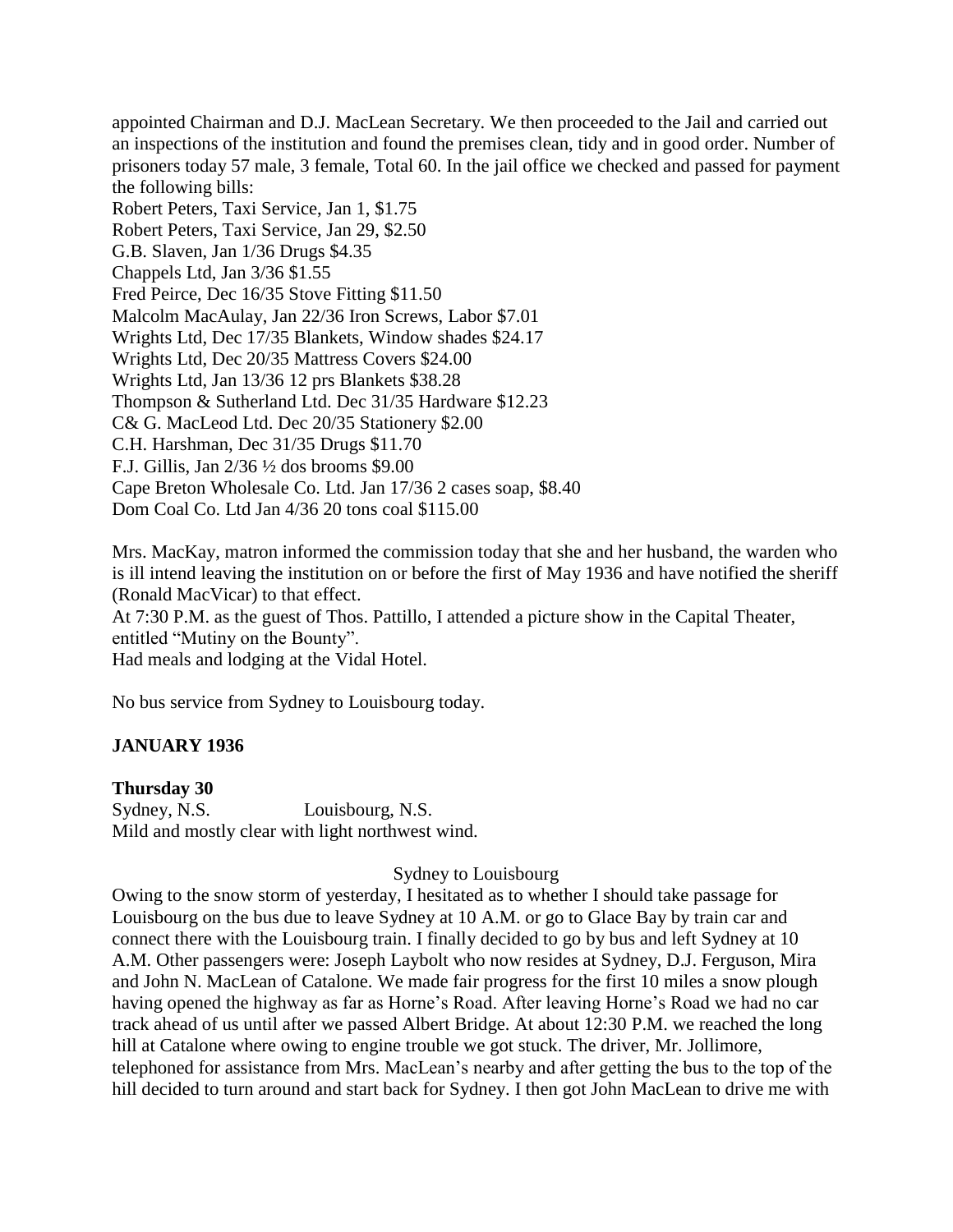his horse and sleigh as far as Stewart Lake where the ice haulers had broken the road. I then started to walk for home, but had not gone far before I was overtaken by George Lewis with a truck load of ice. He picked me up and landed me at my shop at about 3:45 P.M. The bus driver made temporary repairs to his engine and got back to Sydney. Mr. Laybolt went with him.

## Women's Institute Organized

Miss Helen MacDougall of Truro arrived here on the evening train and at 7:30 held a meeting in the Parish hall where a branch of the Women's Institute was organized with a membership of 36. Mrs. George Lewis was elected President and Mrs. Maud Bates, Secretary.

## **JANUARY 1936**

### **Friday 31**

Louisbourg, N.S.

Cloudy with light easterly wind. Snow began to fall at about 10 A.M. and continued moderately all day and late in to the night. Snowfall about 5 inches. Min temperature 17, max temperature 26.

### Bus Service

Sullivan's Bus due to arrive here at 11 A.M. owing to the bad condition of the highway did not reach here until about 1 P.M. and left immediately on the return trip.

### **FEBRUARY 1936**

## **Saturday 1**

Louisbourg, N.S. Partly clear and cold with moderate to fresh northwest to west winds. Min temperature 5, max temperature 24.

Bus Service Interrupted

The bus from Sydney did not get through to Louisbourg today.

## **FEBRUARY 1936**

### **Sunday 2**

Louisbourg, N.S.

Cold and clear but becoming cloudy early in the day. Fresh to moderate westerly wind. Light snow squalls at intervals during the afternoon and evening. Min temperature 3 above zero, max temperature 11 above.

Church Services

At 11 A.M. and 7 P.M. Emeline and I attended services in the First United Church. Both morning and evening services were conducted by Rev. D.A. MacMillan, the regular pastor.

Visited at Mrs. Townsend's

In company with Emeline, I spent the afternoon and had supper at Mrs. Z.W. Townsend's.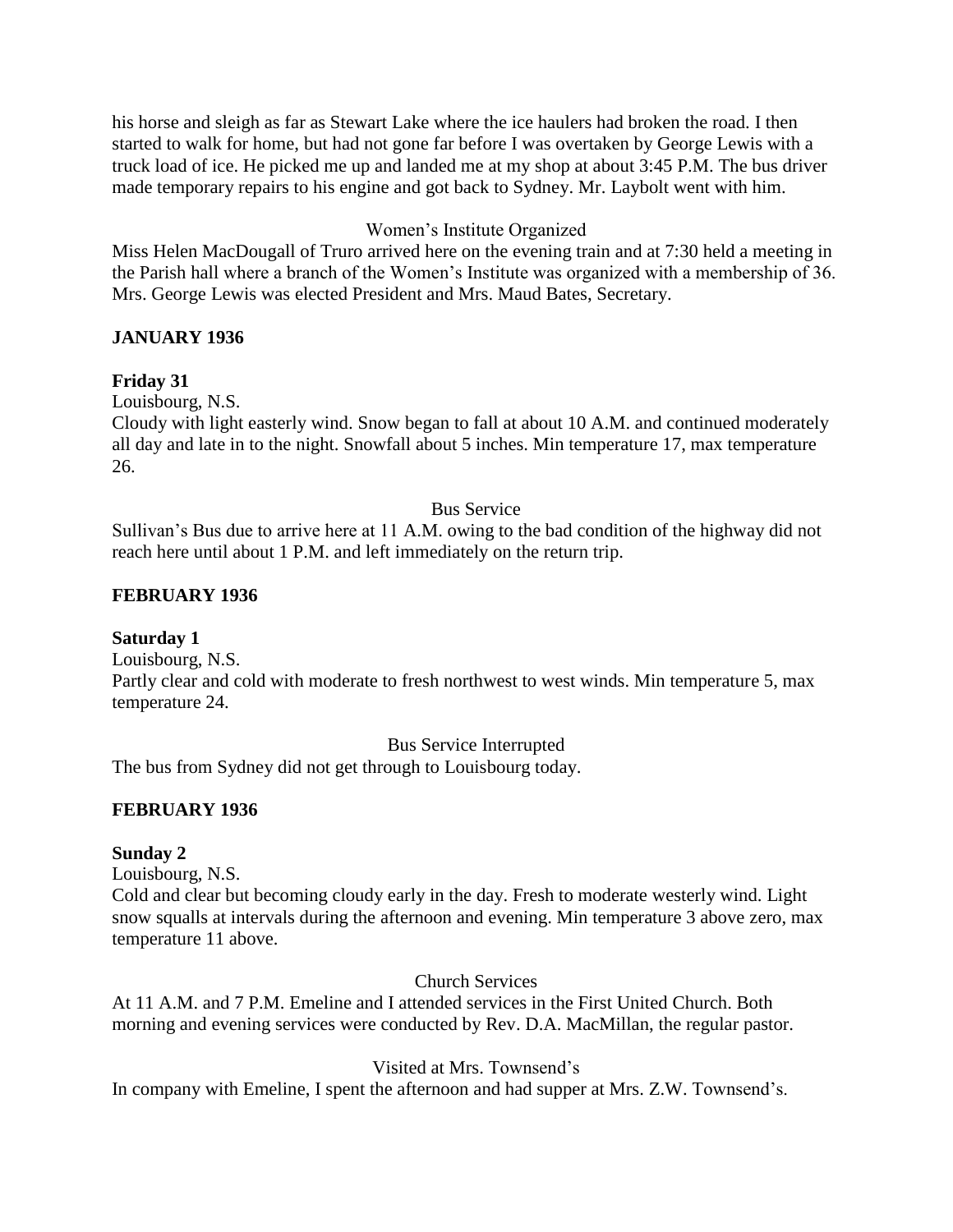#### **FEBRUARY 1936**

#### **Monday 3**

Louisbourg, N.S. Mostly cloudy and cold with strong westerly wind. Min temperature 1 below zero, max temperature 11 above zero. First time this season that the mercury dropped below the zero mark.

#### Bus Service Discontinued

There has been no bus service between here and Sydney since last Friday owing to the highway being blocked with snow. In all probability we have seen the last of the bus until there comes a big thaw.

#### **FEBRUARY 1936**

#### **Tuesday 4**

Louisbourg, N.S.

Clear with light westerly wind which became variable in the afternoon. Cold in the morning but becoming mild early in the afternoon. An ideal winter day. Min temperature 1 below zero, max temperature 25.

#### Fireman's Annual "At Home"

At about 9 P.M. Emeline and I attended the annual "At Home" of the Louisbourg Volunteer Fire Brigade in the Masonic hall which was well patronized and a very enjoyable affair. The committee in charge consisted of Fred Burke (Chairman) D.J. MacLeod, Walter Jewell, Sr., R. Lipkus, James Burke, John Johnson and Rannie MacVicar. The chaperons were: Mrs. A. A. Martell, Mrs. Walter Tucker and Mrs. M.S. Huntington.

#### Town Elections

Today is election day in all the towns in the Province of Nova Scotia with the exception of Glace Bay. At Louisbourg the following were declared elected, all by acclamation: Mayor: M.S. Huntington, 2 year term

Councillors: G.B. Hiltz

Jeremiah Smith D.J. MacInnis All 2 year terms Alex C. MacDonald James F.D. Townsend 1 year terms, the two latter being elected to fill out unexpired 2 year terms.

At Dominion Mayor: F.J. Mitchell was defeated by Benjamin Edwards by 49 votes. At New Waterford Mayor W.J. Hinchey defeated P.G. Muise by a majority of 150. At Sydney Mines Mayor A.C. MacCormick was reelected by acclamation. At North Sydney Mayor F.L. Kelly was reelected by acclamation.

#### **FEBRUARY 1936**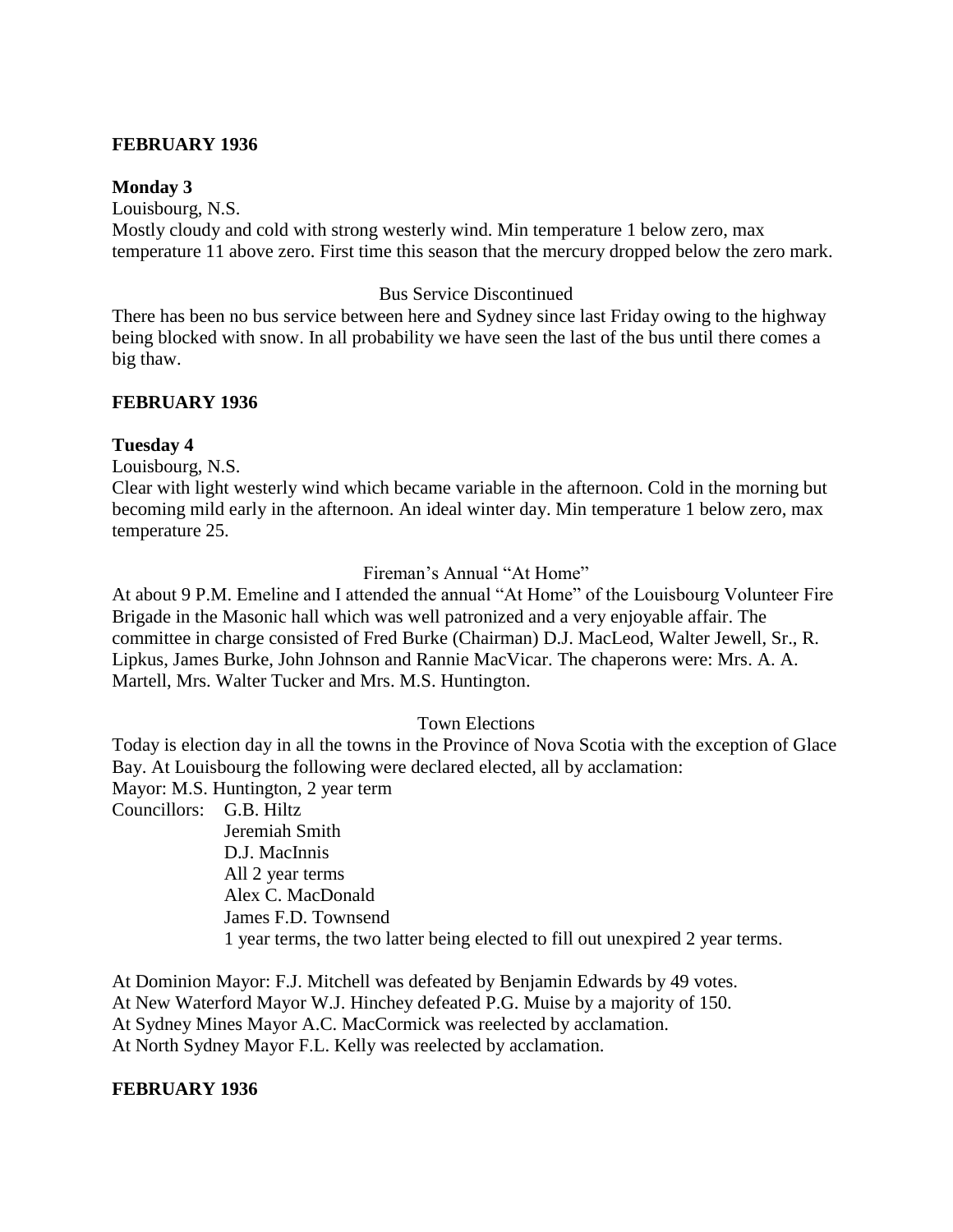#### **Wednesday 5**

Louisbourg, N.S.

Snow storm followed by light rain in the early morning with southeast wind. Clear and comparatively mild during the day with moderate northwest wind. Colder at night. Min temperature 5, max temperature 30.

#### Choir Practice

At 8:30 P.M. I attended choir practice in the First United Church.

#### **Death**

The death of an infant daughter, Florence three months old of Mr. and Mrs. Joseph Magee, East Louisbourg took place today.

Mayors of the various towns in Nova Scotia as a result of the First elections held on February 4, 1936 and published in the Feb 5, 1936 issue of the Halifax Herald.

| Amherst:             | M.J. Kaufman          | Digby:            | Maynard C.Denton    |
|----------------------|-----------------------|-------------------|---------------------|
| Bridgewater:         | H.M.Sweeney           | Liverpool:        | John S. More        |
| Canso:               | Leslie R. Croucher    | Lockport:         | George B. Page      |
| Dominion:            | Benjamin Edwards      | Louisbourg:       | M.S. Huntington     |
| Hantsport:           | Dr. G. K. Smith       | Lunenburg:        | A.W.S Schwartz      |
| Inverness:           | J.B. Henderson        | Middleton:        | A.M. Coldwell       |
| Kentville:           | Col B.W. Roscoe, K.C. | Mulgrave:         | Dr. J.S. Brean      |
| Mahone Bay:          | A.C. Zwicker          | North Sydney:     | Fenwick L. Kelly    |
| New Glasgow:         | N.W. Mason            | Oxford:           | F. Newton Colborne  |
| New Waterford:       | W.J. Hinchey          | Pictou:           | M.R. Young          |
| Parrsboro:           | <b>Harry Lavers</b>   | Port Hawkesbury:  | A.J. Langley        |
| Shelburne:           | Urban Spidell         | Port Hood:        | A.D. MacIsaac       |
| Springhill:          | A.B. Wilson           | Stewiacke:        | Dr. H.B. Harvey     |
| Stellarton:          | George R. Saunders    | Trenton:          | James W. MacLean    |
| <b>Sydney Mines:</b> | A.C. MacCormick       | Truro:            | J.H. Slackford      |
| Westville:           | <b>James Saunders</b> | Wedgework:        | Dr. W.C. O'Brien    |
| Windsor:             | Ira B. Lohnes         | Clarke's Harbour: | J.T. Nickers        |
| Wolfville:           | A.M. Wheaton          | Berwick:          | <b>Hiram Thomas</b> |
| Yarmouth:            | J.M. Walker           | Bridgetown:       | Henry B. Hicks      |
| Annapolis Royal:     | A. Kelsall            |                   |                     |
| Antigonish:          | A.L. MacIntosh        |                   |                     |

### **FEBRUARY 1936**

#### **Thursday 6**

Louisbourg, N.S.

Snow flurries in the early morning. Clear and cold during the day with strong westerly winds which moderated in the evening. Min temperatures 3 below, max temperatures about 12 above.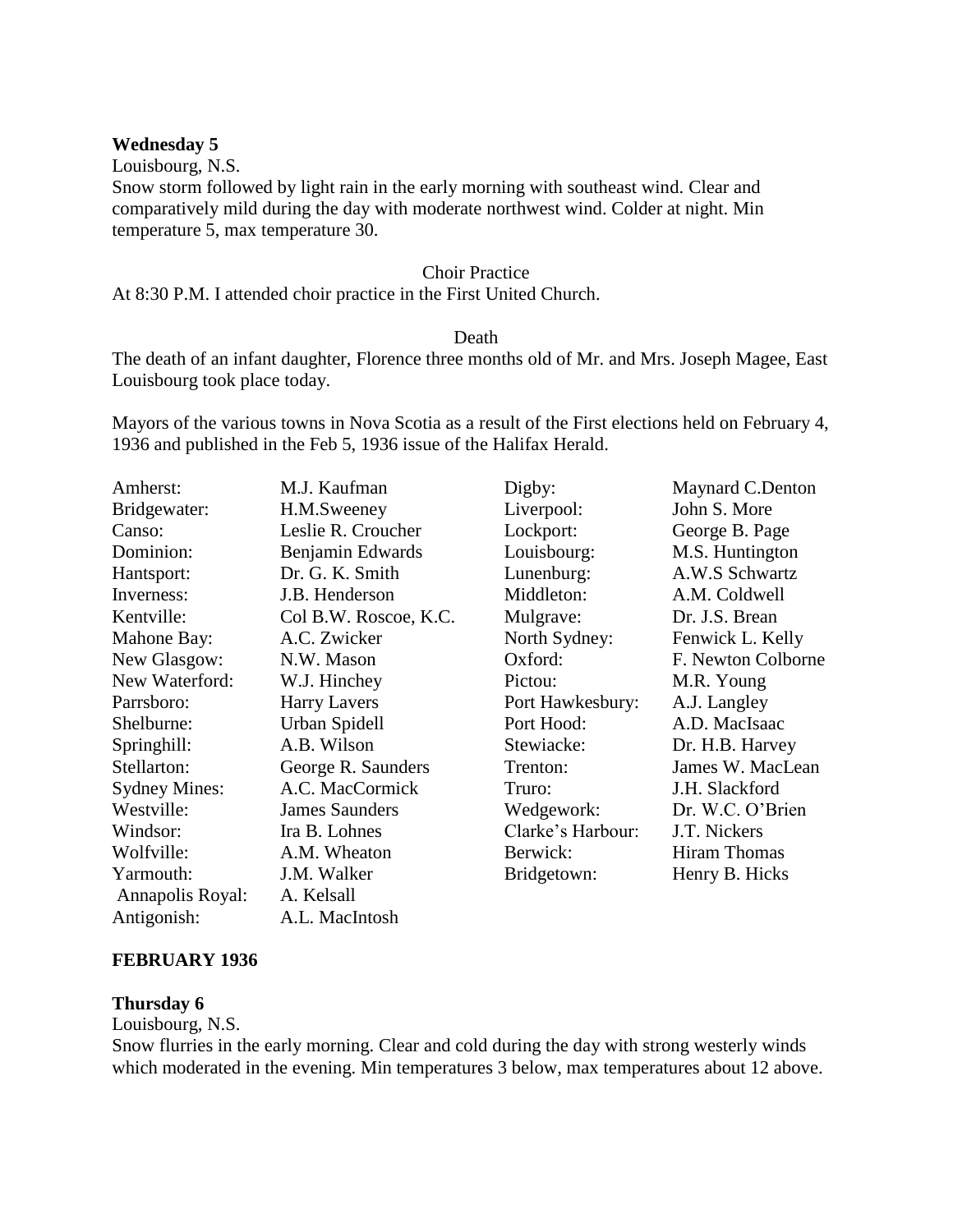#### Town Council Meeting

At 7:30 P.M. I attended and presided at a regular meeting of the Town Council. This being the first meeting after the Town elections. I was sworn in by Town Clerk, B.M. Spencer for my sixth 2 year term as Mayor. I then administered the oaths of allegiance and office to the newly elected councillors who are as follows: Jeremiah Smith, D.J. MacInnis, G.B. Hiltz, Alex C. MacDonald, and James F.D. Townsend. I also administered the oath of allegiance to councillor Wesley Townsend.

The following are the standing committees for the current year: Street and Bridge **Arbitration** Board of Health

Wesley Townsend D.J. MacInnis Whole council G.B. Hiltz M.S. Huntington Whole council

Finance Door Door Jury M.S. Huntington M.S. Huntington G.B. Hiltz James Townsend D. J. MacInnis A.C. MacDonald Jeremiah Smith James Townsend James Townsend

Police Public Property

A.C. MacDonald A.C. MacDonald James Townsend James Townsend

School: Assessment Fire

M.S. Huntington M.S. Huntington G.B. Hiltz Jeremiah Smith Wesley Townsend D.J. MacInnis G.B. Hiltz **I**eremiah Smith M.S. Huntington

A.C. MacDonald James Townsend

M.S. Huntington D.J. MacInnis R.A. Peters

A.C. MacDonald Jeremiah Smith Law & amendment

Jeremiah Smith D.J. MacInnis Medical Health Officer D.J. MacInnis A.C. MacDonald H.J. Townsend, M.D.

License Electric Light Sheep valuer under the Sheep Protection Act

### **FEBRUARY 1936**

**Friday 7** Louisbourg, N.S. Clear and cold with light northwest wind. Min temperature 6 below, max temperature 14 above.

#### S.S. WENTWORTH

Steamer, Wentworth, Capt. Graven which arrived here at about 11 P.M. yesterday for bunker coal sailed at about 6 A.M. after taking on board about 460 tons. This was enroute from St. John, N.B. to England with a cargo of wheat.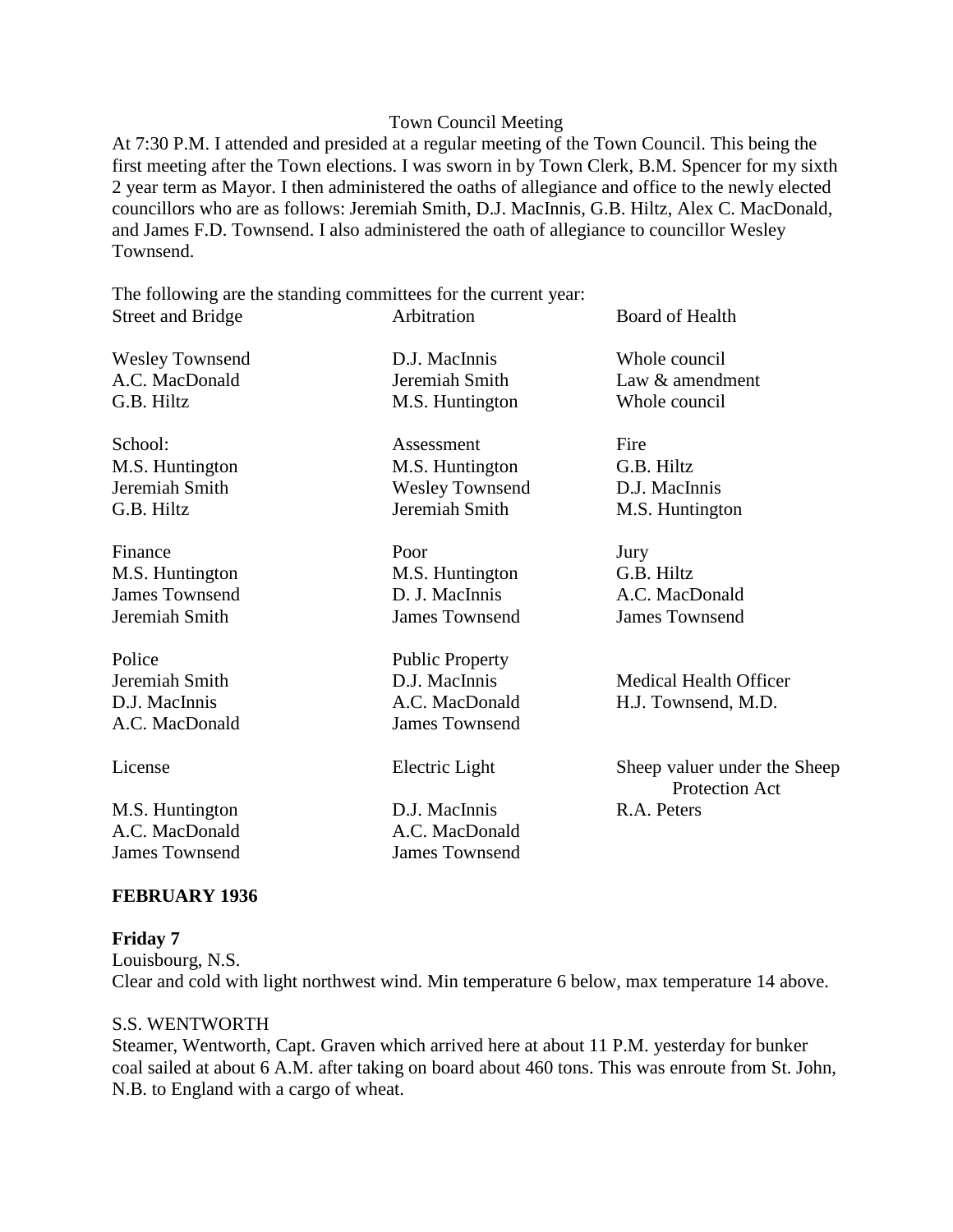### S.S. KARMOY

Norwegian Steamer Karmoy, Capt. Holleakam, enroute for St. John's, Nfld. arrived, bunkered and sailed.

# S.S. LADY LAURIER

Government Steamer Lady Laurier arrived.

### **FEBRUARY 1936**

### **Saturday 8**

Louisbourg, N.S. Mostly cloudy and comparatively mild with light northeast wind. Min temperature 6, max temperature 26.

### **FEBRUARY 1936**

### **Sunday 9**

Louisbourg, N.S. Clear and moderately cold with light northeast to east winds. An ideal winter day. Min temperature 3 above zero, max temperature 23.

### Church Service

At 11 A.M. and 7 P.M. in company with Emeline I attended services in the First United Church. Both services were conducted by the regular pastor, Rev. D.A. MacMillan.

### **FEBRUARY 1936**

### **Monday 10**

Louisbourg, N.S.

Snow storm in the morning, cloudy and mild during the afternoon. Snow fall about 4 inches. Strong southeast wind which shifted to southwest in the afternoon and moderated. Min temperature 6, max temperature 36.

### S.S. LORD STRATHCONA

Steamer Lord Strathcona, Capt. Clibborn, enroute from St. John, N.B. after making an attempt to reach Sydney, arrived here at about 11 P.M. and will likely load a cargo of coal at this port.

### **FEBRUARY 1936**

### **Tuesday 11**

Louisbourg, N.S.

Clear and moderately cold with moderate to fresh westerly wind. Min temperature [blank] max temperature [blank].

Meeting of School Board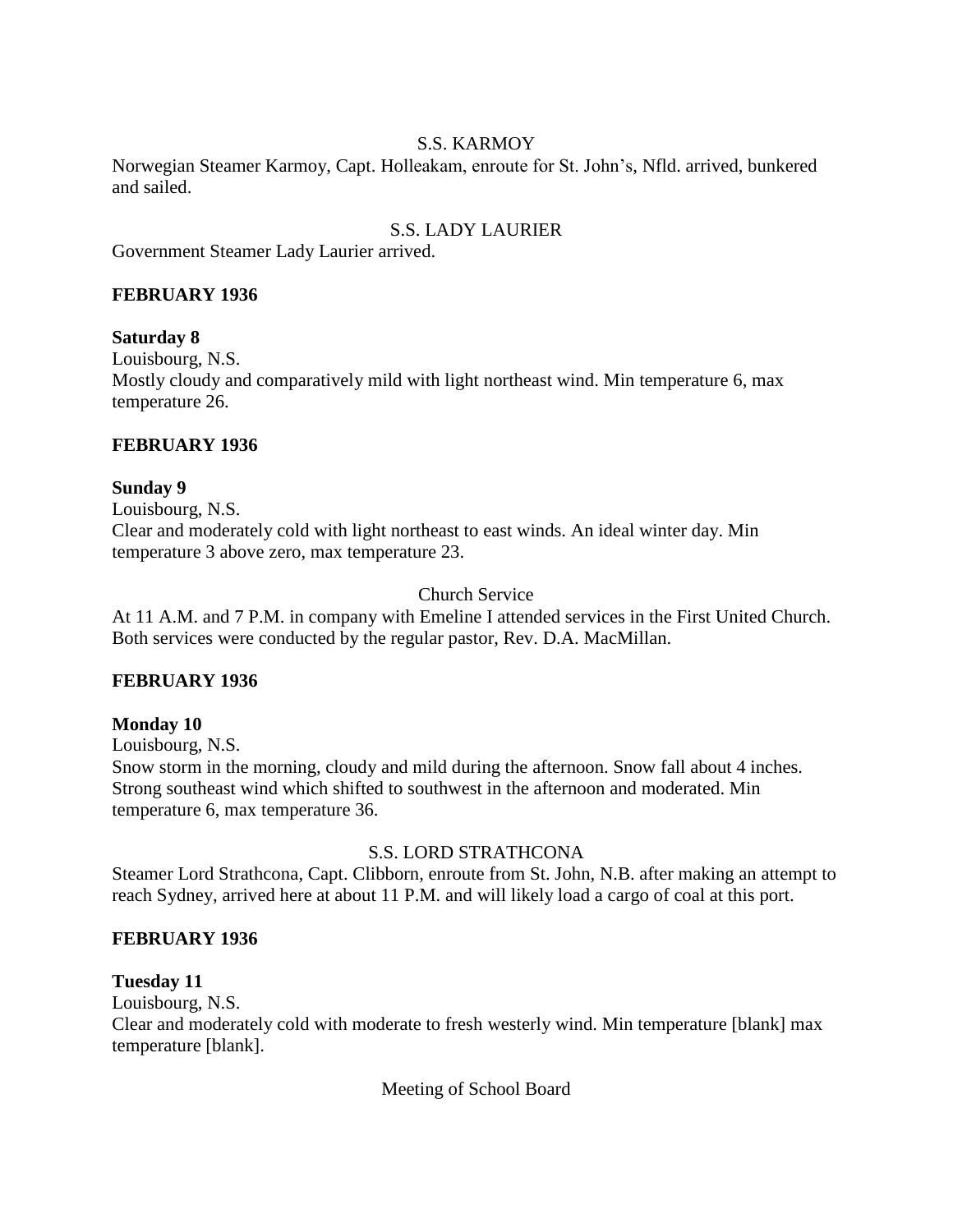At 7:30 I attended and presided at the annual meeting of the School Board. At this meeting I was reelected chairman. I have already served 16 years on the Board, 10 of which I have been Chairman. Those present at tonights meeting were: Commissioners: G.B. Hiltz, Clarence Peters, and M.S. Huntington. Clerk: B.M. Spencer.

### S.S. LORD STRATHCONA

Steamer Lord Strathcona, which arrived here last night is today loading a cargo of coal for Halifax, N.S. and St. John, N.B.

### **FEBRUARY 1936**

### **Wednesday 12**

Louisbourg, N.S.

Clear and cold with moderate to fresh westerly wind. Min temperature 2 below, max temperature 12 above.

### S.S. WATURA

Steamer Watuka, Captain Kenny arrived from Liverpool in the morning for a cargo of coal.

British Steamer [blank] arrived for bunker coal and docked on the west side of the coal pier.

## S.S. CRUIZER

British Empire Steel and Coal Corporation's tug, Cruizer, Captain Gilfail arrived in the forenoon from Sydney. She will likely remain here until the reopening of navigation at Sydney.

## Trimmers and Shippers Arrive

A Special train arrived in the afternoon from Sydney with a party of trimmers and shippers to assist in loading the S.S. Lord Strathcona.

Choir Practice

At 8:30 P.M. I attended choir practice in the First United Church.

## **FEBRUARY 1936**

### **Thursday 13**

Louisbourg, N.S. Clear and cool with moderate to fresh west wind. Min temperature 1 below zero, max temperature 13 above.

### S.S. WATUKA

Steamer Watuka, Capt. Kenny sailed for Liverpool with a cargo of coal.

### S.S. AVONBRIDGE

British Steamer Avonbridge, Captain [blank] arrived for bunker coal.

Steamer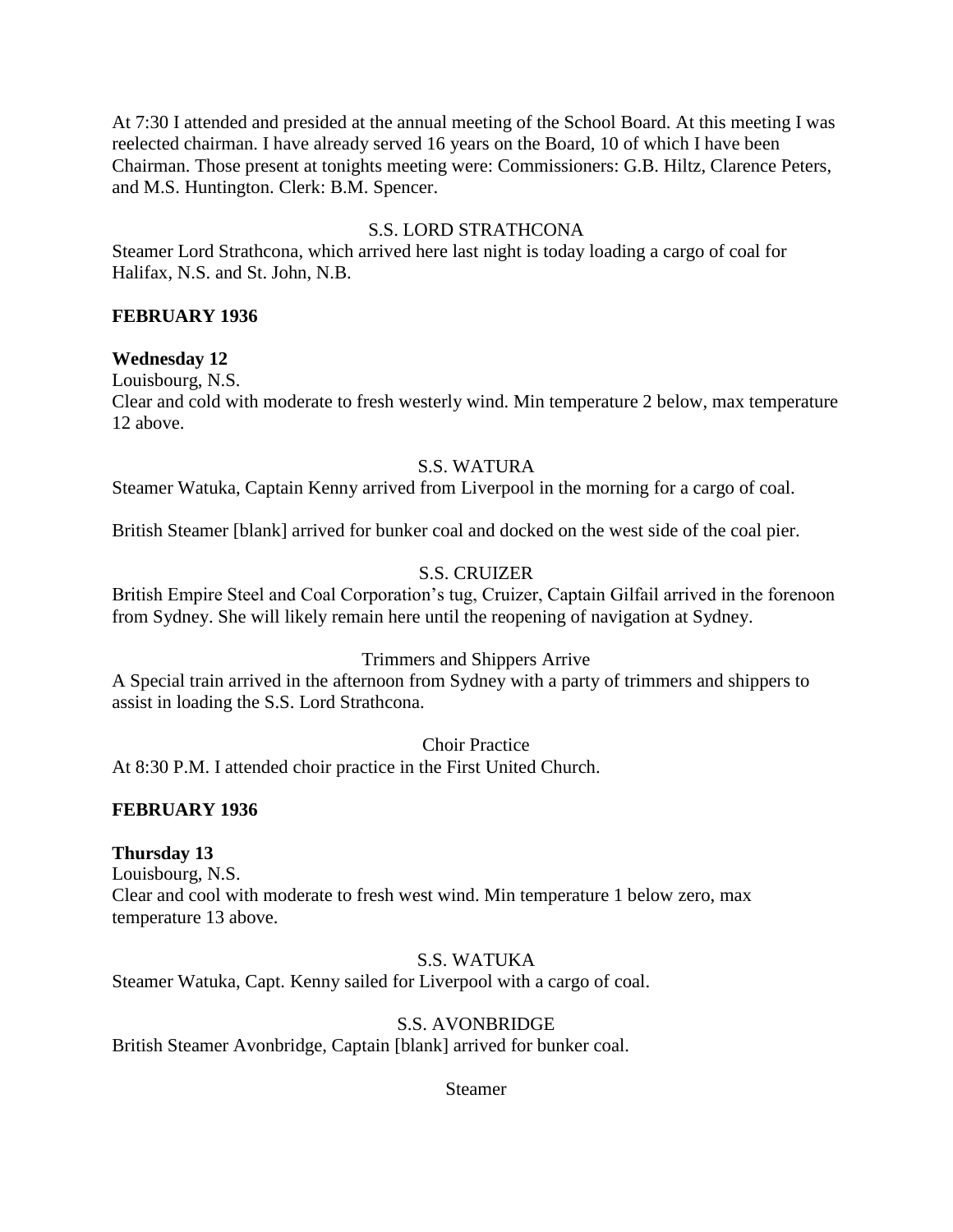[blank]

### **FEBRUARY 1936**

### **Friday 14**

Louisbourg, N.S.

Clear and cold with light northwest to north wind. A perfect winter day. Min temperature 9 below zero, max temperature 18.

### S.S. LORD STRATHCONA

Steamer Lord Strathcona, Capt. Clibborn sailed at about 1 P.M. for Halifax and St. John with a cargo of 10,000 tons of coal.

### S.S. AVONBRIDGE

British Steamer Avonbridge, Capt. finished bunkering and sailed in the afternoon.

### S.S. CANADIAN SCOTTISH

Steamer Canadian Scottish, Capt. Fuller arrived in the afternoon for bunker coal and part cargo of steel products.

### S.S. MONTCALM

Canadian Government Ice Breaker, Montcalm, Captain O'Hearn arrived in the afternoon.

### Fisherman's Dance

In the evening Emeline and I attended a dance in the Masonic hall, held under the auspices of the local branch of the Maritime Fisherman's Union.

### **FEBRUARY 1936**

### **Saturday 15**

Louisbourg, N.S. Cloudy and moderately cold with light north east wind. Min temperature 8 above, max temperature 26.

### S.S. MONTCALM

Icebreaker, Montcalm, Capt. O'Hearn left the harbor at about 5 P.M. and sailed westerly.

### **FEBRUARY 1936**

### **Sunday 16**

Louisbourg, N.S.

Clear and comparatively mild with light variable winds. A perfect winter day. Min temperature 2 above zero, max temperature 28.

Church Services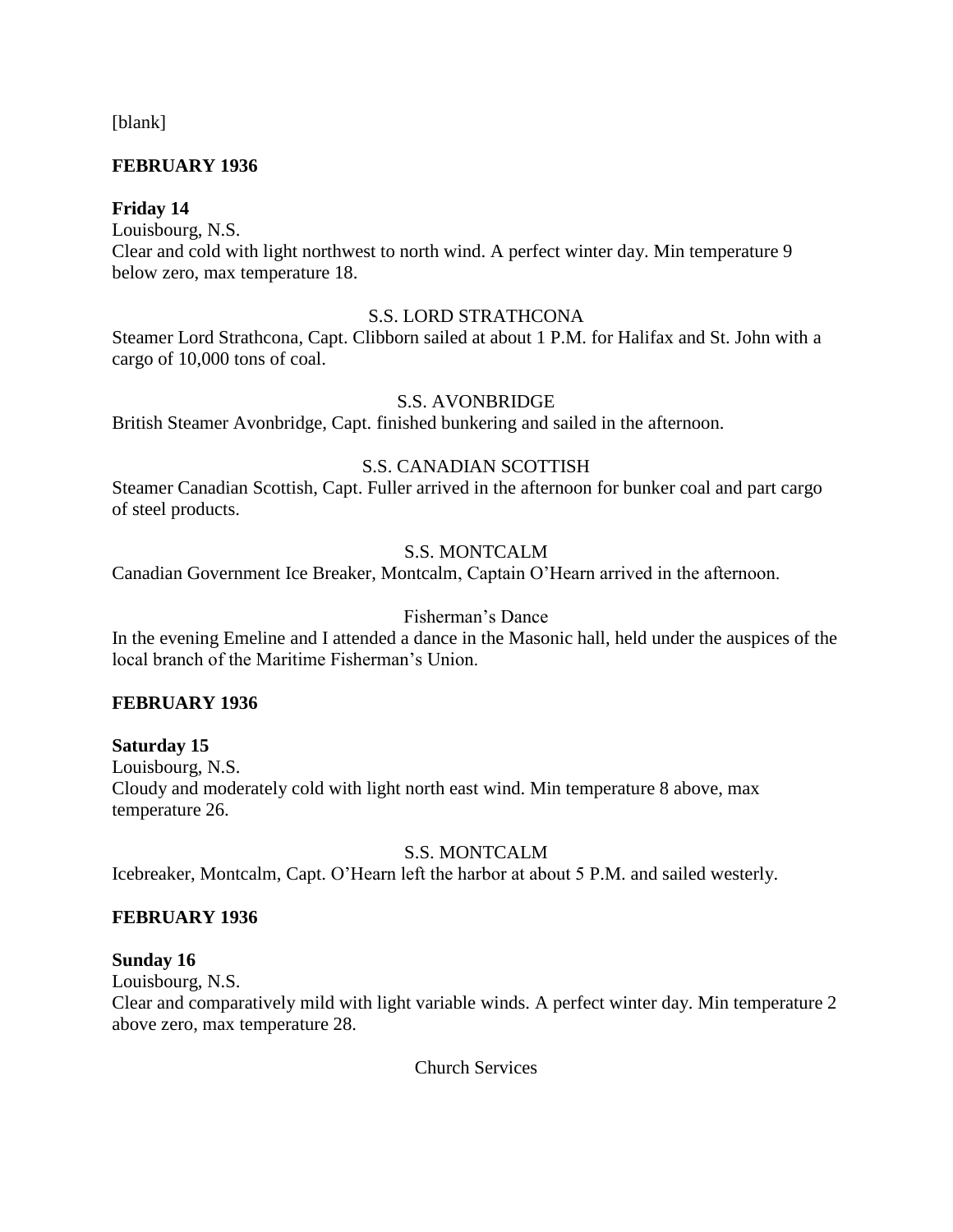At 11 A.M. and 7 P.M. in company with Emeline I attended services in the First United Church. Both services were conducted by Rev. D.A. MacMillan.

### **FEBRUARY 1936**

### **Monday 17**

Louisbourg, N.S.

Mild and partly clear with light variable wind. Some fog on the coast. Min temperature 2 above zero, max temperature about 26.

### S.S. CANADIAN SCOTTISH

Steamer Canadian Scottish, Capt. Fuller sailed in the forenoon enroute to New Zealand via the Panama Canal. This ship while here took on board about 300 tons of steel products and about 1600 tons of bunker coal.

### **FEBRUARY 1936**

### **Tuesday 18**

Louisbourg, N.S.

Cloudy and mild with light to strong southeast wind which shifted to south west in the evening. Rain began to fall at 2:30 P.M. and continued during the rest of the afternoon and evening. Min temperature 24, max temperature 34.

Streets and sidewalks almost impassable owing to slush made by the heavy downpour of rain.

## S.S. WATUKA

Steamer, Watuka, Capt. Kenny arrived from Liverpool at noon for a cargo of coal.

### Slab Ice

Coast and entrance to the harbor blocked with slab ice. First time this season that ice interfered with shipping. S.S. Watuka had some difficulty in forcing her way into the harbor.

### **FEBRUARY 1936**

### **Wednesday 19**

Louisbourg, N.S.

Heavy gale with rain in the early morning. Fresh moderate west southwest wind during the day. Cold at night. Min temperature 9 above, max temperature 36.

### S.S. ANKARA

Norwegian Steamer, Ankara, Capt. Jorgensen, arrived in the afternoon for bunker coal and after bunkering sailed.

### S.S. MAGNHILD

Norwegian Steamer Magnhild, Capt. Clansen arrived in the afternoon for bunker coal.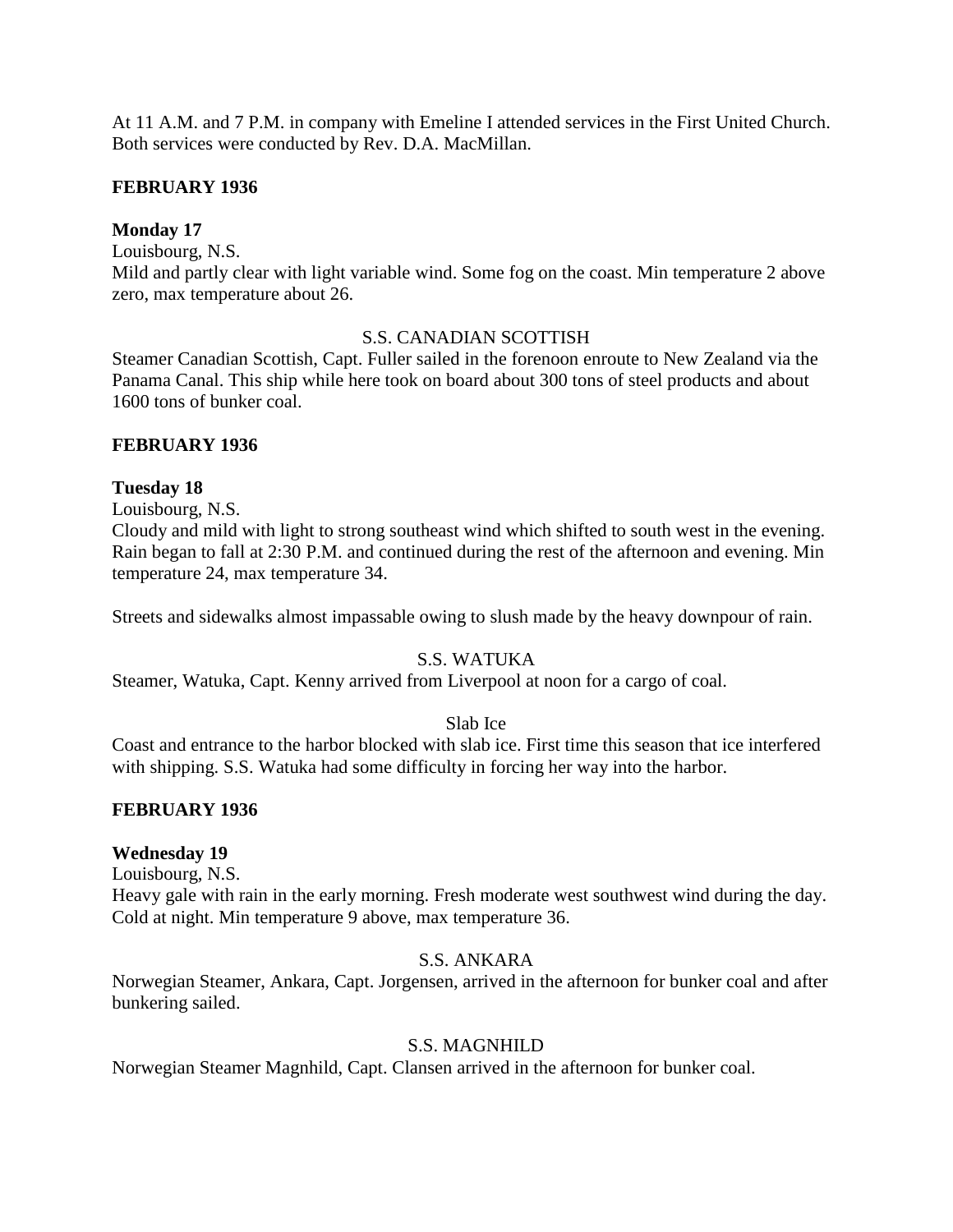### Slab Ice

Harbor full of slab ice which was driven on the coast by the southerly gale of last night. Entrance to harbor and west end clear of ice in the afternoon.

# Arrived Home

Wesley Townsend, who underwent a very rigid medical examination at the Glace Bay General Hospital during the past three days, arrived home by train this evening accompanied by his nephew, E.A. Grant. The examination showed that he has some trouble with his heart and has been ordered to keep to his bed for at least two weeks.

## **FEBRUARY 1936**

## **Thursday 20**

Louisbourg, N.S.

Clear and moderately cold with moderate to fresh west to southwest wind. Min temperature 1 below zero, max temperature 19.

# S.S. WATUKA

Steamer Watuka, Capt. Kenny sailed in the morning with a cargo of coal for Halifax.

# S.S. Magnhild

Norwegian Steamer Magnhild sailed in the morning.

# **FEBRUARY 1936**

## **Friday 21**

Louisbourg, N.S.

Cloudy, snow began to fall at about 9 A.M. and was followed by rain at 2 P.M. which continued until nightfall. Moderate to fresh southeast wind. Snowfall about 3 inches. Min temperature 17, max temperature 32.

Slab Ice

Harbour and coast blocked with slab ice. No shipping entered today owing to ice conditions. The whistles of two steamers could be heard off the harbor during the greater part of the day. One of them is supposed to be the Lord Strathcona enroute from St John, N.B. to this port.

## **FEBRUARY 1936**

## **Saturday 22**

Louisbourg, N.S.

Cloudy and chilly, snow began to fall early in the day and continued until after nightfall. Moderate northeast wind shifted to north and increasing to a heavy gale. The most disagreeable day during the present winter. Snowfall about 5 inches. Min temperature max temperature 30.

Drift Ice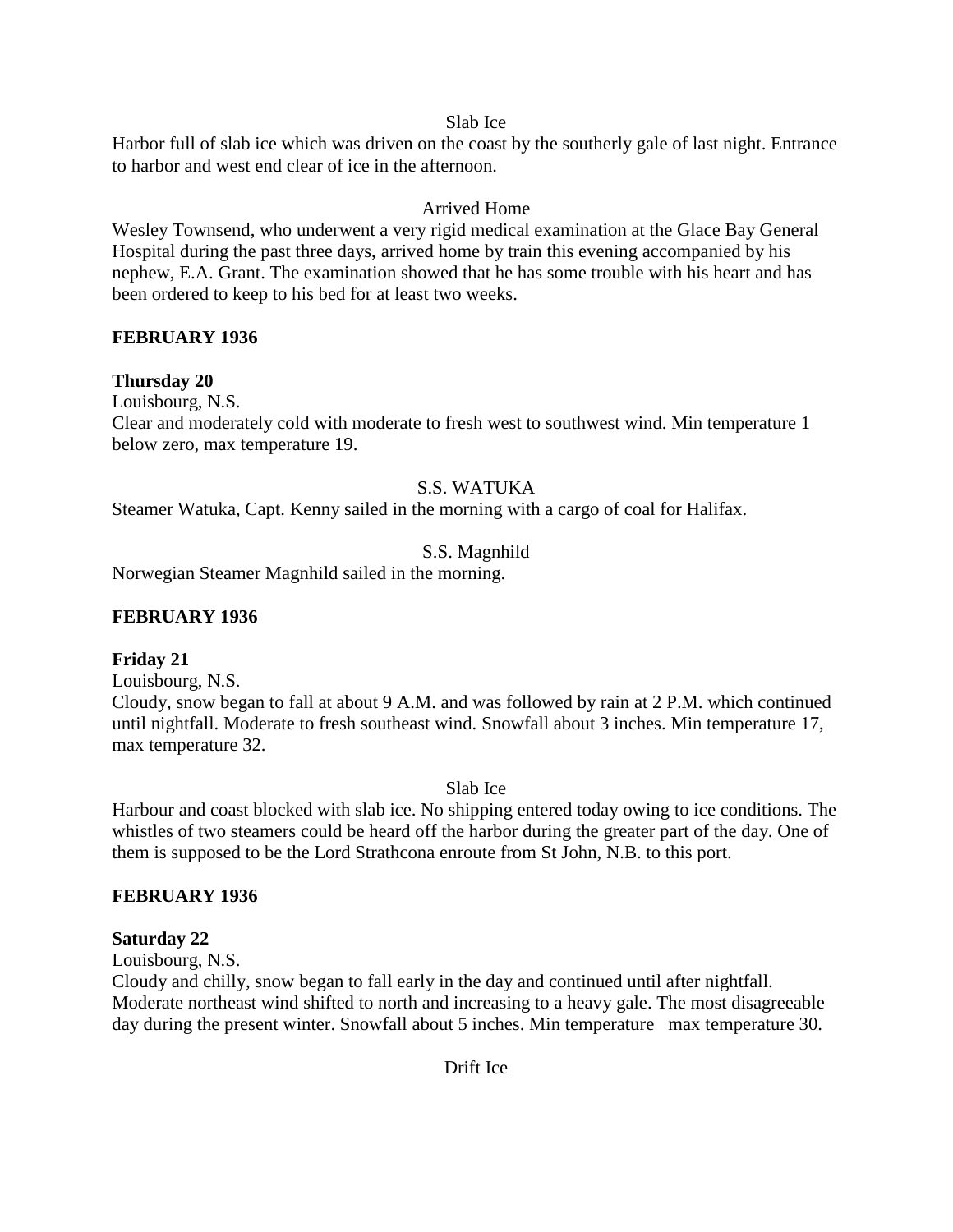Harbour and coast blocked with slab ice, which by the force of the gale was driven out to sea leaving the harbor and coast clear.

### S.S. LORD STRATHCONA

Steamer Lord Strathcona, Capt. Clibborn enroute from St. John, N.B. forced her way through the ice into the southwest end of the harbor in the morning after the ice loosened up. She docked at the coal pier at noon.

### S.S. AUN

Norwegian Steamer Aun, Capt. [blank] arrived at about 5 P.M. for a cargo of steel products and docked at the freight wharf.

### S.S. TASIS

Greek Steamer Tasis arrived during the night for bunker coal.

### S.S. WATUKA

Steamer Watuka, Capt. Kenny arrived during the night from Halifax, N.S. for a cargo of coal.

## S.S. MONTCALM

Government Icebreaker Montcalm, Capt. O'Hearn arrived during the night.

## **FEBRUARY 1936**

### **Sunday 23**

Louisbourg, N.S. Clear with moderate northerly wind. Min temperature 12, max temperature 26.

### Church Services

At 11 A.M. and 7 P.M. I attended services in the First United Church. Both services were conducted by Rev. D.A. MacMillan.

In the afternoon Emeline and I visited at the home of Mr. and Mrs. Fletcher Townsend where Wesley Townsend is confined to his bed through illness, since he returned from the General Hospital at Glace Bay on last Wednesday, where he underwent a medical examination during the early part of last week. We were pleased to find him improving in health.

### S.S. KORSFJORD

Norwegian Steamer Korsfjord, Capt. Neilson arrived in the morning for a cargo of steel products and anchored in the stream.

### **FEBRUARY 1936**

## **Monday 24**

Louisbourg, N.S. Clear and moderately cold with moderate to fresh northerly wind. Min temperature 10, max temperature 22.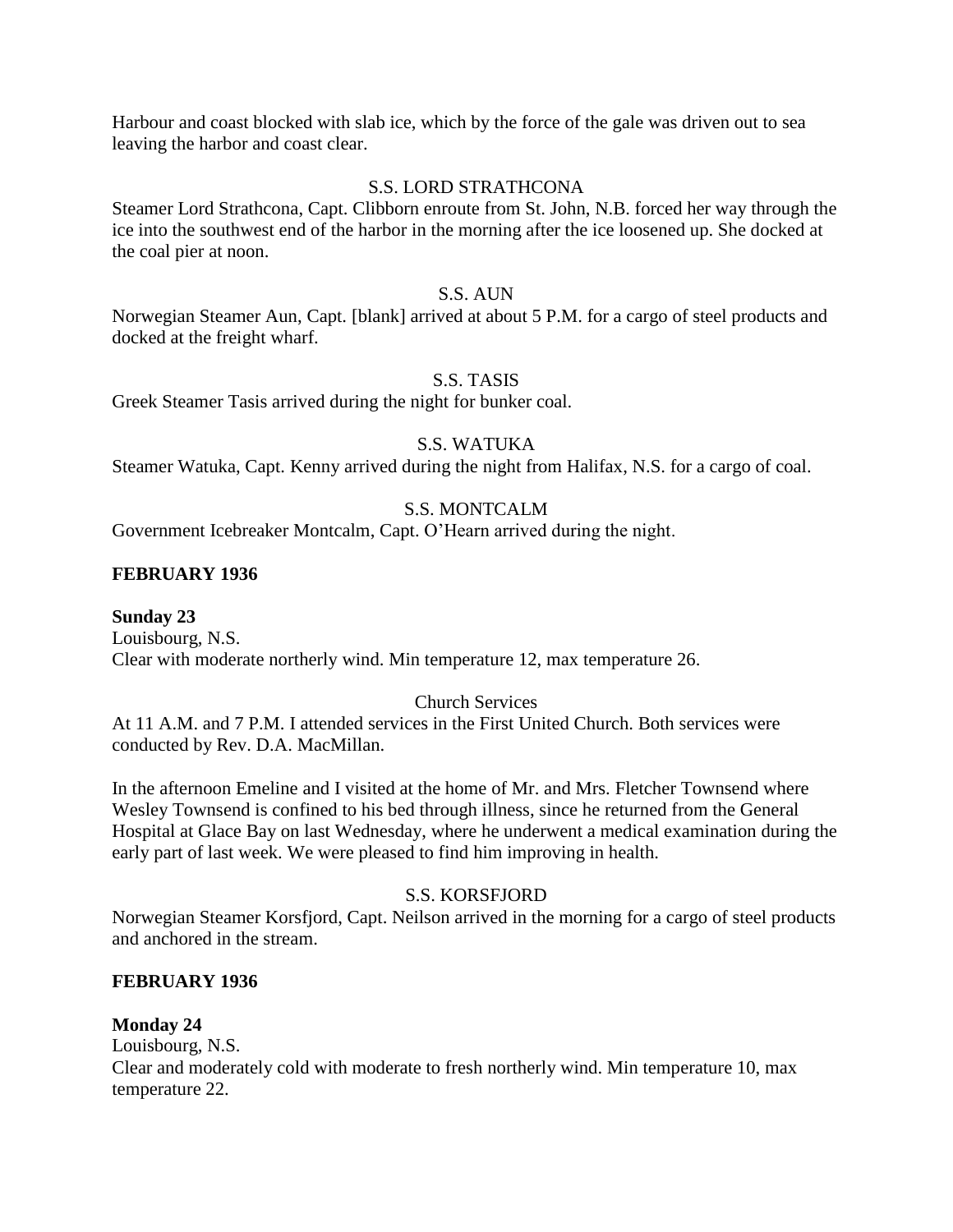### S.S. TASIS

Greek Steamer Tasis, Capt. [blank] bunkered and sailed for Italy, with a cargo of scrap iron.

### S.S. GRANGEPARK

British Steamer Grangepark, Capt. [blank] arrived in the evening for bunker coal and docked on the west side of the coal pier. This ship is enroute from St. John, N.B to Cape Town, South Africa.

### **FEBRUARY 1936**

### **Tuesday 25**

Louisbourg, N.S. Partly clear with light north to northeast winds. Min temperature [blank] Max temperature [blank].

## S.S. MONTCALM

Government icebreaker, Montcalm, Capt. O'Hearn sailed in the morning but returned early in the afternoon.

## S.S. LORD STRATHCONA

Steamer Lord Strathcona, Capt. Clibborn sailed in the afternoon for Halifax and St. John with a cargo of about 10,000 tons of coal.

### S.S. GRANGEPARK

British Steamer Grangepark, Capt. [blank] finished bunkering, and sailed in the evening for Cape Town, South Africa.

### Assessment Appeal Court

At 2 P.M. as a member of the assessment committee of the "Town of Louisbourg" I went to the Town office, but failing to meet the other two members of the committee, Councillors Wesley Townsend and Jeremiah Smith, the meeting was called off and a date set for next Tuesday, March 3 at 2 P.M. Councillor Townsend was unable to be present through illness and councillor Smith could not leave his work.

### Marriage

The marriage of George Maxner to Margaret Jewell both of Louisbourg took place this morning in Stella Maris Church. The ceremony was performed by Rev. Father D.H. Doyle. Mr. and Mrs. Maxner will reside in Louisbourg.

### **FEBRUARY 1936**

## **Wednesday 26**

Louisbourg, N.S. Sydney, N.S. Cloudy and mild with occasional snow squalls. Light southwest wind shifting to west in the evening and becoming colder.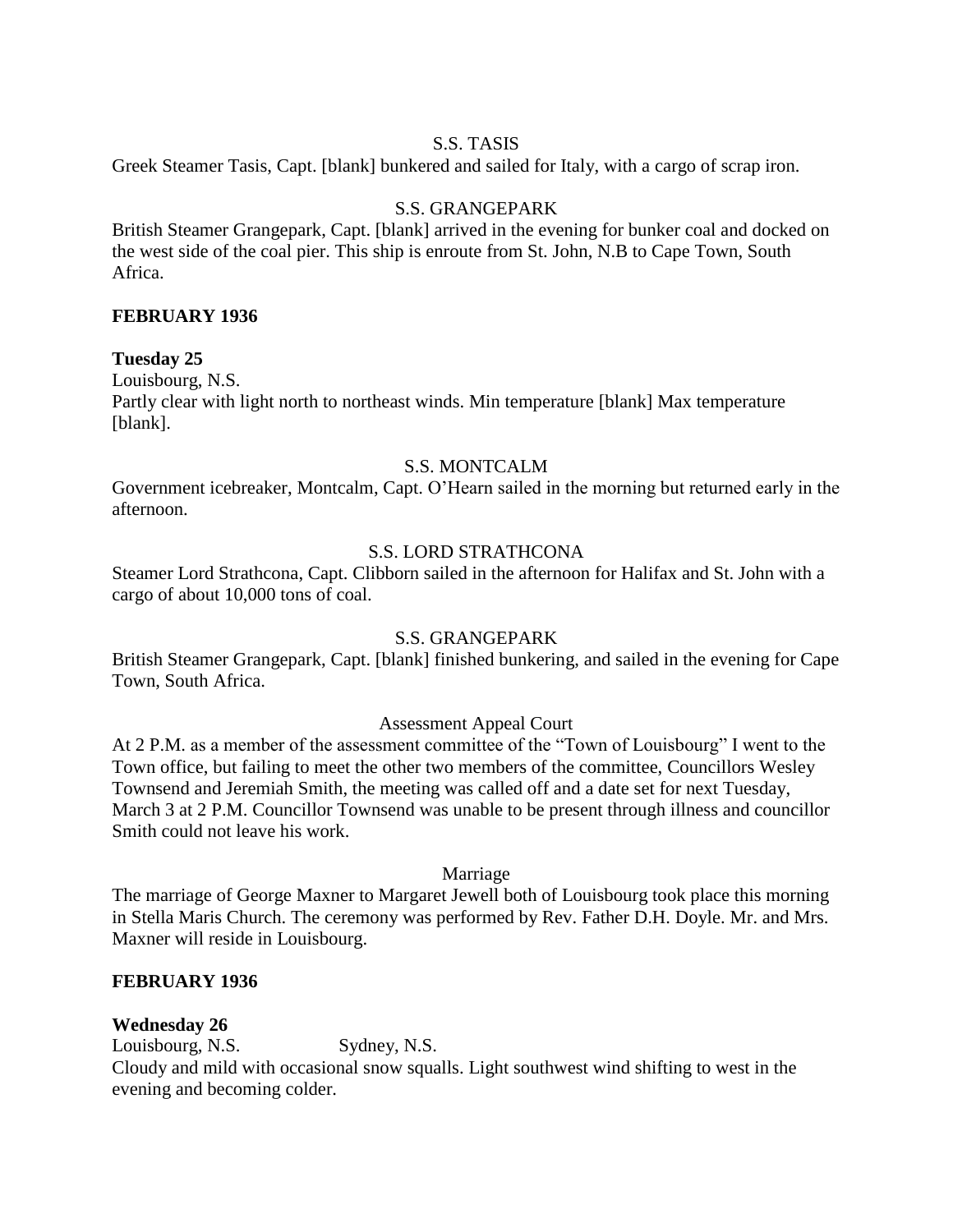### Meeting of Jail Commission

I left Louisbourg on the 8:15 A.M. train enroute to Sydney for the purpose of attending the regular monthly meeting of the Cape Breton County Jail Commission. Arrived at Glace Bay at about 9:50 A.M., left Glace Bay by train car at 10:25, arrived Sydney at 11:30. Was accompanied from Louisbourg to Sydney by E.A. Grant. Put up at Vidal Hotel. At about 3 P.M. I went to the County jail where I met the other two members of the Jail Commission: Councillor W.R. MacDonald of Glace Bay and Alderman D.J. MacLean of Sydney, after which we held our meeting in the Jail office.

### S.S. WATUKA

Steamer Watuka, Capt. Kenny sailed from Louisbourg in the morning with a cargo of coal for Liverpool, N.S.

### S.S. AUN

Norwegian Steamer AUN, Capt. [blank] sailed in the evening with a cargo of steel products.

## **FEBRUARY 1936**

### **Thursday 27**

Sydney, N.S. Louisbourg, N.S. Mild and partly clear with light west to southwest wind.

### Sydney to Louisbourg

Left Sydney on the 12:30 P.M. train car enroute to Louisbourg via Glace Bay. Left Glace Bay at 2:45 P.M. by S & L Railway train arrived at Louisbourg at about 4:20.

## S.S. KORSFJORD

Norwegian Steamer Korsfjord, Capt. Neilson sailed in the evening from Louisbourg with a cargo of steel products for Great Britain.

## S.S. MONTCALM

Government icebreaker Montcalm, Capt. O'Hearn sailed from Louisbourg.

### **FEBRUARY 1936**

### **Friday 28**

Louisbourg, N.S. Heavy rain squalls in the early morning. Cloudy mild and foggy during the day. Light frost at night. Min temperature 24, max temperature 34.

Motored to Sydney

A.W. Cameron motored to Sydney with his truck today. This is the first car to make the trip since Jan 31/36.

## S.S. MONTCALM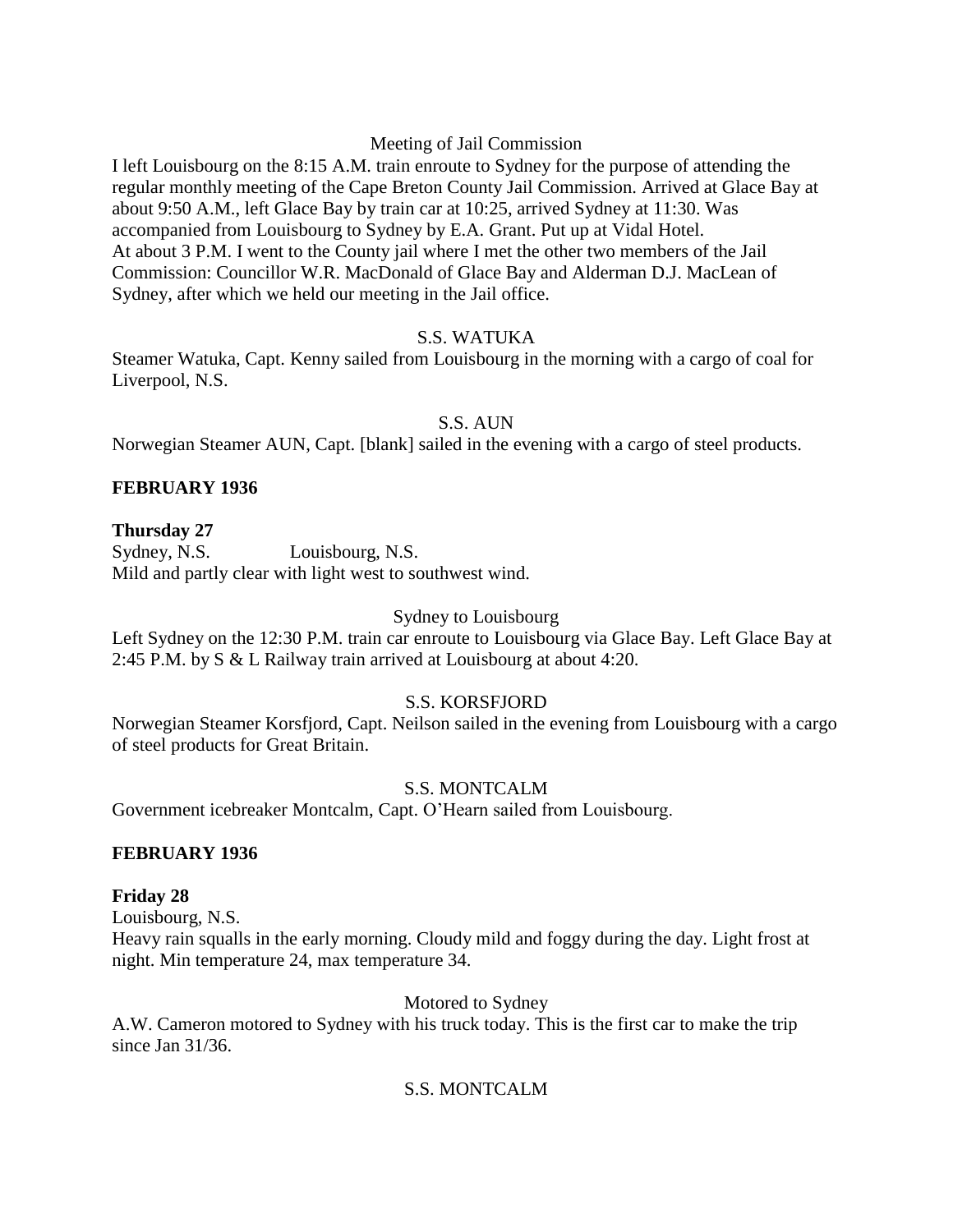Government icebreaker, Montcalm, Capt. O'Hearn arrived during the night.

## **FEBRUARY 1936**

### **Saturday 29**

Louisbourg, N.S. Mild and mostly clear with light to moderate westerly wind. Min temperature 14, max temperature 30.

### S.S. MONTCALM

Government Icebreaker, Montcalm, Capt. O'Hearn sailed at about 9 A.M.

### Returned From Sydney

A.W. Cameron who motored to Sydney yesterday with his truck, returned today with a load of freight for Louisbourg Merchants. Mr. Cameron reports the highway in bad condition for autos.

### **MARCH 1936**

### **Sunday 1**

Louisbourg, N.S.

Cloudy and cool. Snow began to fall at about 1 P.M. and continued during the afternoon and night. Light to moderate east to northeast wind. Snowfall about 7 inches. Min temperature 13, max temperature 30.

### Church Services

At 10:45 and 7 P.M. in company with Emeline I attended services in the First United Church. Rev. D.A. Macmillan conducted both services. The morning service was held fifteen minutes earlier than usual in order to offer those who wished to listen in to the Kings message which was broadcast over the radio at noon.

## Kings Message

At 12 o'clock noon we listened to the first radio broadcast of King Edward the Eighth since his accession to the throne of the British Empire. This was a message of greeting to his subjects in all parts of the Empire and was heard quite distinctly.

## **MARCH 1936**

## **Monday 2**

Louisbourg, N.S. Clear and cold with fresh to moderate northerly wind. Min temperature 3, max temperature 23.

## S.S. WATUKA

Steamer Watuka, Capt. Kenny sailed shortly before noon for Liverpool, N.S. with a cargo of coal.

Highway Blocked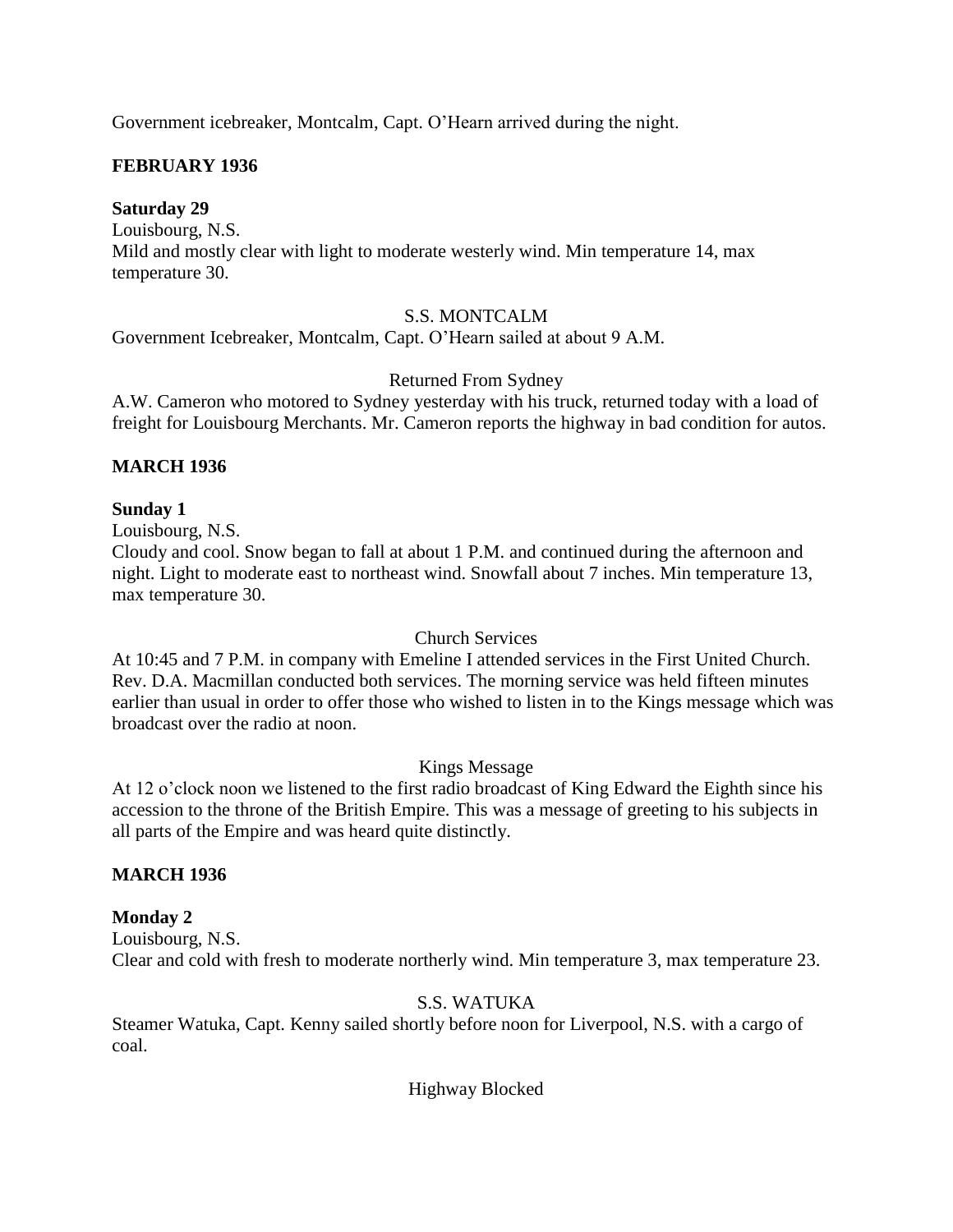Snow storm of yesterday blocked the highway between here and Sydney as far as automobile traffic is concerned. This highway has been closed to auto traffic since Jan 31/36 with the exception of a trip made by A.W. Cameron on last Friday.

# **MARCH 1936**

# **Tuesday 3**

Louisbourg, N.S. Clear with light to moderate variable wind. Min temperature 1 below, max temperature 26.

# **MARCH 1936**

# **Wednesday 4**

Louisbourg, N.S.

Cloudy, snow began to fall at about 10 A.M. and was followed by rain and silver thaw in the afternoon. Foggy and mild at night. Light to moderate southeast wind. Min temperature 20, max temperature 28.

Drift Ice

Southwest end and mouth of the harbor filled with drift ice during the day.

Choir Practice

At 8:30 I attended choir practice in the First United Church.

## **MARCH 1936**

## **Thursday 5**

Louisbourg, N.S. Cloudy and foggy with moderate southeast wind. Min temperature 27, max temperature 36.

Drift Ice

A considerable quantity of loose drift in the southwest end of the harbor and along the coast.

## S.S. CANADIAN VICTOR

Steamer Canadian Victor, Captain Weyman arrived at noon for part cargo of steel products and bunker coal.

## School Board

At 7 P.M. I attended and presided at a meeting of the School Board. Commissioners present: G.B. Hiltz, Jeremiah Smith, D.A. Campbell, Clarence Peters and M.S. Huntington. Clerk: B.M. Spencer. At this meeting estimates for school purposes were brought down amounting to \$4000.00.

Town Council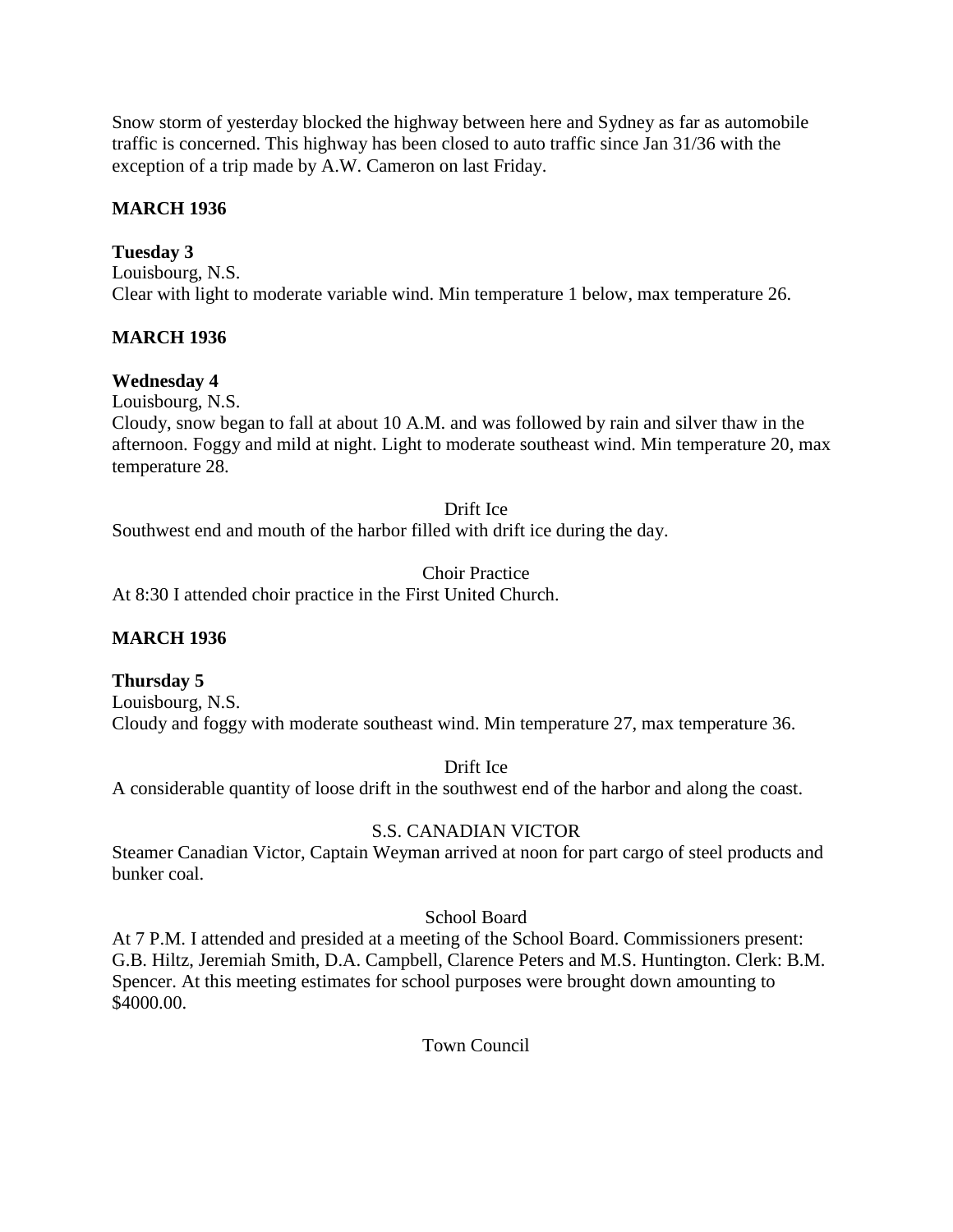Immediately after the close of the School Board meeting, I presided at a meeting of the Town Council. All the Councillors were present with the exception of Wesley Townsend. At this meeting estimates of receipts and expenditures were considered and passed.

### **MARCH 1936**

### **Friday 6**

Louisbourg, N.S.

Cloudy and foggy. Clearing in the afternoon. Moderate southeast wind shifting to westerly in the afternoon and becoming colder at night. Min temperature 16, max temperature 36.

### S.S. WATUKA

Steamer Watuka, Capt. Kenny arrived from Liverpool, N.S. for a cargo of coal.

### **MARCH 1936**

#### **Saturday 7**

Louisbourg, N.S.

Cloudy and chilly with light to moderate northeast wind. A few light snow squalls at night. Min temperature 12, max temperature 31.

### S.S. WATUKA

Steamer Watuka, Capt. Kenny sailed in the forenoon for Liverpool, N.S. with a cargo of coal.

### S.S. CANADIAN VICTOR

Steamer Canadian Victor, Capt. Weyman sailed during the forenoon for New Zealand and Australia via the Panama Canal. While in port this ship loaded about 600 tons of steel products besides about 1500 tons of bunker coal.

### Police Court

Michael Kennedy, Joseph Kennedy and Harry Tutty were before Stipendiary Magistrate, B.M. Spencer, at 10 A.M. today on charges of conducting themselves in a disorderly manner on Commercial Street on last Wednesday night.

The two Kennedys pleaded guilty and were fined one dollar each and costs amounting in all to \$2.25 each. Tutty pleaded not guilty and his case was adjourned until next Tuesday at 10 o'clock. The disturbance took place at a shack occupied by Gordon MacDonald when they broke into the building at about 10:30 at night and MacDonald had to flee for safety.

### **MARCH 1936**

### **Sunday 8**

Louisbourg, N.S.

Cloudy and cool with light to moderate northerly wind. Min temperature 15, max temperature 28.

Church Services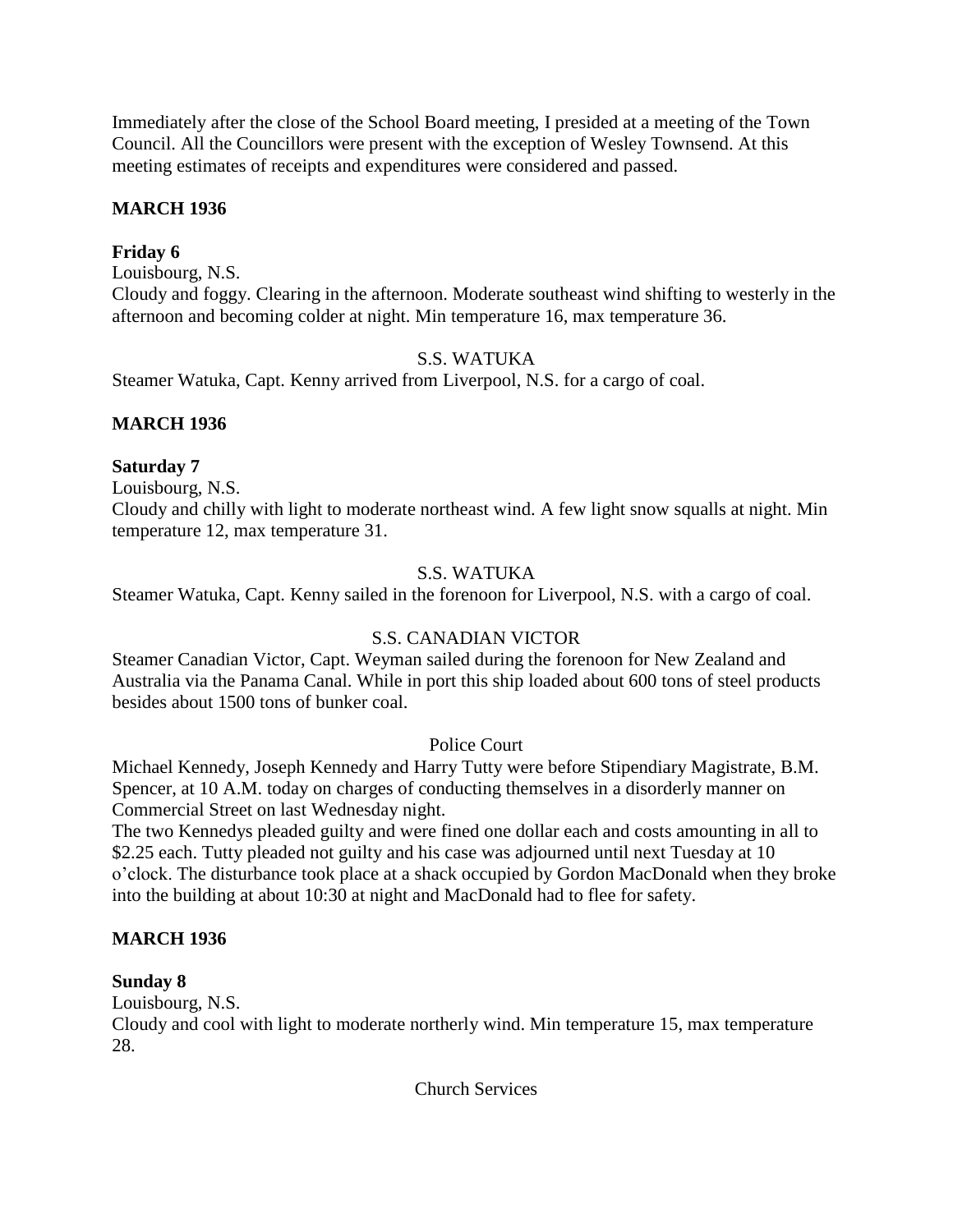At 11 A.M. and 7 P.M. I attended services in the First United Church. Rev. D.A. MacMillan was in charge of both services. Emeline accompanied me to church in the morning but was not out in the evening.

### **MARCH 1936**

### **Monday 9**

Louisbourg, N.S.

Mostly clear and moderately cold with light to moderate northwest wind. Min temperature 5, max temperature 30.

### S.S. ALASKA

Norwegian Steamer Alaska, Capt. Jacobson arrived at about 5:30 P.M. for part cargo of steel products and docked on the east side of the Freight wharf.

### **MARCH 1936**

### **Tuesday 12**

Louisbourg, N.S. Cloudy, mild and foggy with some light rain. Light to moderate southwest wind. Min temperature 24. Max temperature 35.

### **MARCH 1936**

## **Wednesday 11**

Louisbourg, N.S. Cloudy, foggy and mild with light southwest wind. Min temperature 26, max temperature 42. Snow melting rapidly.

### S.S. WATUKA

Steamer Watuka, Captain Kenny arrived at about noon from Liverpool, N.S. and loaded a cargo of coal. The Watuka sailed during the night for Liverpool, N.S.

### **MARCH 1936**

### **Thursday 12**

Louisbourg, N.S.

Cloudy, foggy and mild with light to moderate southwest wind which shifted to southeast at night. Min temperature 24, max temperature 42.

### S.S. BONNINGTON COURT

British Steamer Bonnington Court, Capt. Sutherland arrived in the afternoon from England and docked at the freight wharf where she will load a part cargo of steel products.

## Board of Trade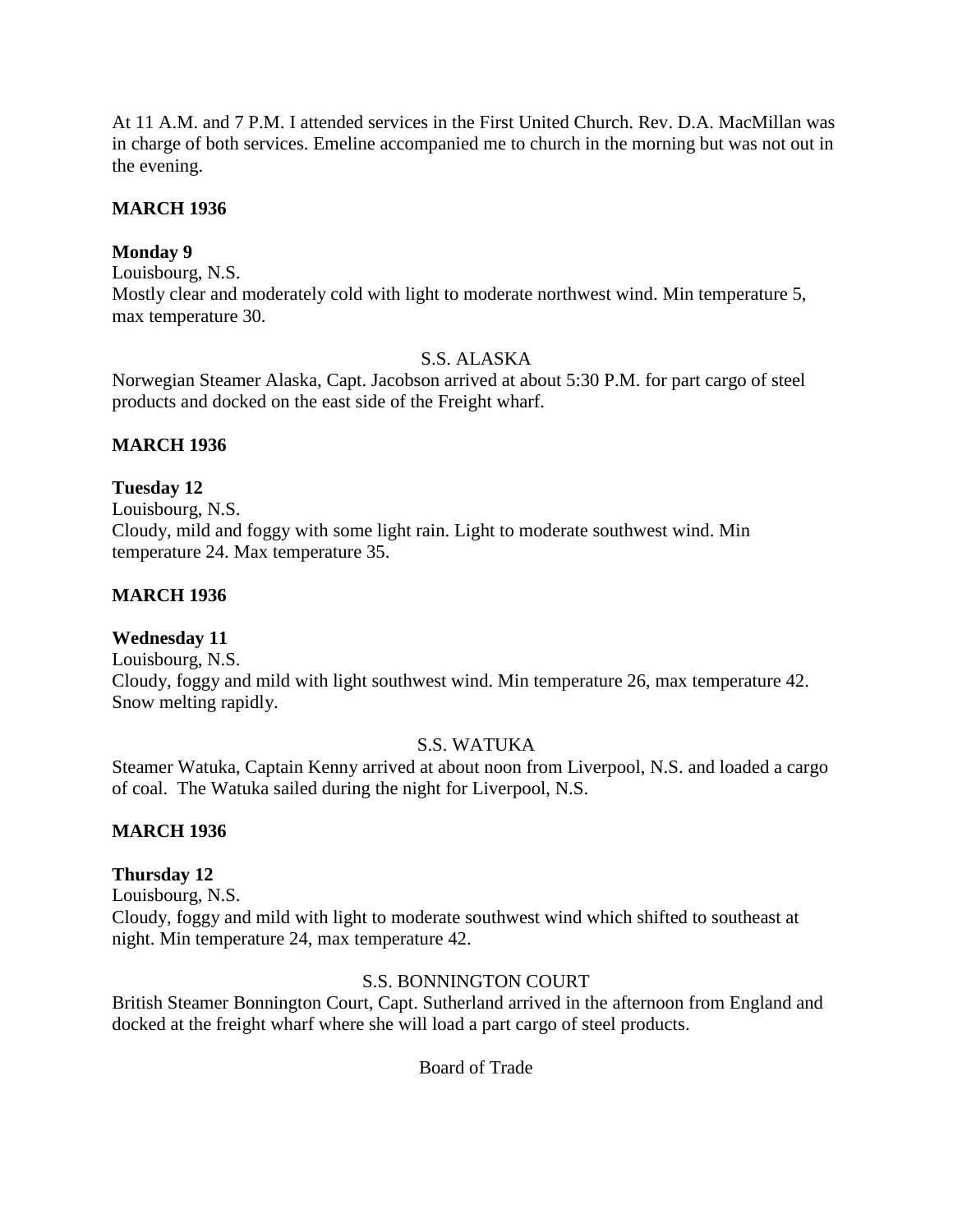At 8:15 I attended a meeting of the Louisbourg Board of Trade. Those present were: Dr. H.J. Townsend, George Lewis, D.M. Johnston, James Crowdis, Bert Wilcox, Dan Fleet, Neil Murphy, Reuben Lipkus, Alister MacDonald, Capt. Dan Harris, L.H. Cann, Sam Levy and M.S. Huntington.

### **MARCH 1936**

### **Friday 13**

Louisbourg, N.S.

Cloudy, foggy and mild with some rain in the afternoon. Fresh moderate to light southeast to southwest wind. Min temperature 27, max temperature 38.

### Heber Arrived

Heber arrived on the evening train from his home at Salmon and intends spending the week end with us.

### **MARCH 1936**

### **Saturday 14**

Louisbourg, N.S.

Cloudy, foggy and mild with moderate southwest wind. Cleared shortly after noon. Bright sunshine during the remainder of the day. Min temperature [blank] max temperature [blank]

### Snow Disappearing

Many patches of bare ground on the streets sleighing about over the present.

### S.S. ALNORA

Norwegian Steamer Alnora, Captain [blank] arrived in the afternoon for bunker coal and docked at the west side of the coal pier.

### S.S. ROSECASTLE

Steamer Rosecastle, Captain Luke Holmes, arrived in the afternoon from Halifax, N.S. for a cargo of coal and docked on the east side of the coal pier.

### S.S. ALASKA

Norwegian Steamer Alaska, Capt. Jacobson sailed in the afternoon with a part cargo of steel products (about 5.500 tons) for England.

### S.S. BONNINGTON COURT

British Motor Ship Bonnington Court, Capt. Sutherland sailed in the afternoon with about 700 tons of steel products enroute to Vancouver, via Halifax where she will complete her cargo.

### **MARCH 1936**

**Sunday 15** Louisbourg, N.S.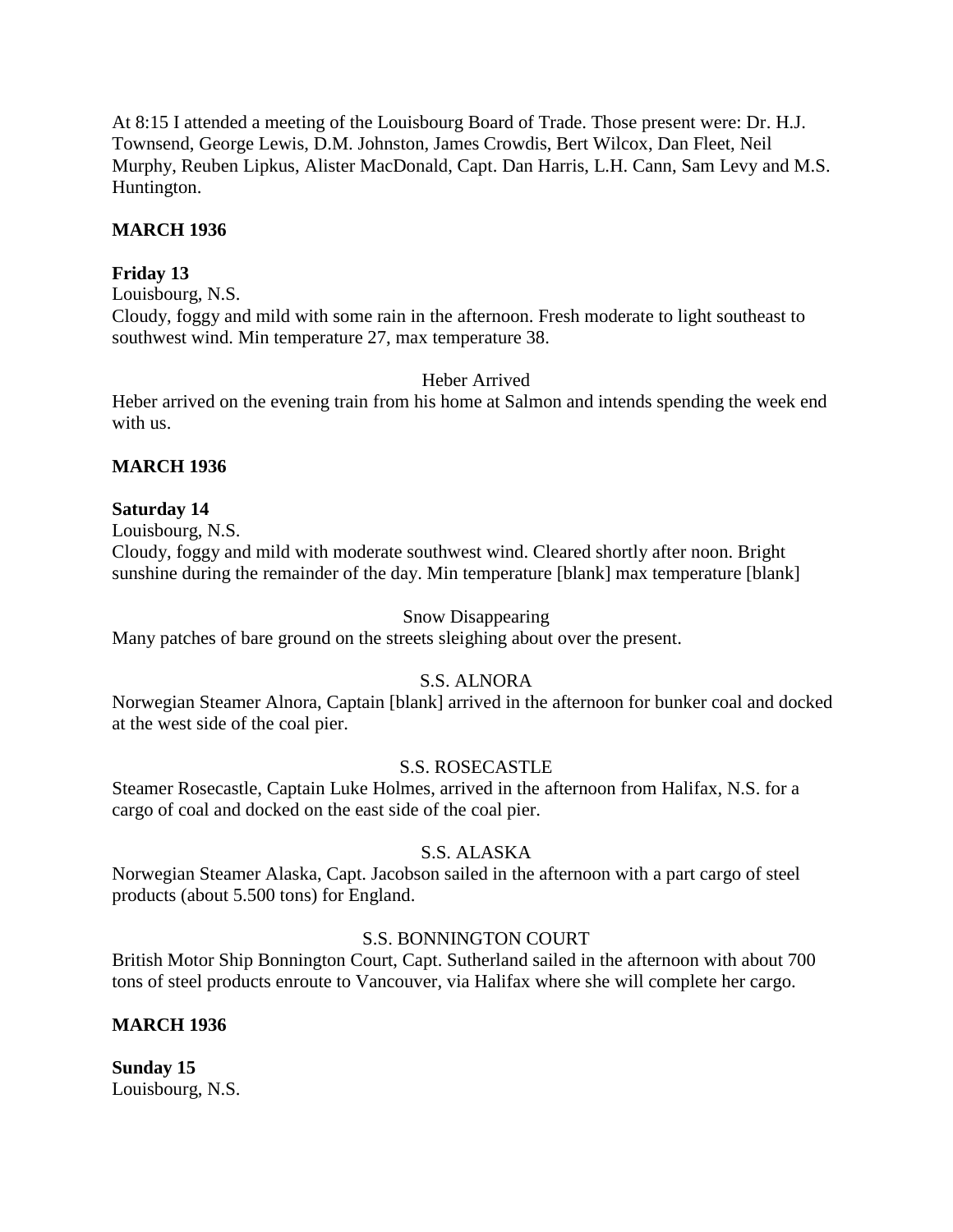Clear and mild with light variable wind, mostly east and southeast. Some fog off the coast. Min temperature 24, max temperature 40.

Church Services

At 11 A.M. and 7 P.M. accompanied by Emeline and Heber, I attended services in the First United Church. Rev. D.A. MacMillan conducted both of these services.

### **MARCH 1936**

### **Monday 16**

Louisbourg, N.S. Cloudy, foggy and mild with light southwest wind. Min temperature 22, max temperature 34.

Left for Home

Heber, who spent the week end with us left for his home at Salmon River on the 8:15 A.M. train via Glace Bay and Sydney.

### **MARCH 1936**

### **Tuesday 17**

Louisbourg, N.S.

Cloudy, foggy and mild with light southwest wind. Min temperature [blank] Max temperature [blank].

### S.S. ROSECASTLE

Steamer Rosecastle, Capt. Luke Holmes sailed in the morning for Halifax and St. John with a cargo of about 10,000 tons of coal.

### S.S. MAGNHILD

Steamer Magnhild, Capt. Clausen arrived in the afternoon and bunkered.

### **MARCH 1936**

### **Wednesday 18**

Louisbourg, N.S. Mild and mostly clear with light southwest wind. Min temperature 26, max temperature 44.

## S.S. MAGNHILD

Norwegian Steamer Magnhild, Capt. Clausen sailed in the morning.

### S.S. LOVAAS

Norwegian Steamer Lovaas, Capt. Anderson arrived at 4 P.M. for a cargo of steel products.

### Snow Disappearing

Streets and fields entirely free from snow. Snow and ice with the exception of a few scattered patches.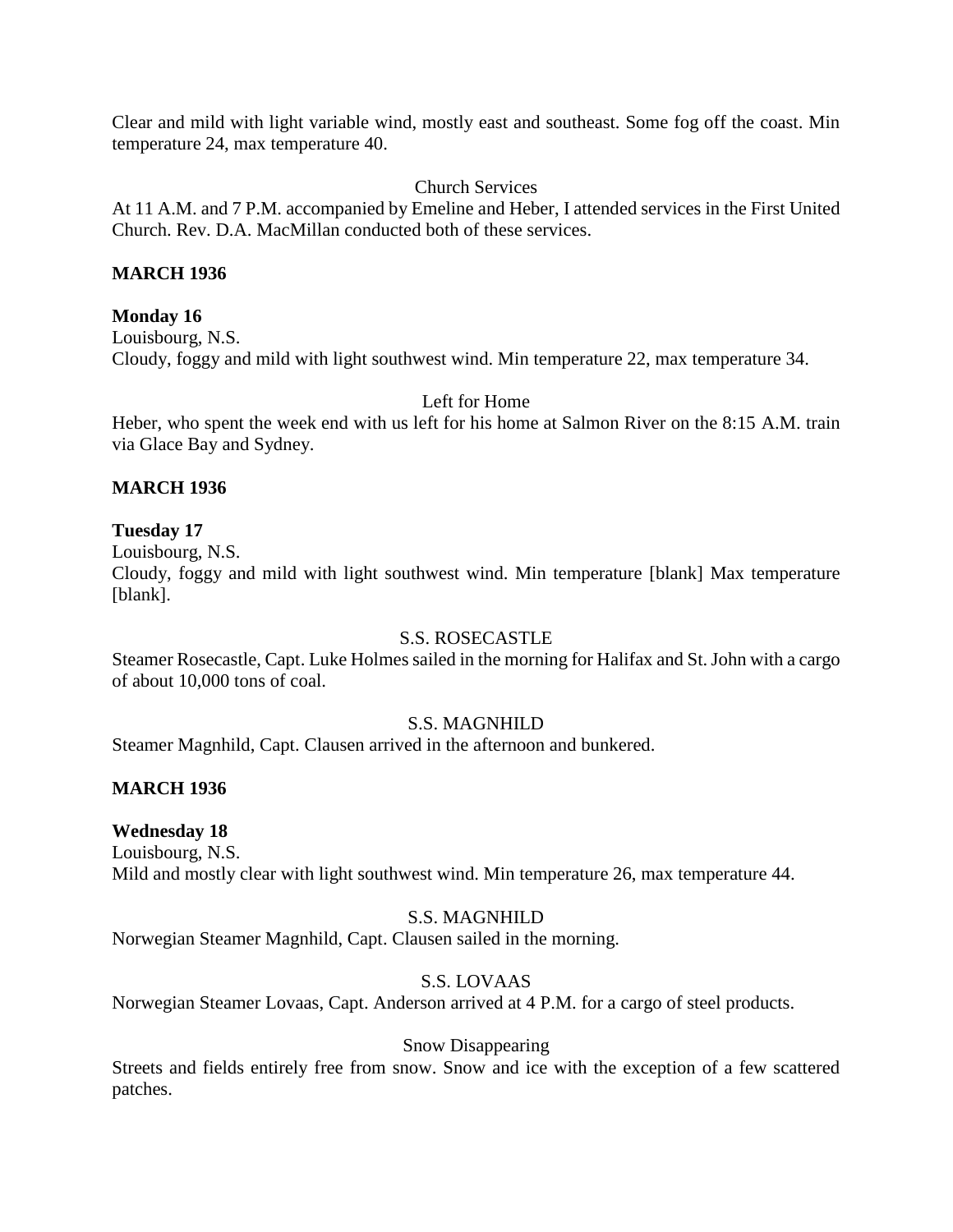#### **FIRE**

Between 10 A.M. and 12 noon today, a dwelling owned and occupied by Arthur M .Townsend on Main Street near the railway station was totally destroyed by fire. The fire alarm was sounded shortly after 10 A.M. and the firemen made a quick response but owing to there being no water systems in that part of the town were unable to prevent the building from being a total loss. They however saved the greater part of the furniture and with the aid of buckets prevented the fire from spreading to other buildings near at hand.

Estimated value of building \$3500.00 Estimated Value of Contents \$1500.00 Insurance on Building 800.00 Insurance on Contents 600.00 Estimated value of contents destroyed \$400.00

## **MARCH 1936**

### **Thursday 19**

Louisbourg, N.S.

Cloudy, foggy and mild with light southwest to southeast wind. Min temperature 32, max temperature 46.

### Meeting of School Board

At 7:30 I attended and presided at a special meeting of the School board. Those present were: Commissioners; G.B. Hiltz, Jeremiah Smith, Clarence Peters, and M.S. Huntington. Principal of Schools, Miss Mary Campbell, Attendance Officer: D.M. Johnson and Thomas Peck, Jr. This meeting was called for the purpose of dealing with a charge of insubordination laid by Miss Campbell against Thomas Peck, Jr. After hearing the evidence of both sides Peck was found guilty but on the recommendation of the Board was allowed another chance. He was informed that in the event of any further breeches of discipline he would be expelled from the school.

The cases of Harold Wilson and Donald Lewis who have also been annoying the School Principal were dealt with by the board but definite action was deferred owing to the fact that their conduct has improved of late.

### **MARCH 1936**

#### **Friday 20**

Louisbourg, N.S.

Cloudy, foggy and mild with light southwest wind. Heavy rain in the early morning and a few light showers during the day. Min temperature 27, max temperature 45.

### **MARCH 1936**

**Saturday 21** Louisbourg, N.S.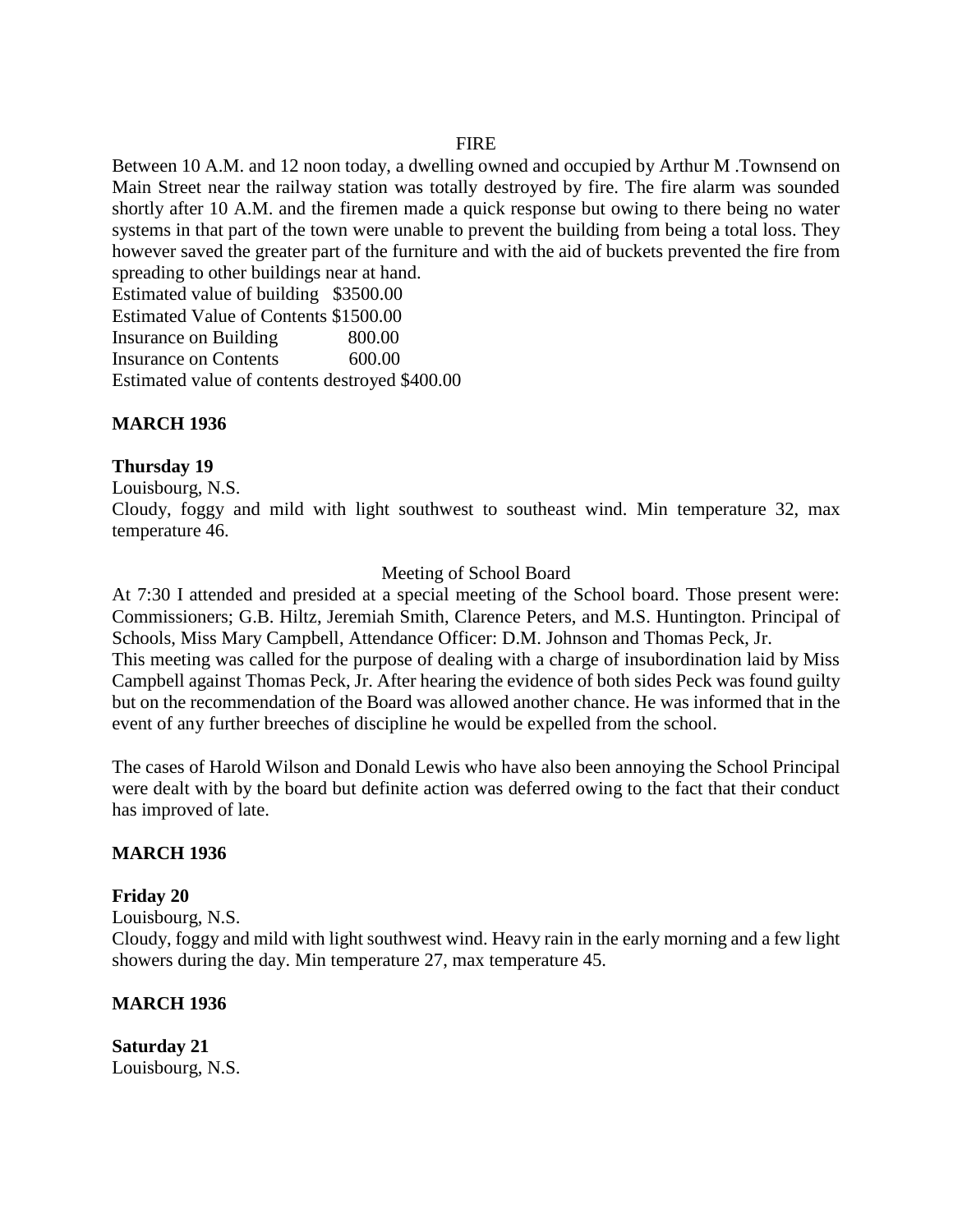Cloudy, foggy and mild with some heavy showers of rain. Light to fresh southwest to southeast winds. Min temperature 26, max temperature 38.

### **MARCH 1936**

### **Sunday 22**

Louisbourg, N.S.

Heavy rain in the early morning. Cloudy, foggy and mild during the day with light southwest wind. Min temperature 29, max temperature 45.

## S.S. LOVAAS

Norwegian Steamer Lovaas, Capt. Anderson sailed in the afternoon for England with a cargo of about 2500 tons of steel products.

### Church Services

At 11 A.M. and 7 P.M. Emeline and I attended services in the First United Church. Rev. D.A. MacMillan was in charge of both services.

In the afternoon in company with Emeline I visited Wesley Townsend and found him considerably improved in health after his recent illness.

### **MARCH 1936**

**Monday 23**

Louisbourg, N.S.

Cloudy with variable wind, mostly northeast and north. Foggy in the early part of the day but cleared when the wind shifted northerly. Min temperature 29, max temperature 43.

## **MARCH 1936**

### **Tuesday 24**

Louisbourg, N.S.

Cloudy and chilly with moderate to fresh northerly wind. Min temperature [blank] Max temperature [blank].

### S.S. CRUIZER

British Empire Steel and Coal Company's Tug, Cruizer, Capt. Gilfoil sailed for Sydney this forenoon to resume here duties at the port of Sydney. The Cruizer has been attending to the docking of ships at this port, since Feb 12, 1936.

### **MARCH 1036**

**Wednesday 25** Louisbourg, N.S. Sydney, N.S. Cloudy and mild with moderate northerly wind. Light rain at night.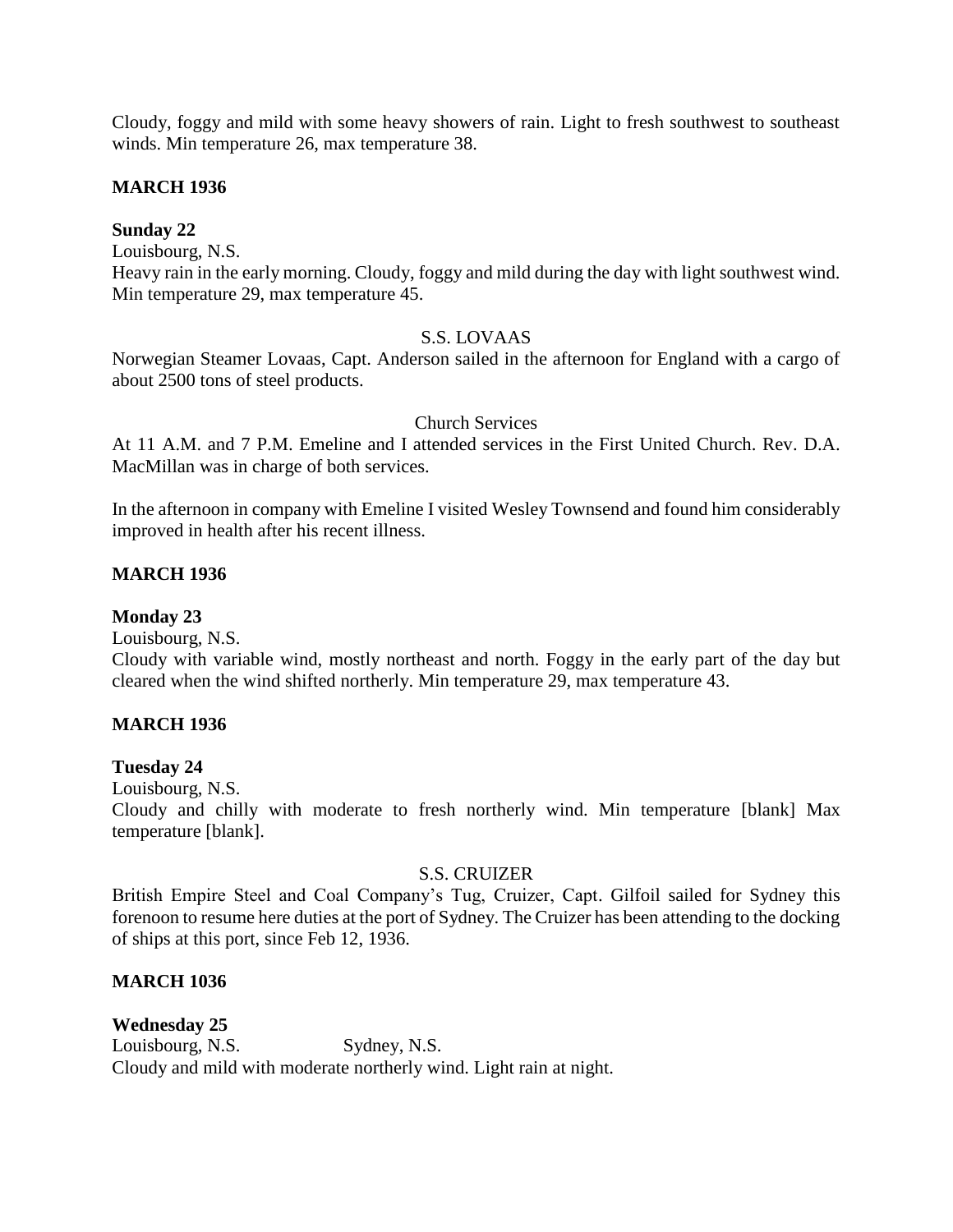Louisbourg to Sydney

I left Louisbourg on the 8:15 A.M. train for Sydney via Glace Bay. Left Glace Bay by train at 10:20 A.M. arrived at Sydney at 11:30.

Meeting of County Jail Commission In the afternoon I attended and presided at a regular meeting.

## **MARCH 1936**

### **Thursday 26**

Sydney, N.S. Louisbourg, N.S. Cloudy with light to moderate northeast to east wind.

# **MARCH 1936**

### **Friday 27**

Louisbourg, N.S. Cloudy and mild with light to moderate southeast wind. Snow squalls followed by rain in the early morning. Min temperature 29, max temperature 40.

### **MARCH 1936**

### **Saturday 28**

Louisbourg, N.S.

Cloudy and chilly with snow sleet and rain during the afternoon. Fresh to strong southeast to southwest winds, shifting to west during the night and clearing. Min temperature 28, max temperature 31.

### **MARCH 1936**

### **Sunday 29**

Louisbourg, N.S. Mostly cloudy with snow squalls in the afternoon and evening. West to northwest winds. Min temperature 27, max temperature 34.

### S.S. CRUIZER

British Empire Steel and Coal Company's Tug, Cruizer, Capt. Gilfoil arrived at about 11 A.M. from Sydney for the purpose of docking the steamer, Canadian Constructor, which is due here today.

## S.S. CANADIAN CONSTRUCTOR

Steamer, Canadian Constructor arrived here at about 8 P.M. for the purpose of loading part cargo of steel products.

### Church Services

At 11 A.M. and 7 P.M. in company with Emeline I attended services in the First United Church. Rev. D.A. MacMillan was in charge of both services.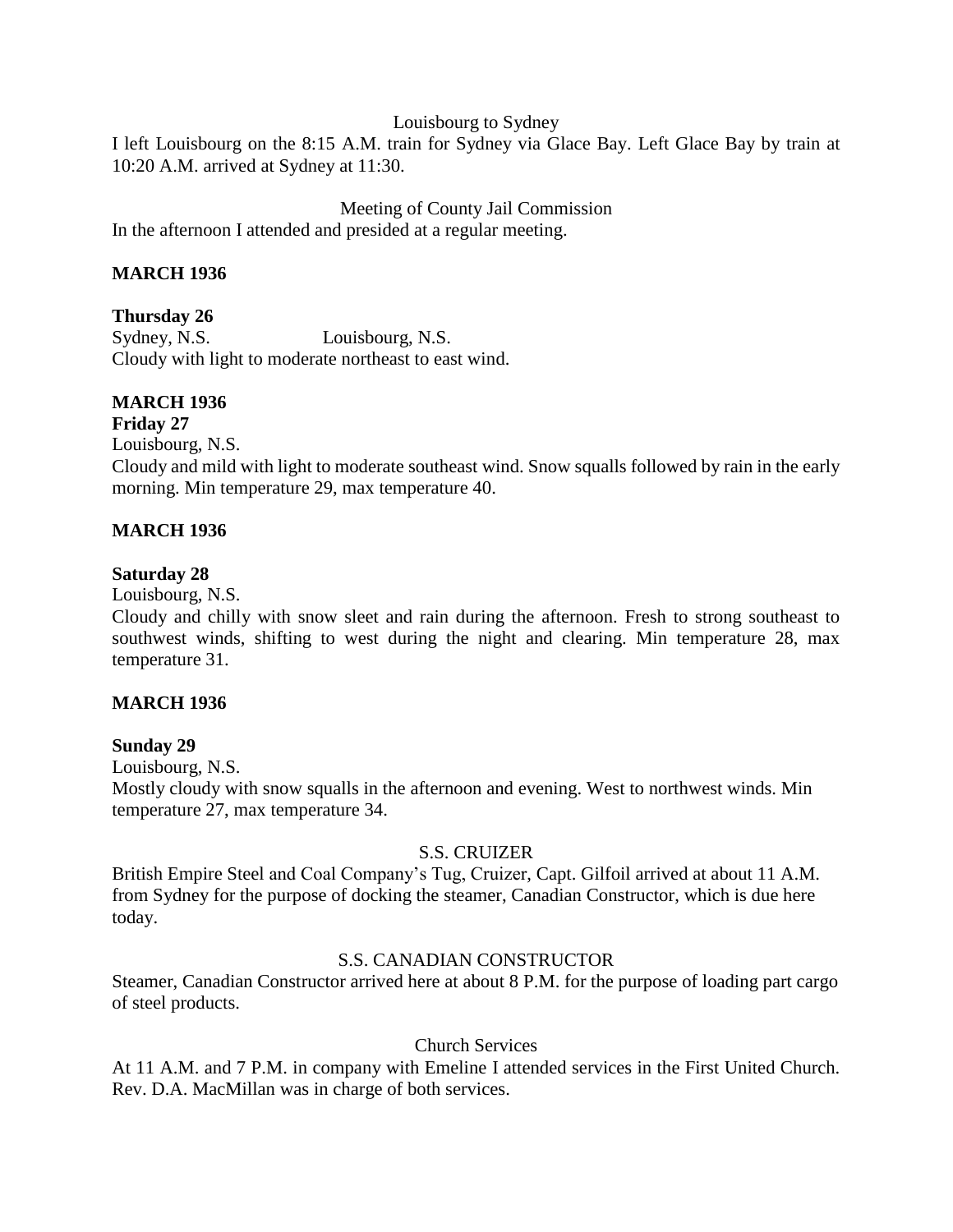### Visited Wesley Townsend

In the afternoon, Emeline and I visited Wesley Townsend, who had not yet recovered from his illness.

### **MARCH 1936**

### **Monday 30**

Louisbourg, N.S. Mostly clear and comparatively mild with moderate northerly wind. Min temperature 27, max temperature 47.

Death of Asaph Spencer

The death of Asaph Spencer, took place this evening at his home at Mira, after three days illness. Mr. Spencer who was about 77 years of age, suffered a paralytic stroke on last Thursday and never recovered consciousness.

### **MARCH 1936**

### **Tuesday 31**

Louisbourg, N.S.

Cool and mostly cloudy with west to southwest winds. Rain during the night. Min temperature 22, max temperature 44.

## S.S. CANADIAN CONSTRUCTOR

Canadian Merchant Marine Steamer, Canadian Constructor, Capt. Webb sailed at 6 A.M. for New Zealand and Australia via Panama Canal. While in port this ship took on board about 400 tons of steel products.

## S.S. CRUIZER

Tug, Cruizer, Capt. Gilfoil which arrived here on last Sunday from Sydney sailed to return this morning.

## **APRIL 1936**

## **Wednesday 1**

Louisbourg, N.S. Clear and cool with moderate to fresh west to northwest wind. Min temperature 20, max temperature 40.

Choir Practice

At 8:30 P.M. I attended choir practice in the First United Church.

## **APRIL 1936**

**Thursday 2**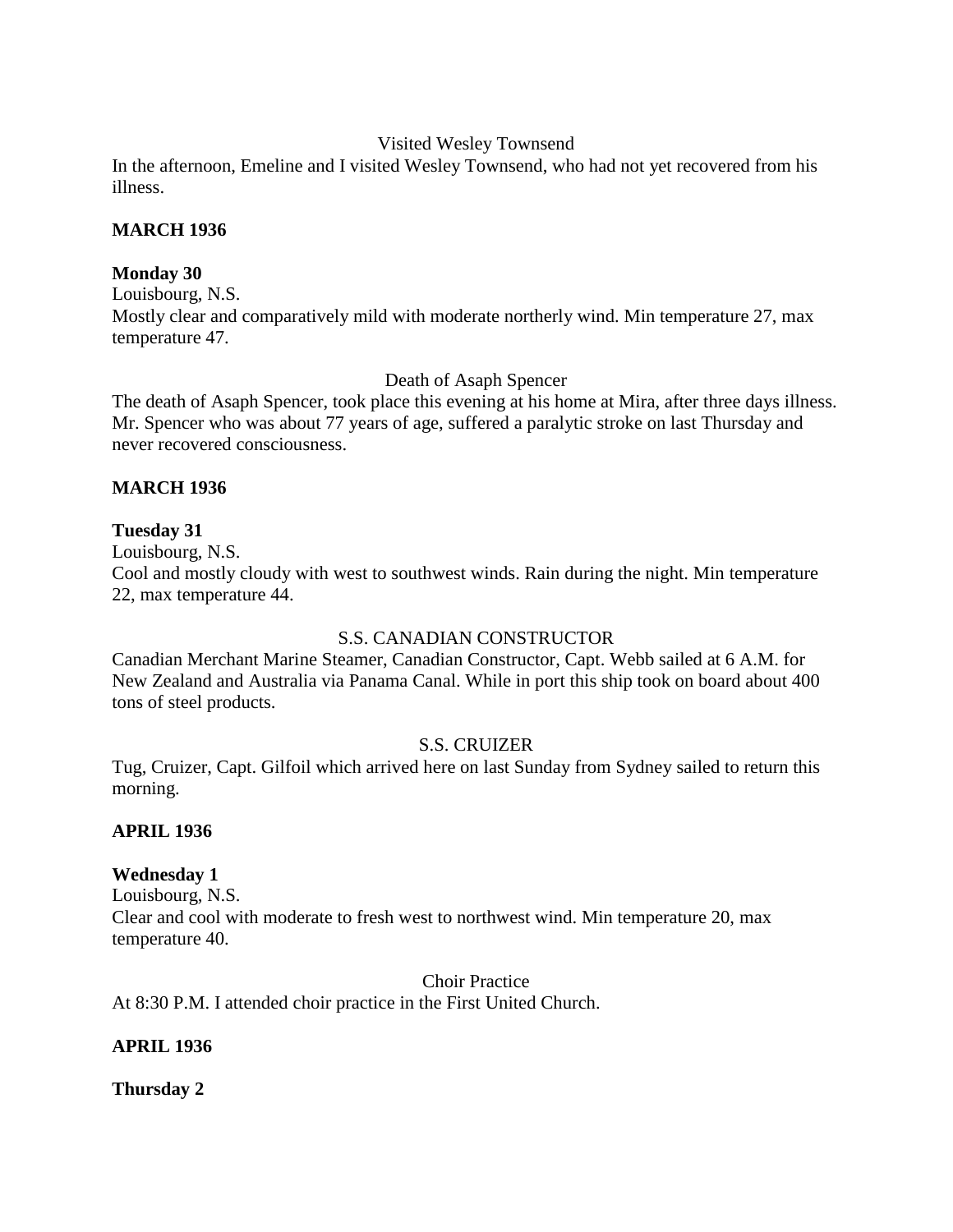Louisbourg, N.S. Mostly cloudy with southwest to south east wind. Min temperature 16, max temperature 42.

# **APRIL 1936**

# **Friday 3**

Louisbourg, N.S.

Heavy rain with southeast gale in the early morning. Moderate southwest wind cloudy and foggy during the day. Min temperature 29, max temperature 44.

Rev. H. D. Townsend arrives

Rev. Howard D. Townsend of Valley Station, Colchester Co. N.S. arrived by motor car from Sydney in the early part of the night to spend the week end at his former home.

## **APRIL 1936**

### **Saturday 4**

Louisbourg, N.S. Cloudy with moderate to fresh westerly wind. Light squalls of hail in the afternoon. Min temperature 28, max temperature 41.

## **APRIL 1936**

**Sunday 5**

Louisbourg, N.S.

Partly clear with light to moderate southwest wind which shifted to southeast in the evening. Min temperature 24, max temperature 45.

## S.S. EVERARDS

Latvian Steamer Everards arrived in the morning for bunker coal.

## Church Services

At 11 A.M. and 7 P.M. Emeline and I attended services in the First United Church. Rev. D.A. MacMillan was in charge of both services, while Rev. H.D. Townsend of Valley Station, Colchester Co. N.S. was the preacher at the morning service. The sacrament of the Lord's Supper was dispersed at the 11 A.M. service.

## **APRIL 1936**

## **Monday 6**

Louisbourg, N.S.

Cloudy with light to fresh southerly wind increasing at night. Some rain during the night. Min temperature 18, max temperature 41.

## S.S. INGOLA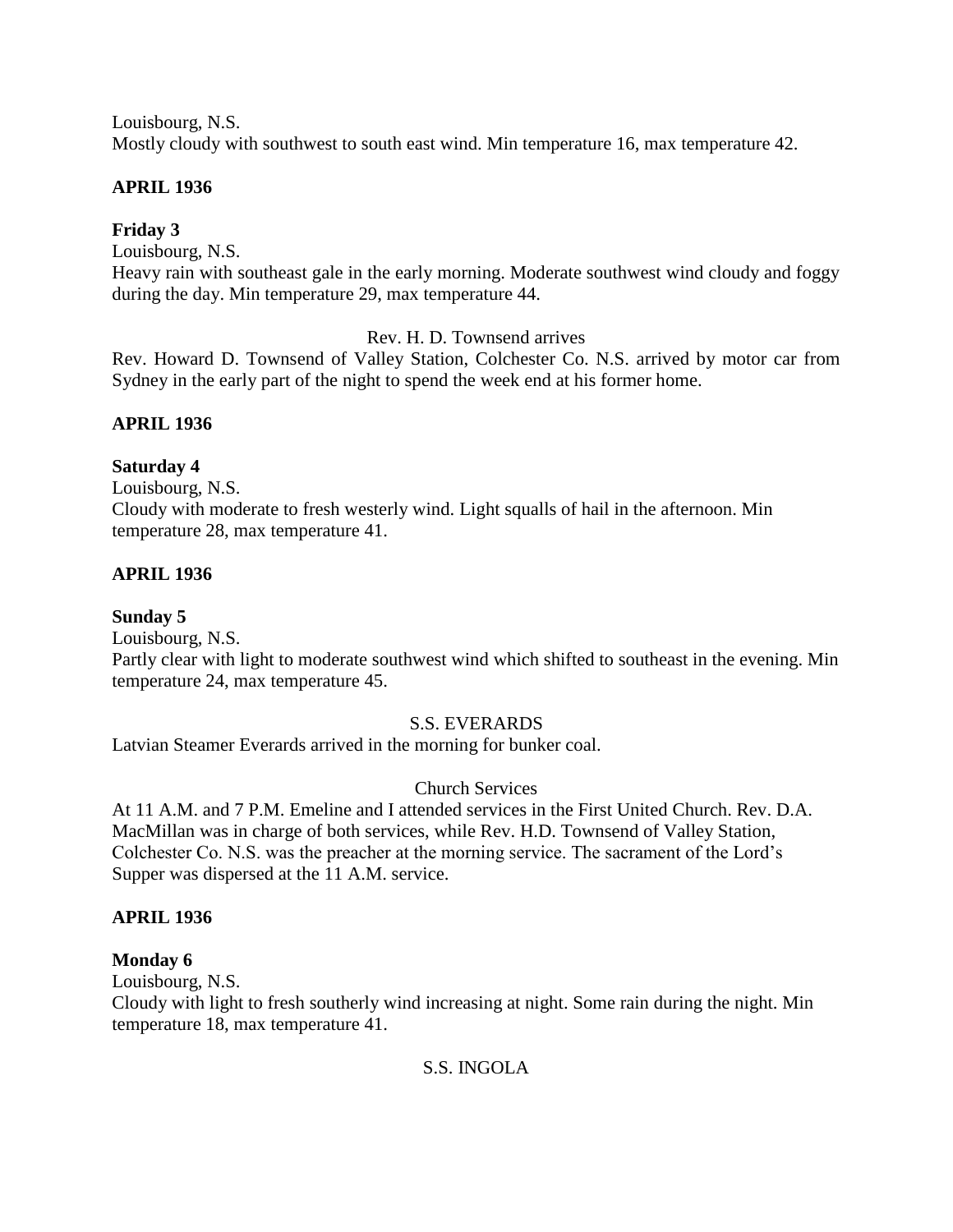British Steamer Ingola arrived in the early morning for bunker coal. This ship is enroute from Boston, Mass to some port in Scotland with a cargo of scrap iron. After bunkering she sailed at about 11 A.M.

### S.S. EVERARDS

Latvian Steamer Everards after bunkering, sailed in the morning.

### **APRIL 1936**

### **Tuesday 7**

Louisbourg, N.S.

Mild and partly clear with light southwest wind which shifted to easterly during the early part of the night. A fall of about 2 inches of snow during the night. Min temperature 27, max temperature 54.

### **APRIL 1936**

### **Wednesday 8**

Louisbourg, N.S. Cloudy and foggy with southwest wind in the morning. Partly clearing with wind shifting to northwest and increasing to a gale. Snow squalls during the afternoon. Min temperature [blank] Max temperature [blank].

Snow covered the ground in the morning but entirely disappeared during the day.

### S.S. WEST WALES

British Steamer West Wales, Capt. Nicholls enroute from South America to Montreal, arrived in the evening for bunker coal and docked on the east side of the coal pier.

### Choir Practice

At 8:30 P.M. I attended choir practice in the First United Church.

### First Coal Cargo From Sydney

Steamer ROSECASTLE, Capt. Luke Holmes sailed from Sydney with this season first cargo of coal for the St. Lawrence.

### **APRIL 1936**

## **Thursday 9**

Louisbourg, N.S. Partly clear and cool with moderate westerly wind. Min temperature 15, max temperature 40.

### S.S. WEST WALES

British Steamer West Wales, Capt. Nicholls finished bunkering, and sailed for Montreal at about 11 A.M.

Board of Trade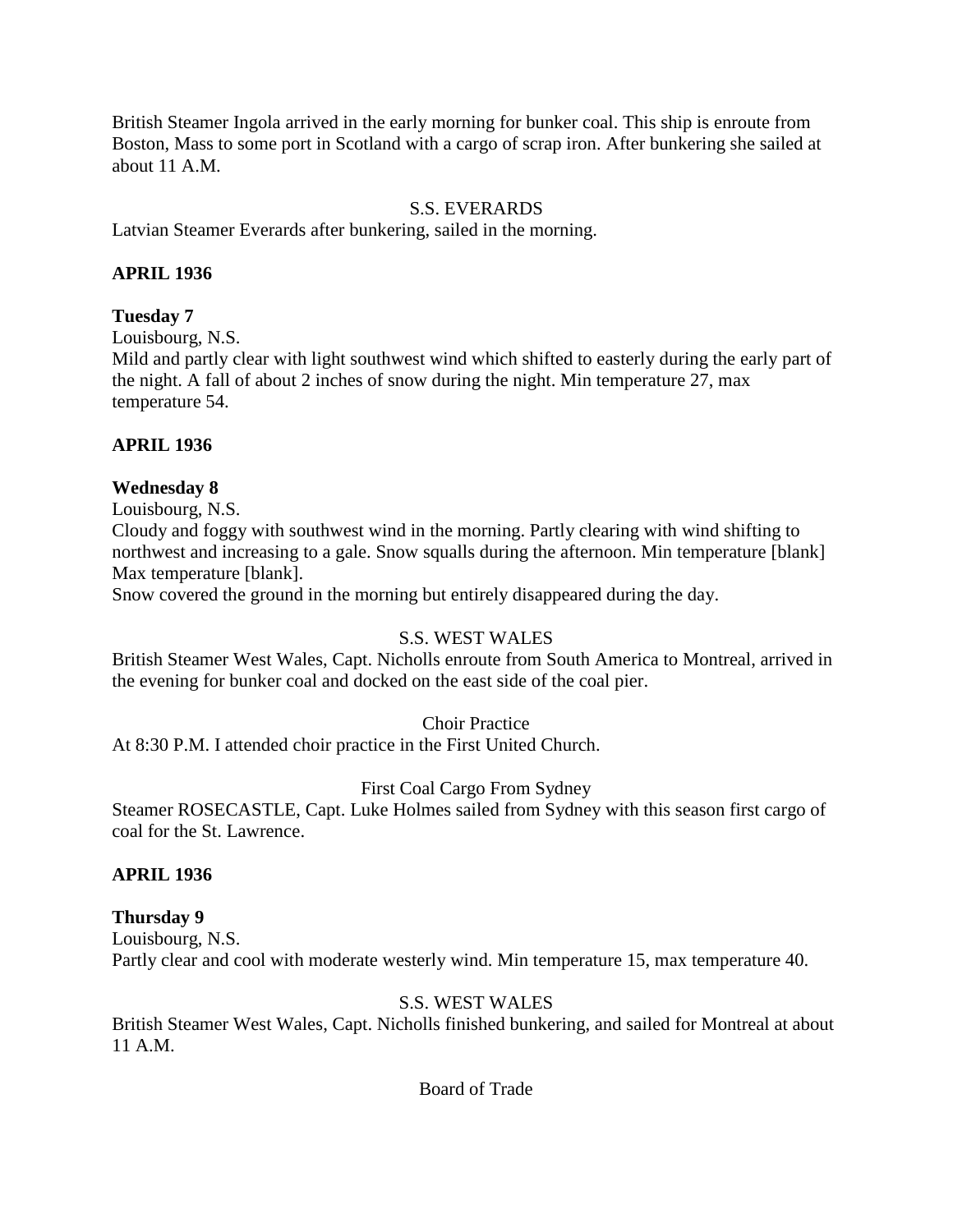At 8:15 P.M. I attended a regular meeting of the Board of Trade in the Town hall. Those present were: President: Dr. H.J. Townsend, George Lewis, Alfred Tilly, D.M. Johnston, W.C. DeLorey, Bert Wilcox, Capt. Dan Harris, Dan Fleet, Sam Levy, James Crowdis and M.S. Huntington.

# **APRIL 1936**

# **Friday 10**

Louisbourg, N.S.

Mostly cloudy with light variable wind mostly northwest. Min temperature 22, max temperature 48.

# **APRIL 1936**

# **Saturday 11**

Louisbourg, N.S.

Partly clear and very chilly with light to moderate easterly wind. Min temperature 18, max temperature 35.

# **APRIL 1936**

# **Sunday 12 Easter Sunday**

Louisbourg, N.S.

Cloudy and very chilly with moderate to fresh easterly wind. Light drizzle of snow during the afternoon. Snow. Min temperature 26, max temperature 33.

# Church Service

At 11 A.M. and 7 P.M. in company with Emeline I attended services in the First United Church. Rev. D.A. MacMillan was the preacher at both services.

# **APRIL 1936**

# **Monday 13 Easter Monday**

Louisbourg, N.S.

Snow in the early morning followed by rain in the forenoon. Snow and sleet in the afternoon with rain again in the evening. Snowfall of last night and today about 5 inches. Moderate to fresh easterly wind. A very disagreeable day. Min temperature 27, max temperature 32.

# **APRIL 1936**

# **Tuesday 14**

Louisbourg, N.S.

Cloudy and chilly with drizzle of snow and rain. Moderate to fresh northerly wind. Min temperature 28, max temperature 46. Fields covered by about 2 inches of snow, streets very slushy and wet.

# S.S. EVEROLANDA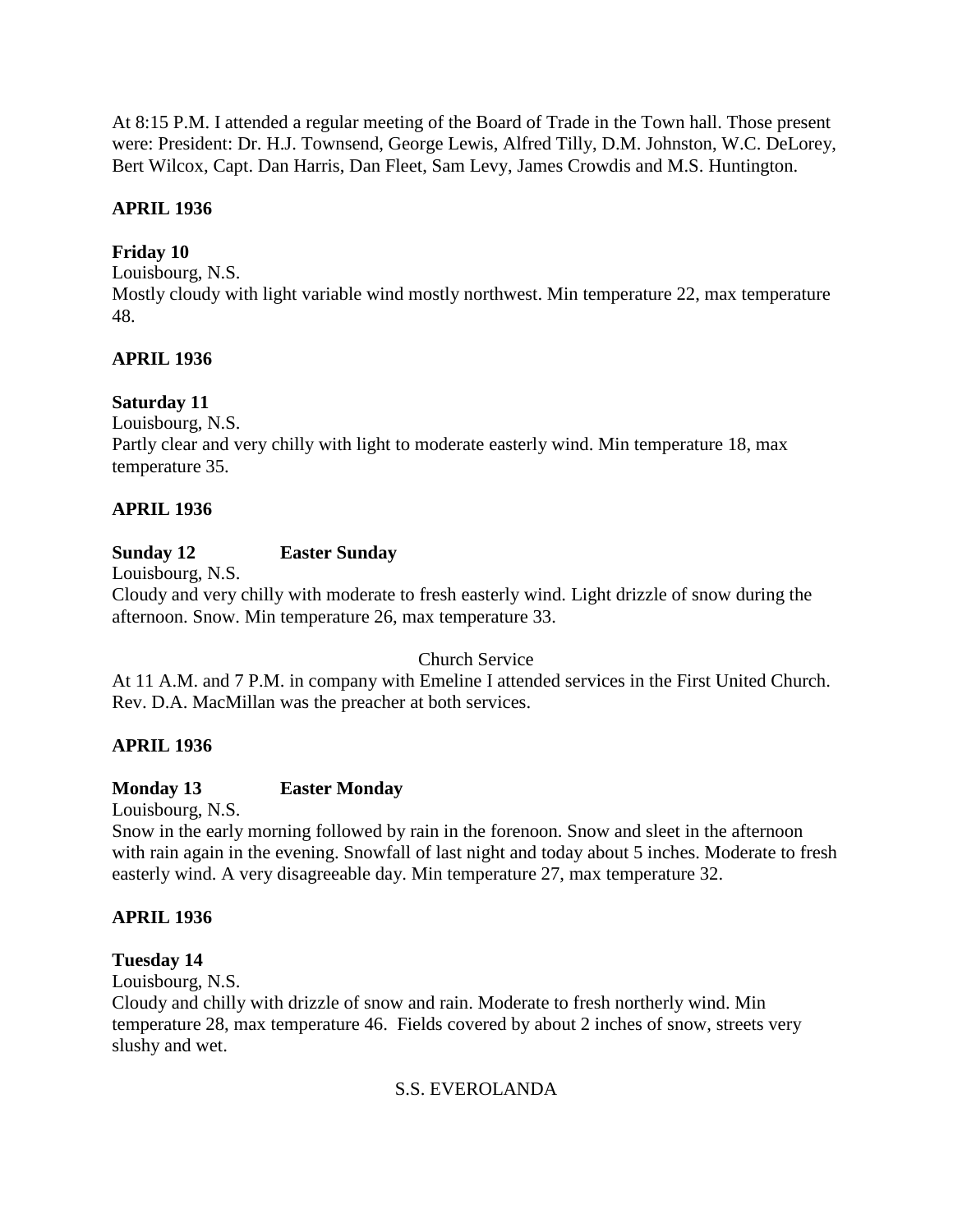Latvian Steamer Everolanda, Captain Parkons enroute from Havana, Cuba to Swansea, Wales with a cargo of scrap iron, arrived at about 9:30 P.M. for bunker coal.

### **APRIL 1936**

### **Wednesday 15**

Louisbourg, N.S.

Cloudy and chilly with drizzle of snow in the morning. Cleared shortly after noon, moderate to fresh northerly wind. Min temperature 27, max temperature 39.

### S.S. EVEROLANDA

Latvian Steamer Everolanda, Captain Parkons, after taking on board 250 tons of bunker coal sailed in the afternoon.

Choir Practice

At 8:30 P.M. I attended choir practice in the First United Church.

# **APRIL 1936**

### **Thursday 16**

Louisbourg, N.S. Clear and mild with light variable wind. A perfect day. Min temperature 24, max temperature 47.

#### **APRIL 1936**

#### **Friday 17**

Louisbourg, N.S.

Heavy showers in the early morning accompanied by thunder and lightning. Mostly clear and cool during the day with fresh to strong south southwest wind. Min temperature [blank] Max temperature [blank].

#### S.S. MARINE TRADER

Steamer Marine Trader enroute from Barbados to Corner Brook, Nfld. with a cargo of molasses arrived in the morning bunkered and sailed in the afternoon.

#### **APRIL 1936**

### **Saturday 18**

Louisbourg, N.S. Mostly cloudy with moderate to fresh southwest wind. Min temperature 32, max temperature 45.

First Codfish

The first codfish to be caught here this season were landed here today.

#### **APRIL 1936**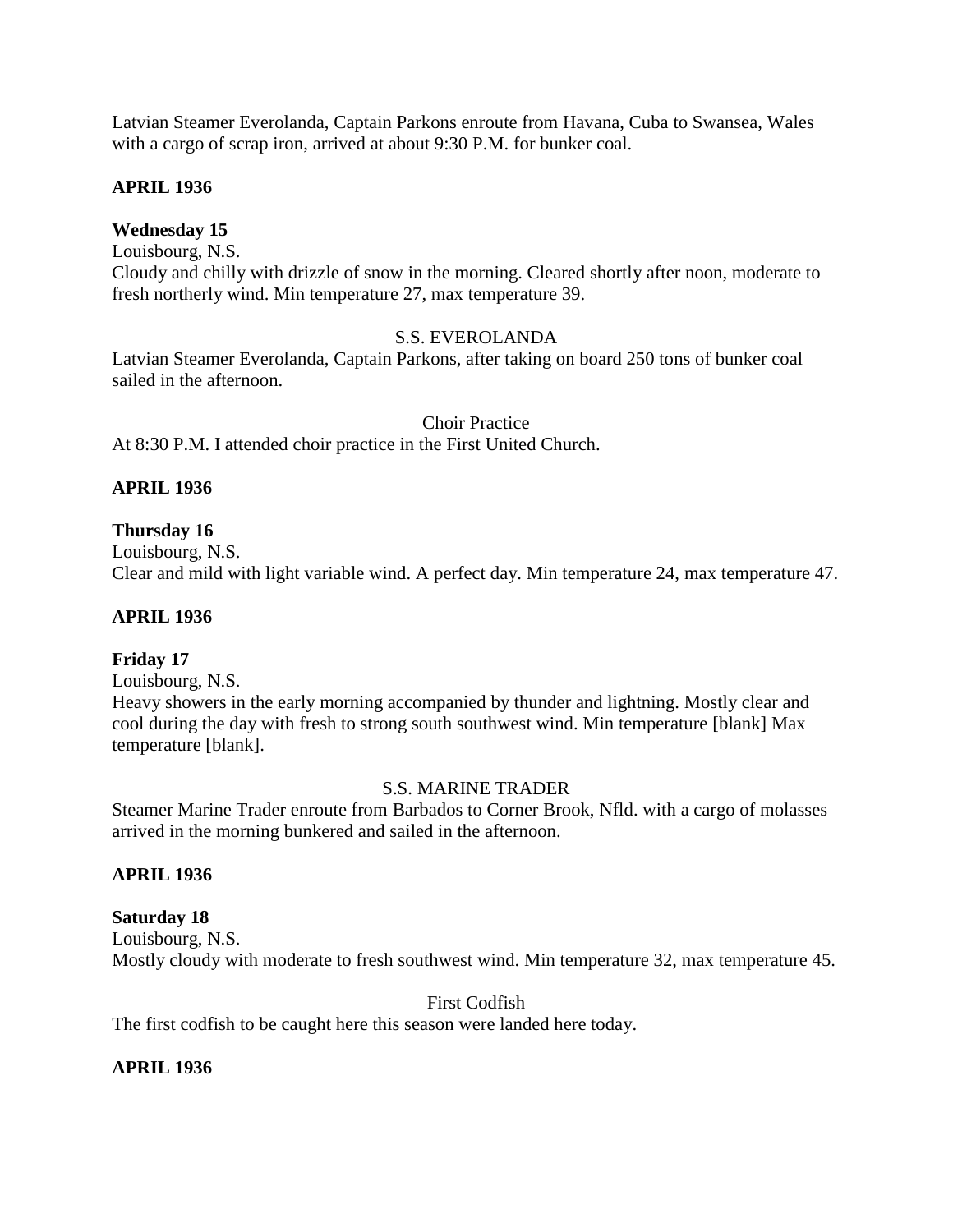#### **Sunday 19**

Louisbourg, N.S.

Mostly clear in the forenoon. Cloudy with some fog off the coast in the afternoon and evening. Min temperature 28, max temperature 48.

### Church Services

At 11 A.M. and 7 P.M. Emeline and I attended services in the First United Church. Rev. D.A. MacMillan conducted both services. At the evening service I sang a solo entitled "Goodnight and Good-Morning"

In the afternoon Emeline and I visited the home of Wesley Townsend who has not yet recovered from his illness.

# **APRIL 1936**

### **Monday 20**

Louisbourg, N.S. Mild and partly clear with light southwest wind. Min temperature 26, max temperature 52.

### Went to National Park

In the afternoon I walked to the Louisbourg National and Historic Park where I visited the New Museum for the first time since it was finished and took photographs of it. The museum and residence attached are very fine buildings and will prove a great addition to the attractions of the National Park. Returning I got a drive in an automobile with Rev. and Mrs. D.A. MacMillan.

#### Meeting of Fire Brigade

At 8 pm I attended a meeting of the Louisbourg Volunteer Fire Brigade in the fire hall. Those present were: Chief, R.A. Peters, Fred Burke, James Burke, Rannie MacVicar, D.J. MacLeod, J.R. DeFries, J.C. Johnson, and M.S. Huntington. Ruben Lipkus who has been a member of the Brigade for the last two or three years has closed up his business and moved to Glace Bay. At tonights meeting the members present expressed regret at his departure and made him an honorary member.

#### **APRIL 1936**

# **Tuesday 21**

Louisbourg, N.S. Clear and mild with light southwest wind. A perfect day. Foggy at night. Min temperature 23, max temperature 50.

#### **APRIL 1936**

#### **Wednesday 22** Louisbourg, N.S. Cool and clear with fresh west southwest wind.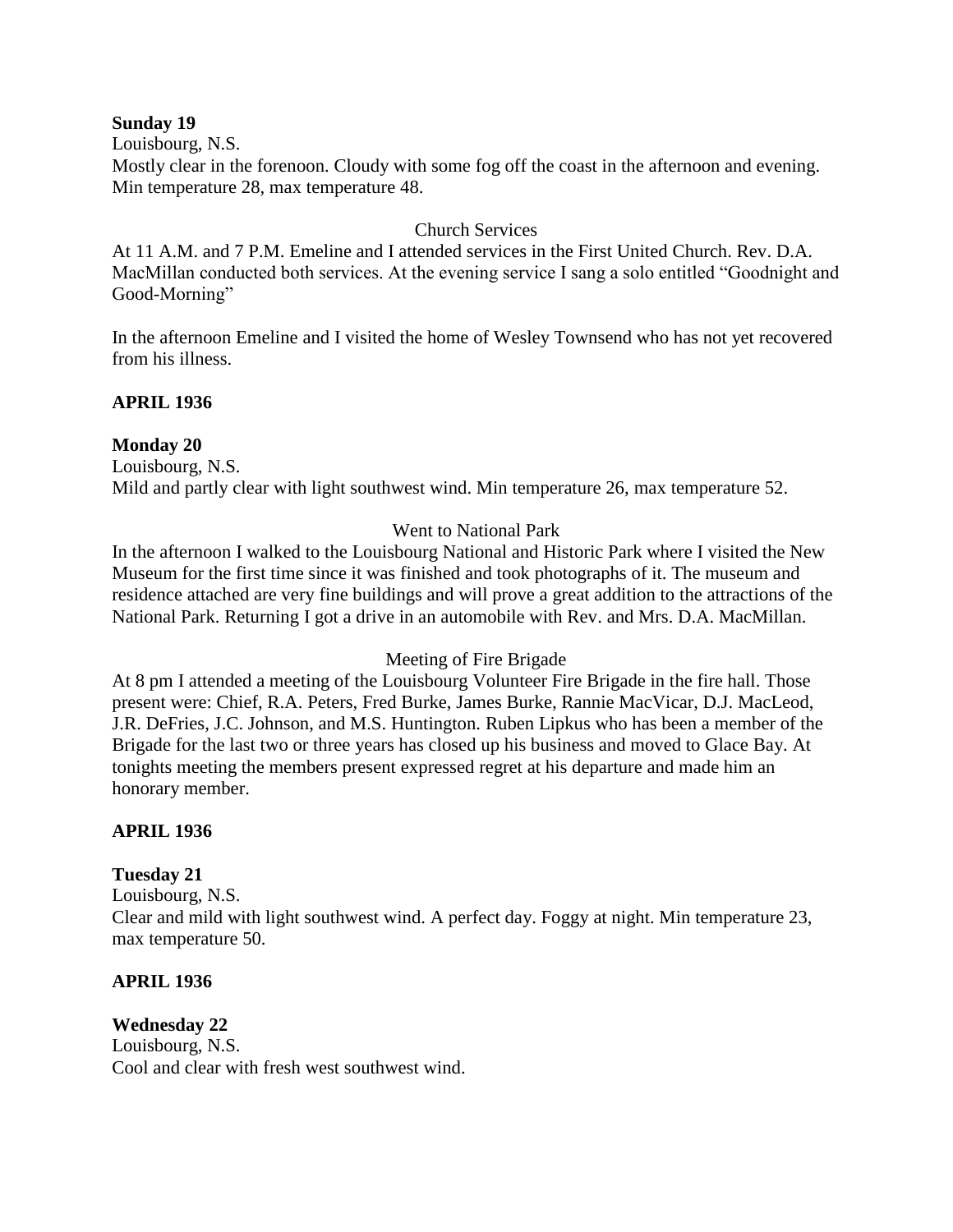### **APRIL 1936**

#### **Thursday 23**

Louisbourg, N.S. Clear and cool with fresh southwest wind. Min temperature max temperature.

#### ENTOMBED MEN RESCUED FROM MOOSE RIVER GOLD MINE

Dr. D.E. Robertson and Alfred Scadding of Toronto who have been imprisoned in a gold mine at Moose River, Halifax Co, N.S. since 11 P.M. on Sunday, April 12 were rescued at about 1 A.M. today. On the night of April 12, Robertson and Scadding accompanied by Herman Magill, also of Toronto entered the old workings of the mine at Moose River on a tour of inspection.

#### **APRIL 1936**

### **Friday 24**

Louisbourg, N.S. Mostly clear with light to moderate southwest wind. Min temperature 26, max temperature 46.

### Bus Service

Sullivan's Bus Service between Sydney and Louisbourg which was discontinued on Jan 31/36 owing to the bad condition of the highway was resumed today with the same schedule as formerly.

Schedule as follows: Leave Sydney for Louisbourg at 9 A.M. and 5:30 P.M. Leave Louisbourg for Sydney at 1 P.M. and 7:30 P.M.

# **APRIL 1936**

#### **Saturday 25**

Louisbourg, N.S.

Clear and cool with fresh northerly wind. Light snow in the early morning. Snow which covered the ground in the morning disappeared during the forenoon.

# **APRIL 1936**

#### **Sunday 26**

Louisbourg, N.S. Chilly and mostly cloudy with fresh to strong southwest wind. Showers at night. Min temperature 20.

#### Church Service

At 11 A.M. and 7 P.M. I attended services in the First United Church. Rev. D.A. MacMillan conducted both services. Emeline accompanied me in the evening but was not out to the morning service.

# **APRIL 1936**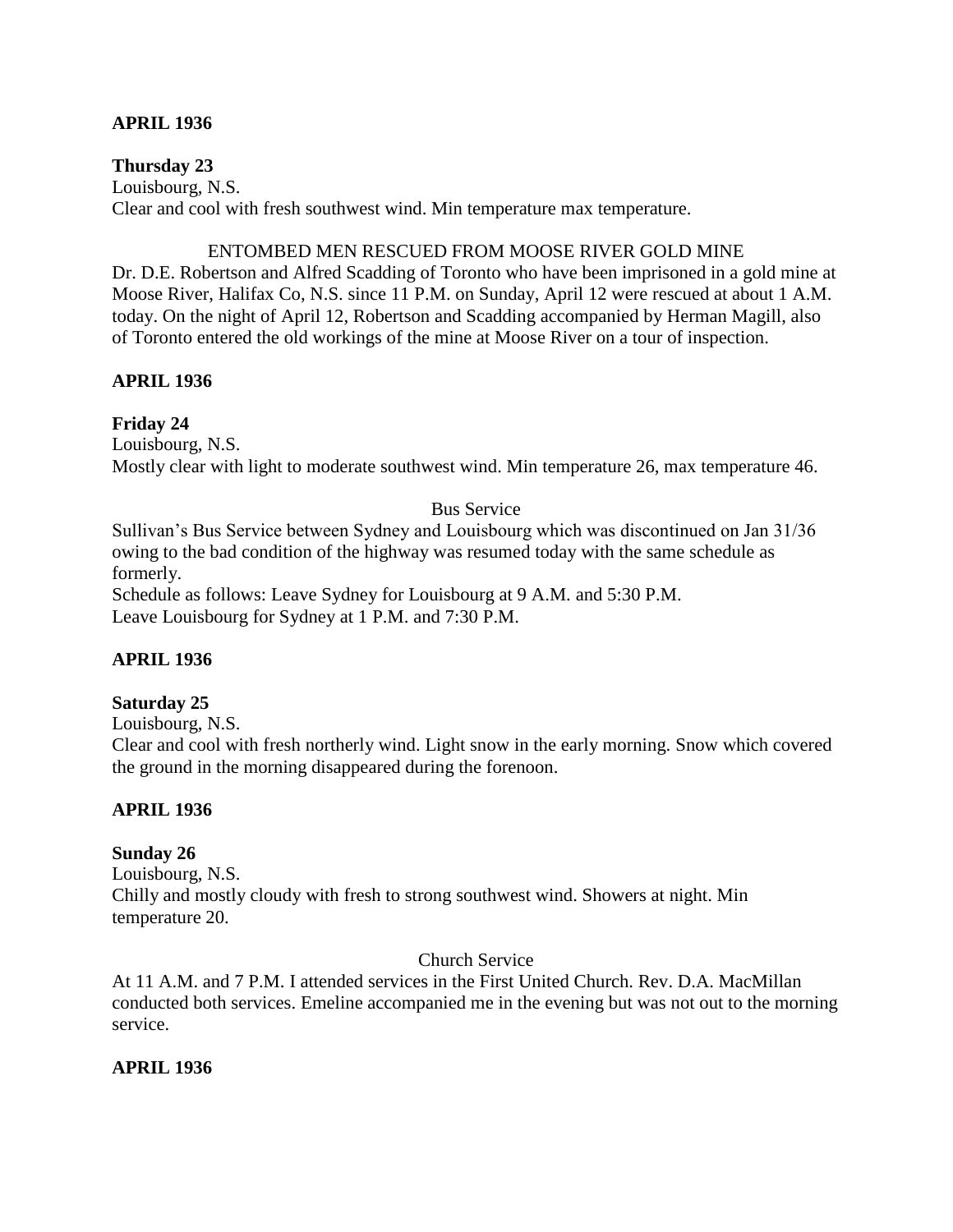**Monday 27** Louisbourg, N.S. Clear and cool with moderate wind. Max temperature 48.

Went to Sydney

Today the majority of the trimmers and shippers who are regularly employed at Sydney during the summer shipping season left for Sydney to resume their duties.

# **APRIL 1936**

**Tuesday 28** Louisbourg, N.S. Cool and mostly clear with moderate to fresh southwest wind. Min temperature 20, max temperature

# **APRIL 1936**

# **Wednesday 29**

Louisbourg, N.S. Sydney, N.S. Cloudy and cool with southwest wind. Some light rain at night.

# Meeting of Jail Commission

At 1 P.M. I went to Sydney on Sullivan's Bus for the purpose of attending the regular monthly meeting of the County Jail Commission.

# **APRIL 1936**

# **Thursday 30**

Sydney, N.S. Louisbourg, N.S. Partly clear and moderately warm at Sydney, cloudy and cool with some showers at Louisbourg and vicinity. Moderate southwest wind.

Sydney to Louisbourg

After spending the day at Sydney attending to business matters of various kinds, I left Sydney at 5:30 P.M. on Sullivan's bus (Sam MacDonald, driver) and arrived at Louisbourg at about 6:35 P.M.

# **MAY 1936**

# **Friday 1**

Louisbourg, N.S.

Mild and mostly clear with light southwest wind. An ideal spring day. Min temperature 34, max temperature 60.

Worked in Garden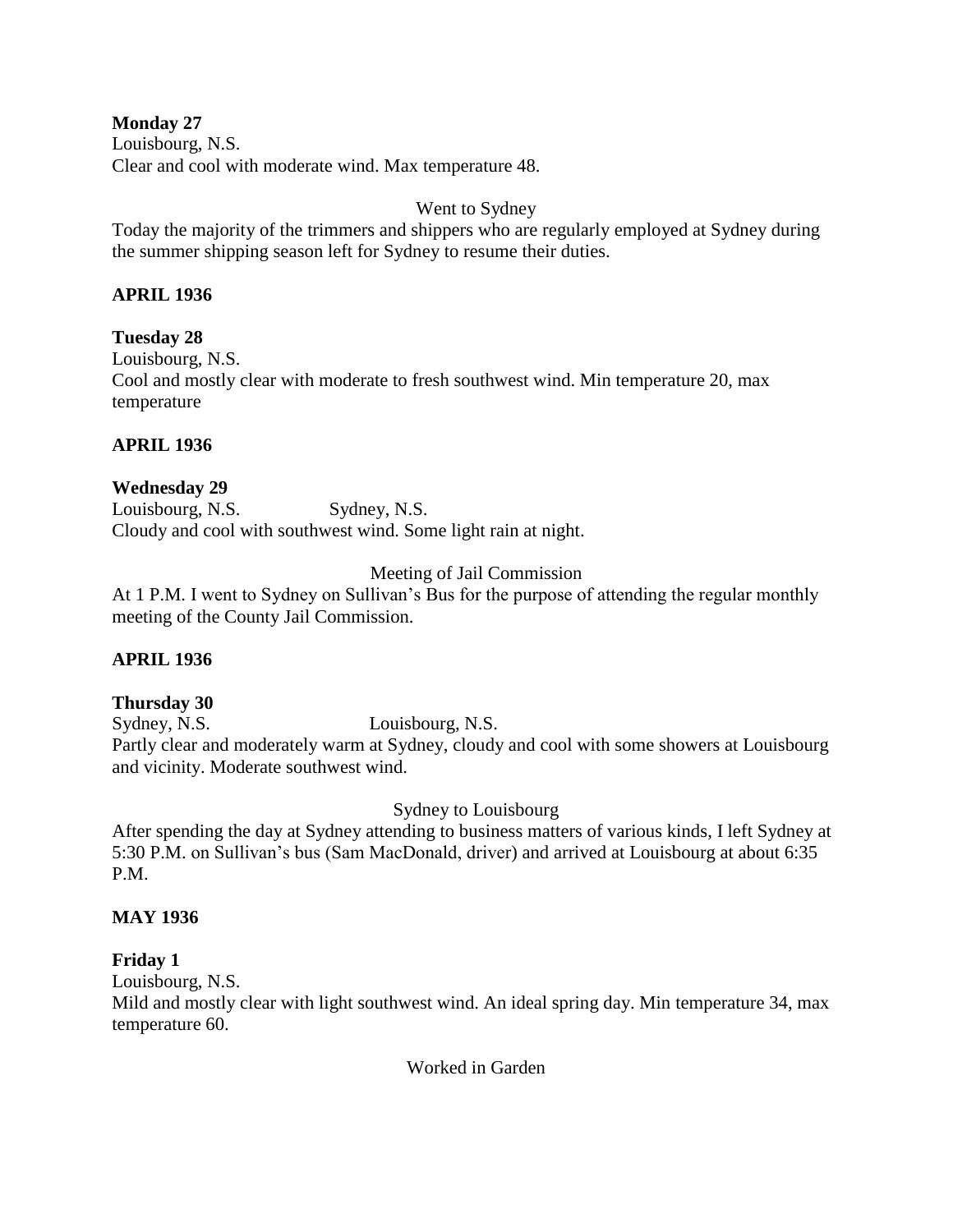In the afternoon I did the first work of this season in the garden. Burned rubbish which had accumulated during the winter and planted 2 autumn lily bulbs.

### **MAY 1936**

### **Saturday 2**

Louisbourg, N.S.

Mild and mostly cloudy with light to moderate southwest wind. Min temperature [blank] Max temperature [blank].

In the afternoon I planted two rosebushes and two autumn Lily bulbs in the front garden. In the evening I noticed that the autumn lily nearest the front gate on the right side when entering is up. Unusually early.

### Band Concert

At 8 P.M. I attended and presided at a concert in the Parish hall given by the reorganized Louisbourg band, which was I think greatly enjoyed by a large audience. This concert was directed by Harold Covey in the absence of Wesley Townsend, the Band Leader was unable to attend on account of illness.

Those taking part in tonights concert were as follows:

All members of the Band.

Harold Covey, Director

Michael Kennedy, Freeman MacKenzie, Charles Stacey, Murdoch MacLean, George MacLean, Neil MacLean, Ernest Skinner, John MacAskill, James Peck, Melvin Beaver, Walter Jewell, Alex Smith, Donnie Nicholson, Layton Coveyduc, Howard MacPhail, Henry Roberts, William During.

# **MAY 1936**

# **Sunday 3**

Louisbourg, N.S.

Mostly clear with moderate to fresh southwest wind and some fog off the coast. Min temperature 32, max temperature 53.

#### Church Services

At 11 A.M. and 7 P.M. I attended services in the First United Church. Rev. D.A. MacMillan conducted both morning and evening services. Emeline accompanied me in the evening but was not out to church in the morning.

#### Visited Wesley Townsend

In the afternoon, Emeline and I visited at the home of Wesley Townsend.

#### **MAY 1936**

**Monday 4** Louisbourg, N.S.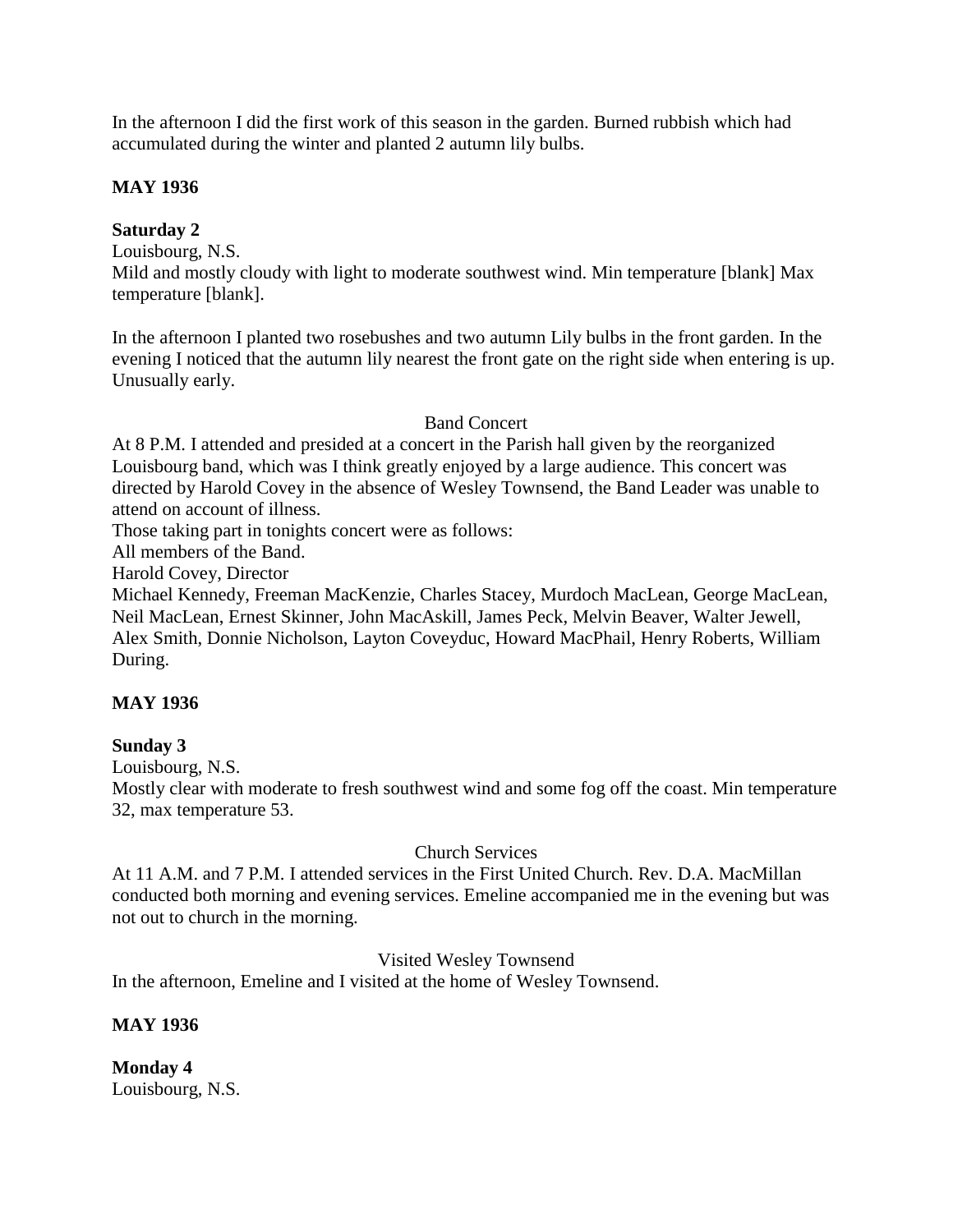Cloudy and cool with heavy rain in the forenoon, followed by drizzle and mist. Heavy showers at night. Light east to northeast wind. Min temperature 31, max temperature 43.

Highway Engineer, Cruises, Route of Proposed New Road At about 10 A.M. F.A. Crowley of the Department of Highways visited Louisbourg for the purpose of making a report on the feasibility of the proposed new highway to lead from Catalone Corner to the east end of the Town of Louisbourg. At about 10:30 A.M. a party consisting of James Crowdis, D.M. Johnson, George Lewis, Dr. H.J. Townsend, Alistair MacDonald, F.A. Crawley and myself set out for Catalone Corner in two motor cars owned and driven by Rev. D.A. MacMillan and Rev. E.B. Gabriel. At Catalone this party with the exception of Mr. MacMillan and Mr. Gabriel started at the end of Rod MacLean's road in a southerly direction. After following MacLean's road to his house, a distance of about a mile.

# **MAY 1936**

# **Tuesday 5**

Louisbourg, N.S.

Cloudy and cool clearing in the afternoon. Moderate northerly wind. Heavy frost at night. Min temperature 26, max temperature 44.

# **MAY 1936**

# **Wednesday 6**

Louisbourg, N.S. Clear and very chilly with moderate to fresh northerly wind. Min temperature 21, max temperature 42.

# **MAY 1936**

**Thursday 7** Louisbourg, N.S. Clear and very cool with moderate to fresh south west wind. Min temperature 19, max temperature about 45.

# **MAY 1936**

**Friday 8** Louisbourg, N.S. Mostly cloudy with moderate to fresh southwest wind. Min temperature 32, max temperature 52.

#### **MAY 1936**

**Saturday 9** Louisbourg, N.S.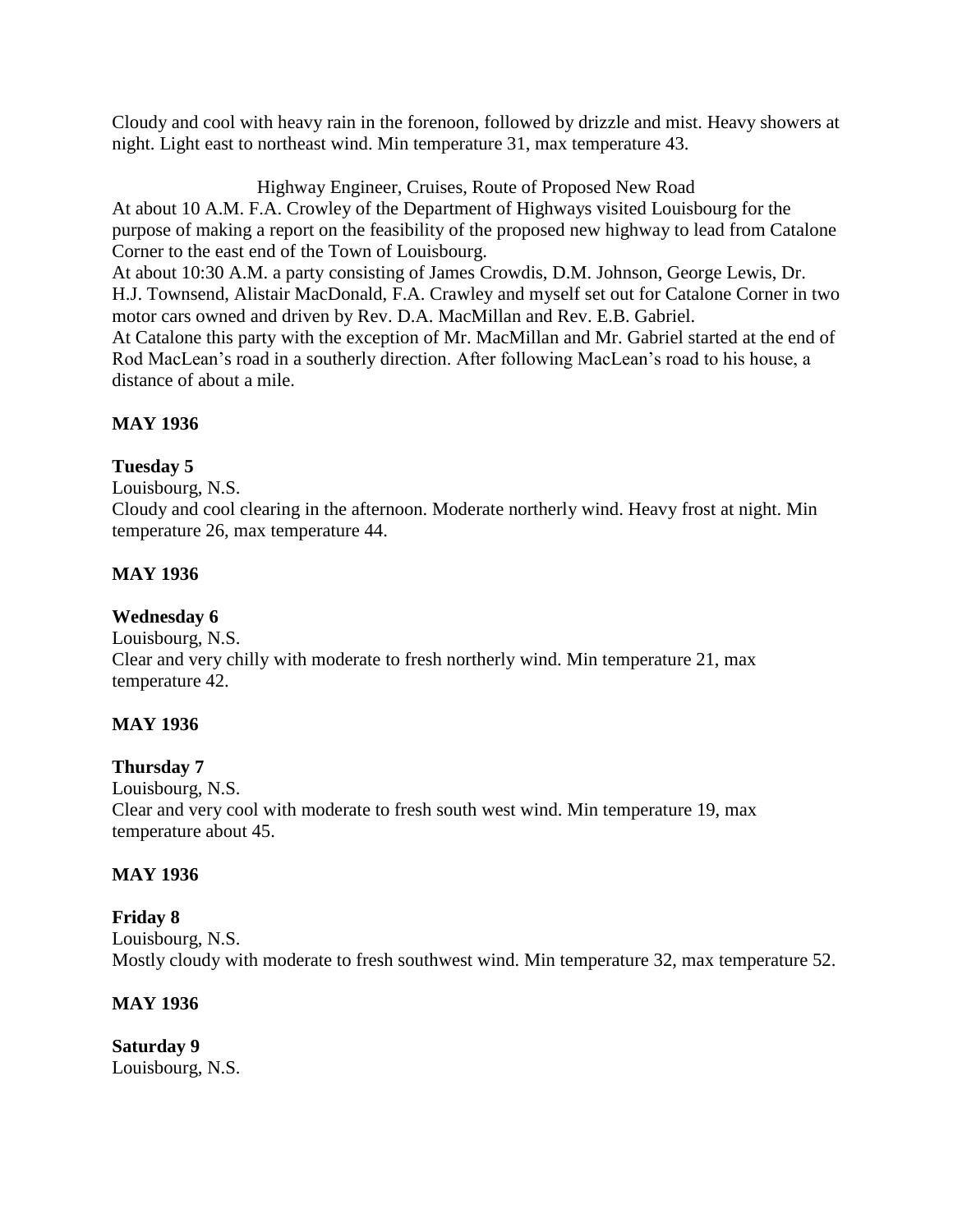Cloudy and chilly with showers. Moderate to fresh northerly wind. Min temperature 29, max temperature 42.

### **MAY 1936**

# **Sunday 10 Mother's Day**

Louisbourg, N.S. Cool and mostly clear with moderate easterly to southwest wind. Min temperature 26, max temperature 48.

### Church Services

At 11 A.M. and 7 P.M., Emeline and I attended services in the First United Church. In the absence of the pastor Rev. D.A. MacMillan who is confined to his home through illness, both services were conducted by Mr. A.W. Stacey (elder). The childrens choir had charge of the service of song at both services.

### **MAY 1936**

**Monday 11** Louisbourg, N.S. Cloudy and cool with light southwest wind. Max temperature 32.

### **MAY 1936**

# **Tuesday 12**

Louisbourg, N.S. Cloudy. Rain during the early part of the day. Min temperature 27, max temperature 52.

#### **MAY 1936**

#### **Wednesday 13**

Louisbourg, N.S. Cloudy with light variable winds. Min temperature 36, max temperature 58.

Choir Practice At 8:30 P.M. I attended choir practice in the First United Church.

#### **MAY 1936**

#### **Thursday 14**

Louisbourg, N.S. Cloudy with some rain. Light southwest wind. Min temperature 34, max temperature 50.

# **MAY 1936**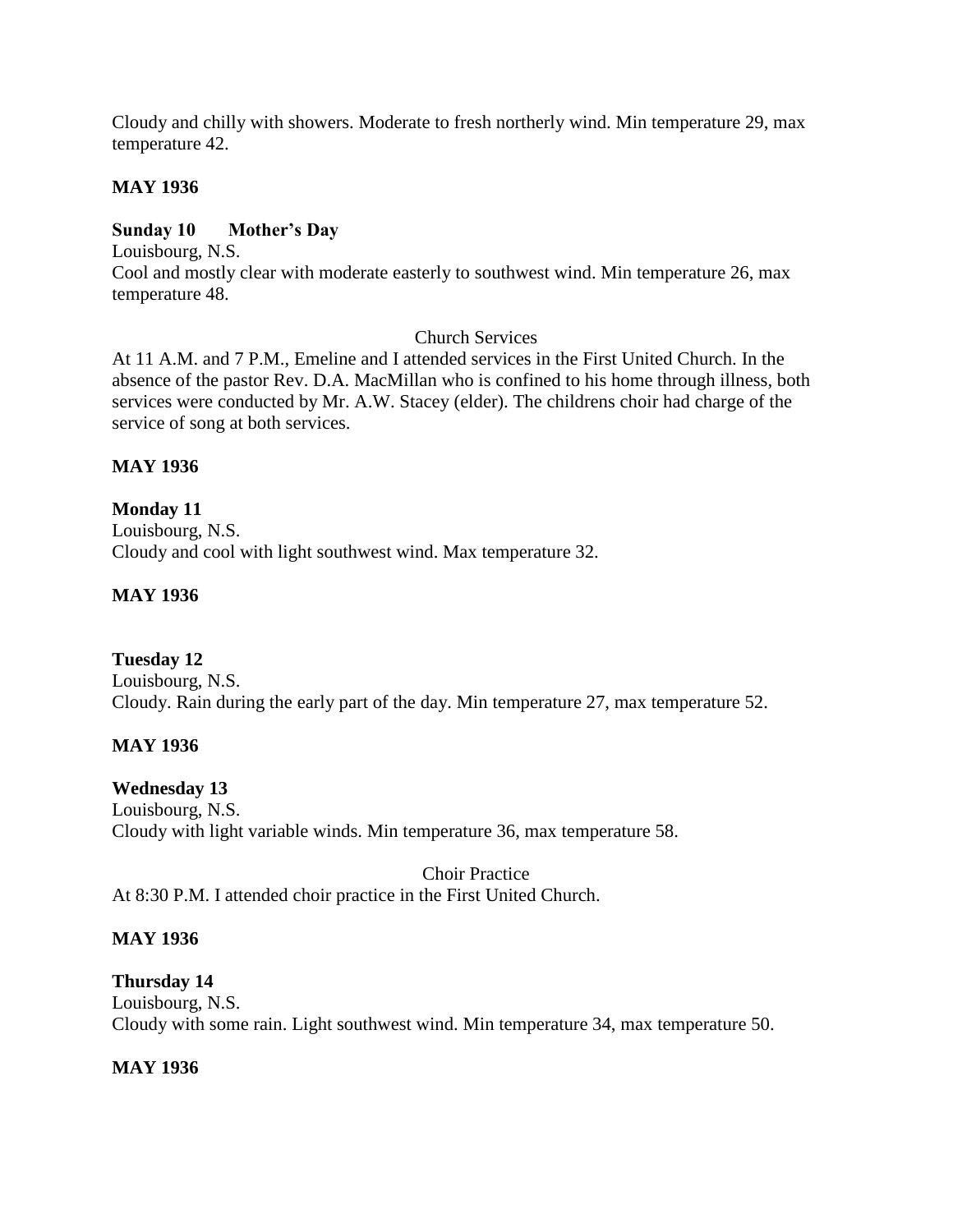#### **Friday 15**

Louisbourg, N.S. Clear with moderate to fresh southwest wind. Min temperature 31, max temperature 56.

# **MAY 1936**

# **Saturday 16**

Louisbourg, N.S. Mostly clear during the forenoon. Cloudy with showers in the afternoon. Clearing during the night. Min temperature 29, max temperature 53.

Opening of Lobster Season

The season for fishing lobster on this coast opened today. Many traps were placed in the water by local fishermen.

# **MAY 1936**

# **Sunday 17**

Louisbourg, N.S. Cloudy and chilly with moderate west to north west wind. A few light showers in the forenoon. Min temperature 23, max temperature 43.

Church Services

At 11 A.M. and 7 P.M. in company with Emeline I attended services in the First United Church. Both services were conducted by Rev. D.A. MacMillan.

# **MAY 1936**

# **Monday 18**

Louisbourg, N.S. Partly clear with light to moderate southwest wind. Min temperature 25, max temperature 49.

# **MAY 1936**

# **Tuesday 19**

Louisbourg, N.S. Cloudy and cool with light easterly wind. Light showers during the afternoon. Min temperature 33, max temperature 54.

# **MAY 1936**

# **Wednesday 20**

Louisbourg, N.S.

Cloudy and chilly with some fog, and showers in the forenoon. Cleared during the afternoon. Moderate to fresh southwest wind. Min temperature 42, max temperature 56.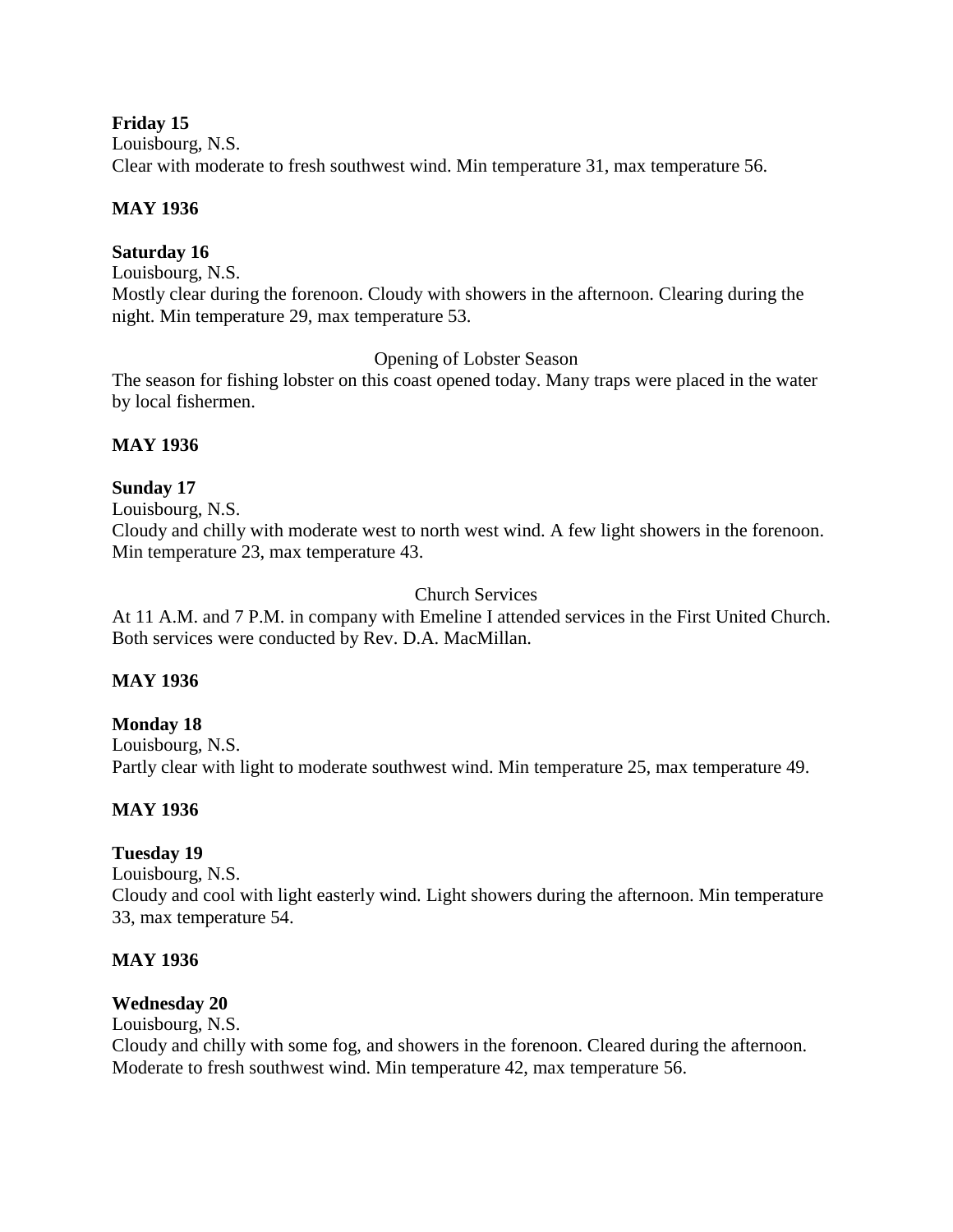### **MAY 1936**

### **Thursday 21**

Sydney, N.S. Louisbourg, N.S. Very chilly, partly clear with light to moderate northwest to north winds. Min temperature 26, max temperature 54.

### Louisbourg to Sydney

Went to Sydney via Glace Bay on the S & L Railway and train way for the purpose of addressing the Y's Men Club at their weekly luncheon. At about 1:15 P.M. I had lunch with the Y's Men's Club at the Isle Royale Hotel after which I delivered a half hour address on Restoration work at Louisbourg.

### **MAY 1936**

### **Friday 22**

Louisbourg, N.S.

Very chilly and mostly cloudy with light to moderate northerly wind. Min temperature 22, max temperature 44.

Heavy frost in the morning and during the night.

### **MAY 1936**

#### **Saturday 23**

Louisbourg, N.S. Cool and partly clear with moderate winds. Min temperature 23, max temperature 49.

Heavy frost in the morning and during the night. In a tub of water in my yard, I found ice about ½ inch in thickness as a result of last nights frost.

#### **MAY 1936**

#### **Sunday 24**

Louisbourg, N.S. Mostly clear with light to moderate variable winds, mostly southwest. Min temperature 22, max temperature 51. Heavy frost in the morning.

Church Services

At 11 A.M. and 7 P.M. I attended services in the First United Church where Rev. D.A. MacMillan was the preacher. Emeline accompanied me in the evening but was not out in the morning.

Visitors from Salmon River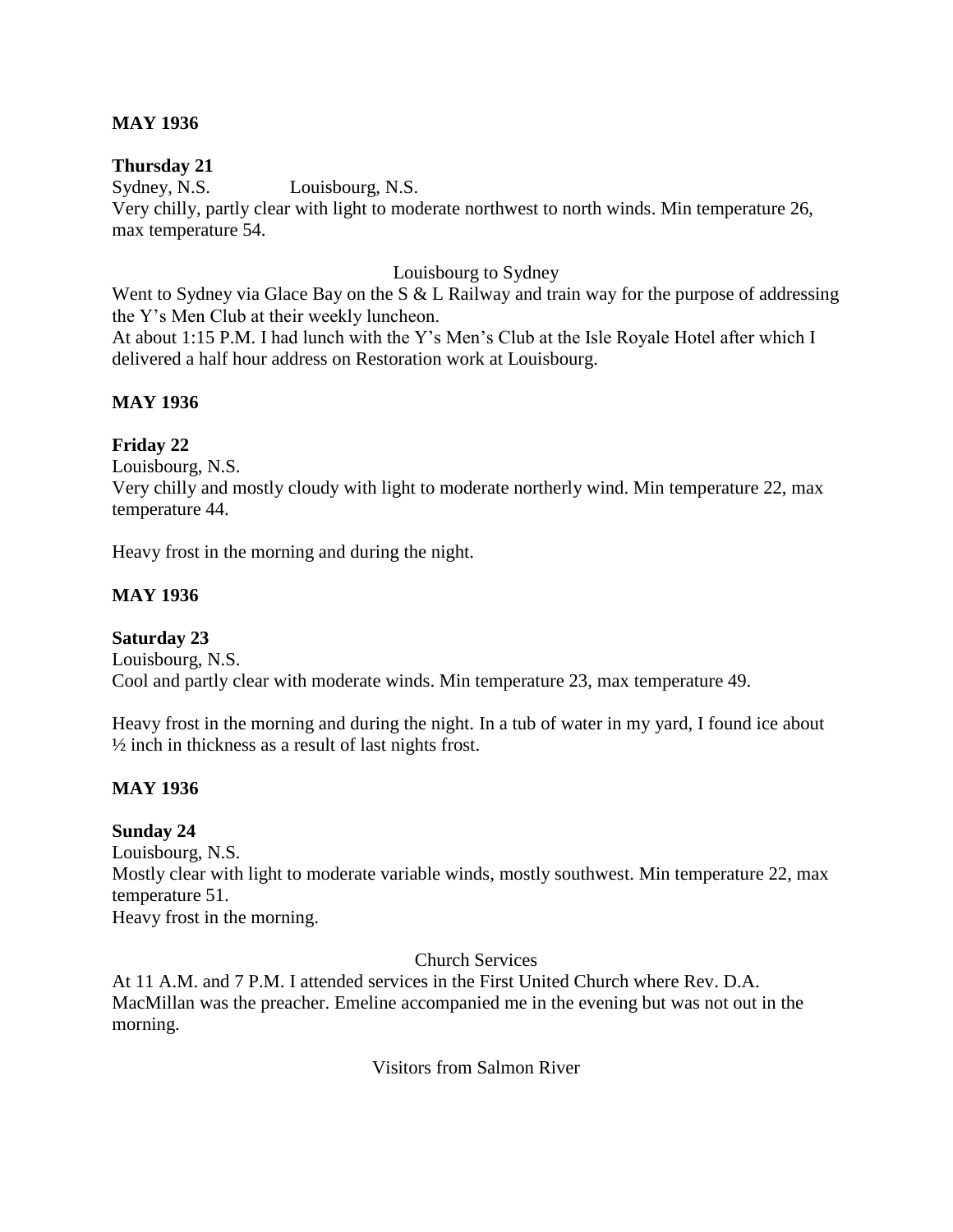At about 11 A.M. the following persons arrived by motor car and spent the afternoon with us: Mrs. Clifford Huntington, Fred Huntington, wife and 5 months old child and Miss Lillian Huntington. The party left for home at about 4 P.M.

### **MAY 1936**

# **Monday 25**

Louisbourg, N.S. Cloudy and cool with moderate winds. Clearing in the late afternoon. Min temperature 36, max temperature 54.

### Public Holiday

Empire Day having fallen on Sunday, today was observed as a public holiday. All public offices, schools, bank and some of the shops closed for the day with the exception of the Post Office and telephone office which had holiday hours.

Had shop open for business until 7:30 P.M.

### Closed Lips

In the evening, Emeline and I attended a show in the Masonic hall entitled "Closed Lips". This show was staged by Stella Maris Dramatic Club of this town and was well patronized, the hall being packed to the doors.

### **MAY 1936**

# **Tuesday 26**

Louisbourg, N.S. Cloudy, partly clearing in the afternoon.

# **MAY 1936**

#### **Wednesday 27**

Louisbourg, N.S. Sydney, N.S. Cloudy and cool with moderate to fresh north to northeast winds. Partly clear in the evening. Min temperature 36, max temperature 53.

Meeting of County Jail Commission

Left Louisbourg at 1 P.M. on Sullivan's bus for Sydney, where at 3 P.M. I attended the regular monthly meeting of the Cape Breton County Jail Commission in the office of the Jail.

# **MAY 1936**

# **Thursday 28**

Louisbourg, N.S. Cloudy and cool. Heavy rain during the afternoon. Wind southwest. Min temperature 27, max temperature 53.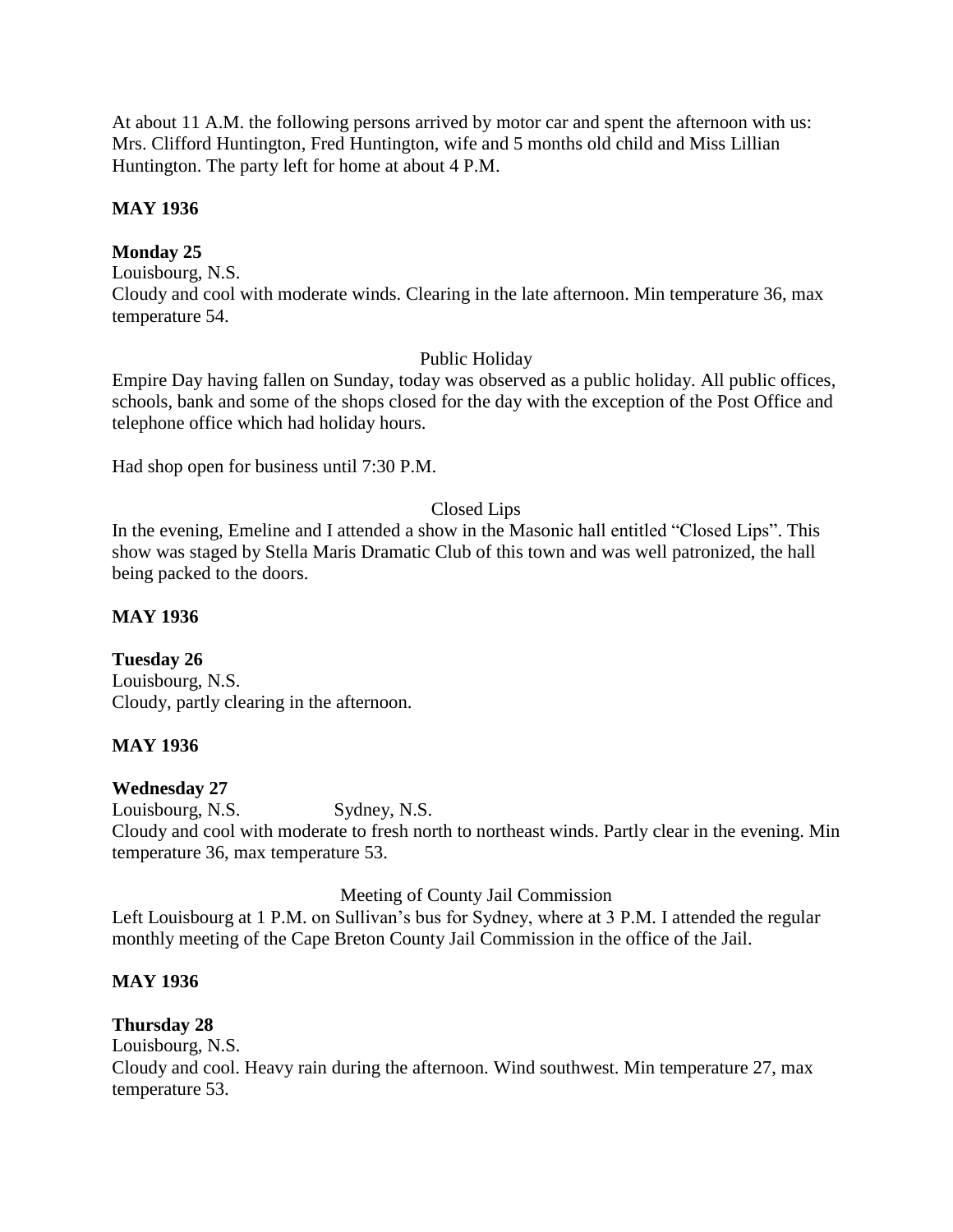### Demonstration at Dundonald Inn

[blank]

# **MAY 1936**

# **Friday 29**

Louisbourg, N.S. Mostly cloudy with moderate to fresh westerly wind. Min temperature 36, max temperature 57.

# **MAY 1936**

# **Saturday 30**

Louisbourg, N.S. Partly clear with light to moderate southwest wind. Showers at night. Min temperature [blank] Max temperature [blank].

# **MAY 1936**

# **Sunday 31**

Louisbourg, N.S. Foggy in the morning but cleared before mid-day. Partly clear during the afternoon. Min temperature 37, max temperature 56.

Church Service

At 11 A.M. and 7 P.M. in company with Emeline I attended services in the First United Church. Rev. D.A. MacMillan was the preacher at both services.

In the afternoon, Emeline and I visited Mrs. Z.W. Townsend and B.M. Spencer.

# **JUNE 1936**

**Monday 1** Louisbourg, N.S. Clear with moderate to fresh southwest wind. Min temperature 36, max temperature 55.

Visited Kennington Cove

[blank]

# **JUNE 1936**

**Tuesday 2**

Louisbourg, N.S. Mostly clear with fresh to strong southwest wind. Min temperature 38, max temperature 58.

**JUNE 1936**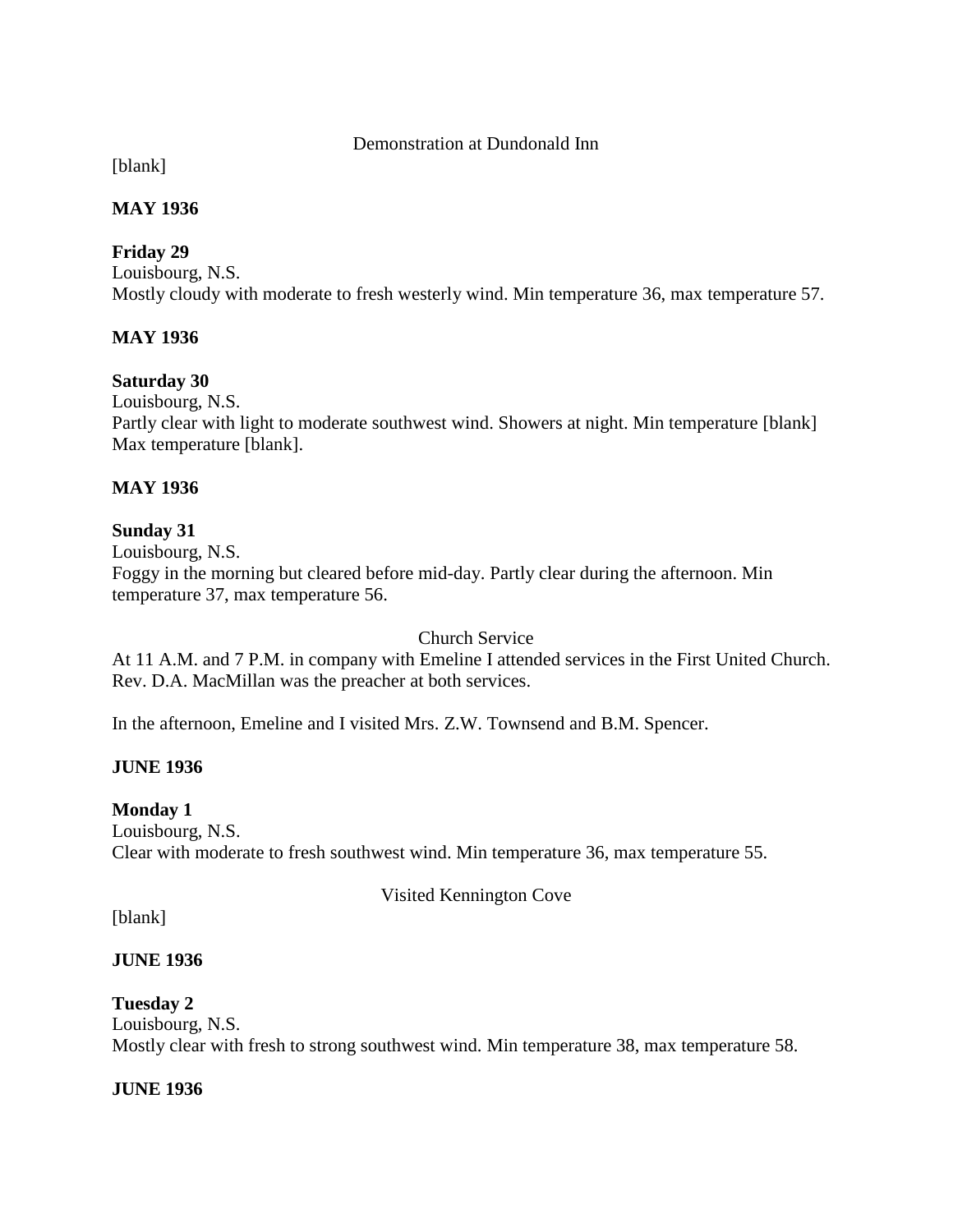#### **Wednesday 3**

Louisbourg, N.S.

Clear becoming foggy in the evening. Fresh to strong southwest wind. Min temperature 40, max temperature 59.

Choir Practice At 8:30 P.M. I attended choir practice in the First United Church.

# **JUNE 1936**

### **Thursday 4**

Louisbourg, N.S. Cloudy and foggy with light to moderate southwest wind. Min temperature [blank] max temperature [blank]

### Y's Men's Concert

At 8 P.M. I attended a concert in the Parish hall which was staged by the Y's Men's Club of Sydney.

[No diary entries for June  $5<sup>th</sup>$ ,  $6<sup>th</sup>$ , and  $7<sup>th</sup>$ , 1936.]

# **JUNE 1936**

# **Monday 8**

Salmon River Clear and warm with light to moderate southerly wind. Max temperature 77.

# **JUNE 1936**

# **Tuesday 9**

Salmon River Louisbourg, N.S. Clear and cool with moderate to northeast wind. Moderately warm at Louisbourg. Max temperature (Louisbourg) 68.

# **JUNE 1936**

#### **Wednesday 10**

Louisbourg, N.S. Mostly cloudy, moderately warm with light southwest wind. Min temperature 40, max temperature 57.

Choir Practice At 8:30 P.M. I attended choir practice in the First United Church.

# **JUNE 1936**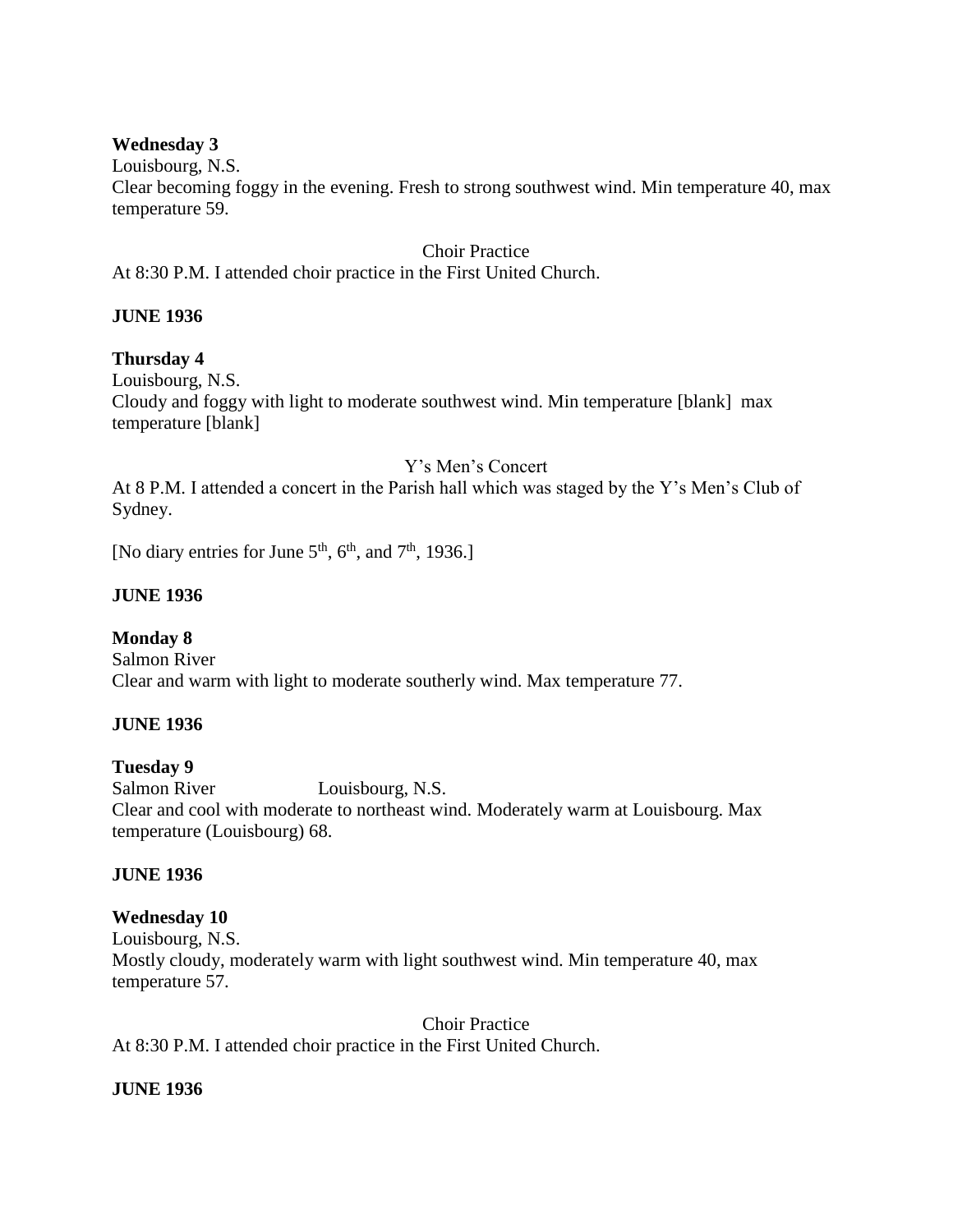### **Thursday 11**

Louisbourg, N.S.

Some rain in the morning, moderately warm. Cloudy and foggy during the day. Light southwest wind shifting to northeast in the evening. Min temperature 45, max temperature 68.

### Meeting of Town Council

At 7:30 P.M. I attended and presided at a meeting of the council. Those present were: Councillors: J. Smith, G.B. Hiltz, D.J. MacInnis, and Mayor M.S. Huntington. Clerk: B.M. Spencer and Police Officer: D.M. Johnson. At this meeting the following appointments were made: Revisors: R.A. Peters, Duncan Lamont and Harold MacQueen, all reelected. Assors: D.A. Campbell, J.N. MacDonald and B.M. Spencer, all reelected.

### **JUNE 1936**

### **Friday 12**

Louisbourg, N.S.

Mostly clear with light variable winds, mostly north east. An ideal day. Some fog during the night. Min temperature 46, max temperature 65.

### **June 1936**

**Saturday 13**

Louisbourg, N.S.

Mostly clear with light variable winds, mostly north east. An ideal day. Some fog during the night. Min temperature 39, max temperature 67.

#### **JUNE 1936**

# **Sunday 14**

Louisbourg, N.S.

Clear and moderately warm with light south to southwest winds. Min temperature 35, max temperature 69.

# Church Service

At 11 A.M. and 7 P.M. in company with Emeline I attended services in the First United Church. Rev. D.A. MacMillan conducted both services. At the evening service I sang a solo entitled "The Christ of the Cross".

#### **JUNE 1936**

# **Monday 15**

Louisbourg, N.S.

Cloudy and foggy with light southwest wind. A few light showers in the afternoon and evening. Min temperature 49, max temperature 68.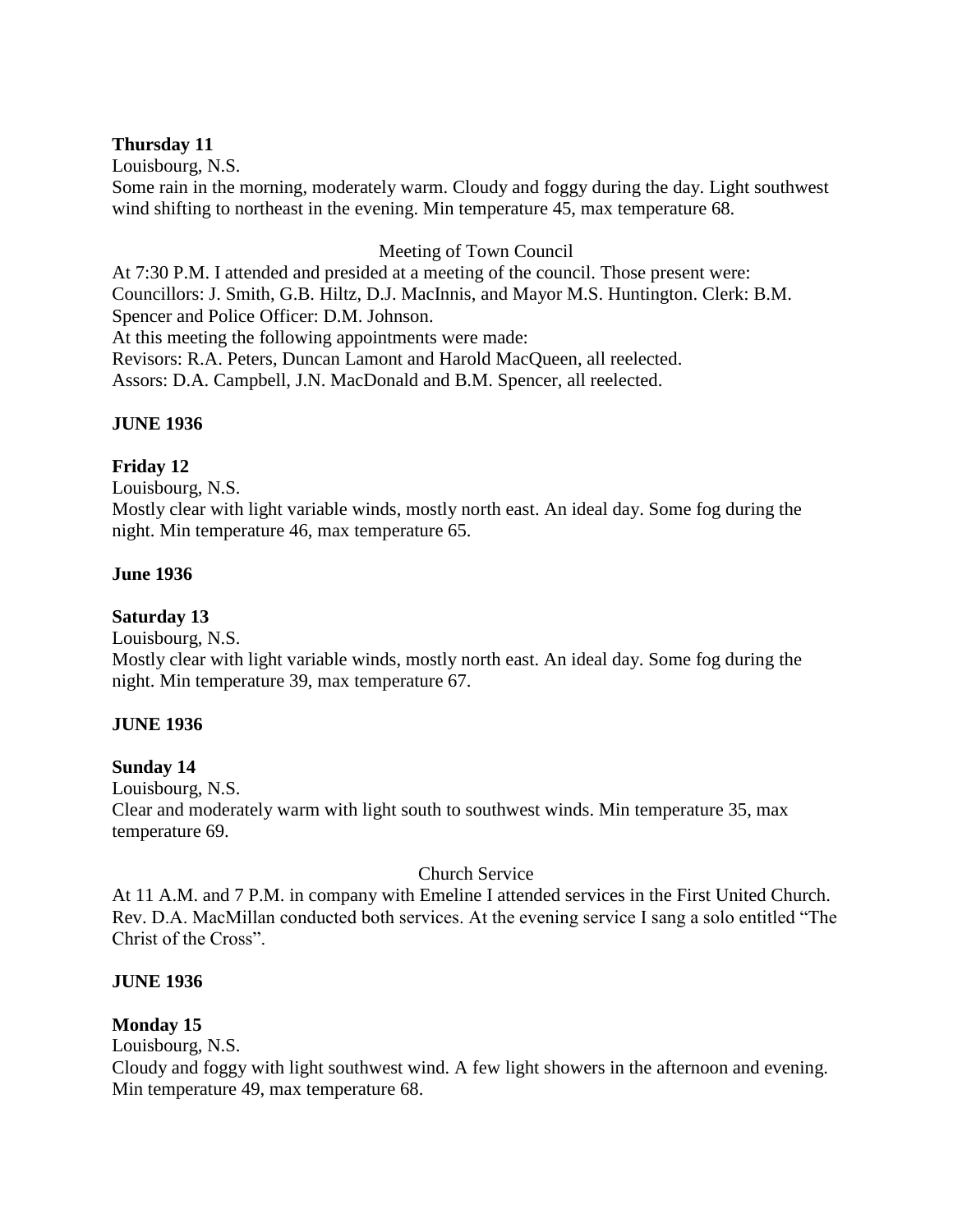### Meeting of Fisherman's Race Committee

At 8:15 P.M. I attended a meeting at the home of Bert Wilcox. This meeting was the first of a series to be held for the purpose of making arrangements for the annual Fisherman's Regatta. Those present at tonights meeting were as follows:

A.A. Martell, Fletcher Townsend, Dan Fleet, Holland Fleet, John A. MacDonald, Edgar Bates, Bert Wilcox and M.S. Huntington. On motion, A.A. Martell and I were reelected Secretary and Chairman, respectively. Other members of the sailing committee reelected were: M.S. Huntington, starter;

Times and Judges: J.A. MacDonald, Fletcher Townsend, G.B. Hiltz and A.A. Martell, A.W. Stacey, Inspector of entries. At this meeting it was decided on motion to use the government wharf as the starting point and the same course as in 1935. At about 9:30 P.M. meeting adjourned to meet again at the same hour and place on next Monday night, June 22.

### **JUNE 1936**

### **Tuesday 16**

Louisbourg, N.S.

Cloudy and foggy with light southerly wind. Heavy showers at intervals during the day. Min temperature [blank] max temperature [blank].

### **JUNE 1936**

# **Wednesday 17**

Louisbourg, N.S.

Cloudy with showers in the early morning. Clearing early in the day. Fresh to strong northerly wind. Min temperature 36, max temperature 58.

Heavy Sea

A very heavy sea running on the coast which increased during the day.

# **JUNE 1936**

# **Thursday 18**

Louisbourg, N.S. Sydney, N.S. Clear and cool with moderate easterly wind. Min temperature 31, max temperature about 56.

#### **JUNE 1936**

**Friday 19** Louisbourg, N.S. Gabarus, N.S. Clear and cool with moderate southerly wind.

Sydney to Louisbourg

Motored from Sydney to Louisbourg on Sullivan's bus arriving at about 10 A.M.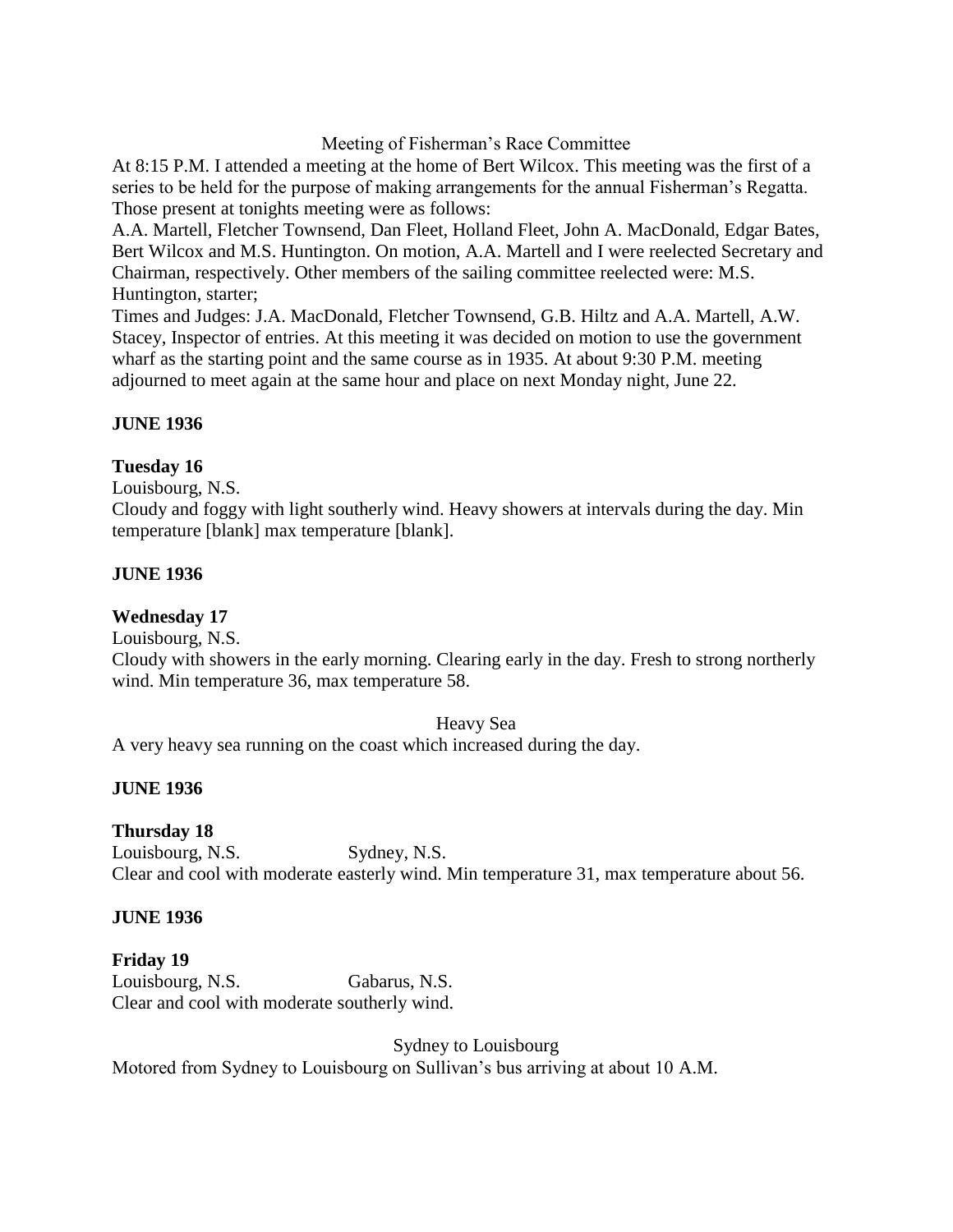#### Motored to Gabarus

[blank]

### **JUNE 1936**

### **Saturday 20**

Louisbourg, N.S.

Clear and cool with moderate to fresh southwest wind. Fog off the coast all day. Min temperature Max temperature.

### **JUNE 1936**

### **Sunday 21**

Louisbourg, N.S. Cloudy and foggy with some showers in the afternoon. Min temperature 46, max temperature 53.

### Church Services

At 11 A.M., 3 P.M. and 7 P.M. Emeline and I attended services in the First United Church. The preachers for the day were as follows:

Rev. J.C. MacLeod of [blank] at 11 A.M.

Rev. D.A. MacMillan at 3 P.M.

Rev. H.D. Townsend of Valley, Colchester County, N.S. (Retired) at 7 P.M.

At 3 P.M. the members of Mariners Lodge A.F. and A.M. with visiting masons from the various lodges in Cape Breton, attended in a body. The 3 P.M. service was held especially for the Masonic body.

# **JUNE 1936**

# **Monday 22**

Louisbourg, N.S. Sydney, N.S. Clear and moderately warm with light to moderate variable wind. Min temperature 39, max temperature 57.

# Motored to Sydney

At 1 P.M. I motored to Sydney in Sullivan's bus, returning at about 6:30 P.M. While at Sydney I conferred with Mayor S.E. Muggah of Sydney, Miss Catherine MacLennan of Petersfield, Westmount and Inspector Baxter of Sydney detachment of the Royal Canadian Mounted Police, respecting arrangement for the dedication of the Museum at the Louisbourg National and Historic Park, which is to take place on July 22, 1936.

# **JUNE 1936**

# **Tuesday 23**

Louisbourg, N.S. Main-a-dieu, N.S. Clear and moderately warm with light variable winds. Min temperature [blank] max temperature [blank]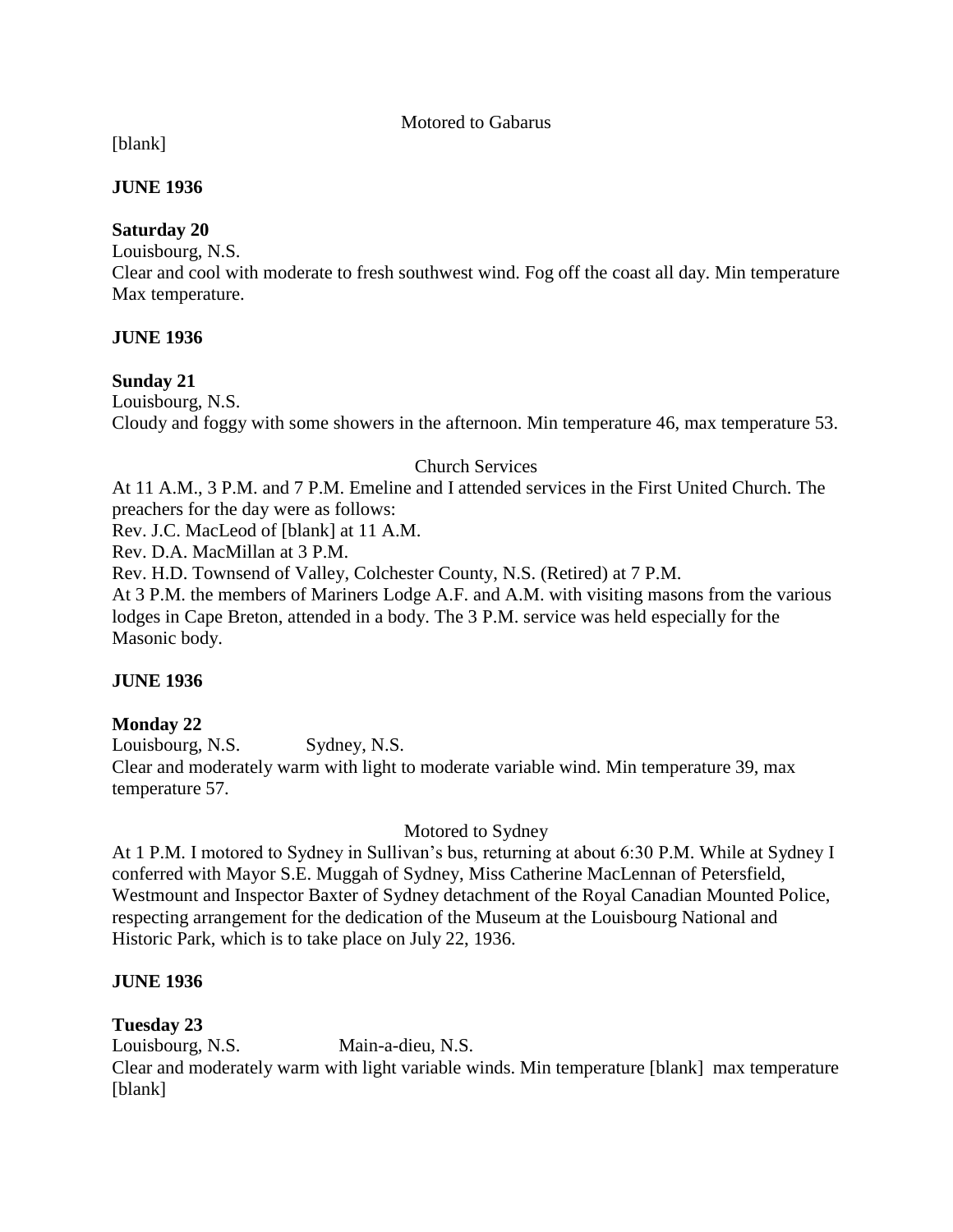### Motored to Main-a-dieu

[blank]

### **JUNE 1936**

# **Wednesday 24**

Louisbourg, N.S. Sydney, N.S. Mostly cloudy with light variable winds. Min temperature (Louisbourg) [blank] Max temperature (Louisbourg) [blank]

### Motored to Sydney

[blank]

# **JUNE 1936**

# **Thursday 25**

Louisbourg, N.S. Heavy rain in the early morning. Cloudy, drizzly and foggy during the day. Rainfall about  $\frac{1}{2}$ inch. Min temperature [blank] max temperature [blank].

# **JUNE 1936**

# **Friday 26**

Louisbourg, N.S. Cool and mostly clear with moderate to fresh southwest wind. Min temperature [blank] max temperature [blank].

# **JUNE 1936**

# **Saturday 27**

Louisbourg, N.S. Mostly cloudy with light to moderate west wind. Foggy at night with showers. Min temperature 38, max temperature 68.

Motored to Sydney

[blank]

# **JUNE 1936**

# **Sunday 28**

Louisbourg, N.S. Cloudy, misty and foggy with light south west wind. Min temperature 47, max temperature 57.

Church Services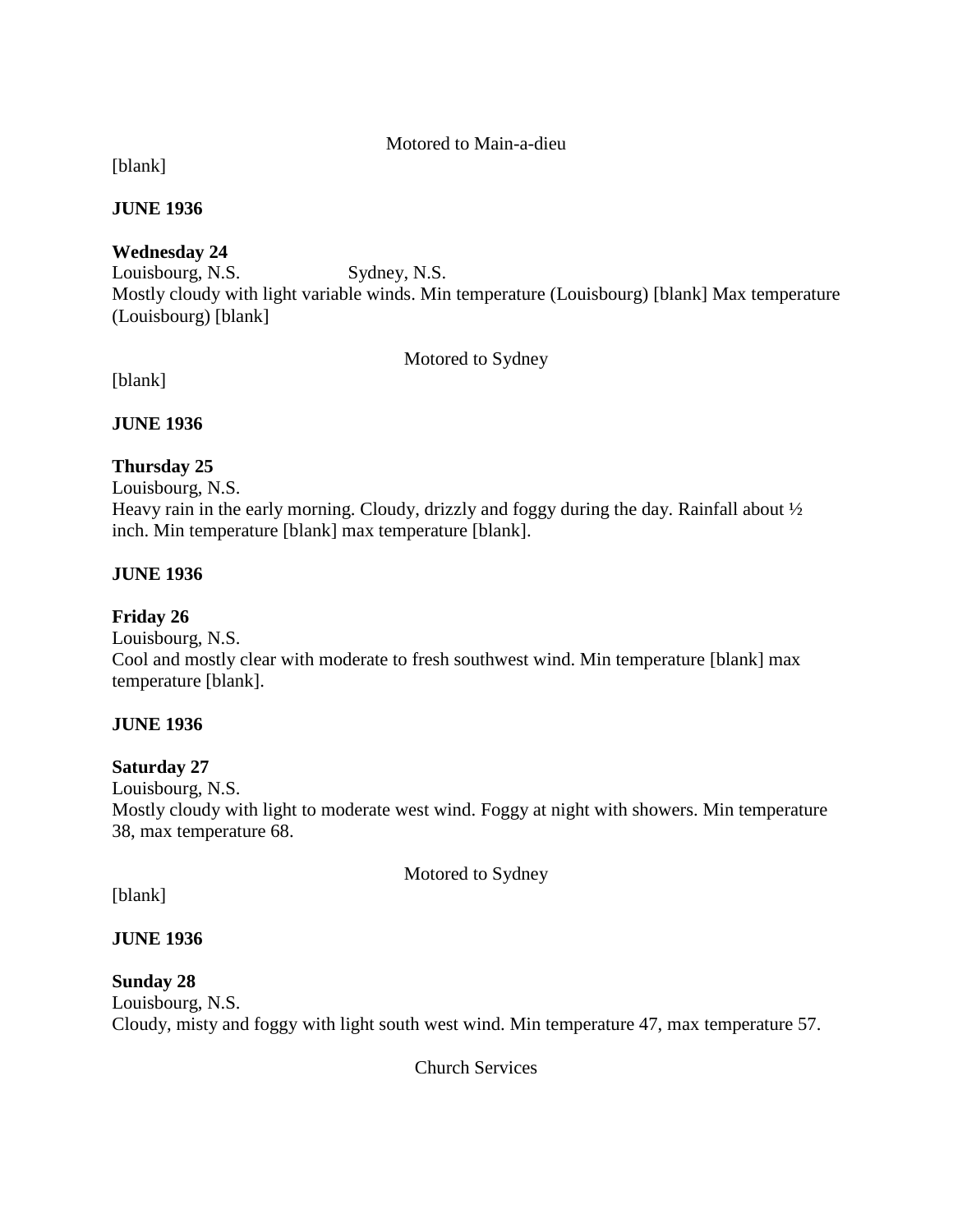At 11 A.M. and 7 P.M. Emeline and I attended services in the First United Church. Rev. D.A. MacMillan conducted both services.

At 3 P.M. we attended the anniversary services in the Presbyterian Church. Rev. Joseph Cathcart the regular pastor was assisted by Rev. A.A. Murray, D.D. of Westminister Presbyterian Church, Sydney, N.S. Mr. Murray delivered the address.

### **JUNE 1936**

**Monday 29**

Louisbourg, N.S. Cool and partly clear with moderate southwest wind.

Meeting of Sailing Committee

[blank]

**JUNE 1936**

# **Tuesday 30**

Louisbourg, N.S. Sydney, N.S.

Heavy rain in the early morning, accompanied by thunder and lightning. Partly clear during the day with moderate to fresh northerly wind shifting to southwest in the afternoon. Min temperature 34, max temperature 60.

Motored to Sydney

[blank]

Captain O, Delmark sailed

[blank]

Death of Mrs. Wadden

[blank]

**JULY 1936**

# **Wednesday 1**

Louisbourg, N.S. Cool and partly cloudy with fresh to moderate northwest to west winds. Min temperature 39, max temperature 65.

Fisherman's Regatta

[blank]

**JULY 1936**

**Thursday 2**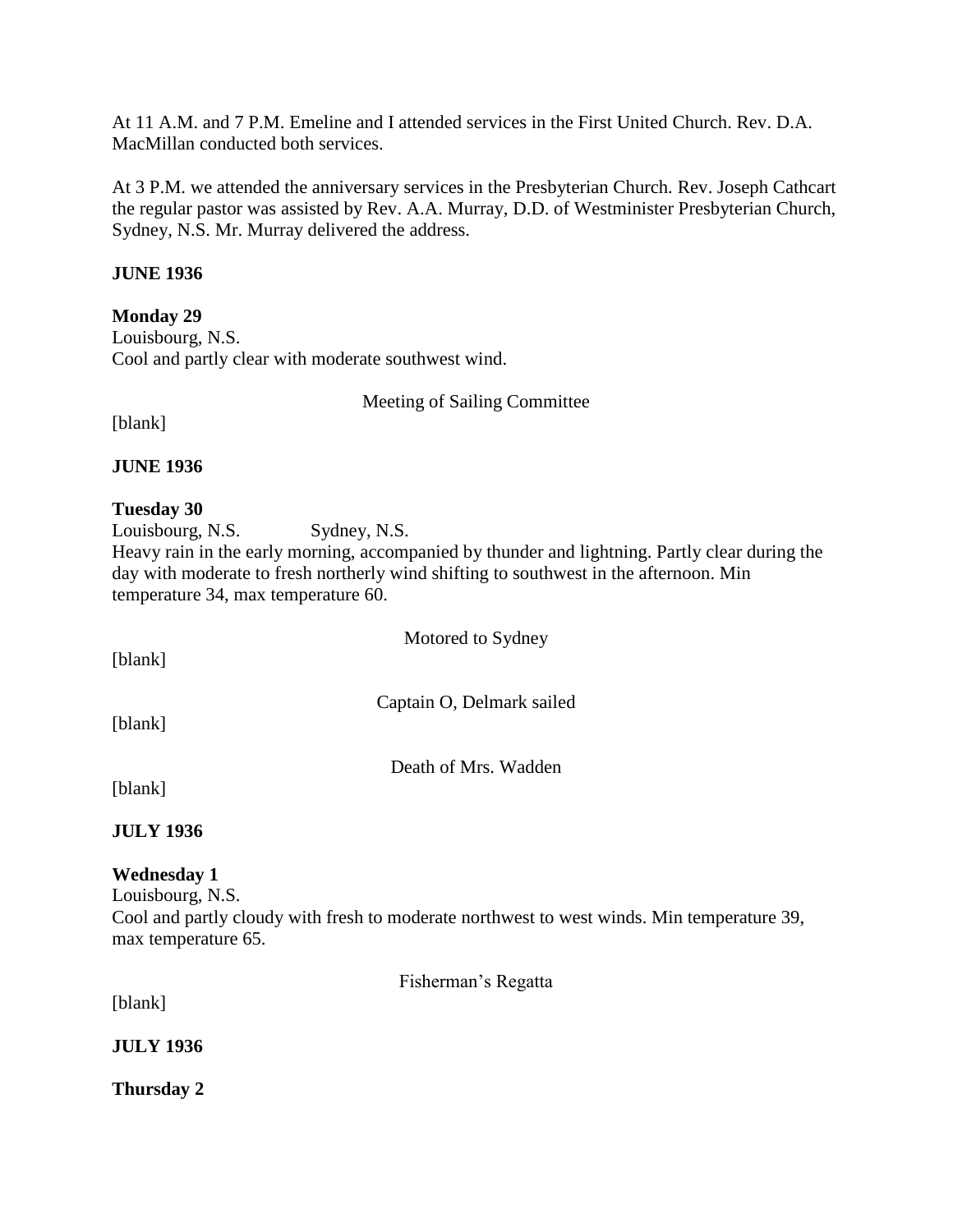Louisbourg, N.S. Partly clear with light to moderate variable wind. Min temperature [blank] max temperature [blank].

### **JULY 1936**

# **Friday 3**

Louisbourg, N.S. Clear and moderately warm with light winds. Min temperature 35, max temperature 68.

# **JULY 1936**

# **Saturday 4**

Louisbourg, N.S. Moderately warm and mostly cloudy with light southwest wind. Min temperature 41, max temperature 72.

# German Zeppelin Sighted

German Airship "Van Hindenburg" passed Louisbourg at about 10:15 A.M. today enroute from Lakehurst, New York to Germany. She passed about three or four miles off the harbor mouth and was visible for a considerable length of time as she slowly headed eastward. This ship has made several trips between Germany and New York during this spring and summer but this is the first time she was sighted from Cape Breton Island.

Capt. O'Delmark reaches Sydney

[blank]

# **JULY 1936**

# **Sunday 5**

Louisbourg, N.S.

Heavy rain in the early morning. Cloudy during the day with a few light showers. Wind east to northeast, fresh in the morning but moderated during the day. Min temperature 48, max temperature 58.

# Church Service

At 11 A.M. and 7 P.M. I attended services in the First United Church where in the absence of Rev. D.A. MacMillan at Loch Lomond the services both morning and evening were conducted by Mr. H.A. Watts, Ministerial student of the United Church, who is at present stationed at Fourchu, Richmond County.

# **JULY 1936**

**Monday 6** Louisbourg, N.S.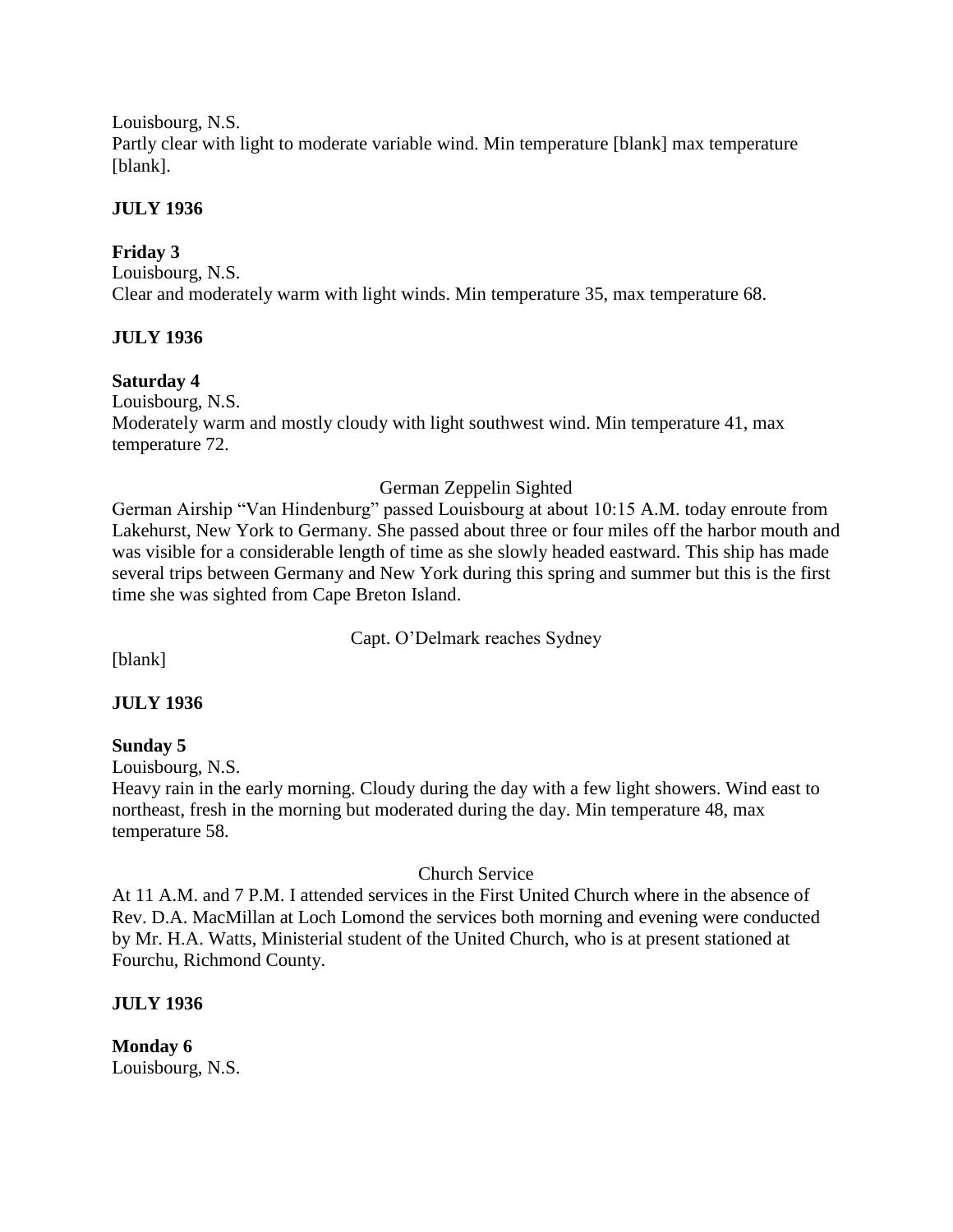Cloudy and misty in the morning but clearing shortly before noon. Clear and moderately during the remainder of the day. Min temperature [blank] max temperature [blank]

Visited Park with Mayor Muggah and Party

[blank]

# **JULY 1936**

# **Tuesday 7**

Louisbourg, N.S. Cloudy and foggy with light to moderate southwest winds.

# **JULY 1936**

# **Wednesday 8**

Louisbourg, N.S.

Partly clear with variable winds. Thunder and lightning during the afternoon, accompanied by heavy showers.

Guns taken to National Park

Today, the two large French Naval guns which have been mounted on carriages at the Sydney and Louisbourg Railway Station in this town for upwards of thirty-five years were transferred by motor truck to the Louisbourg National and Historic Park, where they are to remain. These two guns were taken from the bottom of Louisbourg harbor, (if my memory serves me in the year 1895). A short time later, through the efforts of John S. MacLennan (now Senator MacLennan) they were mounted at the railway station, on carriages brought from Halifax. Early in the present year, they were donated to the Louisbourg National and Historic Park by Sir Newton Moore, President of the British Empire Steel and Coal Corporation.

The largest gun has an inside muzzle diameter of 7 inches and weighs about 3 3/4 ton; the smaller one has a weight of about 2  $\frac{1}{2}$  tons.

Both guns are supposed to have been on a French war ship sunk in the harbor during the siege of 1758. Many guns of a similar type have been recovered from the harbor, many years ago and unfortunately shipped away for junk or other purposes.

D.W. MacDonald, Supt of the S & L Railway, directed the removal of the guns, which were taken to the park in one of the British Empire Steel and Coal Company's Motor trucks. They rest at the park on the old carriages but I have been informed that the Steel and Coal Company intend having new carriages built to take the places of the old ones.

# **JULY 1936**

# **Thursday 9**

Louisbourg, N.S.

Clear and moderately warm with light to moderate variable winds. Min temperature [blank] max temperature [blank].

Went to National Park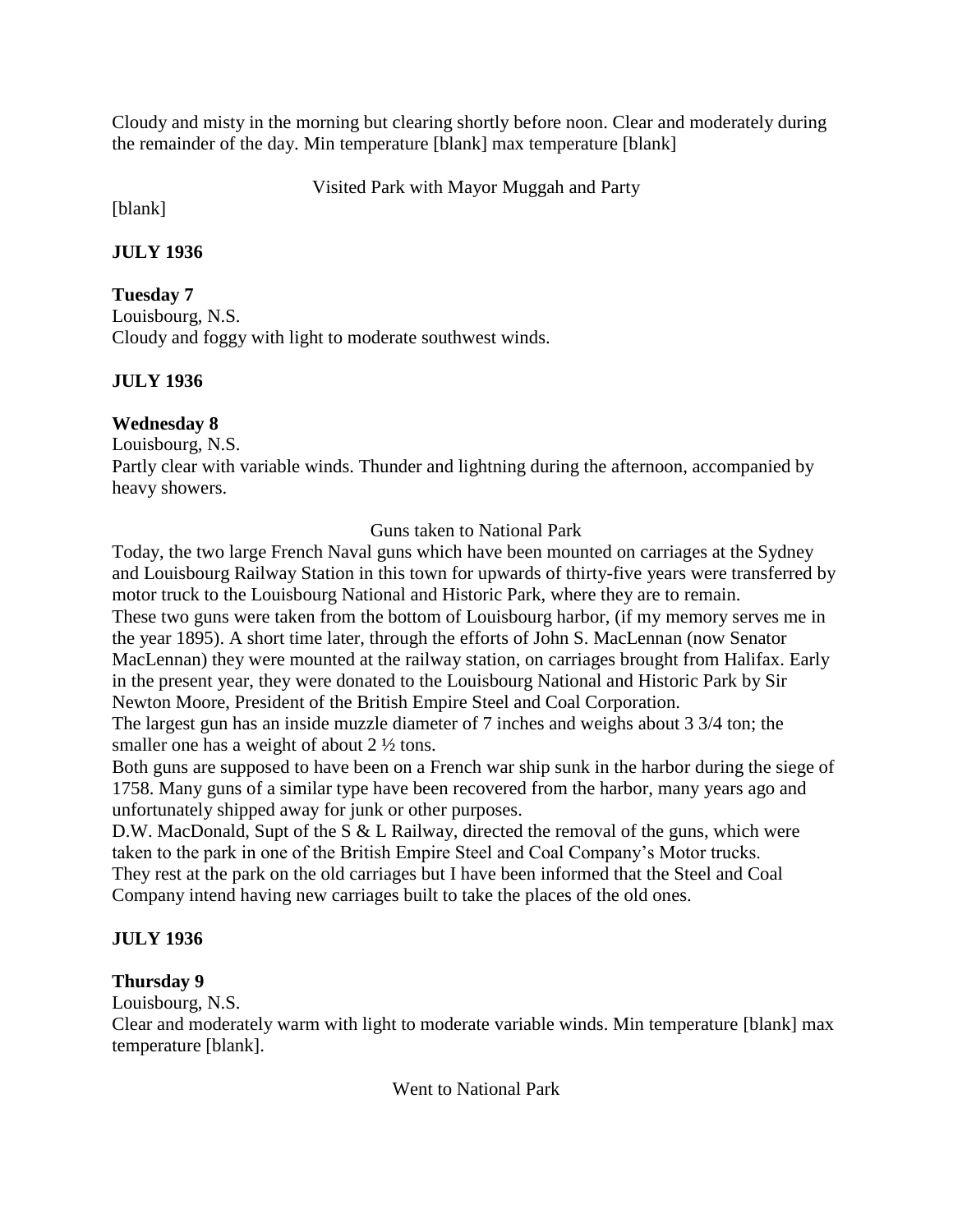In the forenoon I went to the Louisbourg National Park with D.J. Kennedy and took a cannon and stand from the railway station and delivered it at the Louisbourg Museum. This gun is an early type of brush loader and was found near the shore of Louisbourg harbor, many years ago. For many years it has been in the Provincial Museum at Halifax, NS. It was shipped to me for delivery at the Louisbourg Museum by Sir Harry Piers, Curator of the Museum at Halifax.

### Governor-General's Visit Canceled

It was announced by Radio shortly after noon today that the proposed visit of Lord Tweedsmuir to Louisbourg on July 22, 1936 had been canceled owing to ill health. The Governor-General was to have been present at the Official opening of the New Louisbourg Museum on the above date.

# **JULY 1936**

#### **Friday 10**

Louisbourg, N.S. Clear and warm with light variable winds. Min temperature [blank] max temperature [blank].

### **JULY 1936**

#### **Saturday 11**

Louisbourg, N.S. Clear and warm with light variable winds. Min temperature 43, max temperature 76.

# Visited National Park

At about 10 A.M. Mr. and Mrs. Hidden of Chatham, New Jersey called on me with a letter of introduction from M.R. Chappell of Sydney. I went to the park with them and showed them points of interest. Mr. Hidden is Mayor of his home town. We returned from the park at about 12:15 P.M.

#### National Parks Officials Visit Louisbourg

J.C. Campbell of Ottawa, Director of Publicity for National Parks of Canada and J.S. Smart who has been appointed to Superintend the development of Nova Scotia National Park located in Northern Cape Breton visited the Louisbourg National and Historic Park today. They both called to see me in the afternoon. Mr. Campbell was also here on or about June 25 in connection with the proposed visit of the Governor-General to the National Park on the occasion of the dedication of the New Museum.

#### Official Opening of Museum Postponed

Mr. J.C. Campbell, Director of Publicity, National Park of Canada informed me this afternoon that the official opening of the new Louisbourg Museum had been indefinitely postponed owing to the recent illness of the Governor-General Lord Tweedsmuir, who was to officiate at the official dedication on July 22, 1936.

#### **JULY 1936**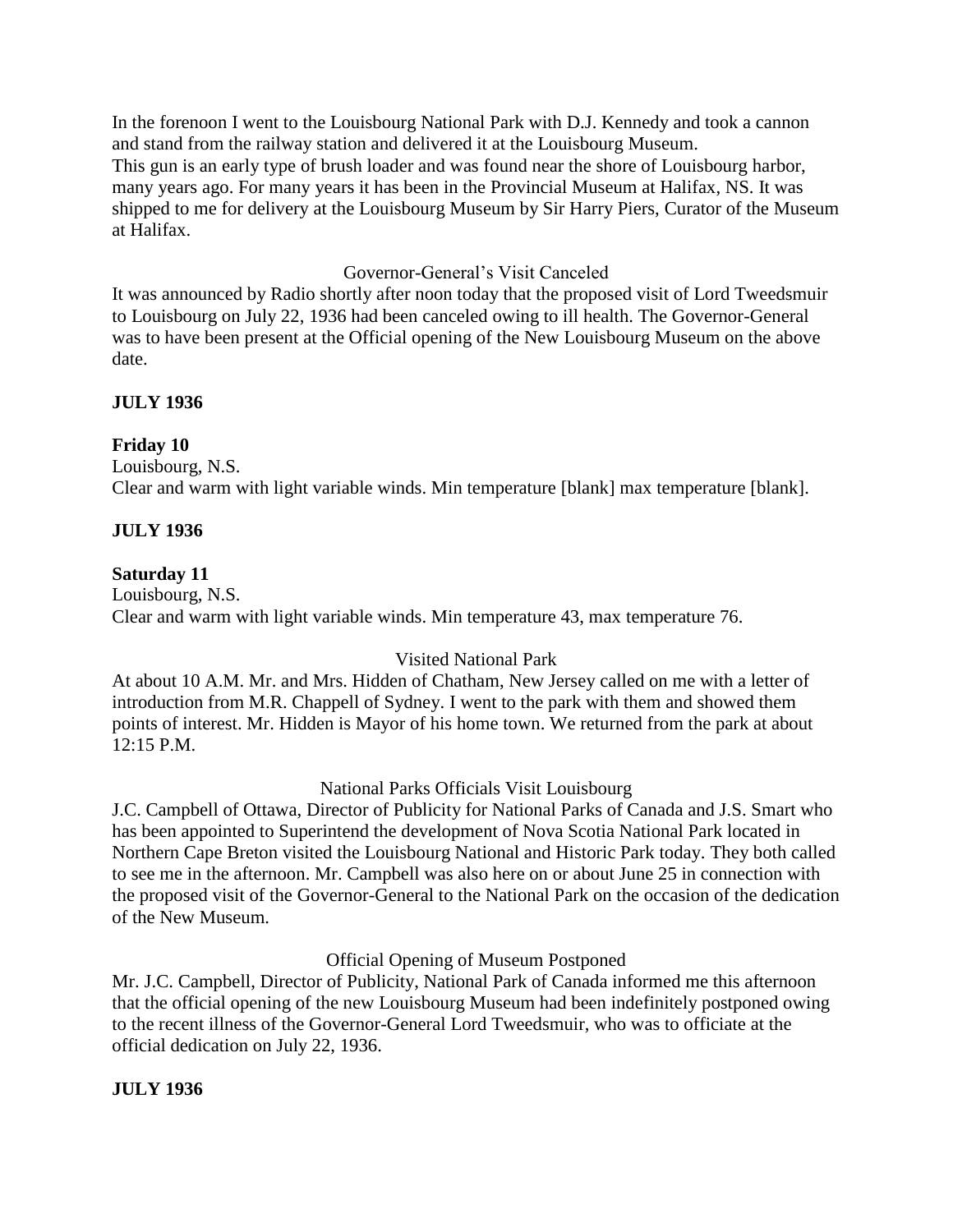### **Sunday 12**

Louisbourg, N.S.

Warm and mostly cloudy with light variable wind. Min temperature 53, max temperature 78.

### Church Service

At 11 A.M. and 7 P.M. I in company with Emeline attended services in the First United Church. In the absence of the pastor, Rev. D.A. MacMillan who is confined to his home through illness. Rev. John MacKinnon (retired) of Sydney conducted both services.

### **JULY 1936**

### **Monday 13**

Louisbourg, N.S.

Mostly clear and moderately warm with light variable winds, mostly southerly. Cloudy at night with wind increasing slightly. Min temperature 44, max temperature 71.

### Police Court

Alistair MacDonald, John Williams Jr. and Gerald Mosher all of this town were before Stipendiary Magistrate BM Spencer at 10 A.M. today on charges of drinking intoxicating liquor in a public place.

Alistair MacDonald pleaded guilty and was fines \$10.00 and costs \$4.00 total \$14.00 which he paid. Williams and Mosher both pleaded not guilty but were convicted on the evidence of Police Officer D.M. Johnson and Alistair MacDonald. They were sentenced to pay a fine of \$10.00 and \$4.00 costs each or an alternative of 20 days in the County jail at Sydney. They both decided to take the days and were taken to Sydney in the afternoon by Officer Johnson and lodged in jail to serve their sentence.

# **JULY 1936**

# **Tuesday 14**

Louisbourg, N.S.

Cloudy and foggy with heavy rain. Wind southerly. Rainfall about 1 inch. Min temperature 54, max temperature 60.

#### **JULY 1936**

#### **Wednesday 15**

Louisbourg, N.S. Cloudy and foggy with showers in the early part of the day. Min temperature 51, max temperature 68.

**JULY 1936 Thursday 16** Louisbourg, N.S.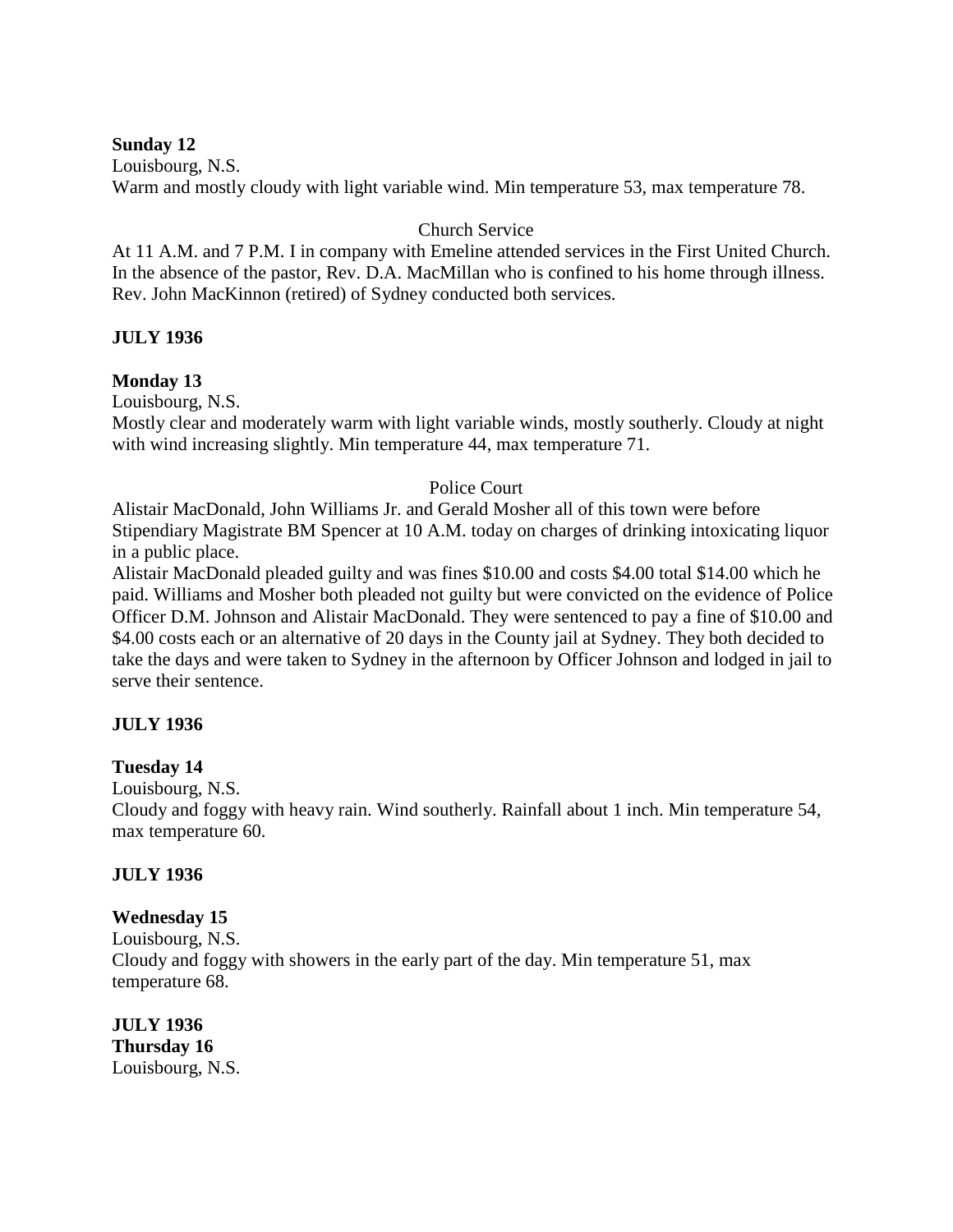Clear and moderately warm with light to moderate southwest wind. Min temperature 42, max temperature 70.

Delegates visit Louisbourg Park

[blank]

### **JULY 1936**

# **Friday 17**

Louisbourg, N.S.

Mostly clear and moderately warm with moderate to fresh northwest wind. Min temperature 43, max temperature 68.

# **JULY 1936**

# **Saturday 18**

Louisbourg, N.S. Clear and moderately warm with moderate to fresh west to northwest winds. Min temperature 42, max temperature 70.

### **JULY 1936**

### **Sunday 19**

Louisbourg, N.S. Cloudy and cool with rain during the afternoon and evening. Light variable wind. Min temperature 44, max temperature 66.

#### Church Services

At 11 A.M. and 7 P.M. in company with Emeline I attended services in the First United Church. The 11 A.M. service was conducted by Mr. Aubrey Moore of Westmount, Sydney, Ministerial student. At 7 P.M. Rev. A.A. MacIvor, of the United Church, Marion Bridge was the preacher. Rev. D.A. MacMillan the regular pastor is still confined to his house through illness but is improving in health.

# **JULY 1936**

#### **Monday 20**

Louisbourg, N.S.

Cloudy during in the forenoon, clear and sunshine with light southwest wind. Min temperature [blank] max temperature [blank].

#### Visited National Park

At about 3 P.M. I visited the Louisbourg National Park with two bus loads of passengers from the S.S. Belle Isle which arrived at Sydney today, and motored to Louisbourg in Sullivan's Buses. There were about forty in the party. At the park, I gave a talk on old Louisbourg and showed them points of historic interest.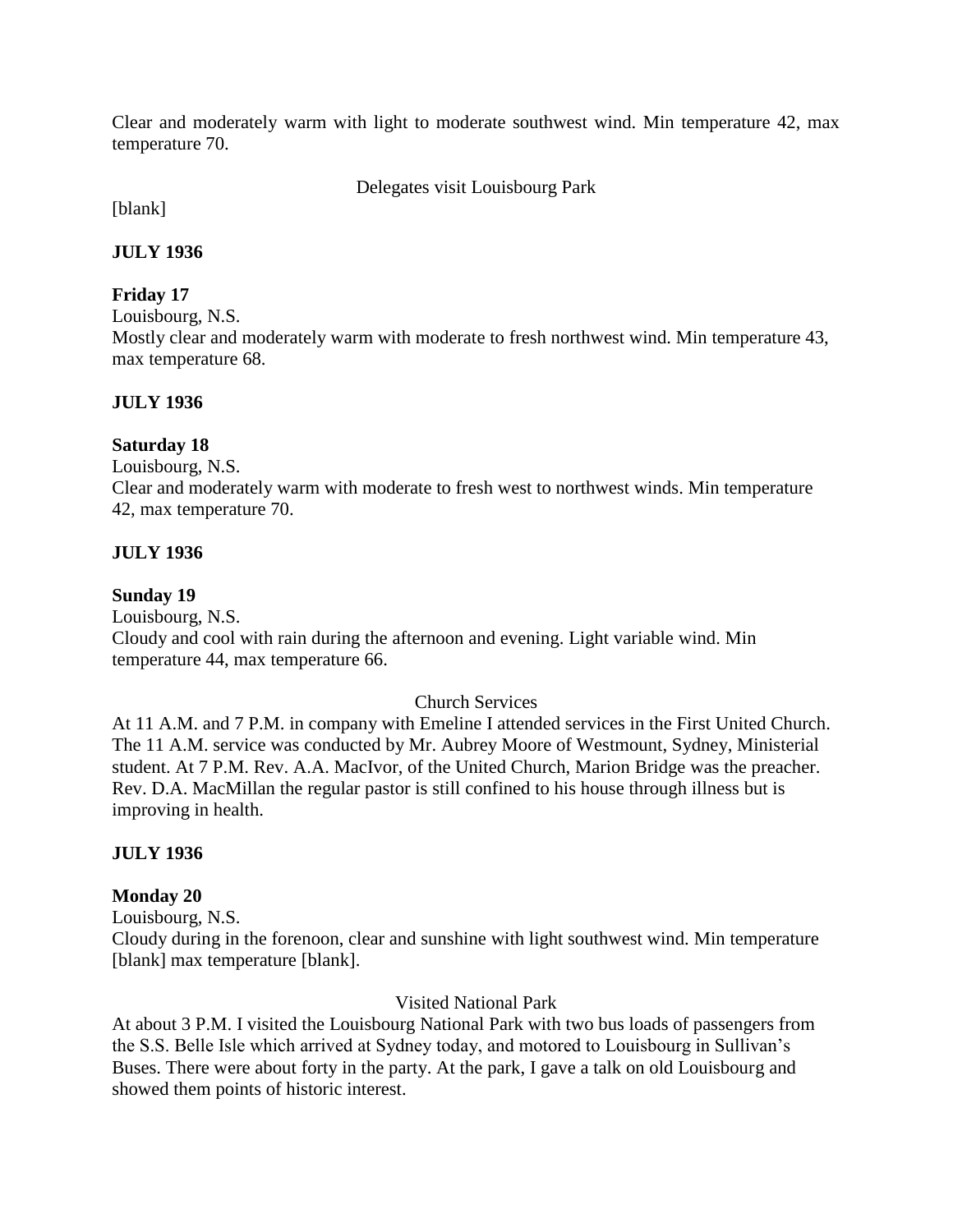# First Swordfish

19 swordfish were landed here today, the first of the season. Lewis & company purchased 13 of the number.

# **JULY 1936**

# **Tuesday 21**

Louisbourg, N.S.

Clear and moderately warm with light southwest wind. A perfect day. Min temperature 44, max temperature 68.

# Visited National Park

In the afternoon, R.A. Peters, Supt of the Louisbourg National and Historic Park and I motored to the park and met Albert Almon there.

# Swordfish

There were about 100 swordfish landed here today. Burgess from Port Mouton, N.S. brought in 7.

# **JULY 1936**

# **Wednesday 22**

Louisbourg, N.S.

Clear and moderately warm with light southwest wind. An ideal day. Min temperature [blank] max temperature [blank].

# **JULY 1936**

# **Thursday 23**

Louisbourg, N.S.

Clear and moderately warm with light variable wind. An ideal day. Min temperature [blank] max temperature [blank]

H.M.C.S. Champlain arrives

[blank]

**JULY 1936**

# **Friday 24**

Louisbourg, N.S.

Cloudy with light to fresh southwest to south winds. Min temperature [blank] max temperature [blank].

H.M.C.S. Champlain sails

[blank]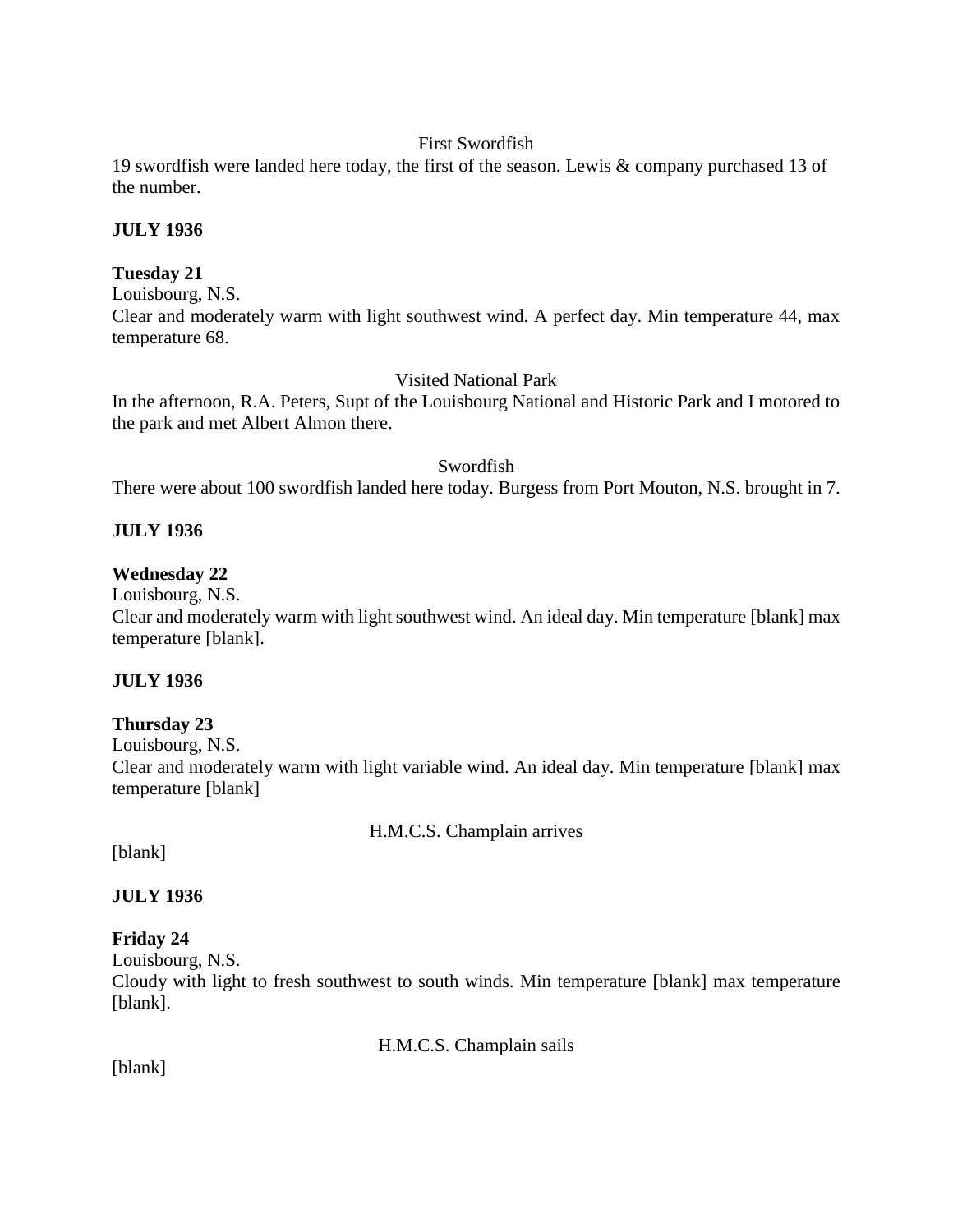### **JULY 1936**

#### **Saturday 25**

Louisbourg, N.S.

Strong southeast to southwest wind with heavy showers, mist and fog. Min temperature 55, max temperature 69.

#### **July 1936**

#### **Sunday 26**

Louisbourg, N.S.

Mostly cloudy with light to moderate southwest wind. Min temperature 50, max temperature 68.

#### Church Services

At 11 A.M. and 7 P.M. I attended services in the First United Church. Rev. D.A. MacMillan was in charge of both services. Emeline was not out to the morning service, but accompanied me in the evening.

#### Michael Lerner Arrives

Michael Lerner, New York Sportsman arrived here today for the purpose of trying to catch swordfish with rod and line, off the port of Louisbourg.

#### **JULY 1936**

#### **Monday 27**

Louisbourg, N.S.

Clear and moderately warm with light variable wind. Min temperature 44, max temperature 74. A perfect day.

#### Death of Gordon Parsons

Gordon Parsons of this town passed away this morning in the Victoria General Hospital at Halifax, N.S. He is survived by his wife, who was previous to her marriage, Miss Tanner and two children. Mr. Parsons who was born on November 29, 1903 was admitted to the Victoria General Hospital on June 20, 1936.

#### **JULY 1936**

#### **Tuesday 28**

Louisbourg, N.S. Clear and cool with moderate to fresh southwest wind. Min temperature 48, max temperature 66.

#### Visited National Park with New York Scientists

A party of scientists from the New York Museum of Natural History arrived here today and expect to remain at Louisbourg for a considerable length of time for the purpose of studying the habits of swordfish, which are now on the Cape Breton coast. In the afternoon, I motored to the Louisbourg National and Historic Park with the party which also included Mr. Michael Lerner,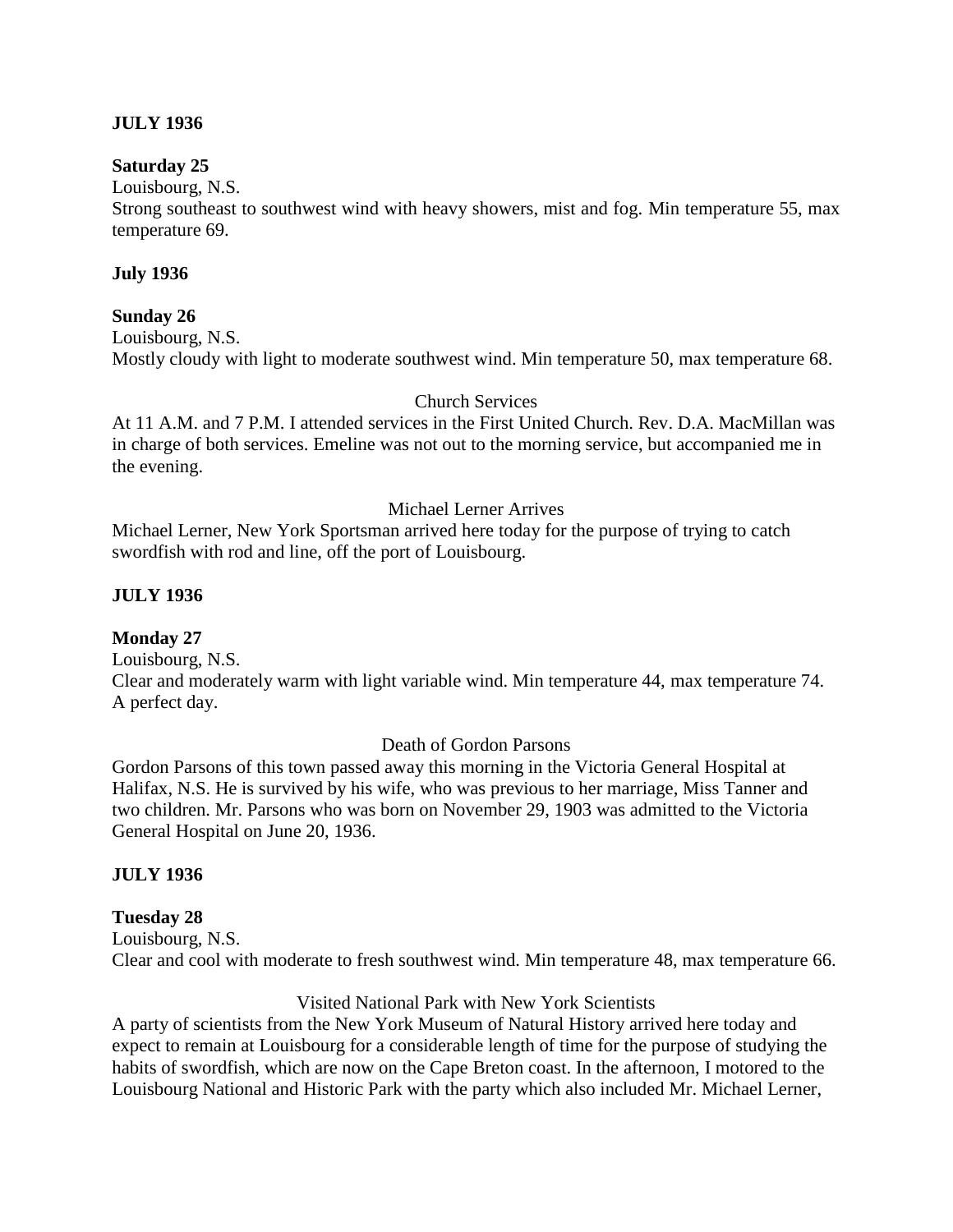New York, sportsman, who is here at present trying to catch swordfish with rod and line. At the park I gave a short talk on the history of Old Louisbourg and pointed out places of special interest around the old fortress. The entire party consisted of the following persons: Dr. J. Nichols, Miss Francesa Lamont, Mr. H.C. Raven and Ludwig Ferraglio of the museum of Natural History, New York, Michael Lerner and his nephew William Lerner, New York and Mr. Doty, Mr. Lerner's photographer.

I understand that this party of scientists is being financed by Michael Lerner and is known as the "Lerner Expedition".

A temporary laboratory has been set up in one of the buildings on Lewis's wharf for the accommodations of the scientists while they remain at Louisbourg.

### **JULY 1936**

### **Wednesday 29**

Louisbourg, N.S. Sydney, N.S. Mostly clear with moderate to fresh south west wind. Max temperature (Louisbourg) 68.

### Motored to Sydney

At 9 A.M. I motored to Sydney in Abe Cameron's truck, arrived at Sydney at 10 A.M. Visited Clifford Huntington and Bert Wilcox at the City Hospital, Sydney. Had lunch at the Vidal Hotel. At 3 P.M. attended the regular monthly meeting of the Cape Breton County Jail Commission in the office of the jail.

#### Funeral of Gordon Parsons

The funeral of the late Gordon Parsons took place this afternoon. Service conducted by Rev. E.B. Gabriel. Interment took place in the Anglican Cemetery on Clarke's Road.

#### **JULY 1936**

#### **Thursday 30**

Louisbourg, N.S. Cloudy and foggy with a few showers. Light southwest wind. Min temperature 54, max temperature 67.

#### **JULY 1936**

#### **Friday 31**

Louisbourg, N.S. Clear and moderately warm with moderate southwest wind. Min temperature 49, max temperature 69.

#### **AUGUST 1936**

**Saturday 1** Louisbourg, N.S.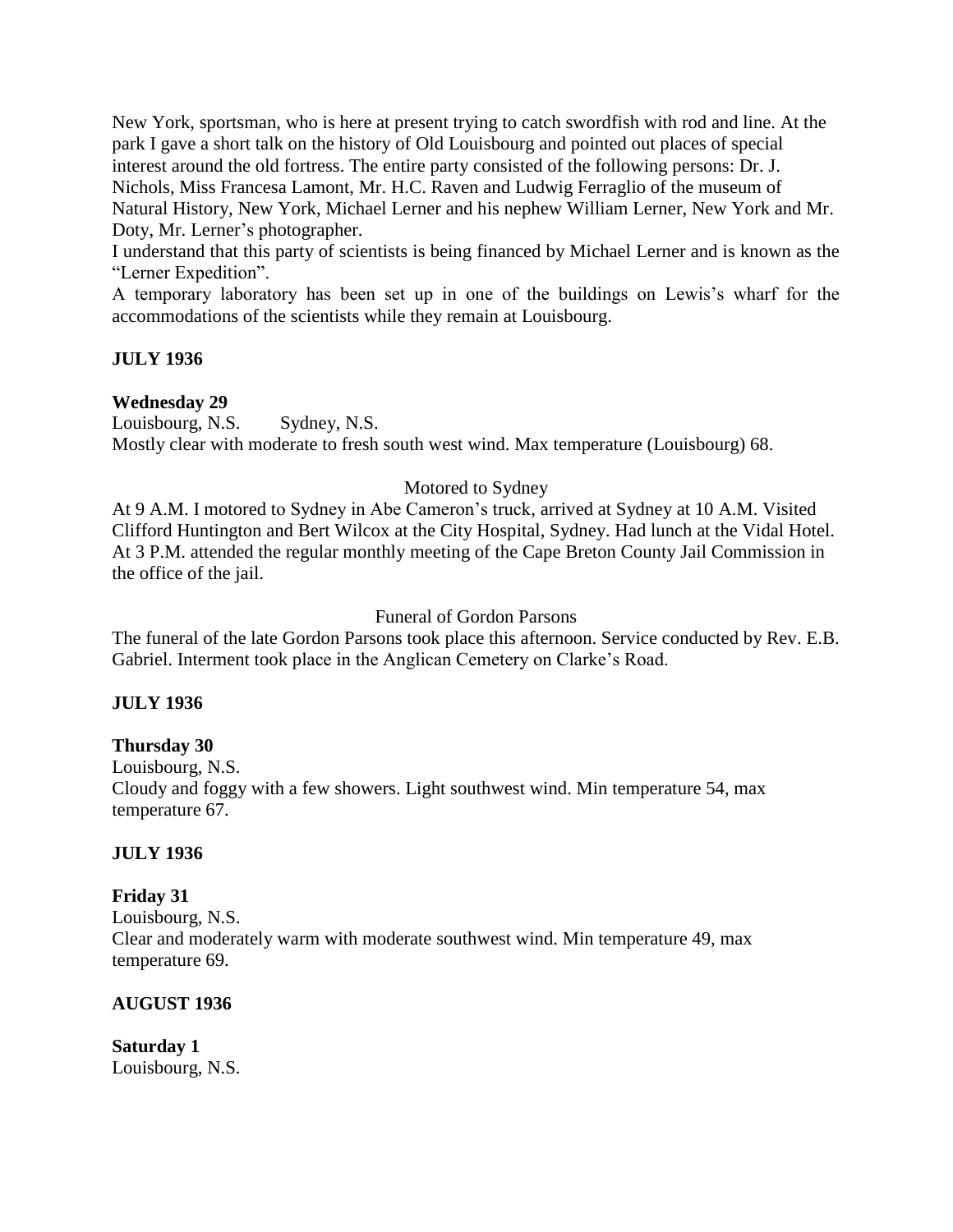Clear and moderately warm with light to moderate southwest wind. Min temperature 46, max temperature 70.

Gyro Club visits Louisbourg

At about 5:30 P.M. I visited the Louisbourg National and Historic Park with members of the Gyro Club of Sydney, about 20 in number. Mr. Alistair MacDonald of Sydney was in charge of the party. At the museum in the park, I gave a short talk on the early history of Louisbourg after which I showed them points of interest in and around the ruined citadel. After returning from the park the party had dinner at the Dundonald Inn.

### **AUGUST 1936**

#### **Sunday 2**

Louisbourg, N.S.

Partly clear with moderate to light variable wind, mostly southwest. Thunder, lightning and a heavy shower of rain at noon. Min temperature 49, max temperature 72.

### Church Services

At 11 A.M. and 7 P.M. in company with Emeline I attended services in the First United Church. Rev. G.A. Donalds was the preacher at both services. Rev. G.A. Donalds of Kimbourne Park United Church, Toronto, Canada is spending his holidays at Louisbourg and occupying the United Church manse in the absence of Rev. D.A. and Mrs. MacMillan, who are away on their annual vacation. Mr. Donalds is accompanied by his wife and two daughters and expects to remain here until after Sunday, August 23.

# **AUGUST 1936**

# **Monday 3**

Louisbourg, N.S.

Clear and warm with light southwest wind. A perfect day. Min temperature 49, max temperature 76.

First Swordfish to be Landed with Rod and Line in Canadian Waters Michael Lerner, New York Sportsmen, who arrived here on July 26 for the purpose of catching swordfish with rod and line, captured his first fish in Canadian waters today. Mr. Lerner and party who have been trying for swordfish off this port for the past week, left here this morning and arrived back here at about 3:30 P.M. and landed the fish at Lewis and Company's wharf. It weighed 462 ½ lbs. From the time the fish was hooked until it gave up the struggle for freedom was 1 hour and 12 minutes. It is said that the first broadbill swordfish to be caught with rod and line, was landed by the late W.C. Boshen in 1913 off Avalon, California. It is also said that up to date less than 200 fish of this kind have been caught by rod and line.

The "Margaret S" an ex-rum runner from Louisbourg has been placed at the disposal of Mr. Lerner and party by the Nova Scotia Government and is acting as a mother ship to the Lerner party. Mr. Lerner is accompanied by Capt. Thomas Gifford and Larry Bagley. When the fish was sighted Lerner, Gifford and Bagley left the mother ship in a dory and it was from the dory that the fish was hooked and captured. They used mackerel for bait.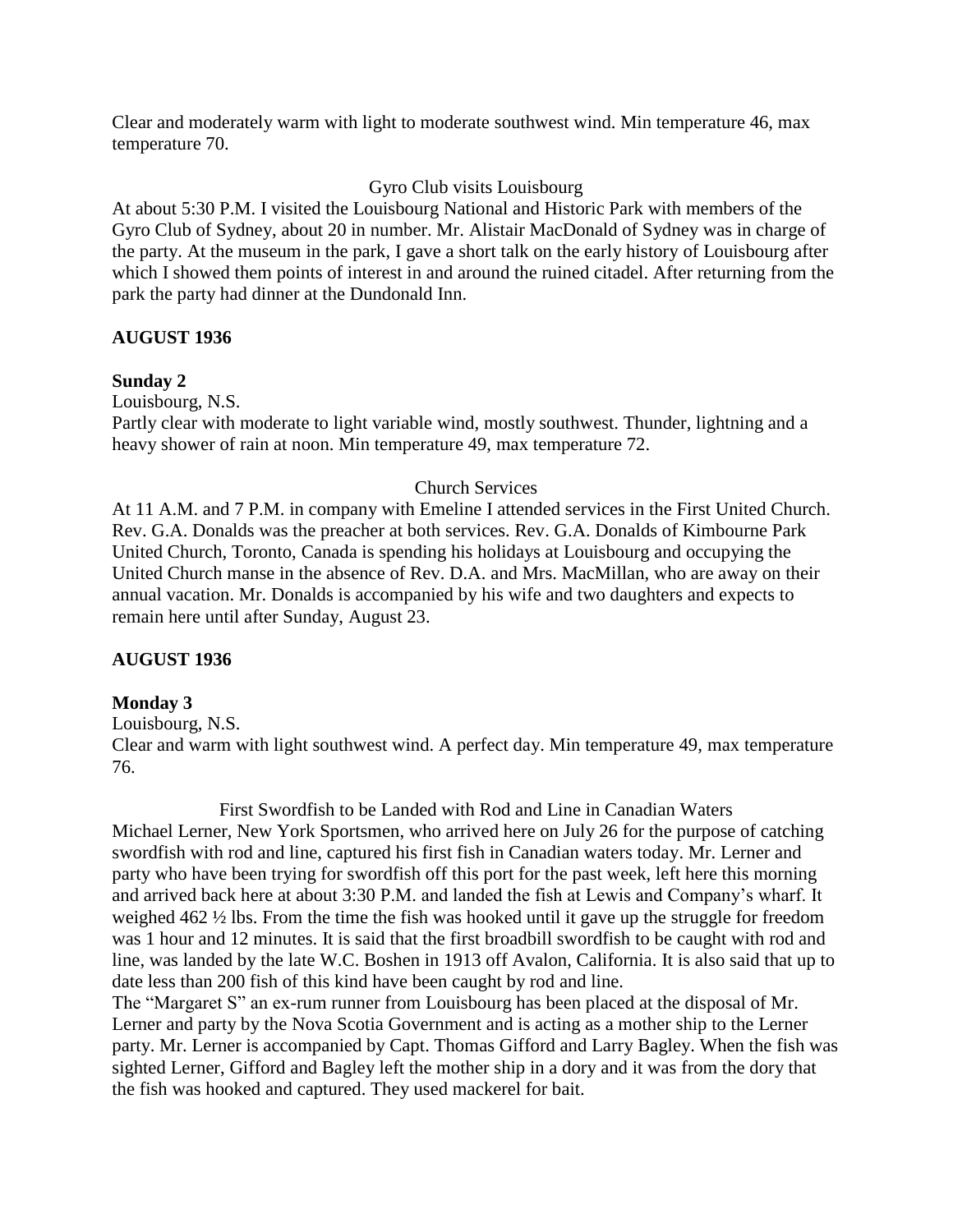#### **AUGUST 1936**

#### **Tuesday 4**

Louisbourg, N.S. Cloudy with a few showers and some fog, moderate to fresh southwest wind. Min temperature 56, max temperature 70.

#### Visited National Park with Party from S.S. Belle Isle

In the forenoon I visited the Louisbourg National and Historic Park with a party of passengers form the S.S. Belle Isle, who motored from Sydney by bus. There were about 15 persons in the party, including the Captain. At the park I gave a talk on old Louisbourg and led them in a short tour of the ruins of the old city. On returning from the park, the party had lunch at the Dundonald Inn (Roy Ingraham, proprietor)

### **AUGUST 1936**

### **Wednesday 5**

Louisbourg, N.S.

Cloudy with some fog and southwest wind in the morning. Wind shifted to northwest early in the day. Clear and warm during the afternoon. Min temperature 48, max temperature 75.

#### **AUGUST 1936**

#### **Thursday 6**

Louisbourg, N.S.

Clear and warm with light southwest to south winds. An ideal day. Min temperature 42, max temperature 74.

#### **Michael Lerner Lands two Swordfish with Rod and Line**

Michael Lerner, New York, Sportsman caught two swordfish about 30 miles off this port today , the largest of which weighed 601 lbs and the smaller of the two 535 lbs. The first fish weighing 535 lbs was hooked at 8:34 A.M. and boated 1 hour and 29 minutes later. The larger of the two fish was hooked at 11:26 A.M. but did not give up the struggle for freedom until 4 hours and 2 minutes later. The 535 pounder measured 12 feet 4 inches in length and the larger one 13 feet 6 inches. Today Mr. Lerner broke two records, first the Atlantic record which was held by Rex Flinn with a fish weighing 505 lbs, caught in 1931 off Mountauk. The larger fish broke the North American record which was held by George C.Thomas with a 573 pounder caught in 1927 off Catalina.

#### **AUGUST 1936**

**Friday 7** Louisbourg, N.S.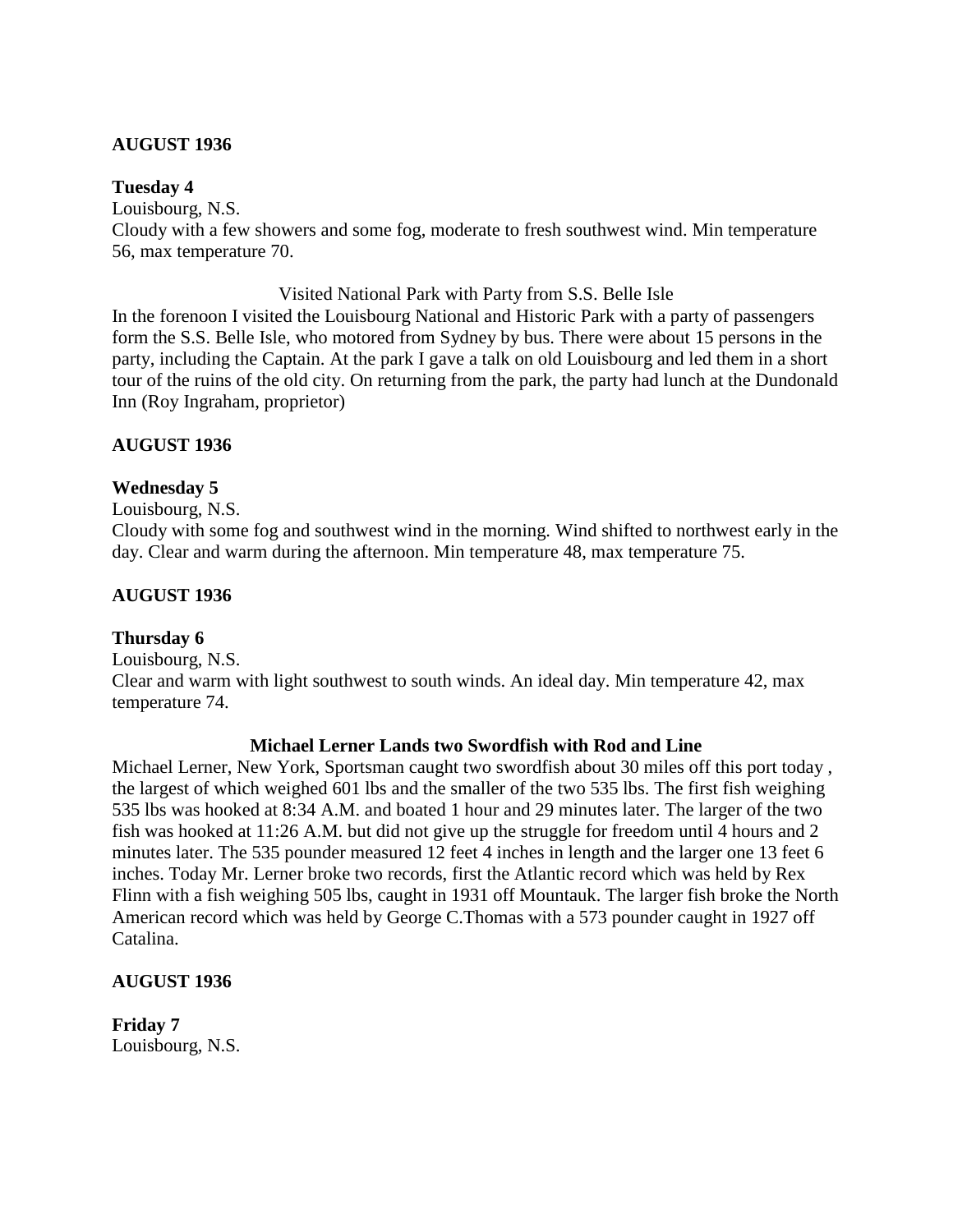Heavy rain in the early morning, cloudy during the greater part of the day. Partly clear during the afternoon, wind southeast to southwest, shifting to northwest in the afternoon. Min temperature 55, max temperature 75.

#### **AUGUST 1936**

### **Saturday 8**

Louisbourg, N.S.

Clear and moderately warm with light to moderate southwest wind. An ideal day. Min temperature 49, max temperature 72.

### **AUGUST 1936**

# **Sunday 9**

Louisbourg, N.S. Clear and moderately warm with moderate southwest wind. Min temperature 53, max temperature 71.

# Church Services

At 11 A.M. and 7 P.M. Emeline and I attended services in the First United Church. Rev. G.A. Donalds of Kimbourne Park United Church, Toronto was in charge of both services.

# Dr. Sutton arrives

Dr. Sutton and Frank Hodges arrived here by bus from Sydney today for the purpose of catching swordfish with rod and line off the port of Louisbourg. Dr. Sutton who is a famous big game fisherman has previously arranged with Dan Fleet of this town to provide a boat and his own services for catching big fish.

# **AUGUST 1936**

**Monday 10** Louisbourg, N.S. Clear and warm with moderate southwest wind. Min temperature 57, max temperature 76.

# Visited National Park

In the afternoon I went to the Louisbourg National and Historic Park with Rev. and Mrs. G.A. Donalds and daughter of Toronto, Canada.

# **AUGUST 1936**

#### **Tuesday 11**

Louisbourg, N.S. Clear and warm with moderate southwest wind. Min temperature 57, max temperature 72.

# **AUGUST 1936**

**Wednesday 12**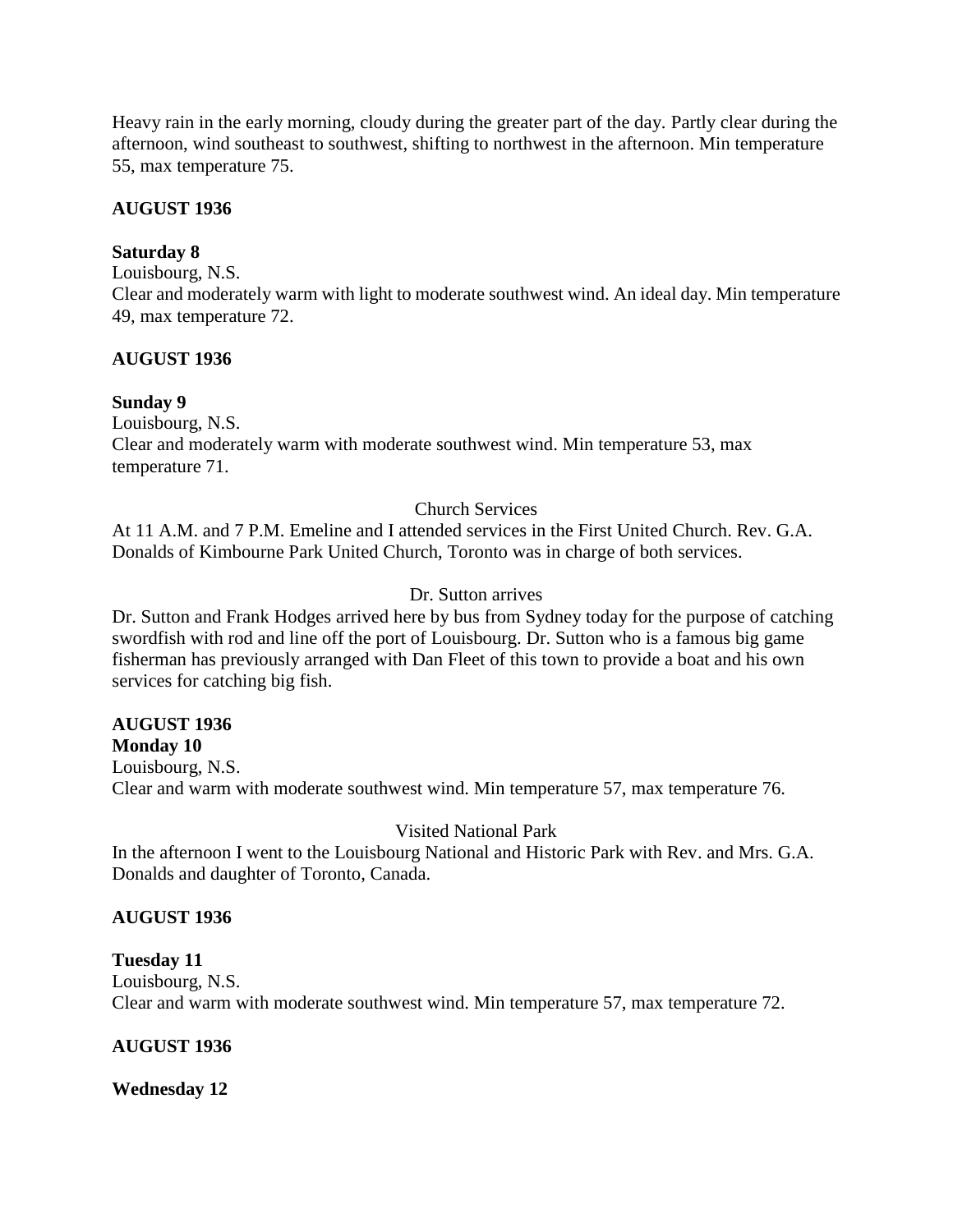Louisbourg, N.S.

Clear and warm becoming cloudy in the afternoon and evening. Fog off the coast all day. Min temperature 54, max temperature 73.

# **AUGUST 1936**

# **Thursday 13**

Louisbourg, N.S. Rain in the early morning. Clear and warm during the day. Light to moderate southwest wind shifting to northwest in the afternoon. Min temperature 56, max temperature 78.

Meeting of Board of Trade

At 8 P.M. I attended a regular meeting of the Louisbourg Board of Trade in the Board of Trade room, Town hall. Among those present were: President: H.J. Townsend.

# **AUGUST 1936**

# **Friday 14**

Louisbourg, N.S. Clear and warm with moderate southwest to northwest winds. Min temperature [blank] max temperature [blank].

Visited National Park

[blank]

# **AUGUST 1936**

# **Saturday 15**

Louisbourg, N.S.

Clear in the morning but becoming cloudy during the day. Heavy rain during the night. Light to moderate southwest wind shifting to southeast and increasing. Min temperature 40, max temperature 68.

# **AUGUST 1936**

# **Sunday 16**

Louisbourg, N.S. Catalone, N.S. Heavy rain in the morning, cloudy and warm during the day with light to moderate southwest wind. Min temperature (Louisbourg) 57, max temperature (Louisbourg) 72.

Anniversary Services at Catalone

At 11 A.M. and 3 P.M., Emeline and I attended the Anniversary Services of the United Church at Catalone and at 7 P.M. we attended service in the First United Church at Louisbourg. Rev. G.A. Donald of Kimbourne Park United Church, Toronto, Canada was the preacher at the three services. At the 11 A.M. service he was assisted by Rev. H.D. Townsend (retired) of Valley Station, Colchester Co, N.S. Emeline and I had dinner at the home of Mr. and Mrs. William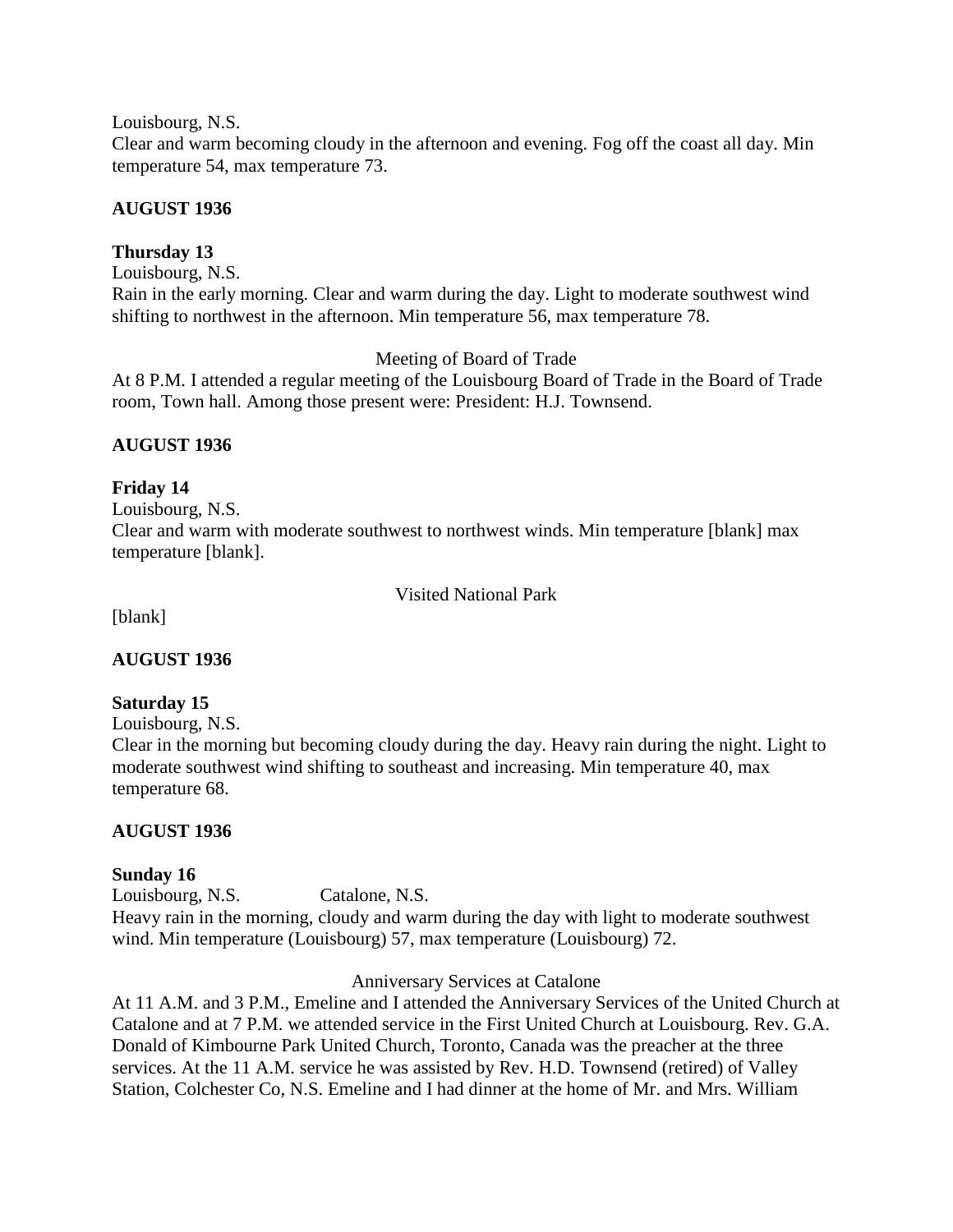MacAulay at Catalone. We motored to Catalone with Wesley and Rev. H.D. Townsend, who returned to Louisbourg after the morning service and returned to Catalone at the close of the afternoon service and brought us home arriving at about 4:30 P.M.

### **AUGUST 1936**

#### **Monday 17**

Louisbourg, N.S.

Cloudy with some fog. Wind southwest shifting to northerly in the evening. Min temperature 50, max temperature 75.

### **AUGUST 1936**

#### **Tuesday 18**

Louisbourg, N.S.

Clear and cool with light to moderate southerly wind. Min temperature 45, max temperature 68.

### Meeting of School Board

At 7:30 P.M. I attended and presided at a meeting of the school board.

Those present were: Commissioners: G.B. Hiltz, Clarence Peters, D.A. Campbell and M.S. Huntington.

Principal: Mary Campbell, others present were: W.L. Skinner, Clerk: B.M Spencer and Police Officer, D.M. Johnston.

At this meeting it was decided to teach Grade 12 in the Louisbourg Town School during the coming term and a motion was passed by the Board to that effect. Donald Wilson of this town was engaged as an extra teacher owing to the teaching of Grade 12 being undertaker.

#### **AUGUST 1936**

#### **Wednesday 19**

Louisbourg, N.S.

Clear and somewhat cool with south to southwest wind. Min temperature 42, max temperature 68.

#### **AUGUST 1936**

#### **Thursday 20**

Louisbourg, N.S.

Cloudy and cool with light variable wind, northerly at night. Heavy shower of rain in the afternoon. Min temperature 40, max temperature 68.

#### **AUGUST 1936**

**Friday 21** Louisbourg, N.S.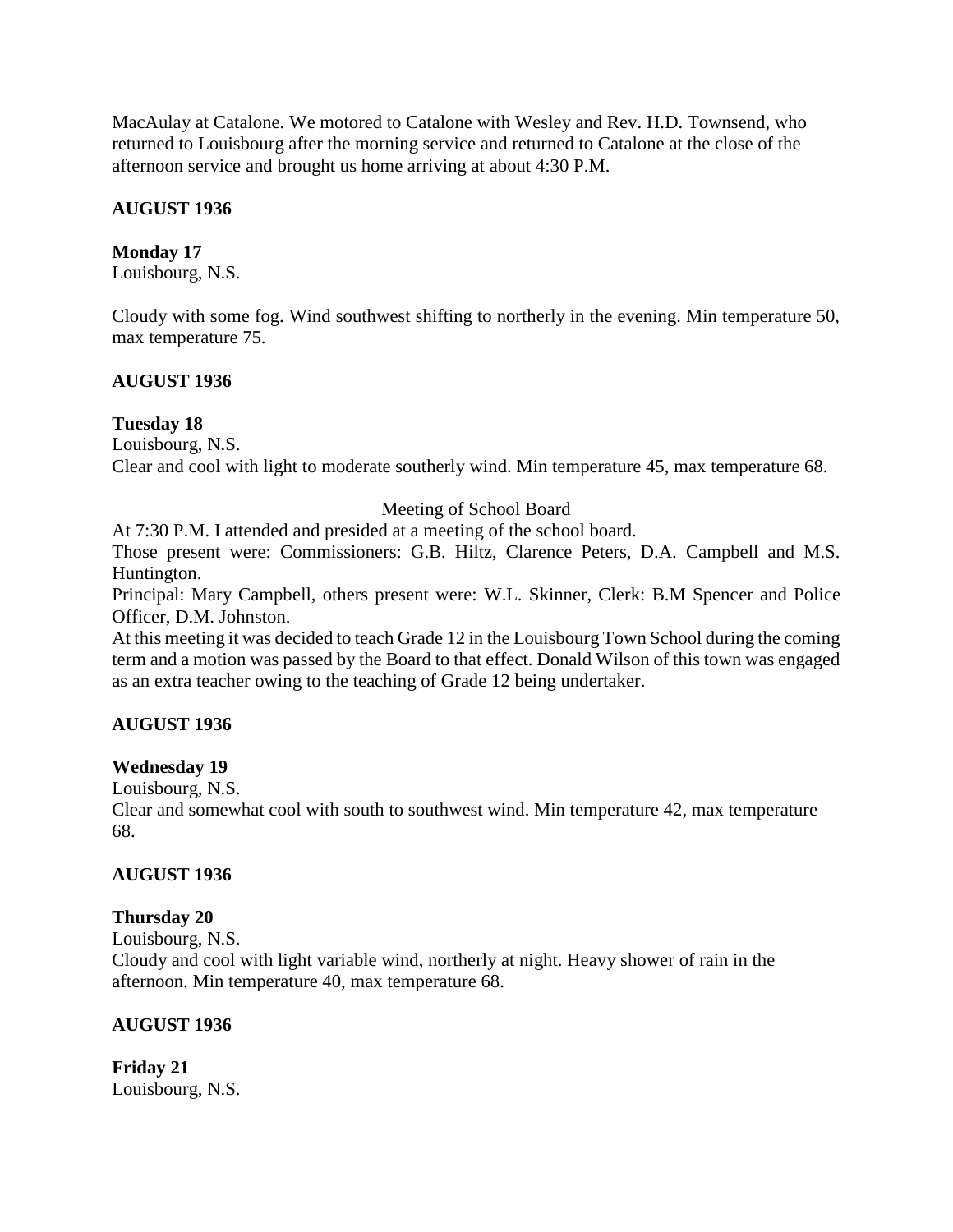Clear and cool with light to moderate northwest wind. Min temperature 38, max temperature 66.

### **AUGUST 1936**

#### **Saturday 22**

Louisbourg, N.S.

Clear and cool with light to moderate variable wind, mostly southwest. Min temperature 35, max temperature 68.

#### Meeting of Town Council

At 7:30 P.M. I attended and presided at a meeting of the Town Council in the Council chamber, Town hall. Those present were: Councillors: G.B. Hiltz, D.J. MacInnis, Jeremiah Smith, Alex C. MacDonald and Wesley Townsend. Clerk: B.M. Spencer and Police Officer: D.M. Johnston. Mayor: M.S. Huntington. At this meeting Councillor: Wesley Townsend and I were elected to represent the Town of Louisbourg. At the annual convention of the Union of Nova Scotia Municipalities which is to be held at the Town of Digby, Nova Scotia on September 2,3, and 4, 1936.

#### **AUGUST 1936**

### **Sunday 23**

Louisbourg, N.S.

Clear and cool becoming cloudy and unsettled. Rain in the late afternoon and continued during the night. Light southwest wind which increased to a fresh breeze in the evening. Min temperature 38, max temperature 68.

#### Anniversary Church Services

At 11 A.M. and 7 P.M., Emeline and I attended services in the First United Church. These being the Anniversary services, Rev. G.A. Donald of Toronto was the preacher both morning and evening. Mr. and Mrs. Donald and two daughters who have been spending their holidays at Louisbourg and occupying the United Church Manse since August 1<sup>st</sup> intend to leave for home on next Tuesday morning by motor car. Rev. Mr. Donald is pastor of Kimbourne Park United Church, Toronto.

Mr. Lerner leaves for Shelburne, N.S. Mr. Michael Lerner, New York, sportsman who has been at Louisbourg since July 26 fishing for swordfish and Tuna with rod and line left here this afternoon for Sydney by motor car enroute to Shelburne, N.S. and vicinity where he intends trying for Tuna. While at Louisbourg he succeeded in landing three swordfish with rod and line, one on Aug 2 and two on Aug 6. He also had several others on the hook that broke away. Mr. Lerner was accompanied by his wife who arrived here about ten days ago.

# **AUGUST 1936**

**Monday 24** Louisbourg, N.S.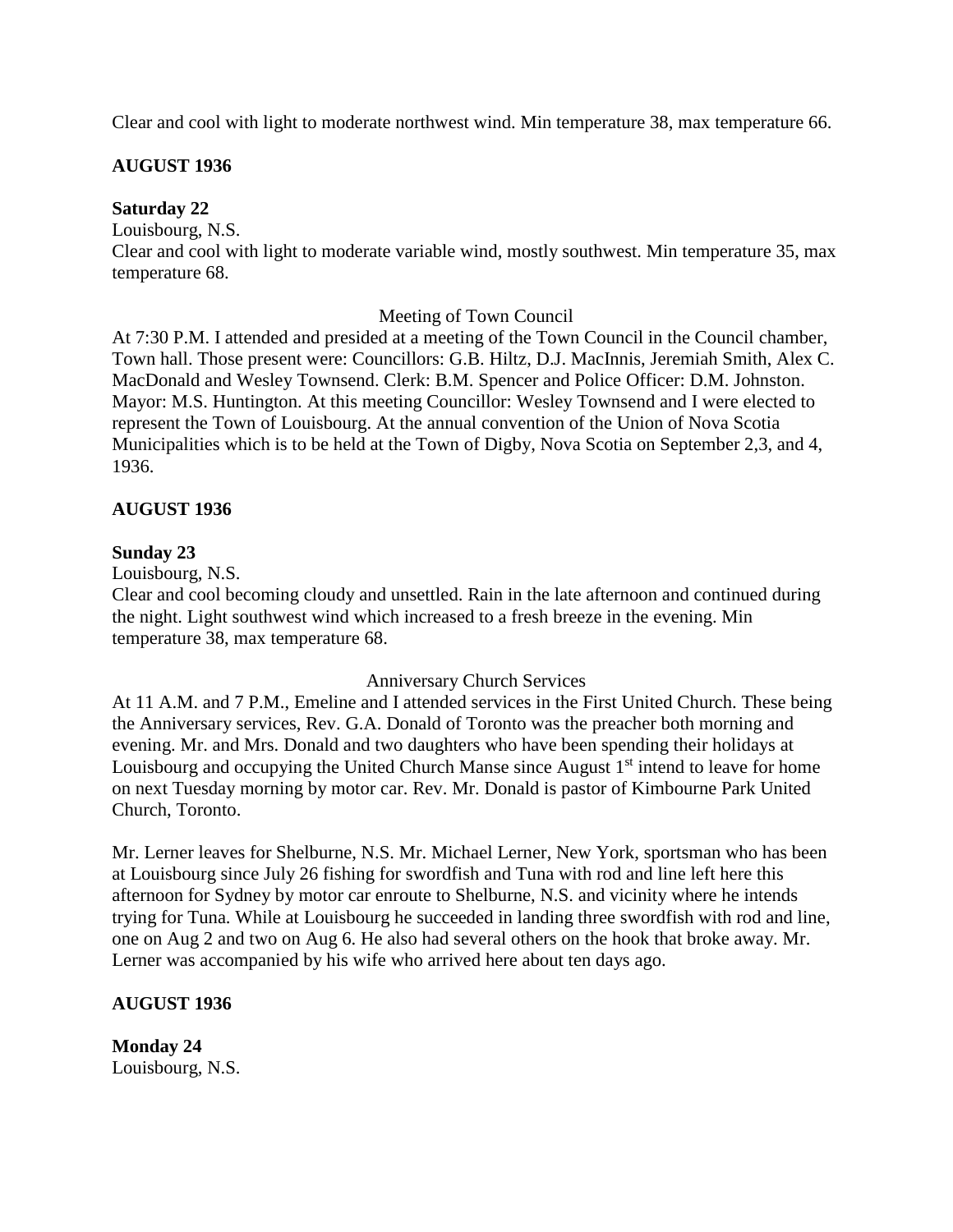Heavy rain during the forenoon, cloudy and misty in the afternoon and evening. Min temperature 52, max temperature 69.

#### Visited National Park

In the afternoon I visited the Louisbourg National and Historic Park with Mayor Muggah and party of Sydney.

#### Attended Banquet at Dundonald Inn

At 8 P.M., A.A. Martell, W.W. Lewis Jr., Dr. H.J. Townsend and I put on a banquet at the Dundonald Inn in honor of Miss Francesa LeMont, Mr. Ludwig Fereaglio, Mr. Keasley and Mr. Conrad of the Museum of Natural History, New York, who spent nearly a month in Louisbourg studying the habits of the swordfish. Two other members of the New York scientific expedition were: Dr. J. Nichols and H.C. Raven, who left for home about ten days ago. Those present at the banquet were: Miss Lamont, Mr. Fereaglio, Mr. Keasley and Mr. Conrad all of New York. Mr. and Mrs. William Lewis, Mr. and Mrs. A.A. Martell, Dr. and Mrs. H.J. Townsend and Emeline and I. A very pleasant evening was spent. The museum party intends leaving here tomorrow.

### **AUGUST 1936**

#### **Tuesday 25**

Louisbourg, N.S. Clear and cool with moderate westerly wind. Min temperature 50, max temperature 69.

#### Visited National Park

In the afternoon I visited the Louisbourg National Park with Mr. and Mrs. Lewis of New York.

#### Rev. G.A. Donald and Family leave for Toronto

Rev. G.A. Donald of Kimbourne Park United Church, Toronto, who occupied the pulpit of the First United Church, Louisbourg for the last four Sundays left for his home this morning by motor car. He was accompanied by his wife and two daughters.

At the close of the service in the United Church on last Sunday evening, Mr. Donald on behalf of the congregation was presented with a souvenir of his visit to Louisbourg in the shape of a nicely finished and decorated swordfish sword, while Mrs. Donald received a large picture of the surf at the mouth of Louisbourg harbor. The presentation was made by A.W. Stacey, presiding elder.

#### **AUGUST 1936**

# **Wednesday 26**

Louisbourg, N.S. Sydney, N.S. Clear and cool with moderate northwest wind. Min temperature (Louisbourg) 44, max temperature (Louisbourg) 70.

#### Motored to Sydney

In the forenoon I motored to Sydney in Cameron's truck for the purpose of attending the regular monthly meeting of the Cape Breton County Jail Commission.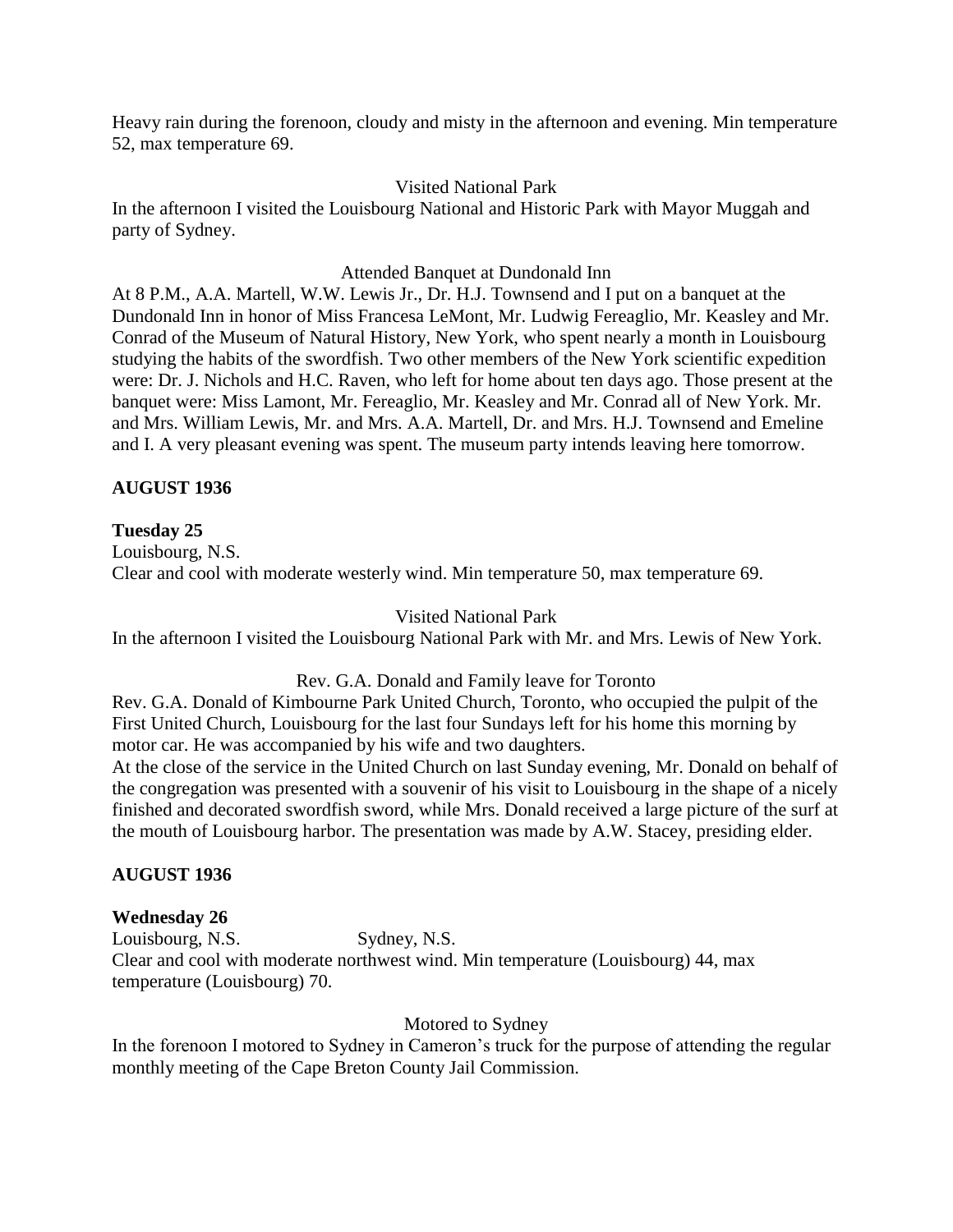At about 3 P.M. the commission consisting of Alderman D.J. MacLean of Sydney, Councillor Peter Calder of Glace Bay met in the office of the County jail where we held our regular monthly meeting. At this meeting the following bills were passed for payment: Thompson and Sutherland Ltd (Hardware) 98.05 F.J. Gillis (Brooms) \$7.50 C.H. Harshman (Drugs) \$9.97 Chappels Ltd \$6.23 Dominion coal Co. Ltd \$23.00 Chappels Ltd \$1.80 Sydney Foundry and Machine Works (Grate) \$6.96 Chappels Ltd (Cement) \$.60 Inspected prisoners quarters and jail premises and found everything clean and in as good order as the overcrowded conditions will permit. Number of prisoners in the jail today: 78 males, 9 females: Total 87

I returned to Louisbourg by bus at about 6:30 P.M.

# **AUGUST 1936**

# **Thursday 27**

Louisbourg, N.S. Partly clear and cool with moderate northwest to north wind. Min temperature 44, max temperature 62.

# **AUGUST 1936**

# **Friday 28**

Louisbourg, N.S. Clear and very cool with moderate northeast wind. Min temperature 43, max temperature 60.

# Death of Captain Trenholme

The death occurred today in a hospital at Lunenburg of Captain William Trenholme. Capt. Trenholme arrived at Lunenburg with his three masted Schooner, "Donald II" a day or two ago and was taken to the hospital for treatment where he passed away. He was a native of Port Elgin, but had made his home at Louisbourg for many years where his wife and three of his sons now reside. He was about 68 years of age and had followed the sea nearly all his life.

# **AUGUST 1936**

# **Saturday 29**

Louisbourg, N.S.

Clear and cool with moderate to light easterly wind. An ideal day. Min temperature 39, max temperature 62.

# **AUGUST 1936**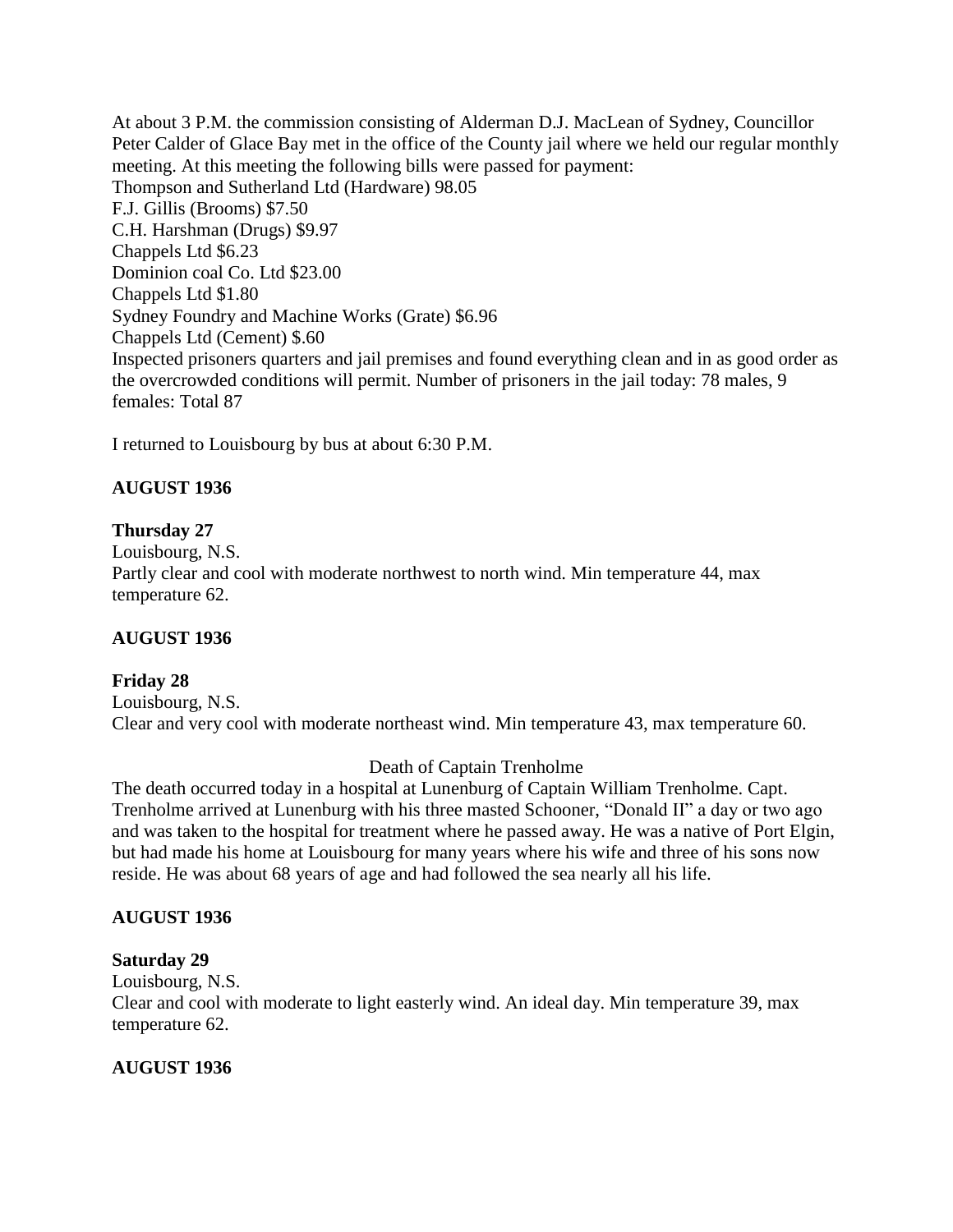#### **Sunday 30**

Louisbourg, N.S. Halifax, N.S. Cloudy with moderate to fresh southerly wind. Rain began to fall at about 10 A.M. and continued all day.

### Louisbourg to Halifax

Left Louisbourg at 8:15 with Mr. and Mrs. William Lewis Jr. enroute for Halifax. Had dinner at Farquhar House, Port Hawkesbury. Crossed the Strait on the 1 P.M. boat. After reaching Antigonish went by the way of Sherbrooke and southern shore. Had supper at Sheet Harbour. Reached Halifax at about 8 P.M. Stopped at the Halifax Hotel.

### **AUGUST 1936**

# **Monday 31**

Halifax, N.S.

Cloudy and cool with a few light showers in the late afternoon. Moderate southwest wind.

Had Interview with Premier Angus L MacDonald and Minister of Highways At about 10:30 A.M. Atlantic Standard time as previously arranged, Dr. H.J. Townsend, President of Louisbourg Board of Trade, William Lewis, Jr., Secretary Louisbourg Guides Association and I met the Hon. Angus L. MacDonald, Premier of Nova Scotia and Hon. A.S. MacMillan, Minister of Highways in the Executive office of the Provincial Government. Our interview was in connection with the question of having the highway from Sydney to Louisbourg enter the Town of Louisbourg at the eastern end. This diversion to begin at Catalone Corner, which would mean the construction of about  $4\frac{1}{2}$  miles of road through the forest from the corner to the eastern end of the town. The Premier and Minister of Highways received us very kindly and promised us to consider the matter and to visit the scene of the proposed diversion, on their first trip to Cape Breton.

#### **SEPTEMBER 1936**

#### **Tuesday 1**

Halifax, N.S. Clear and moderately warm.

Halifax, N.S. To Digby, N.S.

Went by train from Halifax to Digby for the purpose of representing the Town of Louisbourg at the convention of the Union of Nova Scotia Municipalities which meets tomorrow at 10 A.M. at Digby. Arrived at Digby at about 3 P.M. Engaged board and lodging at the Waverley Hotel.

#### **SEPTEMBER 1936**

**Wednesday 2** Digby, N.S. Clear and moderately warm.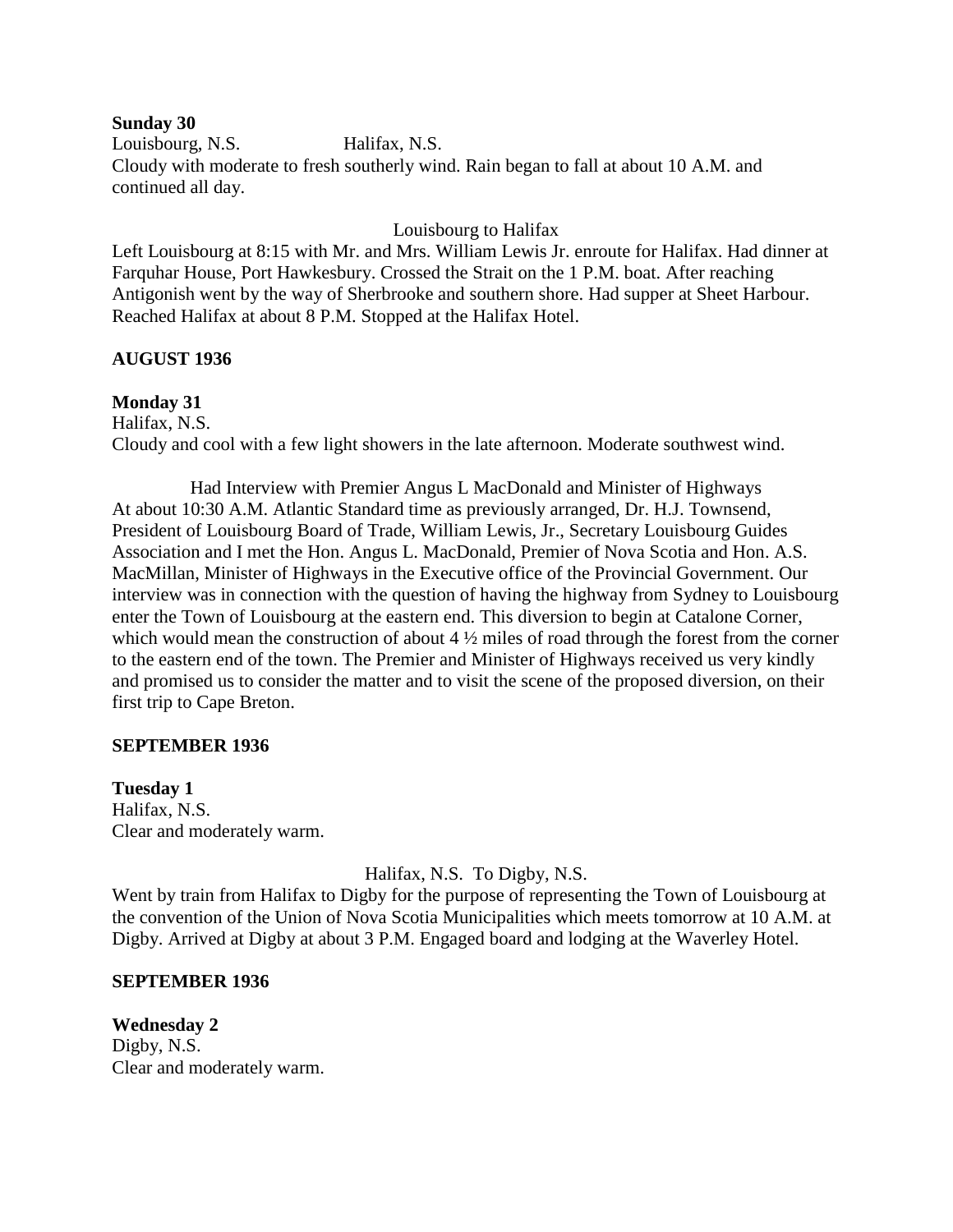#### Union of Nova Scotia Municipalities Convention

At 10 A.M. I attended the opening session of the Annual convention of the Union of Nova Scotia Municipalities which met in the Casino of the Pines Hotel, with J. Vian Andrews, Warden of the Municipality of Digby and President of the Union in the Chair. Addresses of welcome to the delegates were given by M.C. Denton, Mayor of Digby, Warden Leo Leblanc of the Municipality of Clare and Deputy Warden, E.F. Hankinson of the Municipality of Digby. Replies to the addresses of welcome were made by Mayor E.J. Cragg of Halifax, Mayor S.E. Muggah, Sydney, F.W. Harris, Town Clerk, Annapolis Royal and R.S. MacKay, K.C. Municipal Solicitor of Yarmouth County.

Attended the afternoon session when addresses were delivered by the following persons: Carlton Stanley, M.A.L.L.D. President of Dalhousie University; J.H. MacQuarrie, K.C. Attorney General of Nova Scotia; Lather Richter L.L.D. Sc. Pol D. Professor Dalhousie University; D.W. Morrison, Mayor of Glace Bay and E.B. Paul, Deputy Minister of Labor, Nova Scotia.

### **SEPTEMBER 1936**

# **Thursday 3**

Digby, N.S. Cloudy during the entire day with heavy rain in the afternoon, beginning at about 2:30 P.M.

### Union of Nova Scotia Municipalities Convention

Attended the session of the Convention of N.S. Municipalities at about 10 A.M. Addresses were delivered by the following persons; Thomas Bradshaw, President of the North American Life Assurance Company. Herbert L. Cummings, Deputy Minister of Municipal Affairs, Ontario and Frank Rowe, B.A. L.L. B. Assistant Commissioner of Municipal Seeking funds, Nova Scotia. Meeting adjourned shortly after noon.

#### Annual Outing

At about 2:30 P.M. as guests of the Municipalities of Digby and Clare and the Town of Digby, the delegates were taken on a motor trip to Church Point and St. Anne's College. In the evening we attended a banquet in the dining room of the "Pines Hotel". On the motor trip this afternoon Alderman Frank MacMillan of Sydney and I were guests of Warden Leo LeBlanc of the Municipality of Clare.

#### **SEPTEMBER 1936**

# **Friday 4**

Digby, N.S. Clear and moderately warm.

Union of Nova Scotia Municipalities Convention

Attended the concluding session of the Annual Convention of the Union of Nova Scotia Municipalities at 10 A.M.

Report and discussion on resolutions occupied the greater part of the session. Before the session opened the delegates were photographed in a group in front of the Pines Hotel. Mayor: S.E. Muggah of Sydney was elected President, A.H. Sperry, Municipal Clerk, Lunenburg, 1<sup>st</sup> Vice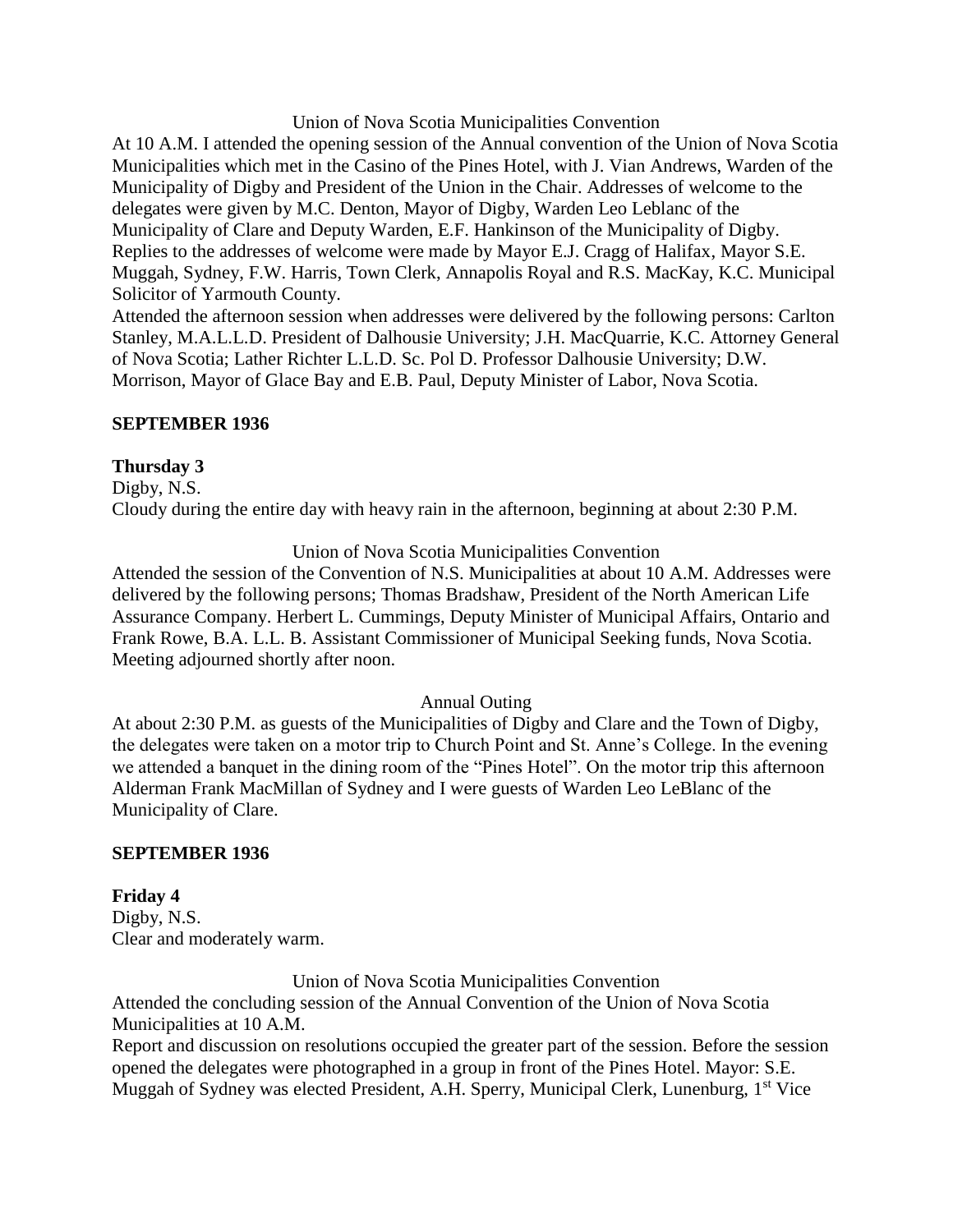President, Judge Arthur Roberts, Bridgewater, Secretary Treasurer (reelected). Sydney was selected as the next place of meeting.

Left Digby by train at about 4 P.M. for Annapolis Royal, Stopped over night at Annapolis Royal.

## **SEPTEMBER 1936**

## **Saturday 5**

Annapolis Royal, N.S. Truro, N.S. Mostly cloudy and very cool with moderate to fresh northerly wind.

## Visited Fort Anne

In the morning I visited Fort Anne and at about 10 A.M. the museum on the park grounds and was shown the various objects of interest by Miss Hardy, who was in charge. I also visited F.W. Harris, Town Clerk at his office.

At about 11:45 A.M. I left Annapolis Royal by train enroute for home, arrived at Truro, N.S. at about 6 P.M. Left Truro shortly after 9 P.M. for Sydney on the Halifax-Sydney train. Retired to my sleeping berth at about 10 P.M.

## **Mrs. Markham, British Aviator Lands at Baleine**

Mrs. Beryl Markham, who left Abingdon, England yesterday in an airplane named, "The Messenger" enroute to New York, made a forced landing at Baleine at about 1:05 P.M. Atlantic standard time. As soon as word was received George Lewis of Louisbourg motored as quickly as possible to the scene of the crash and brought Mrs. Markham, who was not seriously injured to his home. Mrs. Markham, who is the first woman to make a solo flight from east to west, ran out of fuel after being about 24 hours in the air. She barely reached land after the engine had stopped and came down in a bog 200 yards from the shore about 1 ½ miles east of the settlement of Baleine. The news of the accident caused great excitement on both sides of the Atlantic and many messages of congratulation and inquiry were received at the local telephone office from many quarters.

### **SEPTEMBER 1936**

### **Sunday 6**

Sydney, N.S. Louisbourg, N.S. Clear and cool with moderate to fresh southwest wind.

### Arrived Home

Arrived at Sydney by train at about 7 A.M. Had breakfast at Vidal Hotel. Left Sydney at 9 A.M. by Sullivan's bus for Louisbourg, arriving at about 10 A.M.

# Church Services

At 11 A.M. and 7 P.M. I attended services in the First United Church. Both services were in charge of Mr. Aubrey Moore (Ministerial Student) whose home is at Westmount, C.B.

In the afternoon Emeline and I visited at the home of Wesley and Fletcher Townsend.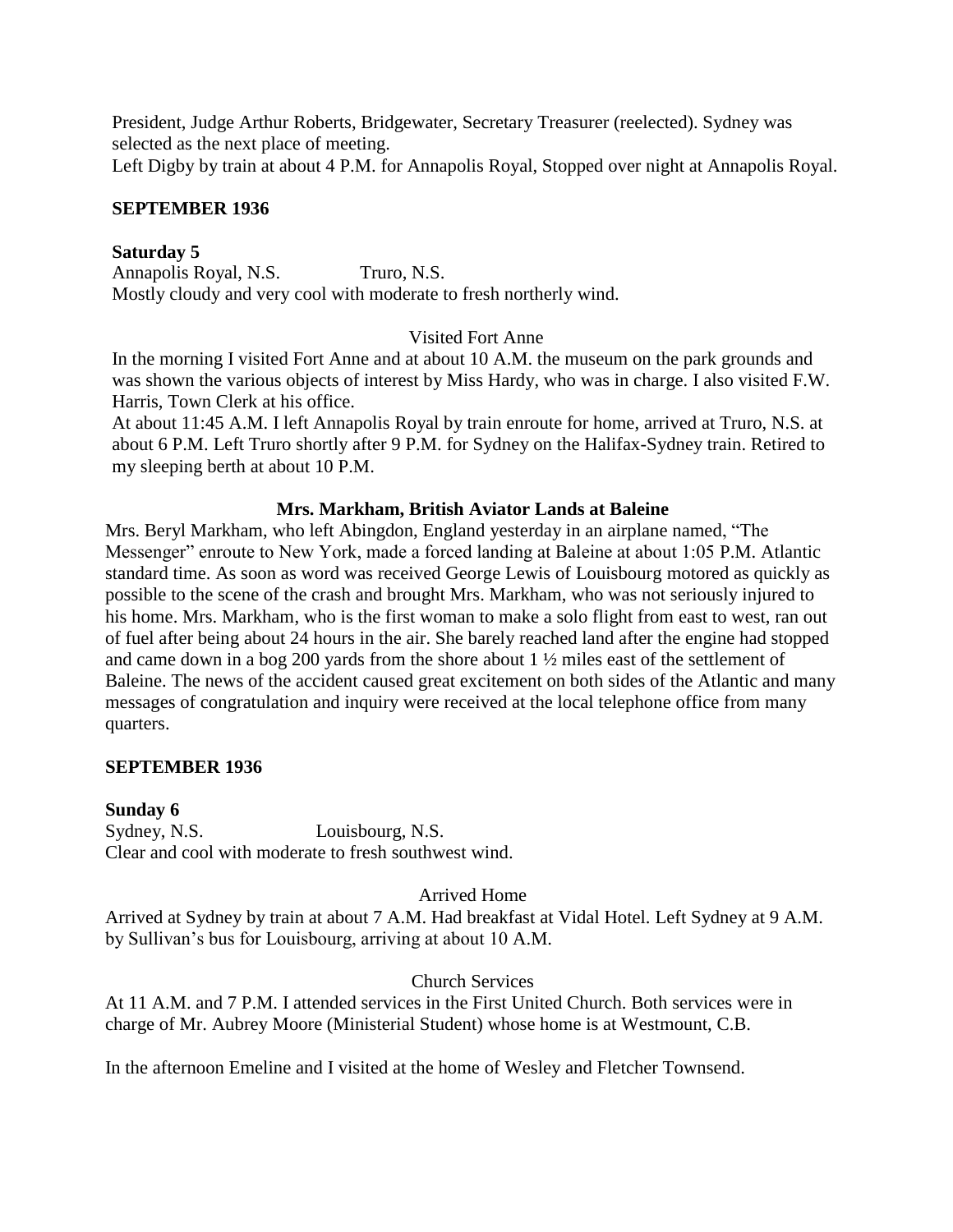### Band Concert

The Citizens Band of Sydney arrived here at about 2:30 P.M. and rendered a concert on the school grounds after which a lunch was served to its members in the band room at the Town hall by the members of the Louisbourg band.

### **SEPTEMBER 1936**

### **Monday 7**

Louisbourg, N.S. Cloudy and threatening with a few sprinkle of rain. Min temperature 51, max temperature 66.

### Motored to Baleine

At about 7:30 A.M. I left here with James Crowdis, Charlie Crowdis and [blank] Skinner and motored to Baleine for the purpose of seeing the airplane "The Messenger" which was flown across the Atlantic by Mrs. Beryl Markham and crashed in a bog near Baleine on Saturday last. After going as far as an automobile would take us, we walked the rest of the way across the bog and finally reached the plane as it lies in a bog about 200 yards from the shore.

### **SEPTEMBER 1936**

### **Tuesday 8**

Louisbourg, N.S. Cloudy with light variable wind mostly southwesterly. Min temperature 48, max temperature 68.

### **SEPTEMBER 1936**

### **Wednesday 9**

Louisbourg, N.S. Cloudy with light variable winds. Min temperature 49, max temperature 68.

Choir Practice

At 8:30 P.M. I attended Choir Practice in the First United Church.

### **SEPTEMBER 1936**

### **Thursday 10**

Louisbourg, N.S.

Cloudy and mild with very light northerly wind. Partly clear in the afternoon. Min temperature [blank] Max temperature [blank].

Visited National Park

In the afternoon I visited the Louisbourg National and Historic Park with Mr. Bond of [blank].

### **SEPTEMBER 1936**

### **Friday 11**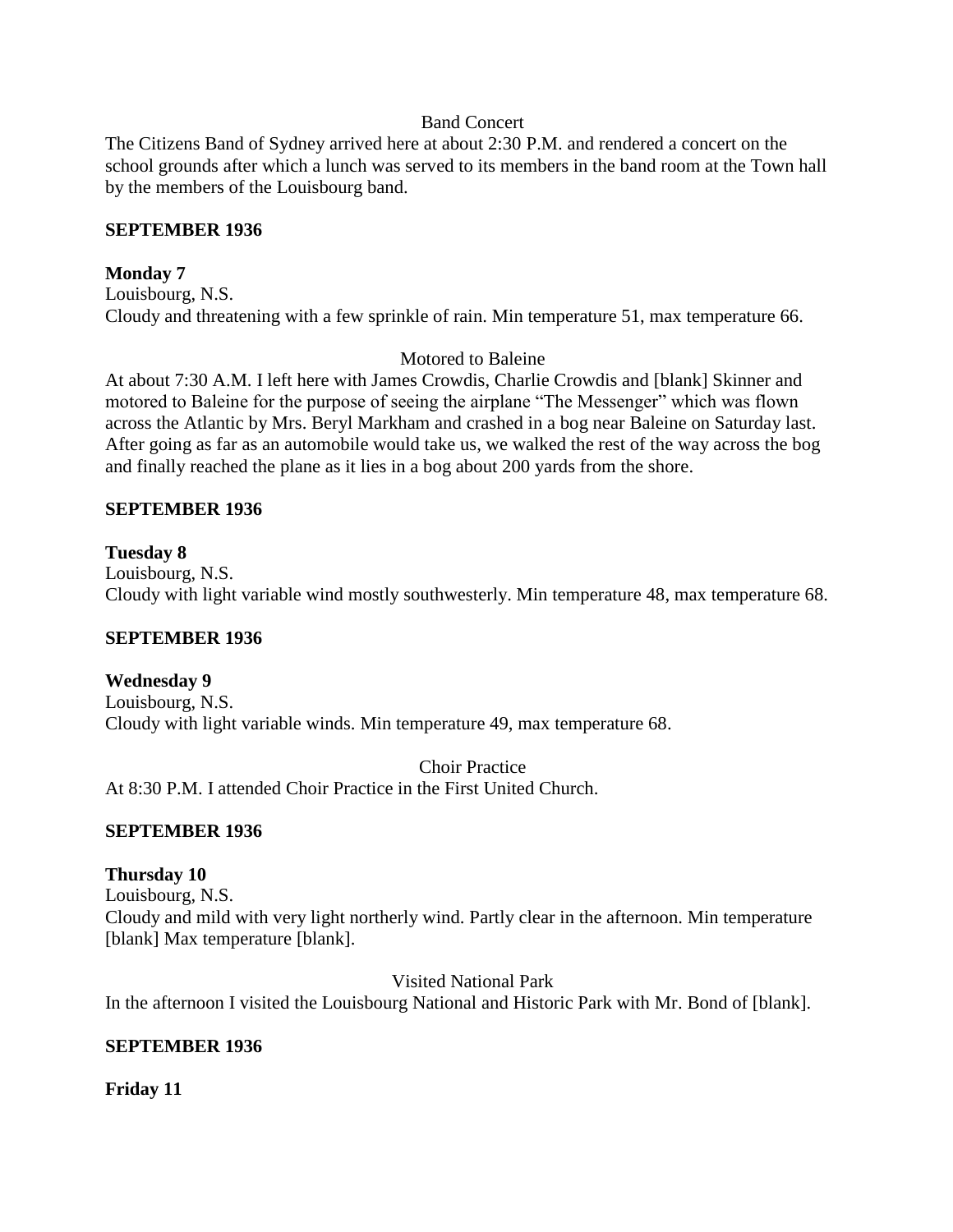Louisbourg, N.S.

Clear and moderately warm with light south west wind. A perfect day. Min temperature 35, max temperature 64.

Swordfish reported Plentiful today.

Boats engaged in swordfish out of the port of Louisbourg were successful in landing quite a number of fish today, more than for several weeks. None but local boats are fishing at present, all outsiders having left for their homes when fish became scarce.

# **SEPTEMBER 1936**

**Saturday 12** Louisbourg, N.S. Cloudy and cool with showers. Wind southwest. Min temperature 53, max temperature 67.

# Visited Louisbourg National Park

At about 3 P.M. Mayor S.E. Muggah accompanied by Miss Moore, a journalist of Montreal and James MacDonald, City Clerk of Sydney arrived by automobile for the purpose of visiting the Louisbourg National Park. On the invitation of Mayor Muggah I accompanied the party to the park and gave them a short talk on the past history of the Old French city as well as showing them points of interest. We returned to town at about 5 P.M. after which Mayor Muggah and party proceeded to Sydney.

## **SEPTEMBER 1936**

# **Sunday 13**

Louisbourg, N.S. Clear and cool with fresh to moderate northerly wind. Min temperature 40, max temperature 60.

Church Services

At 11 A.M. and 7 P.M. I attended services in the First United Church. Rev. D.A. MacMillan conducted both services.

Premier A.L. MacDonald visited Louisbourg

At about 3:30 P.M. Angus L. MacDonald (Premier) of Nova Scotia, accompanied by his secretary, Mr. Manning and [blank] arrived here from Sydney by automobile.

# **SEPTEMBER 1936**

# **Monday 14**

Louisbourg, N.S.

Partly clear, with showers in the forenoon. Chilly and raw during the entire day with fresh northerly wind. Min temperature 32, max temperature 54.

# **SEPTEMBER 1936**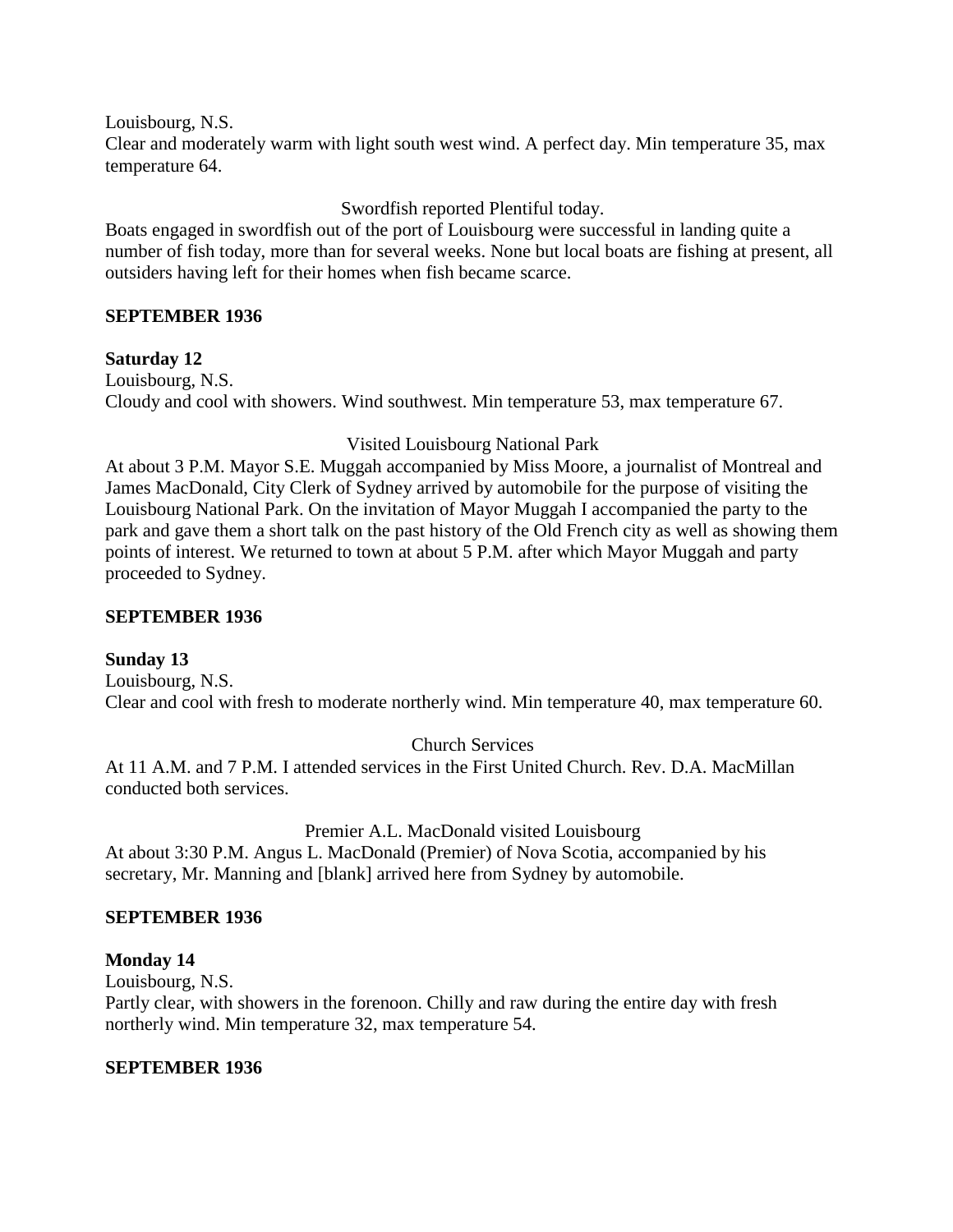### **Tuesday 15**

Louisbourg, N.S.

Clear and cool with fresh northerly wind which became variable and moderate in the afternoon. Min temperature 32, max temperature 58.

### **SEPTEMBER 1936**

### **Wednesday 16**

Louisbourg, N.S. Cloudy with fresh southwest wind. Min temperature 40, max temperature 58.

# Visited National Park

In the afternoon I visited the Louisbourg National and Historic Park with Mr. E.S. Campbell of the motor vehicle Department of the Provincial Government who is here in the interests of the sportsmen show which is to take place at Boston and New York during the coming winter. Captain Grey of Florida accompanied us to the park.

Capt. Grey whom I understand is at present employed by the Provincial Government has been in town for the last day or two in connection with swordfish angling and while here has been giving instruction to some of our local fishermen in the matter of catching swordfish with rod and line.

# **SEPTEMBER 1936**

## **Thursday 17**

Louisbourg, N.S. Cloudy and warm with fresh southwest wind which shifted to northerly in the afternoon.

# **SEPTEMBER 1936**

# **Friday 18**

Louisbourg. N.S. Mostly clear with light easterly wind. An ideal day. Min temperature 40, max temperature 66.

# Visited National Park

In the afternoon I motored to the Louisbourg National and Historic Park and took photographs of the museum and other points of interest.

### **SEPTEMBER 1936**

### **Saturday 19**

Louisbourg, N.S.

Cloudy with heavy rain during the afternoon and night. Light easterly wind during the forenoon which in the afternoon and evening increased to a gale. Wind reached its peak at about 10 P.M. after which it began to moderate. Min temperature 42, max temperature 54.

# **SEPTEMBER 1936**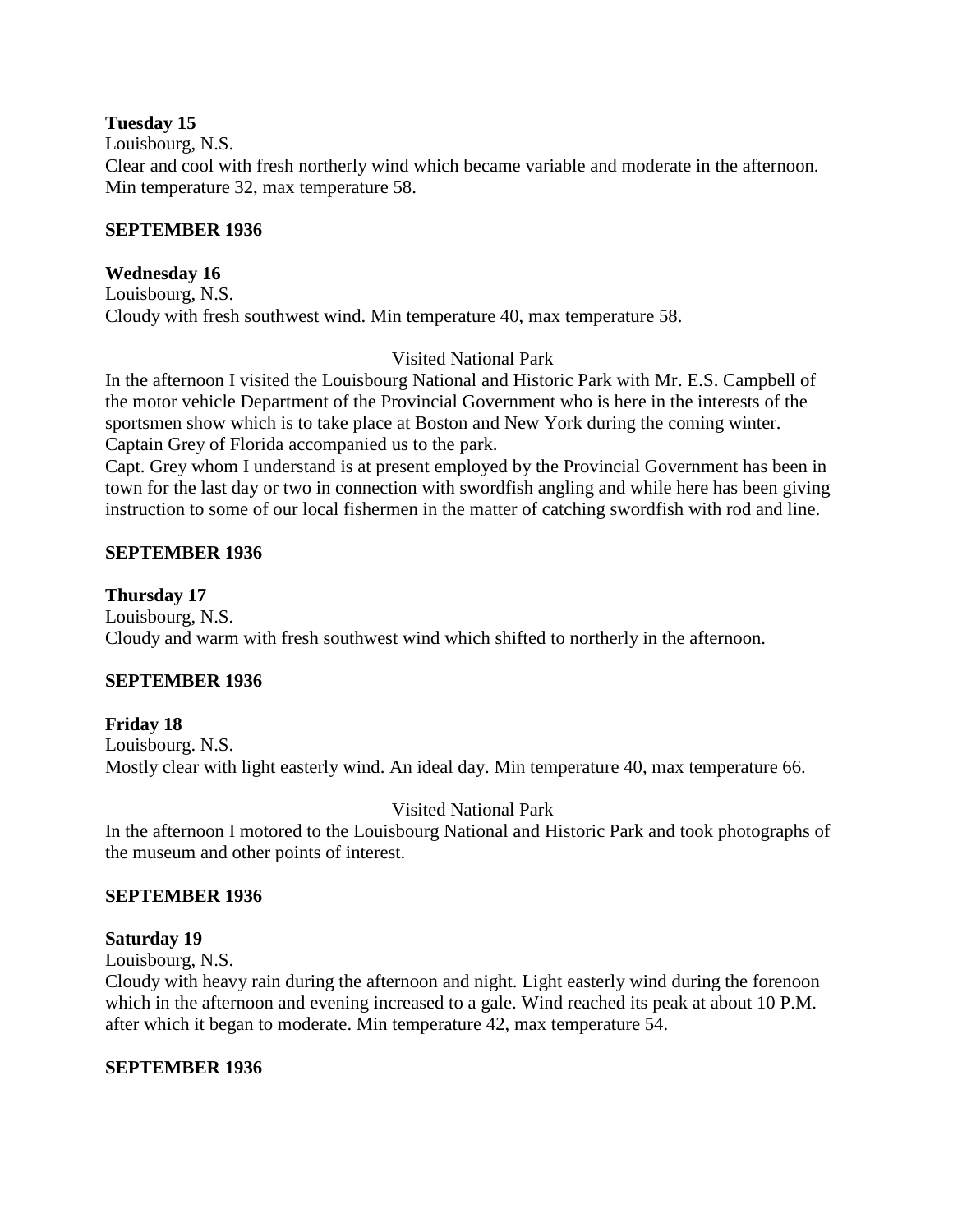**Sunday 20**

Louisbourg, N.S.

Clear and cool with moderate to light northeast wind. Min temperature 38, max temperature 59.

Church Services

At 11 A.M. and 7 P.M. in company with Emeline I attended services in the First United Church. Rev. D.A. MacMillan was in charge of both services.

## **SEPTEMBER 1936**

# **Monday 21**

Louisbourg, N.S. Clear and cool with fresh to moderate northwest wind which shifted to southwest. Min temperature 33, max temperature 64.

## **SEPTEMBER 1936**

## **Tuesday 22**

Louisbourg, N.S. Clear and moderately warm becoming cloudy in the afternoon. Min temperature 49, max temperature 66.

## Attended Funeral

In the afternoon I motored to Catalone with Rev. and Mrs. MacMillan of Louisbourg and attended the funeral of the late D.J. MacDonald of Birch Grove, C.B. (Formerly of Catalone) The funeral service was held in the United Church at Catalone and was in charge of Rev. Mr. Miller of Port Morien United Church, who was assisted by Rev. C. Anderson of New Aberdeen and Rev. D.A. MacMillan of Louisbourg. Interment took place in the Catalone Cemetery.

### **SEPTEMBER 1936**

### **Wednesday 23**

Louisbourg, N.S.

Mild and clear with light southwest wind. A perfect day. Min temperature 49, max temperature 64.

### DUMPING STONE

The British Empire Steel and Coal Company Ltd have decided to fill a section of their pier on the south side of Main Street, with stone and dumped the first train load today. I understand it is the intention to fill the section from the northern end of the coal pocket to the town coal dump. This fill will make a very substantial road bed and in a great measure do away with any further repairs to the road work of this section.

# **SEPTEMBER 1936**

**Thursday 24**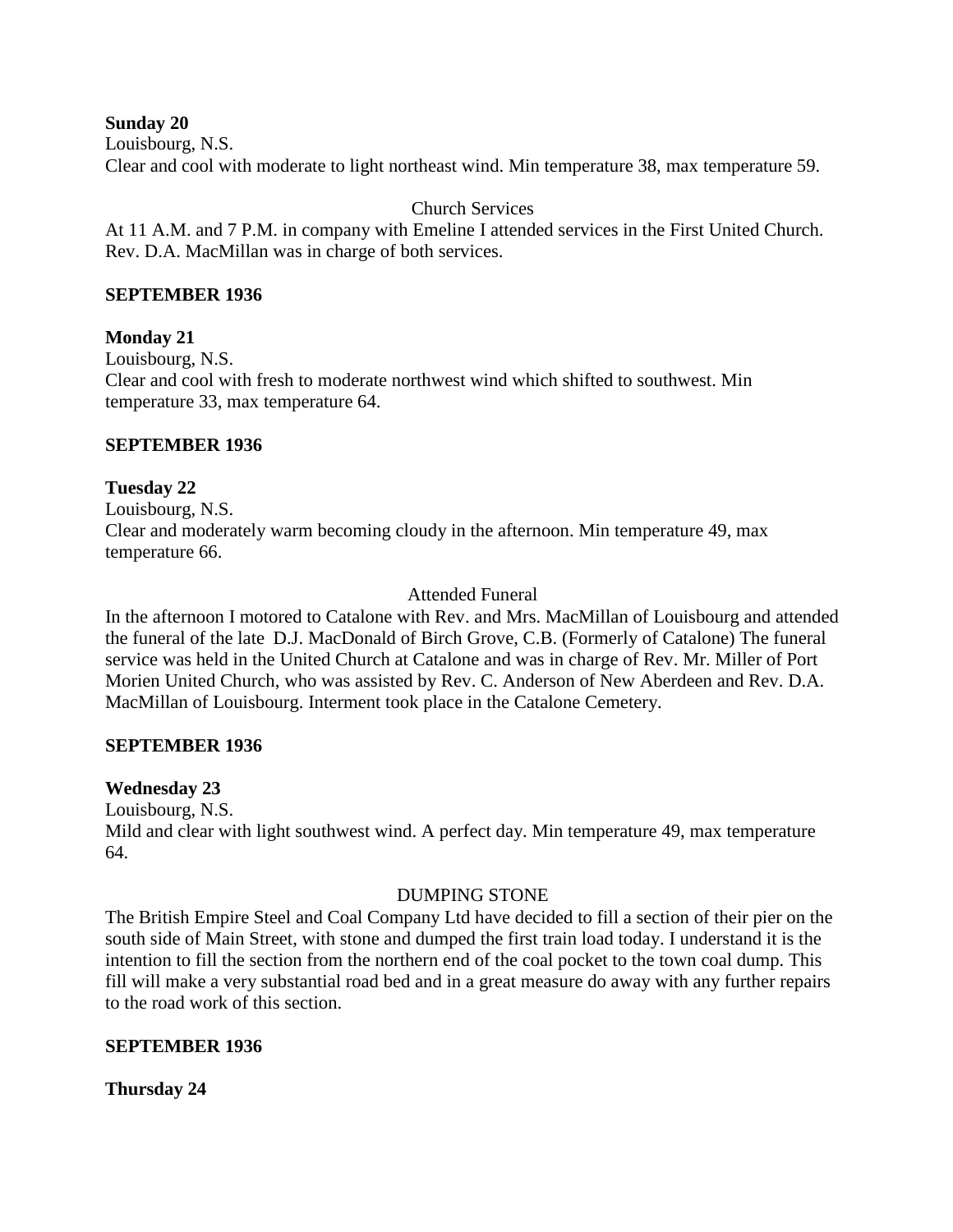Louisbourg, N.S.

Moderately warm and cloudy with fog in the afternoon and evening. Light to moderate southwest wind. Min temperature [blank] max temperature [blank]

# **SEPTEMBER 1936**

# **Friday 25**

Louisbourg, N.S.

Heavy gale in the early morning accompanied by some rain. Wind moderate before daylight but continued to blow a fresh breeze all day. Min temperature 48, max temperature 62. Wind southeast shifting to southwest in the early morning.

# **SEPTEMBER 1936**

# **Saturday 26**

Louisbourg, N.S.

Cloudy in the morning but clearing early in the forenoon. Cool with fresh to moderate northerly wind. Min temperature 31, max temperature 52.

# Visit Louisbourg

Mr. C.J. Howard, Manager Tourist and Convention Bureau of the Canadian National Railways, Montreal accompanied by Mr. Poole of the same department arrived here from Sydney by automobile at about 10 A.M.

# **SEPTEMBER 1936**

# **Sunday 27**

Louisbourg, N.S. Mostly clear and cool with light to moderate south to southwest winds. Min temperature 30, max temperature 59.

Church Services

At 11 A.M. and 7 P.M. I attended services in the First United Church. Both services were in charge of Rev. D.A. MacMillan. Emeline was not out to the morning service but accompanied me in the evening.

# Airplane "The Messenger" Arrives

Airplane "The Messenger" which crashed at Baleine, C.B. on Sept 5/1936 after being flown from Abingdon, England by Mrs. Beryl Markham arrived here today at 2:30 P.M. on board a scow towed by the motor vessel [blank], Captain Dan Harris of Louisbourg. After the plane arrived it was landed on the breast-work between the Government and Lewis & Company's wharves and later in the evening was loaded on board a motor truck, owned and operated by A.W. Cameron of this town, who has agreed to take it through to Halifax by truck, for shipment to England. A large crowd of citizens gathered at the dock to witness the arrival and landing of the airplane. Among those present were a number of souvenir hunters who were with difficulty restrained from helping themselves.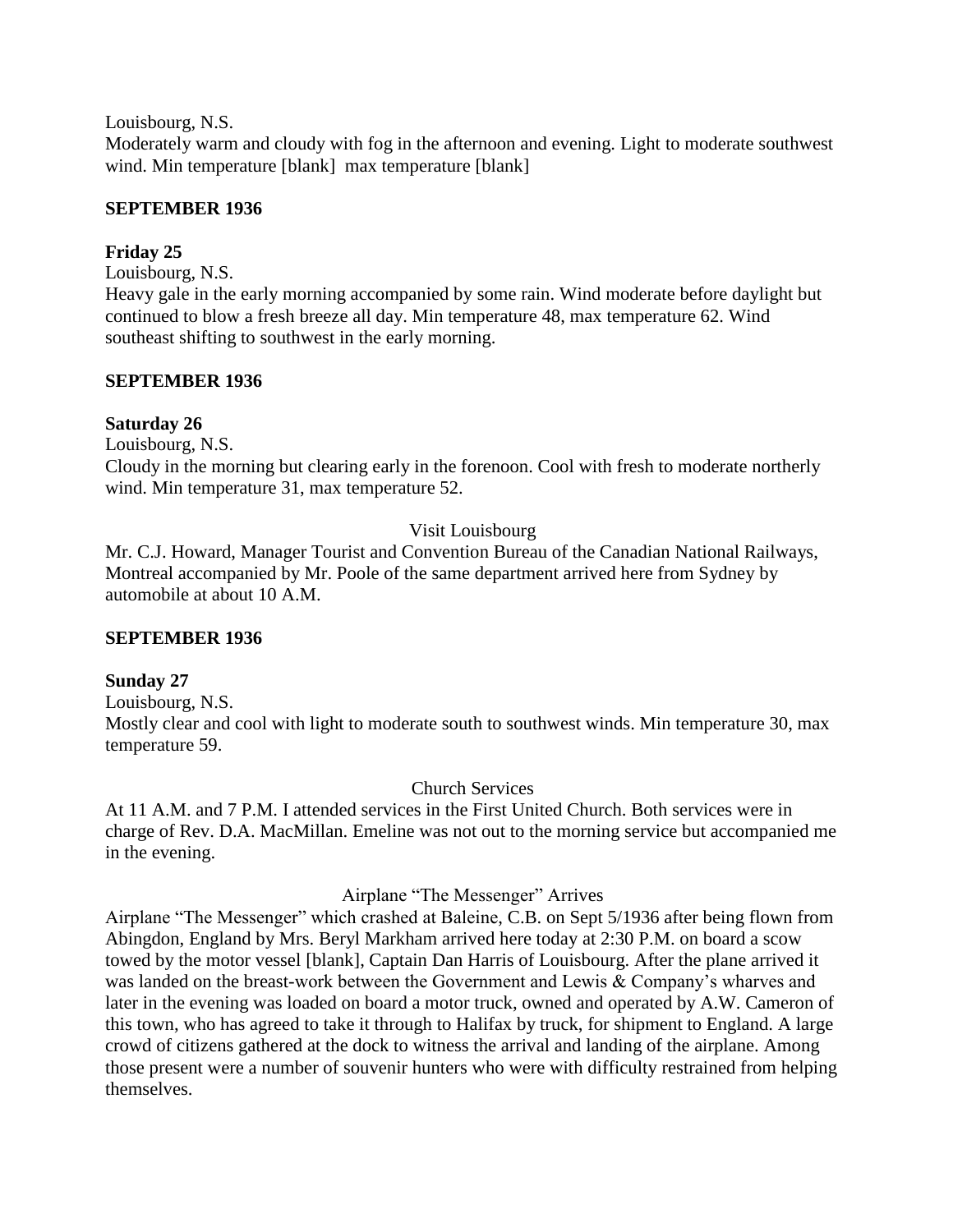### **SEPTEMBER 1936**

#### **Monday 28**

Louisbourg, N.S. Rain in the early morning. Cloudy during the day. Wind southwest shifting to northwest at noon. Min temperature 42, max temperature 64.

### Airplane "The Messenger" leaves for Halifax

At about 7:45 A.M. Mrs. Markham's airplane "The Messenger" left here for Sydney enroute for Halifax on board of a motor truck owned and operated by A.W. Cameron's. Mr. Cameron reached Sydney without incident but there met with difficulties; the plane making a load wider than the regulations width, a special permit was required. This the Highway Department of the Provincial Government refused to issue; so for the present the plane is being held up at Sydney until some is found out of the difficulty.

### **SEPTEMBER 1936**

### **Tuesday 29**

Louisbourg, N.S.

Cool and partly clear with moderate northwest gale which moderated in the evening. Min temperature 32, max temperature 48. A few light showers during the day.

#### 2565 Swordfish Caught

According to a careful estimate of the number of swordfish caught during the season that has recently closed, 2565 fish were landed at the port of Louisbourg.

### **SEPTEMBER 1936**

### **Wednesday 30**

Sydney, N.S. Louisbourg, N.S. Mostly clear and very cool with fresh northwest wind. Min temperature 25, max temperature 50.

### Meeting of County Jail Commission

At 1 P.M. I motored to Sydney in Sullivan's bus for the purpose of attending the regular monthly meeting of the Cape Breton County Jail Commission. At about 3 P.M. the Cape Breton County Jail Commission consisting of Alderman D.J. MacLean of Sydney, Councillor Peter Calder of Glace Bay and myself met in the office of the County Jail where we held our regular monthly meeting. We examined and passed the following bills for payment: Chappells Ltd \$8.58 E.D. Murphy (Wiring) Thompson and Sutherland Ltd (Hardware) \$41.23 J.W. Rudderham (Plumbing) \$10.70 F.J. Gillis (brooms) \$1.50 C.H. Harshman (drugs) \$23.06 Hagan & co. (Flush Float) \$1.50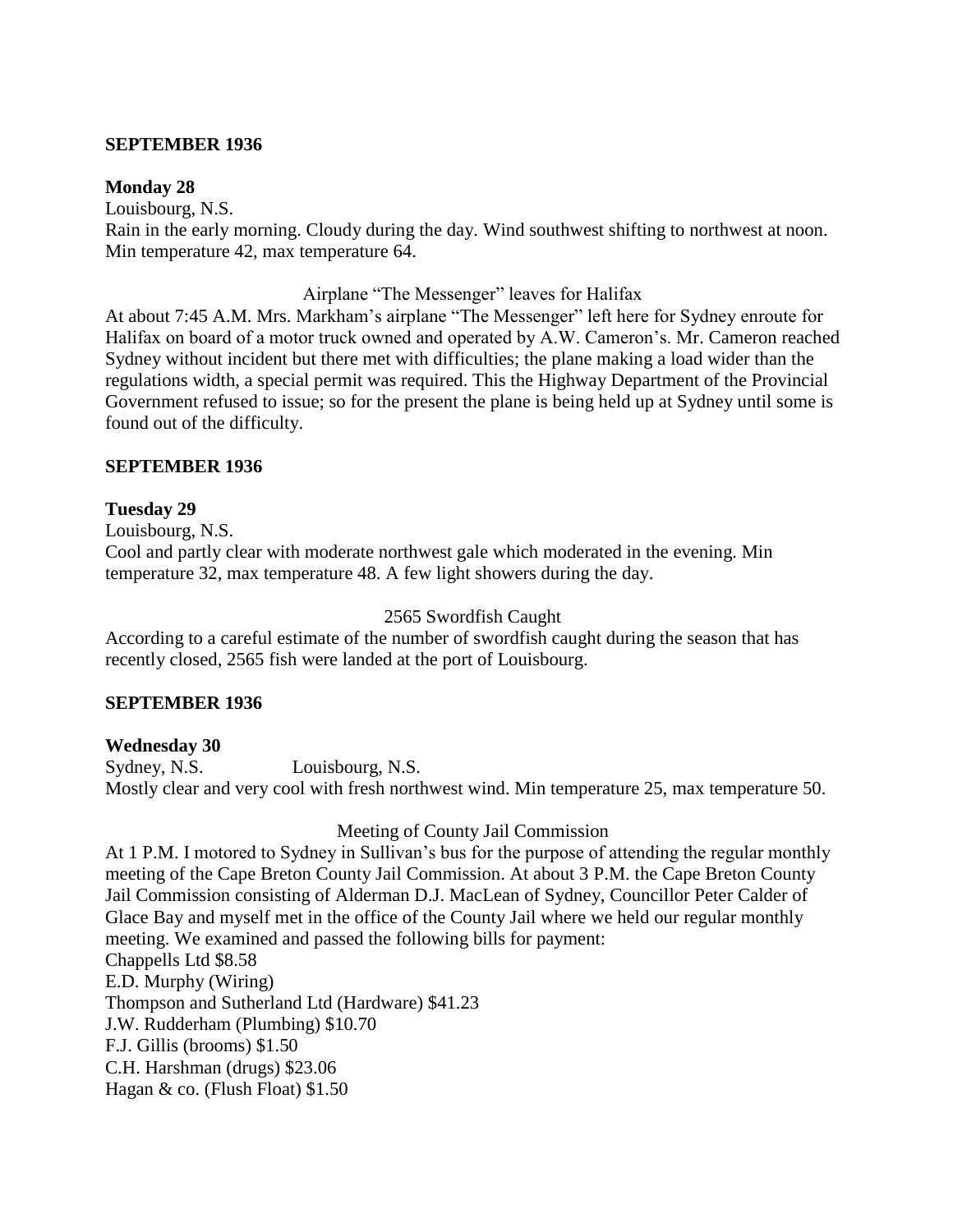N.A. MacKenzie (2 uniforms) \$50.00 Wrights Limited (Mattress Covers) \$24.00 A.E. Sullivans (Flush tank) \$3.50 C.P. Moore Ltd. \$.60 Dominion Coal Co Ltd. \$23.00 Chappells Ltd \$1.41 Chappells Ltd \$2.75 Chappells Ltd \$2.40 Chappells Ltd \$6.50 Chappells Ltd \$1.20 Chappells Ltd \$2.29 Chappells Ltd. \$1.42 Chappells Ltd \$4.35 Before closing our meeting we visited all the wards, corridors, kitchen and boiler room and found the premises clean and orderly. Number of prisoners: 72 males, 4 females. Total 76. I returned to Louisbourg by bus at about 6:30 P.M.

### Death of John MacLeod

The death of John MacLeod (Carpenter) occurred at an early hour this morning at his home on Strathcona St after two days illness. He was 81 years of age, a native of Victoria County, C.B. but has been living at Louisbourg for the past 40 years. He is survived by three sons: Norman, Malcolm and Angus. One daughter: Mrs. William Phalen, Victoria St. Louisbourg.

#### **October 1936**

#### **Thursday 1**

Louisbourg, N.S.

Clear with light winds during the forenoon. Cloudy with moderate to fresh southeast wind in the afternoon and evening. Rain began to fall at about 3 pm. Heavy frost in the morning. Min temperature 24, max temperature 54.

#### First Ice

As a result of last nights frost the first ice of the season was in evidence this morning. First damaging frost this season. Dahlias in my garden considerably damaged and in some other places in town totally destroyed. The first killing frost we had in the autumn of 1935 was on October 9.

#### **OCTOBER 1936**

#### **Friday 2**

Louisbourg, N.S. Cloudy with moderate northwest wind. Min temperature 32, max temperature 59.

#### Funeral

At 2 P.M. I attended the funeral of the late John A. MacLeod. Services at the house, United Church and grave were conducted by Rev. John MacKinnon (retired) of Sydney. Interment took place in the United Church Cemetery, Clarke's Road. Rev. Mr. Matheson pastor of the United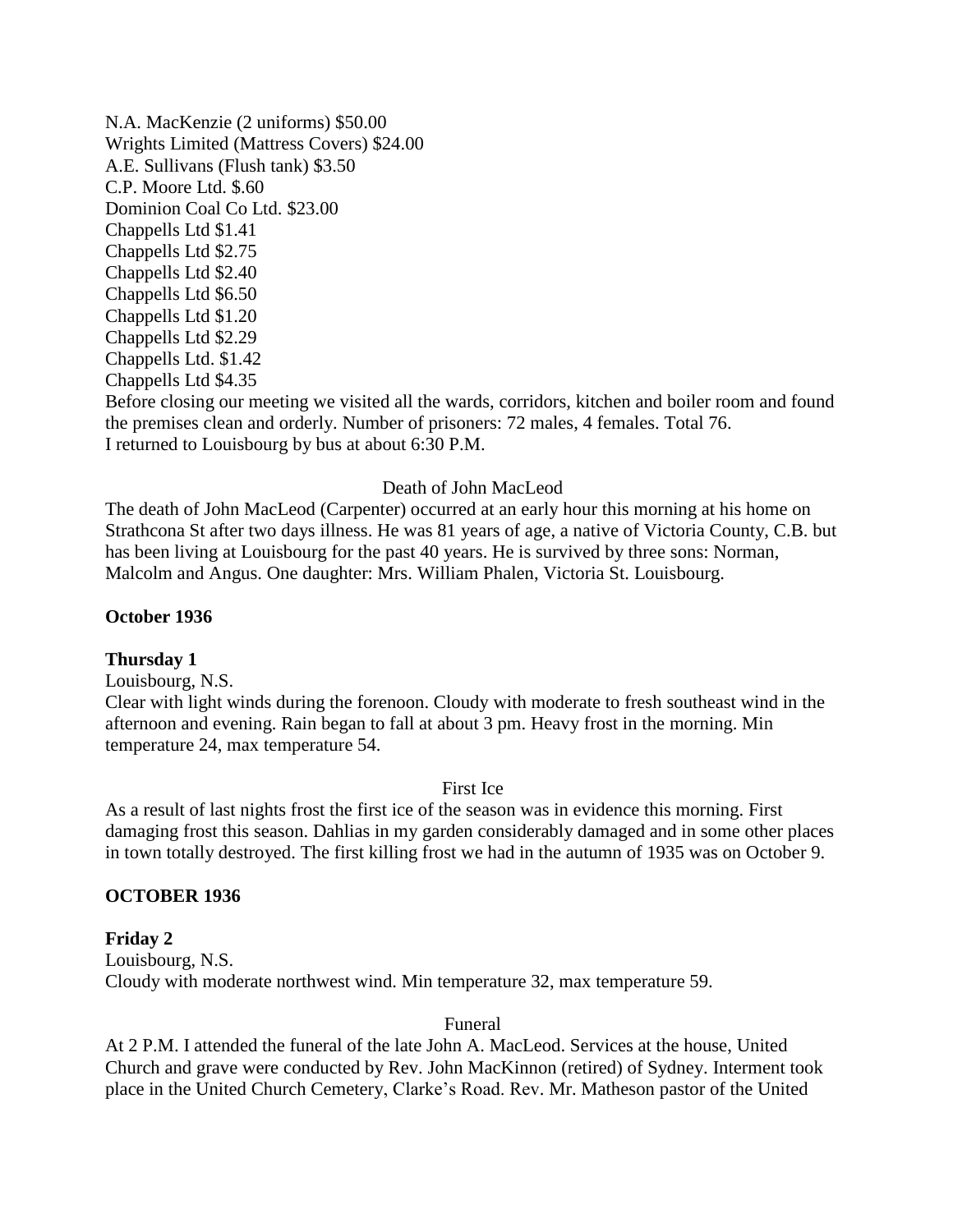Church, New Waterford was present at the service in the church and assisted Mr. MacKinnon. Rev. D.A. MacMillan, pastor of the United Church of Louisbourg was unable to be present owing to illness, being confined to his house.

## **OCTOBER 1936**

## **Saturday 3**

Louisbourg, N.S. Clear and cool with light to moderate southwest wind. Min temperature 29, max temperature 56.

## Police Court

In the police court this afternoon, Clifton Peck and Charles MacIntyre were convicted of disturbing a religious service in the Temperance hall on last Wednesday evening. They were fined \$8.50 and \$6.50 respectively, including costs or an alternative of 10 days each in the County jail at Sydney. The disturbance for which they were charged and convicted took place while Miss Jessie Vokey and Miss Eliza Russell of the Pentecostal Church, Glace Bay were holding a service in the Independent Order of Good Templer's hall on Warren St this town.

The trials took place before Stipendiary Magistrate: B.M. Spencer while D.M. Johnston, Chief of Police prosecuted.

I understand that John Murray Wilson, another young man of this town who was implicated in the disturbance is to have a hearing before the Stipendiary next week. Peck and MacIntyre were allowed until 1 P.M. on Monday next to raise the cash for their fines and expenses.

### **OCTOBER 1936**

### **Sunday 4**

Louisbourg, N.S.

Clear and cool with light northeast to southwest winds. An ideal day. Min temperature 27, max temperature 50.

Church Services

At 11 A.M. and 7 P.M. in company with Emeline I attended services in the First United Church. In the absence of the pastor, Rev. D.A. MacMillan who is ill at his home, Mr. Murray MacMillan a United church Ministerial student whose home is at Whycocomagh, C.B. was the preacher at both morning and evening services.

### Visit Rev. D.A. MacMillan and Mrs. MacMillan

After the close of the evening services, Emeline and I called on Rev. D.A. and Mrs. MacMillan at the manse. They intend to leave here tomorrow for Boston, Mass where Mr. MacMillan expects to undergo medical treatment and probably an operation. Mr. and Mrs. MacMillan made a similar visit to Boston in September 1935 where Mr. MacMillan underwent medical treatment and a serious operation from which he received considerable benefit.

### **OCTOBER 1936**

**Monday 5**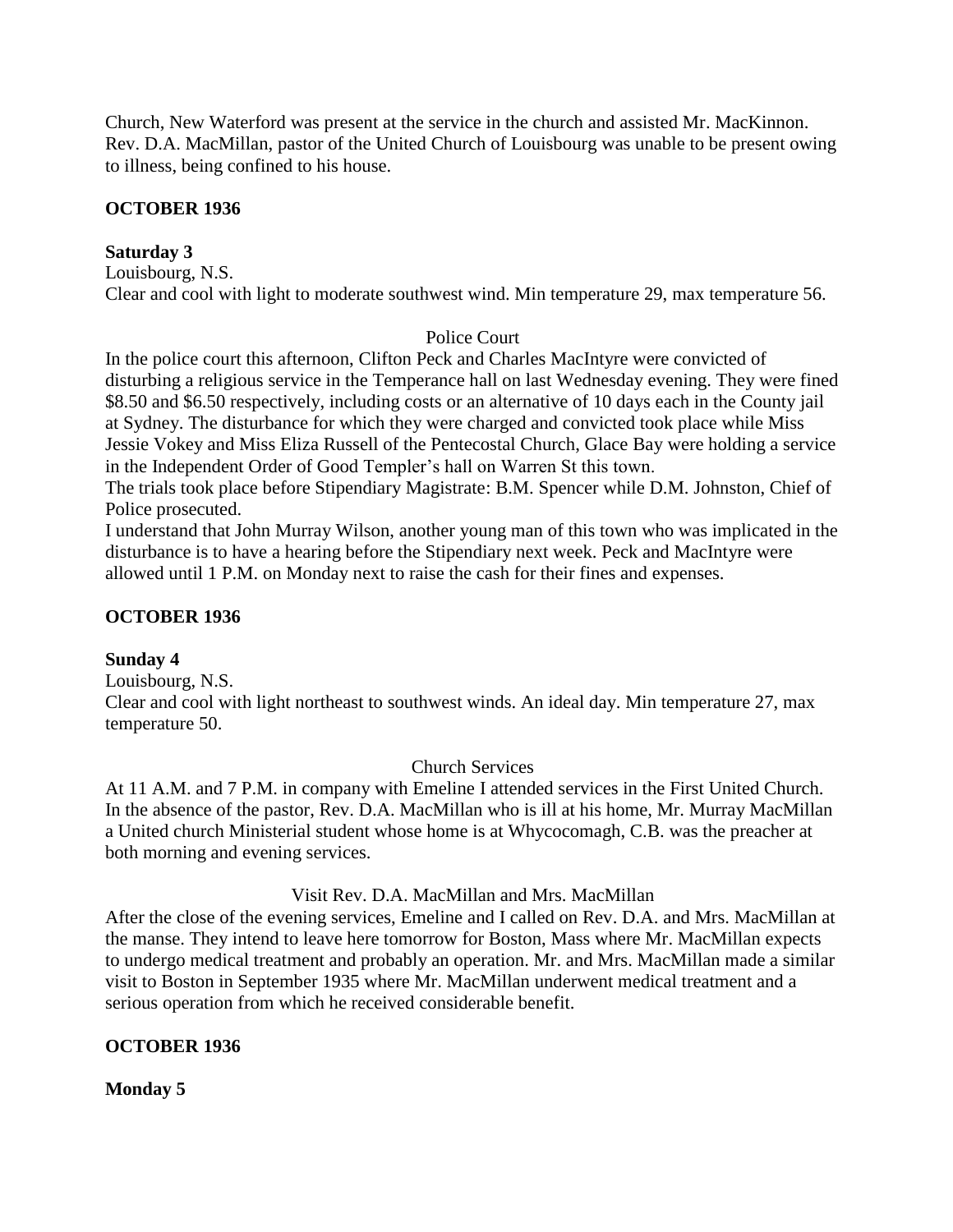Louisbourg, N.S.

Clear and cool in the morning becoming cloudy at noon followed by a light drizzle of rain in the late afternoon. Clear during the night. Min temperature 27, max temperature 56.

# "**THE MESSENGER" ARRIVES AT HALIFAX**

The October 3, 1936 issue of the Halifax Chronicle which arrived here today states that Mrs. Beryl Markham's monoplane "The Messenger" had arrived at Halifax on Friday, Oct 2 on board the Interprovincial Steamship "ULVA" and was shipped on board the Oriole Line freighter "Cold Harbour" which sailed for England on the evening of the  $2<sup>nd</sup>$  inst.

The airplane "The Messenger" flown by Mrs. Beryl Markham, left Abington, England on Sept 4, 1936, crashed at Baleine in the afternoon of Sept 5. Towed to Louisbourg on board a scow on Sunday, Sept 27. Taken from Louisbourg to Sydney by motor truck on Sept 28 enroute to Halifax. Held up at Sydney by Highway and Customs regulations and later in the week shipped from Sydney on board the "ULVA" enroute to Halifax for shipment to England.

# Police Court

In the Police Court, this forenoon (Stipendiary Magistrate, B.M. Spencer, presiding) John Murray Wilson of this town pleaded guilty to a charge of creating a disturbance at a religious service in the Temperance hall on the evening of Sept 30/1936 and was allowed to go with a reprimand and a suspended sentence of 3 months. Police Officer D.M. Johnston laid the information.

# **OCTOBER 1936**

# **Tuesday 6**

Louisbourg, N.S. Kennington Cove Mostly clear with light variable wind. An ideal day. Min temperature 29, max temperature 58.

# Visit to Kennington Cove

At about 9 P.M. started for Kennington Cove for the purpose of taking photographs of the Cove and the shore of Gabarus Bay. Motored part of the way then left the highway and went to the shore at Artillery Cove and walked the rest of the way along the shore to the Cove taking snapshots of interesting spots along the way. At the cove I got one of Dan MacInnis's boys to take me out off the Cove in a boat from which I took several snaps of the shore. On coming ashore I went to the west side of Kennington Cove and took some more pictures of the cove and bay looking eastward. I then returned to the home of Mr. MacInnis where I had a lunch before starting for home, walked all the way home arriving at about 6 P.M.

# Committed to Jail

Clifton Peck, who was convicted in Police court on last Saturday having failed to pay his fine and costs, amounting to \$8.50 was arrested on a warrant of commitment shortly after noon today by Police Officer, D.M. Johnston and taken to the County jail at Sydney to serve a 10 day sentence. After being placed in jail he decided to pay the fine and was released, returning home in the afternoon.

Charles MacIntyre , who was convicted of a similar offence on last Saturday and sentenced to pay a fine and costs, total \$6.50 or serve 10 days in the County jail, paid up yesterday.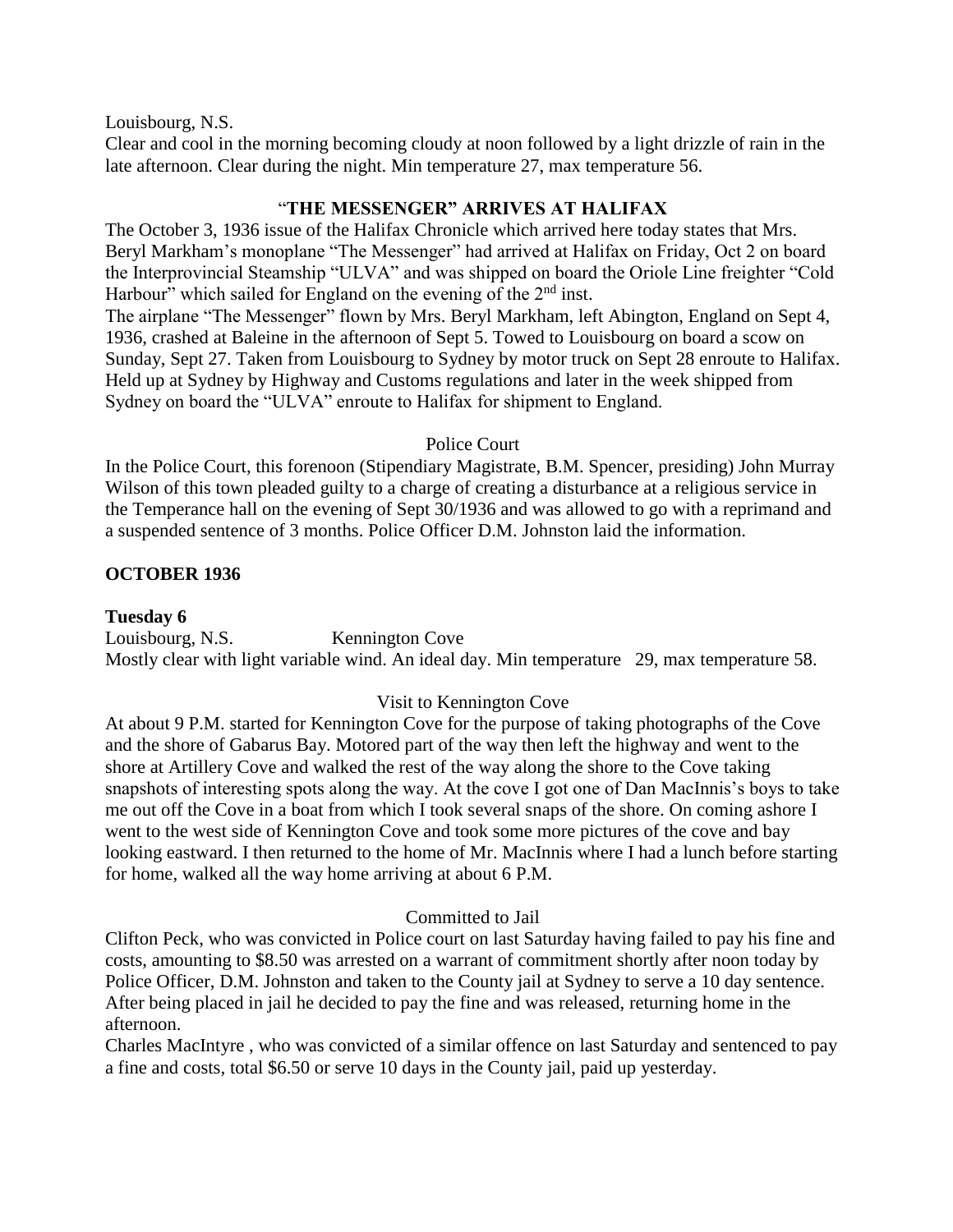## **OCTOBER 1936**

### **Wednesday 7**

Louisbourg, N.S. Partly clear becoming cloudy in the afternoon. Light to moderate southwest wind. Min temperature 42, max temperature 58.

### Leave for Boston

Rev. D.A. and Mrs. MacMillan motored to Sydney this evening for the purpose of taking the night train from Sydney enroute for Boston, Mass. Mr. MacMillan intends visiting the Lahey Clinic at Boston for medical advice and treatment.

## **OCTOBER 1936**

### **Thursday 8**

Louisbourg, N.S.

Cloudy and mild with light southwest wind. Light showers in the morning. Min temperature 48, max temperature 62.

### Motored to National Park

At the request of William Kennedy of Sydney who called me by telephone, I went to the Louisbourg National and Historic Park for the purpose of meeting Mr. and Mrs. Laoghaire Gibson of New York, who are at present visiting Cape Breton Island. After arriving at the park with Mr. A.A. Martell who accompanied me, we met Mr. and Mrs. Gibson and showed them through the museum and took them on a short tour of the Citadel and other points of interest. Mr. Gibson is a son of the famous artist, Chas Dana Gibson, creator of the "Gibson Girl" of some years ago. Mr. Gibson informed me that his mother was the original "Gibson Girl". He gave me his address as 1 Wall Street, care of Wm H. Haring, New York City.

### **OCTOBER 1936**

### **Friday 9**

Louisbourg, N.S.

Clear and mild with light to moderate southwest wind. A perfect day. Min temperature 37, max temperature 60.

### Fire Prevention

This week being "Fire Prevention Week" in the schools throughout the Province. At 2 P.M. in company with A.A. Martell, I visited the Louisbourg Schools where we both gave short talks to the assembled pupils on Fires and their prevention. A Fire drill carried out by the entire school, resulted in the building being evacuated in about 36 seconds. A Junior Fire Brigade composed of the High School boys had a stream of water on the roof of the school building in about 48 seconds after the alarm was sounded.

### **OCTOBER 1936**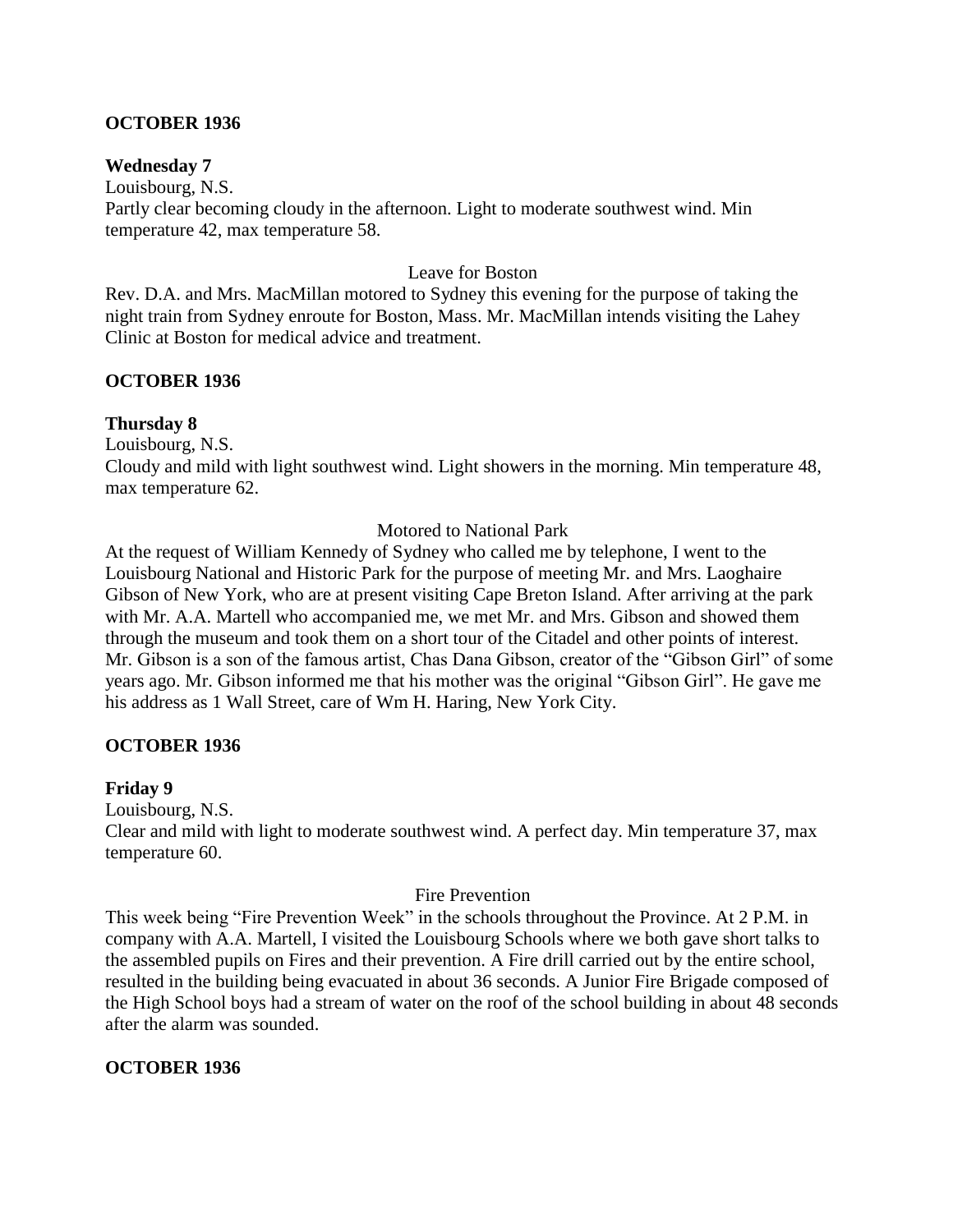## **Saturday 10**

Louisbourg, N.S.

Clear and mild with light to southwest wind. Cloudy in the afternoon, Heavy rain during the night. Min temperature 34, max temperature 61.

# **OCTOBER 1936**

# **Sunday 11**

Louisbourg, N.S.

Heavy rain and wind in the early morning. Cloudy and misty with fog and moderate southwest wind during the day. Min temperature 50, max temperature 60.

# Church Services

The services in the First United church today were conducted by Mr. Murray MacMillan, Ministerial Student whose home is at Whycocomagh. In company with Emeline I was present in the morning but was not out in the evening, owing to having a cold.

# **OCTOBER 1936**

# **Monday 12 Thanksgiving Day**

Louisbourg, N.S.

Cloudy and mild clearing in the afternoon. Fresh to strong southwest wind. Min temperature 34, max temperature 58.

# Thanksgiving Day

Today is Thanksgiving Day throughout the Dominion of Canada. A General holiday in town. Schools and public offices closed as well as some of the shops

# Thanksgiving Dinner

In the evening in company with Emeline I had dinner in the Parish hall where the Men of St. Bartholomew Congregation served a Thanksgiving Dinner.

# **OCTOBER 1936**

# **Tuesday 13**

Louisbourg, N.S. Clear with strong southwest to west winds. Min temperature 26, max temperature 44.

# **OCTOBER 1936**

# **Wednesday 14**

Louisbourg, N.S.

Cool and mostly clear with moderate to fresh west to northwest wind. Min temperature 22, max temperature 46.

Heavy Frost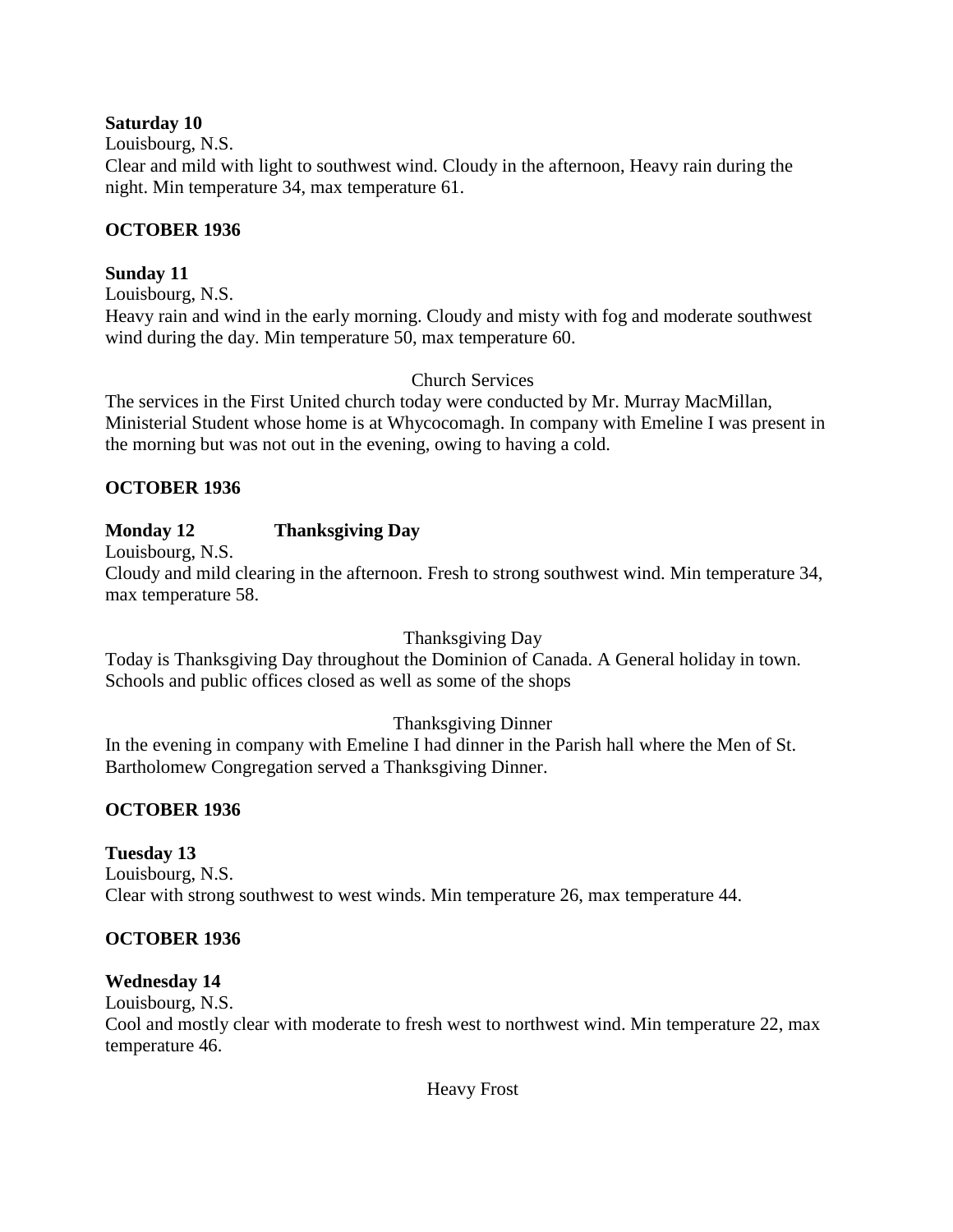Frost in the early morning totally killed the Dahlias and other tender flowers in the gardens around town.

# **OCTOBER 1936**

## **Thursday 15**

Louisbourg, N.S. Clear and cool with moderate to fresh west to southwest wind. Min temperature 21, max temperature 44.

## Minister of Highways

Hon A.S. MacMillan, Minister of Highways of the Province of Nova Scotia arrived from Sydney at about 4 P.M. accompanied by F.A. Crawley, engineer of the Cape Breton Highway Division. On his arrival he was met by the following persons who are interested in the proposed diversion of the highway from Catalone Corner to enter the east end of the Town of Louisbourg: A.A. Martell, James Crowdis, George Lewis, Dr. H.J. Townsend, Alistair MacDonald and myself. We accompanied the minister and Mr. Crawley to the east end of the town and to where the proposed new road is to intersect Clarke's road outside the town limits. After discussing the question for a short time the Minister at last consented to have a survey made of the proposed diversion. After being in town for about 45 minutes he left by motor for Gabarus by the shore road enroute to Antigonish.

# **OCTOBER 1936**

# **Friday 16**

Louisbourg, N.S. Cloudy and mild with light to moderate southwest wind. Light mist in the evening. Min temperature 32, max temperature 52.

# **OCTOBER 1936**

# **Saturday 17**

Louisbourg, N.S.

Cloudy and mild, clearing at about noon. Light to moderate west to southwest wind. Min temperature 46, max temperature 58.

Visited National Park

In the afternoon, I went to the Louisbourg National Park with Mr. Collins of Halifax.

# **OCTOBER 1936**

# **Sunday 18**

Louisbourg, N.S.

Moderate gale in the early morning, fresh to strong southwest wind throughout the day. Cloudy with showers. Fog in the evening. Min temperature 50, max temperature 56.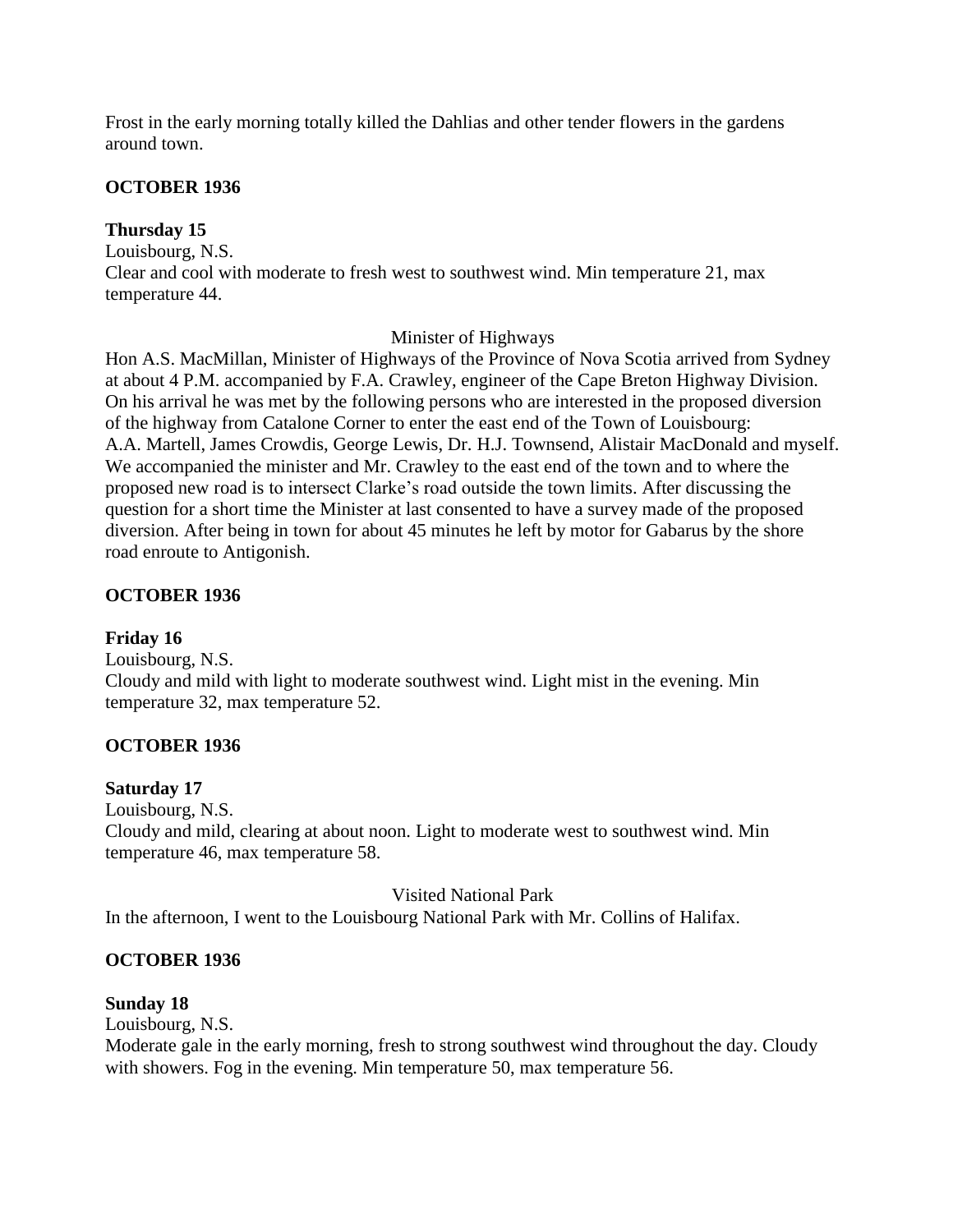### Church Services

At 7 P.M. I in company with Emeline attended service in the First United Church. Rev. John MacKinnon, D.D. (Retired) of Sydney conducted both the morning and evening service. The communion of the Lord's Supper was dispensed at the morning service.

### Visited National Park

At about 10:15 A.M. Colonel John A. MacDonald of Sydney arrived at my house with a request for me to accompany him on a visit to the Louisbourg National and Historic Park. He had with him, Colonel J.G. Rattray, C.M.G.D.S.O, Colonel H.L. Martiguy and H.M. Sinclair all of Ottawa. I went with the party and took them on a visit to the museum, gave them a short talk on the early history of the Old French city and also took them on a short tour of the Citadel ruins. The party left for Sydney by motor car at noon, apparently well pleased with their visit.

I understand that Colonel Rattray and Martiguy with their secretary Mr. Sinclair are visiting Cape Breton and the Mainland of Nova Scotia with a commission to investigate conditions as they exist in respect to the Great War Veteran.

### **OCTOBER 1936**

### **Monday 19**

Louisbourg, N.S. Clear and mild with moderate west to southwest winds. Min temperature 30, max temperature 54.

### **OCTOBER 1936**

#### **Tuesday 20**

Louisbourg, N.S. Clear and cool with light to moderate southwest wind. Min temperature 26, max temperature 52.

### **OCTOBER 1936**

#### **Wednesday 21**

Louisbourg, N.S. Clear and mild becoming in the afternoon and misty in the evening. Min temperature 26, max temperature 54.

### **OCTOBER 1936**

# **Thursday 22**

Louisbourg, N.S. Cloudy in the morning. Clearing during the forenoon. Cloudy at night very mild. Light to moderate southwest wind. Min temperature 44, max temperature 60.

### **OCTOBER 1936**

**Friday 23** Louisbourg, N.S.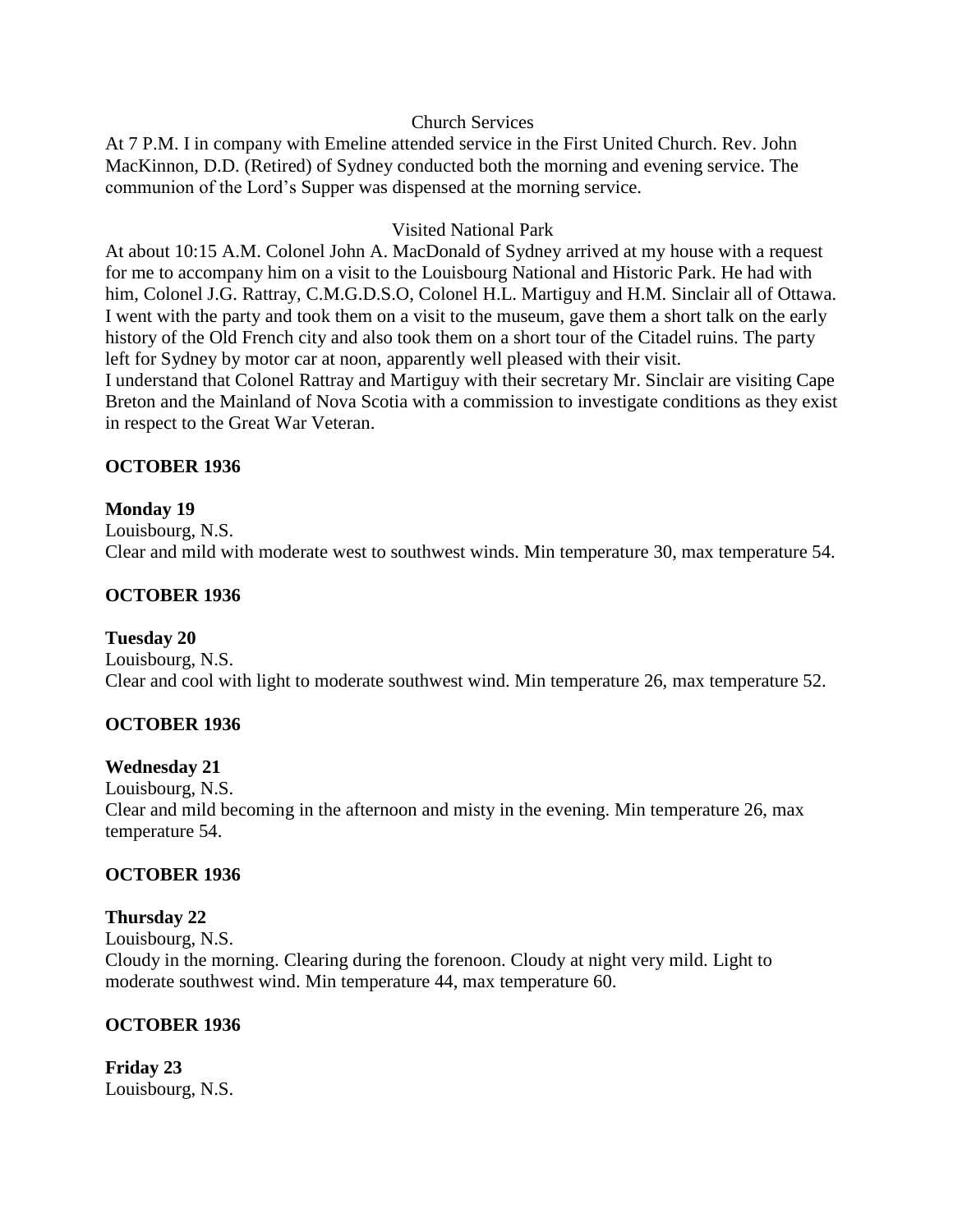Cloudy and mild, clearing becoming cloudy in the late afternoon and evening, rain during the night. Wind southwest shifting to easterly. Min temperature 39, max temperature 62.

# **OCTOBER 1936**

# **Saturday 24**

Louisbourg, N.S.

Heavy rain in the early morning. Cloudy during the day with rain at night. Light northeast wind. Min temperature 39, max temperature 56.

# **OCTOBER 1936**

# **Sunday 25**

Louisbourg, N.S. Clear and cool with light northeast wind. Min temperature 27, max temperature 44.

# Church Services

At 11 A.M. and 7 P.M. in company with Emeline I attended services in the First United Church. Both services were conducted by Mr. Murray MacMillan of Whycocomagh.

# Sacred Concert

Immediately after the close of the evening services of the churches, the Louisbourg Brass Band under the direction of Harold Covey rendered a Sacred Concert in the Parish hall. I was present and at the request of the bandmaster acted as chairman. The hall was full to the door and I think all those present enjoyed the performance. The members of the Sydney City Band were present as follows: Percy Pretty, Bandmasters, Patrick Hughes and Arthur MacQueen, James Holmes of Sydney also took part by singing two solos.

# **OCTOBER 1936**

# **Monday 26**

Louisbourg, N.S.

Clear and cool becoming cloudy shortly before noon. Rain during the night. Moderate southwest wind increasing to a strong breeze at night. Min temperature [blank] Max temperature [blank].

# Presented Prizes

At about 2 P.M. I visited the various departments of the town school for the purpose of distributing the prizes won by the pupils of the school in the Flower Garden and Cleanup contests.

# **OCTOBER 1936**

# **Tuesday 27**

Louisbourg, N.S.

Mostly clear but very chilly and raw with strong northwest wind and light snow squalls. First appearance of snow this season. Min temperature 22, max temperature 49.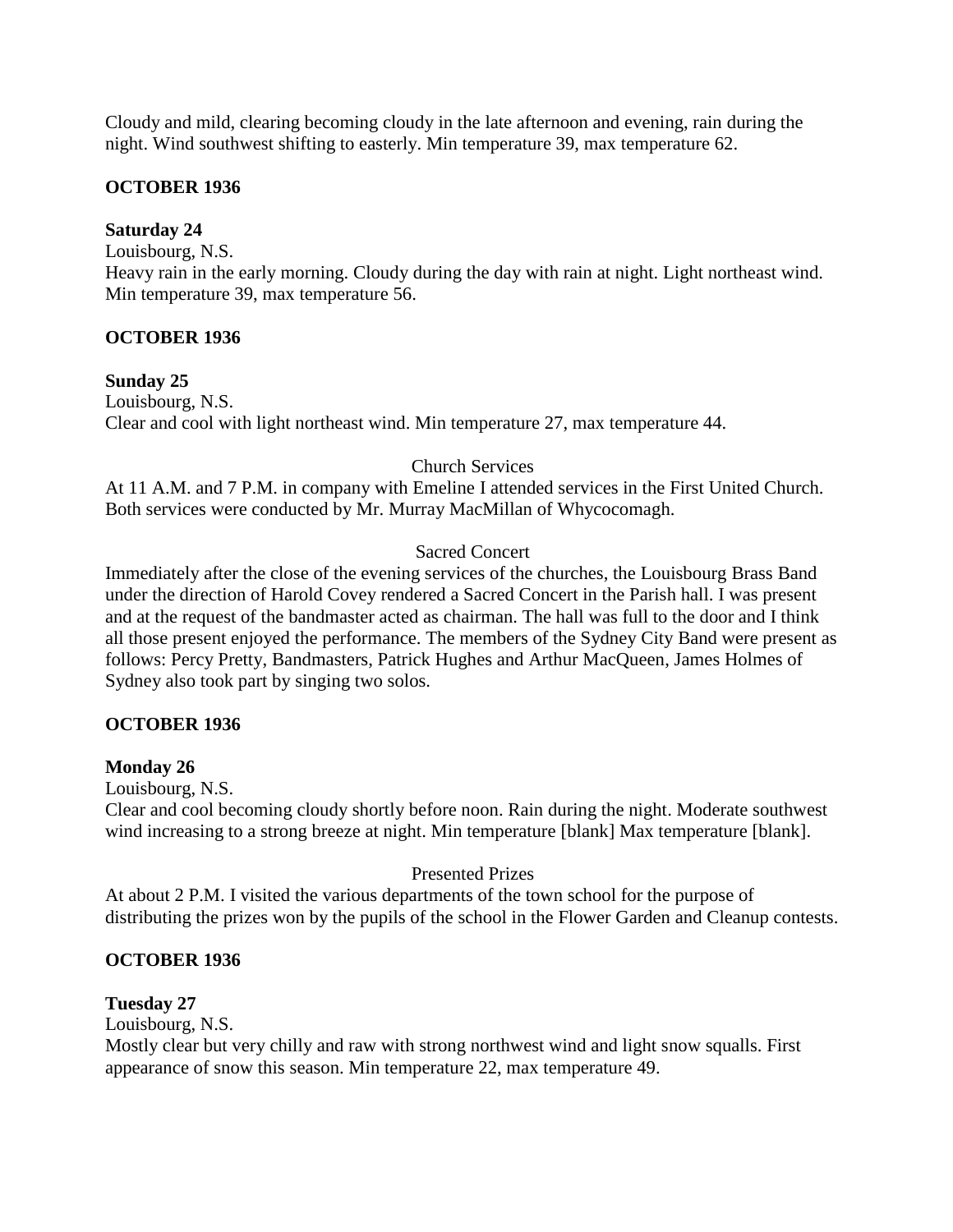## **OCTOBER 1936**

### **Wednesday 28**

Louisbourg, N.S. Sydney, N.S.

Clear and cool with northwest to west wind. Min temperature (Louisbourg) 18, max temperature (Louisbourg) 37.

Meeting of Jail Commission

In the forenoon I motored to Sydney in A.W. Cameron's truck for the purpose of attending the regular monthly meeting of the Cape Breton County Jail Commission. Arrived at Sydney at about 10:15 A.M., had dinner at Vidal Hotel. Visited City Hospital at 2 P.M. for the purpose of seeing Alderman D.J. MacLean, who is seriously ill in that institution. At about 3 P.M. Councillor Peter Calder of Glace Bay and I met in the office of the County Jail and held our regular monthly meeting of the commission. Alderman D.J. MacLean of Sydney the other member of the commission was unable to be present on account of illness. We examined

and passed the following bills for payment:

F.J. Gillis, \$7.50

J.W. Rudderham \$13.42

Dominion Coal Co. Ltd \$34.50

Dominion Tar and Chemical Co Ltd. \$38.88

C.H. Harshman \$18.67

Chappells Limited \$58.90

H.A. W. MacCanbery \$23.24

Thompson & Sutherland Ltd \$34.81

We carried out the usual inspection of the premises and found everything clean and in order. Number of prisoners: 70 male, 1 female: Total 71.

### Death of Sir Newton Moore

Major General Sir Newton Moore, until recently President of the British Empire Steel and Coal Corporation died this morning at his home in England at the age of 66.

# **OCTOBER 1936**

### **Thursday 29**

Louisbourg, N.S.

Clear in the morning but becoming cloudy and threatening. Wind shifted to southeast in the afternoon and increasing to a strong breeze at night. Showers during the evening. Min temperature 18, max temperature 46.

### Visited School

At 2 P.M. I visited the Principal's department of the Louisbourg school and gave the students a talk on the rise and fall of Louisbourg. A number of pupils of two of the other departments were also present. All present appeared to be deeply interested in the story.

# **OCTOBER 1936**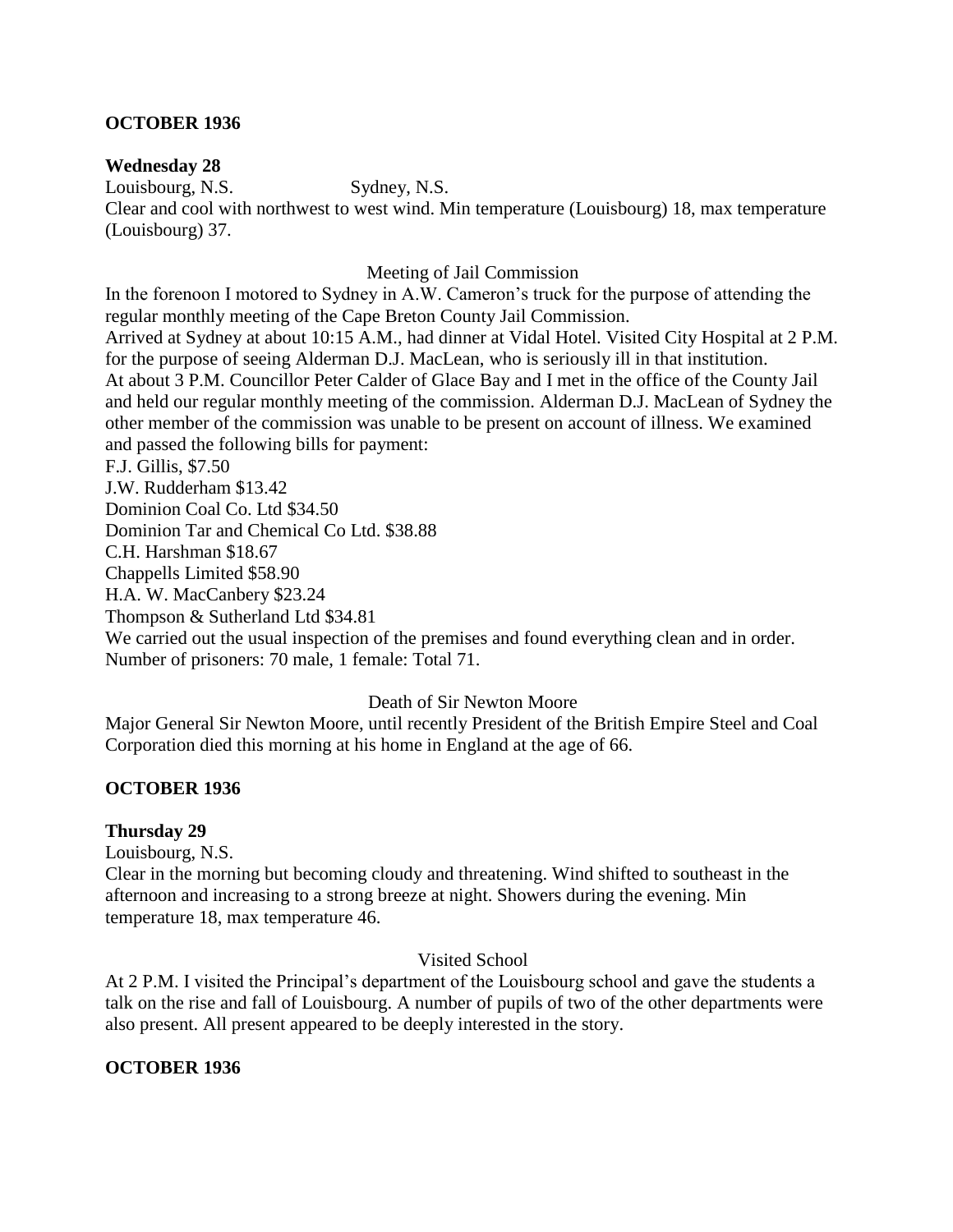### **Friday 30**

Louisbourg, N.S.

Heavy rain in the morning with strong southerly wind. Cleared during the forenoon, wind shifting to northwest. Clear and mild during the afternoon. Min temperature [blank] max temperature [blank]

### Heavy Sea

A very heavy sea running on the coast. Several fishing schooners in the harbor for shelter, among which is the famous racing schooner "Bluenose". This the second time the Bluenose has been in our port within the last two weeks.

### Harvested Dahlia Bulbs

I spent the greater part of the afternoon in the garden harvesting the dahlia bulbs.

### **OCTOBER 1936**

### **Saturday 31**

Louisbourg, N.S.

Rain in the morning. Partly clear during the day with moderate northerly wind. Min temperature [blank] Max temperature [blank].

# Council Meeting

At 7:30 P.M. I attended and presided at a meeting of the Town Council. Those present were as follows: Councillors: G.B. Hiltz, Alex C. MacDonald and James F. Townsend. Clerk: B.M. Spencer and Police Officer: D.M. Johnston.

### Special Police

The following were sworn in for Special Police duty tonight in order to curb Halloween activities of those inclined to damage property and create disturbances. John MacDonald (Jake), Archie Tanner, James Peck and Michael Kennedy.

### **NOVEMBER 1936**

#### **Sunday 1**

Louisbourg, N.S.

Clear in the morning but becoming cloudy during the forenoon. Rain at night. Moderate southwest wind. Min temperature 26, max temperature 50.

### Church Services

At 11 A.M. in company with Emeline I attended service in the First United Church. Mr. Murray MacMillan of Whycocomagh conducted both the morning and evening services. I was not out to church in the evening owing to not feeling very well after having a tooth extracted in the afternoon.

Had a Tooth Extracted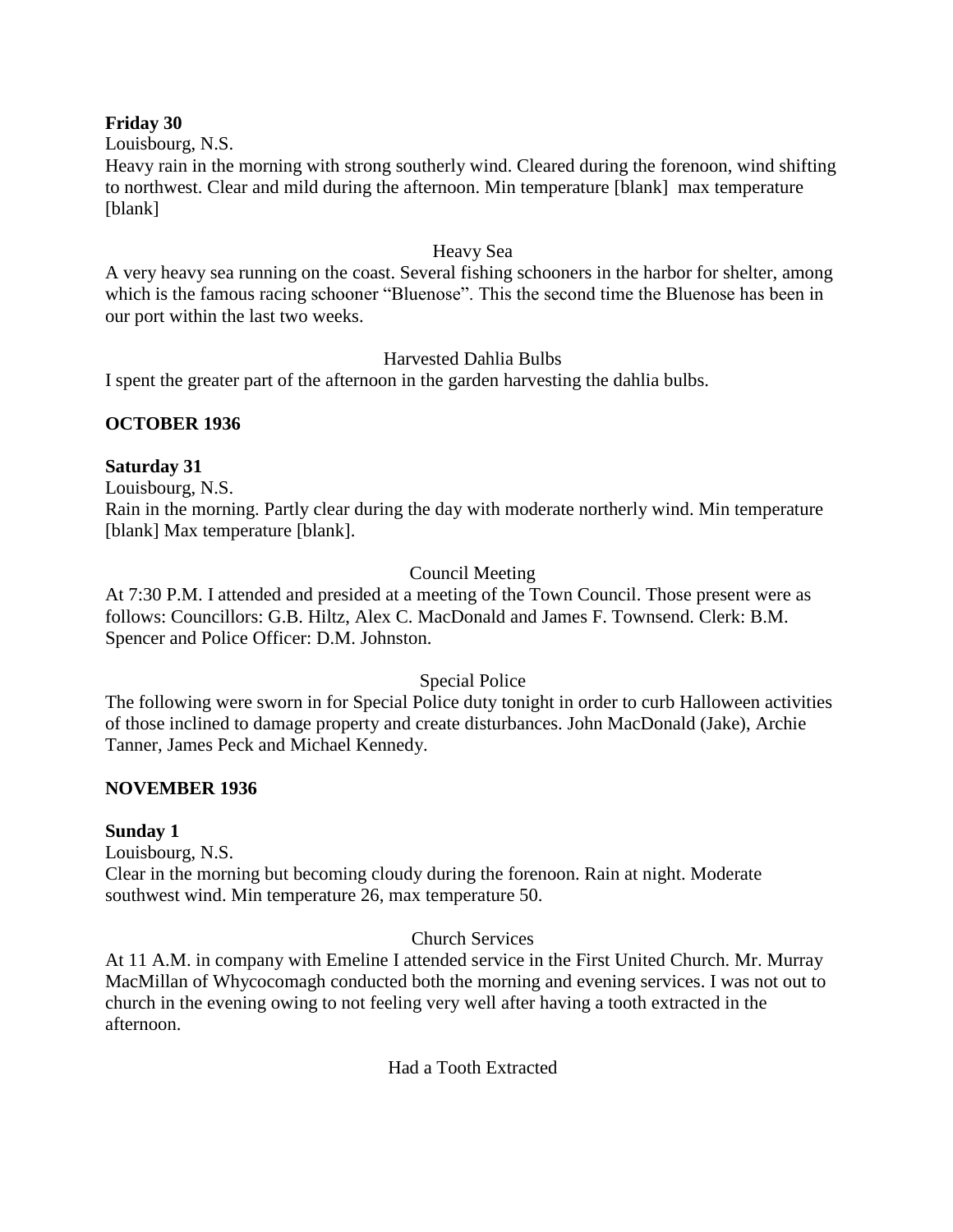At about 2 P.M. I had a tooth extracted by Dr. Dahlguish, Dentist of Sydney who arrived here yesterday afternoon on one of his periodical visits.

## **NOVEMBER 1936**

## **Monday 2**

Louisbourg, N.S.

Cloudy in the morning but clearing during the forenoon. Cloudy in the evening. Light winds. Min temperature 35, max temperature 46.

## S.S. FARNORTH

Steamer "FARNORTH" Capt. Murley arrived in the morning for bunker coal. After taking on board about 175 tons of bunker coal in the evening she sailed during the night.

### **NOVEMBER 1936**

## **Tuesday 3**

Louisbourg, N.S. Cloudy with drizzle of rain nearly all day. Light to moderate southwest wind. Min temperature 36, max temperature 50.

# United States Election

President Franklin D. Roosevelt was today reelected by an overwhelming majority over his opponent, Governor Alf M Landon of Kansas.

# **NOVEMBER 1936**

### **Wednesday 4**

Louisbourg, N.S. Cloudy and mild with showers. Moderate southwest wind shifting to northeast in the evening. Min temperature 37, max temperature 56.

# **NOVEMBER 1936**

# **Thursday 5**

Louisbourg, N.S. Cloudy and mild with light to moderate northwest wind. Showers throughout the day. Min temperature [blank] Max temperature [blank].

# **NOVEMBER 1936**

**Friday 6** Louisbourg, N.S. Clear and cool with light northeast wind. An ideal day. Min temperature 23, max temperature 40.

Thirtieth Anniversary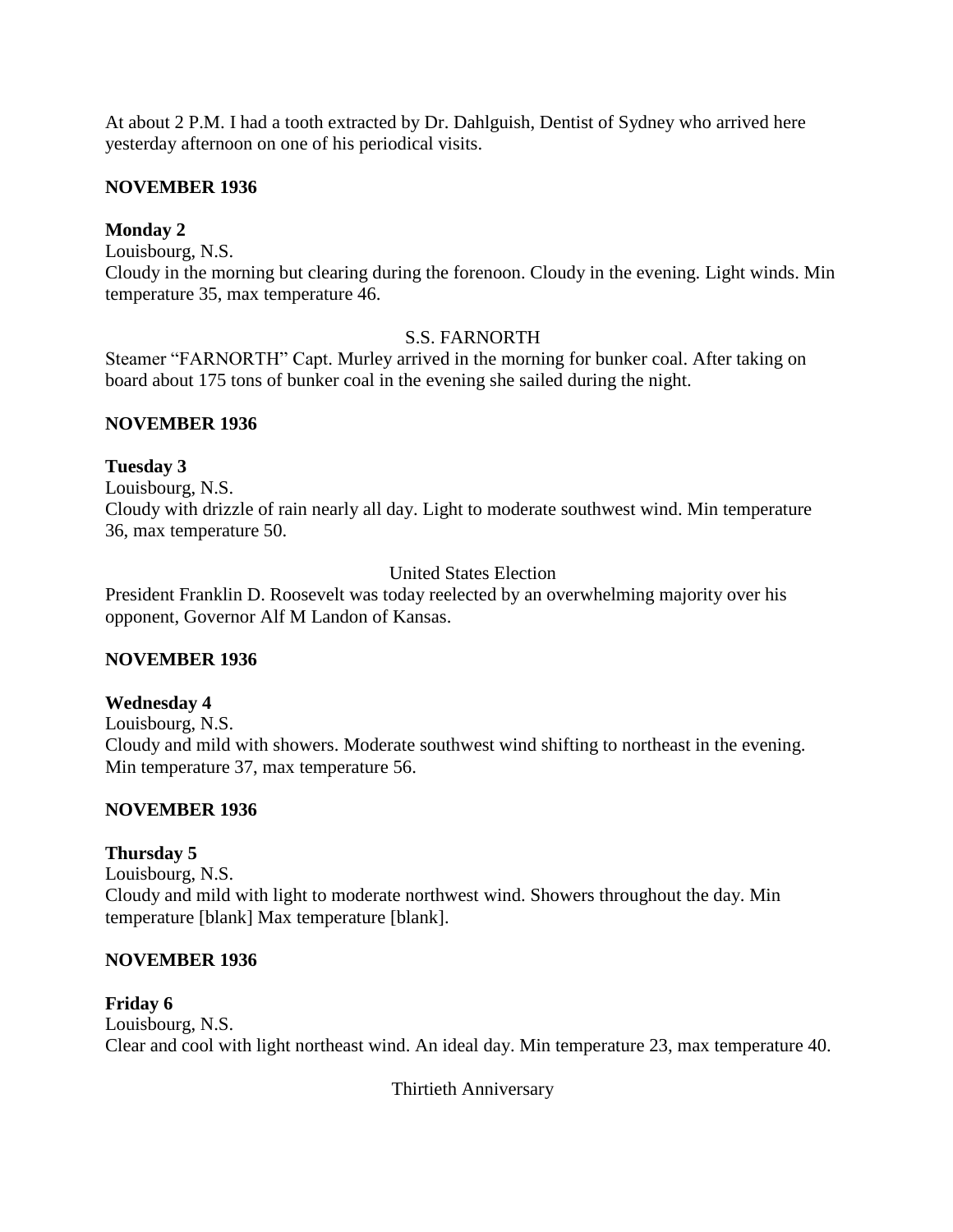Thirty years ago today, I started business for myself, on the corner of Main and Aberdeen Streets, Louisbourg. The shop was owned by Mrs. Kennedy and for about two years had been occupied by M.J. Kent. I purchased Mr. Kent's stock and additions, which he had built onto the original building and opened up a grocery, fruit and confectionary business. Mr. Kent had run a similar business in the same shop with the addition of a bakery and restaurant. Shortly after I took over the business Mr. Kent and family removed to Amherst, N.S.

## **NOVEMBER 1936**

### **Saturday 7**

Louisbourg, N.S.

Clear during the forenoon but becoming cloudy in the afternoon with light showers at night. Light variable wind. Min temperature 17, max temperature 42.

### **NOVEMBER 1936**

### **Sunday 8**

Louisbourg, N.S.

Clear in the morning but becoming cloudy early in the day. Light southerly wind. Light rain at night.

### Church Services

Rev. John MacKinnon of Sydney, conducted service in the First United church at 7 P.M. Mr. MacKinnon was assisted in the service by D.W. MacDonald, Dr. Richmond and Mr. Fulton all of Sydney. No service in the United Church in the forenoon. I was not out to church today.

### S.S. SVENHILD

Danish Steamer "SVENHILD" arrived for bunker coal at about 1:15 P.M. The Svenhild is enroute from Copenhagen to New York with a cargo of pulp.

### Death of Alex Ferguson

The death of Alex Ferguson took place this evening at his home on Lorway Street. Mr. Ferguson who was about 84 years of age suffered a stroke two or three days ago and did not recover consciousness up to the time of his death. He is survived by his wife, two daughters and one son.

### **NOVEMBER 1936**

### **Monday 9**

Louisbourg, N.S. Rain in the early morning, cloudy and mild during the day with light northerly wind.

# S.S. SVENHILD

Danish Steamer "SVENHILD bunkered in the early morning and sailed at about 7 A.M.

### **NOVEMBER 1936**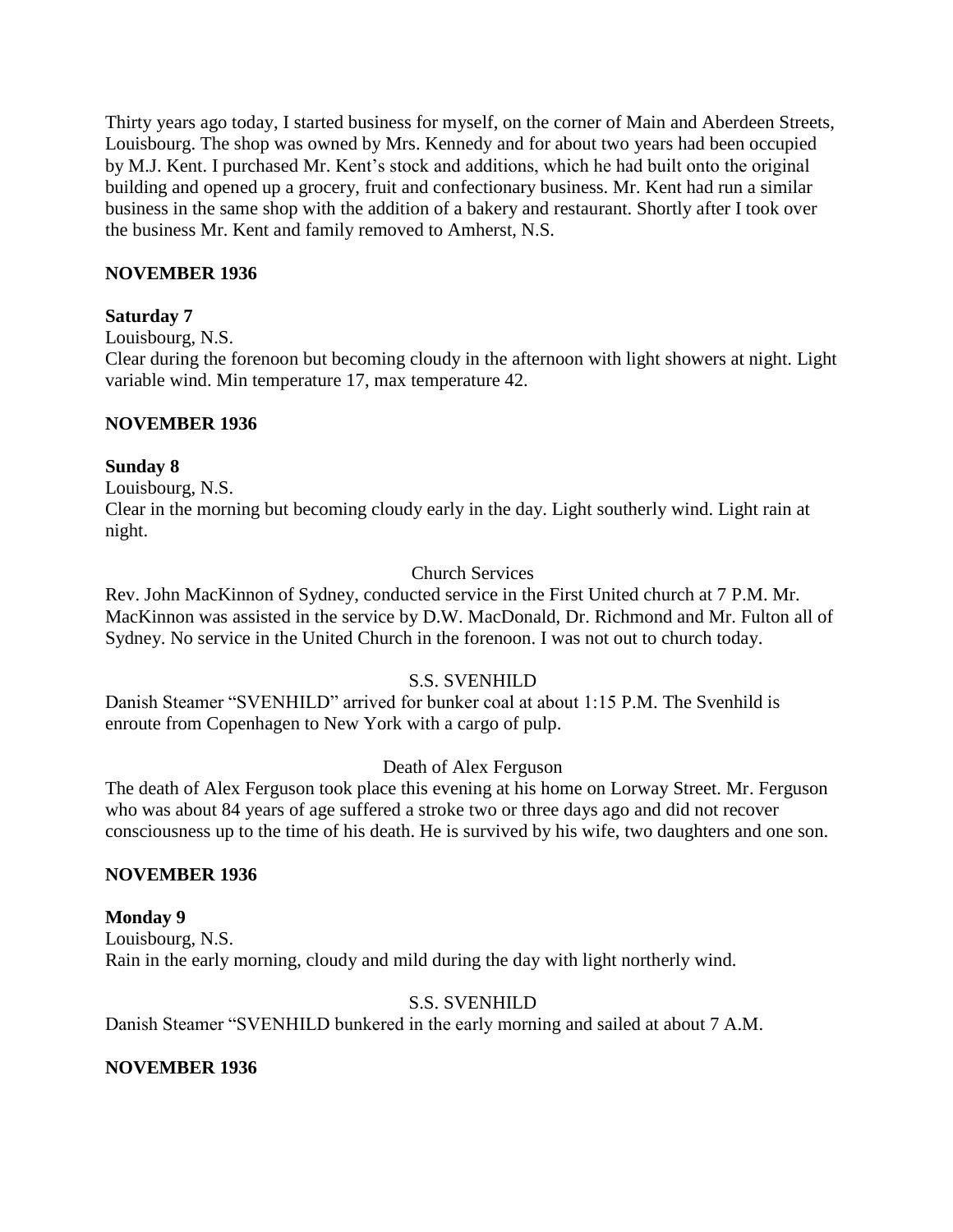**Tuesday 10**

Louisbourg, N.S.

Rain in the early morning. Cloudy and mild during the day. Heavy rain during the night. Light southerly wind. Min temperature 24, max temperature 45.

## **NOVEMBER 1936**

# **Wednesday 11 Armistice Day**

Louisbourg, N.S.

Cloudy with rain in the early morning, clearing during the forenoon. Partly clear during the afternoon and evening. Moderate to fresh northeast to north and northwest winds. Min temperature 23, max temperature 40.

Funeral

At 1:30 P.M. I attended the funeral of the late Alex Ferguson which took place from the home on Lorway Street to the First United Church where the service was conducted by Rev. John MacKinnon (retired) of Sydney, N.S. Interment took place at Willow Grove Cemetery on Clarke's Road.

# **NOVEMBER 1936**

# **Thursday 12**

Louisbourg, N.S.

Cool and mostly clear with moderate to fresh southwest wind. Min temperature 20, max temperature 42.

# **NOVEMBER 1936**

# **Friday 13**

Louisbourg, N.S.

Cloudy with light variable wind and a few showers. Cool at night with fresh northerly wind. Min temperature 26, max temperature 46.

# **NOVEMBER 1936**

# **Saturday 14**

Louisbourg, N.S. Clear and cool with light west to southwest winds. An ideal day. Min temperature 24, max temperature 38.

# **NOVEMBER 1936**

# **Sunday 15**

Louisbourg, N.S.

Cloudy with some heavy showers during the day. Moderate to strong southeast wind. Min temperature 27, max temperature 48.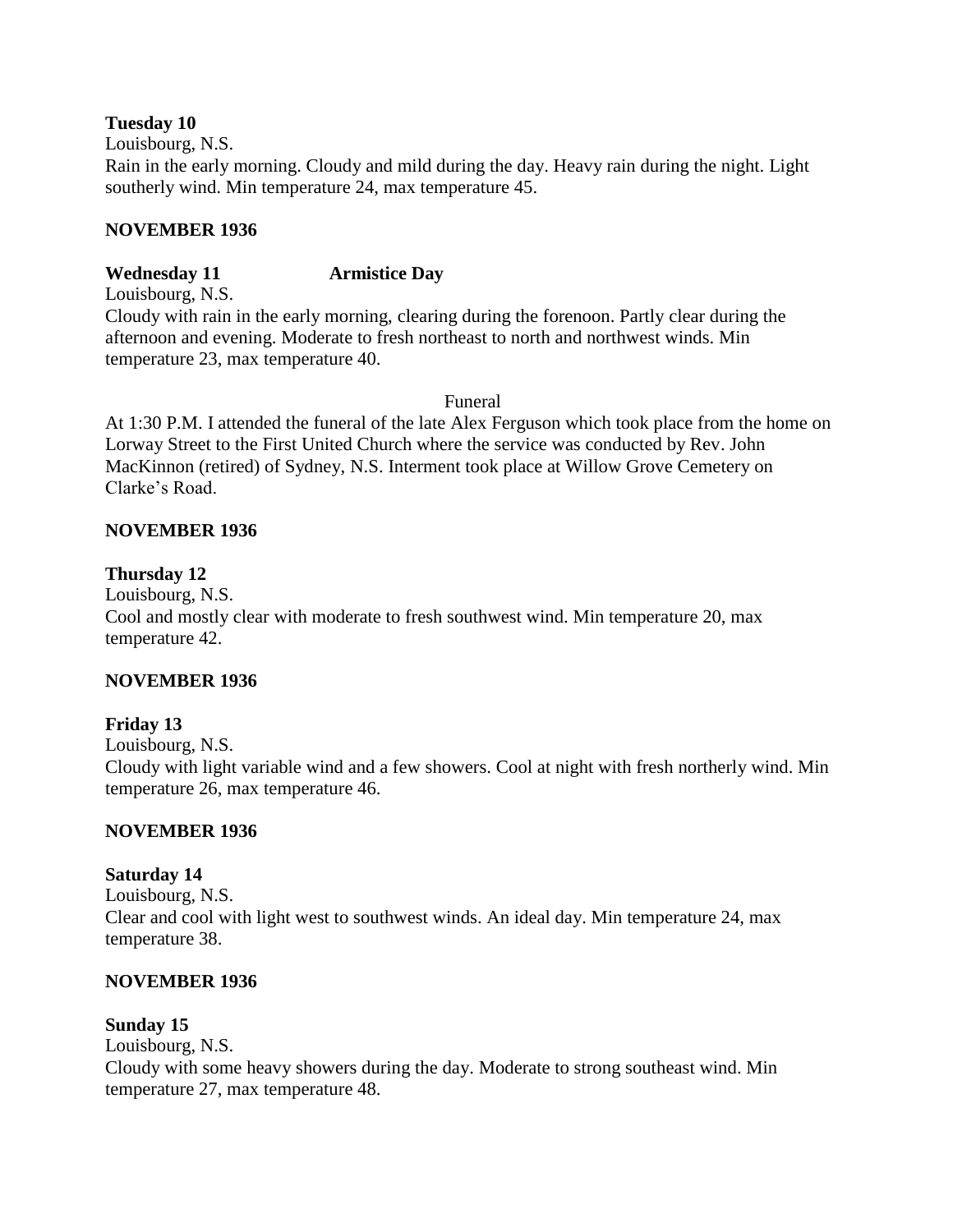## Church Service

At 3 P.M. in company with Emeline I attended service in the First United Church. The service was conducted by Rev. A.C. LeGrow of Sydney, pastor of Victoria Road United Church. There were no services in the United Church at Louisbourg in the morning or evening.

## **NOVEMBER 1936**

## **Monday 16**

Louisbourg, N.S.

Mostly clear with moderate to fresh west to northwest winds. Light snow squalls at night. Min temperature 26, max temperature 46.

## **NOVEMBER 1936**

## **Tuesday 17**

Louisbourg, N.S.

Cloudy and chilly with moderate to fresh northwest wind. Snow squalls during the night. Min temperature 21, max temperature 31.

## **NOVEMBER 1936**

## **Wednesday 18**

Louisbourg, N.S.

Cloudy and cold with moderate northwest wind and snow squalls. Ground covered with just enough snow to make it white. Snow remained on during the day. Min temperature 14, max temperature 31.

# **NOVEMBER 1936**

### **Thursday 19**

Louisbourg, N.S.

Cold and partly clear with moderate to fresh northwest wind. Min temperature 6, max temperature 23. Ground covered with about 1 inch of snow.

# **NOVEMBER 1936**

# **Friday 20**

Louisbourg, N.S.

Cloudy and cold becoming mild during the day. Rain in the late afternoon and evening. West to southwest wind. Min temperature 12, max temperature 36.

### **NOVEMBER 1936**

**Saturday 21** Louisbourg, N.S.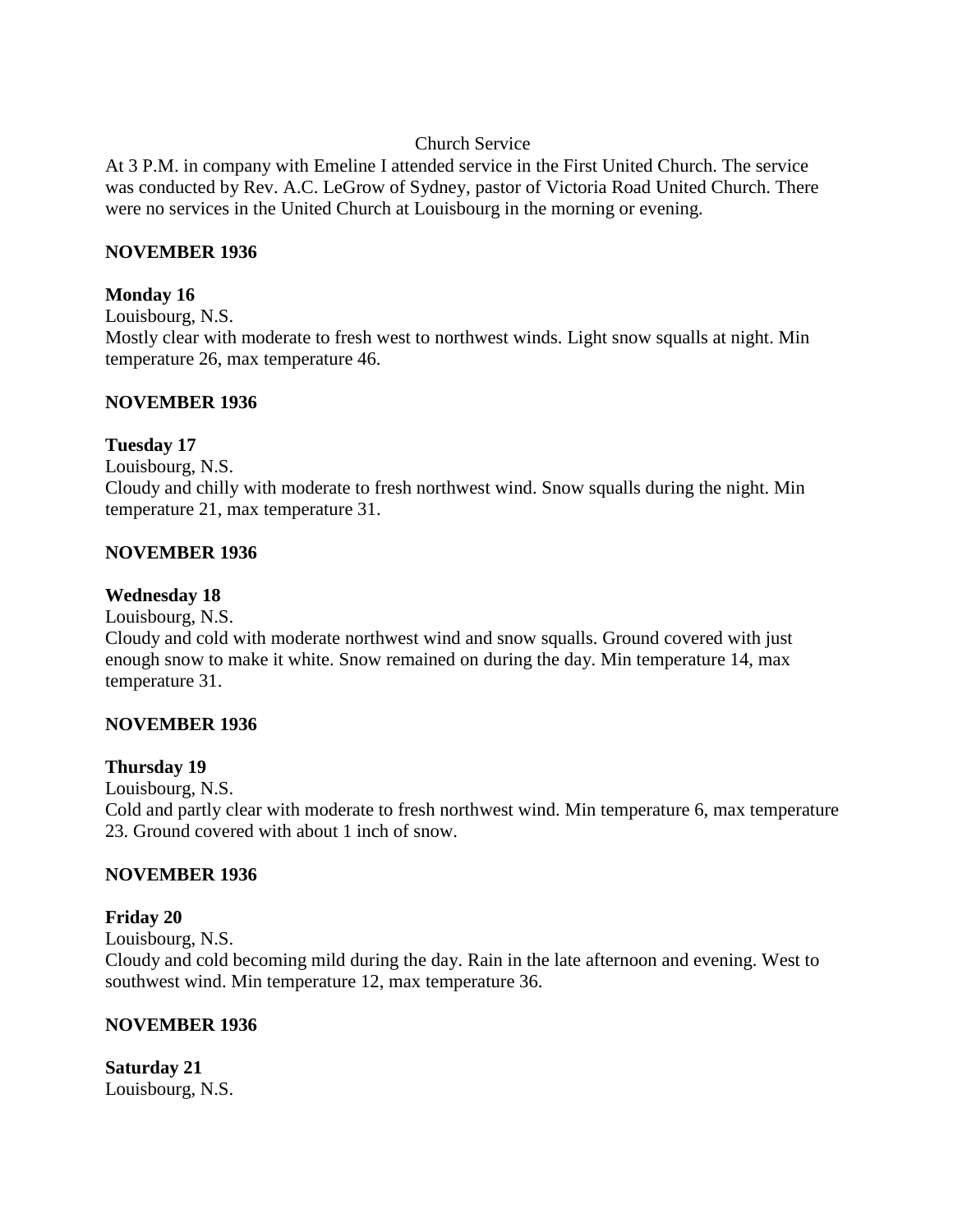Cloudy and foggy with rain in the early morning. Light south to southwest wind. Min temperature 31, max temperature 44.

# Lecture in Calvin Hall

At 8 P.M. I attended a lecture given by Clifton Townsend in Calvin Hall under the auspices of the Young Peoples Union of the First United church. The subject of Mr. Townsend's address was a trip to Vimy Ridge to the unveiling of the memorial which took place on July 26, 1936. Mr. Townsend described his trip from the time he sailed from Montreal on the "Duchess of Bedford" July 17.1936 until his return to Louisbourg in August. The hall was nearly full with an audience that listened very attentively as Mr. Townsend told his story. The Louisbourg Band under the direction of Harold Covey was present and played several selections during the evening.

# **NOVEMBER 1936**

# **Sunday 22**

Louisbourg, N.S.

Cloudy, foggy and mild with light variable winds, mostly southerly showery. Min temperature 35, max temperature 44.

# Church Services

At 11 A.M. and 7 P.M. in company with Emeline I attended services in the First United Church. Both services were conducted by Rev. A.D. MacDonald who is at present supplying the United Church at Florence. C.B.

# **NOVEMBER 1936**

# **Monday 23**

Louisbourg, N.S.

Heavy rain in the early morning. Cloudy and cool during the day, southerly wind shifting to west and northwest. Min temperature 26, max temperature 46.

# Arrive From Salmon River

In the forenoon, Heber and Maria arrived from Salmon River by automobile. They left here to return at about 3 P.M. Heber brought me 5 bushels of potatoes, 3 bushels turnips and 2 ½ bushels of carrots. Clifford who had spent a long time in the City Hospital, Sydney returned home some time ago and is much improved in health. He is able to walk around out of doors and is all the time gaining in strength.

# Surveyors Arrive

The promised survey of the proposed new road from Catalone Corner to enter the Town of Louisbourg on the eastern end was begun today.

F.A. Crawley is District Engineer for Cape Breton Island and under him is [blank] White who is to make the survey beginning at the eastern end of the town.

# **NOVEMBER 1936**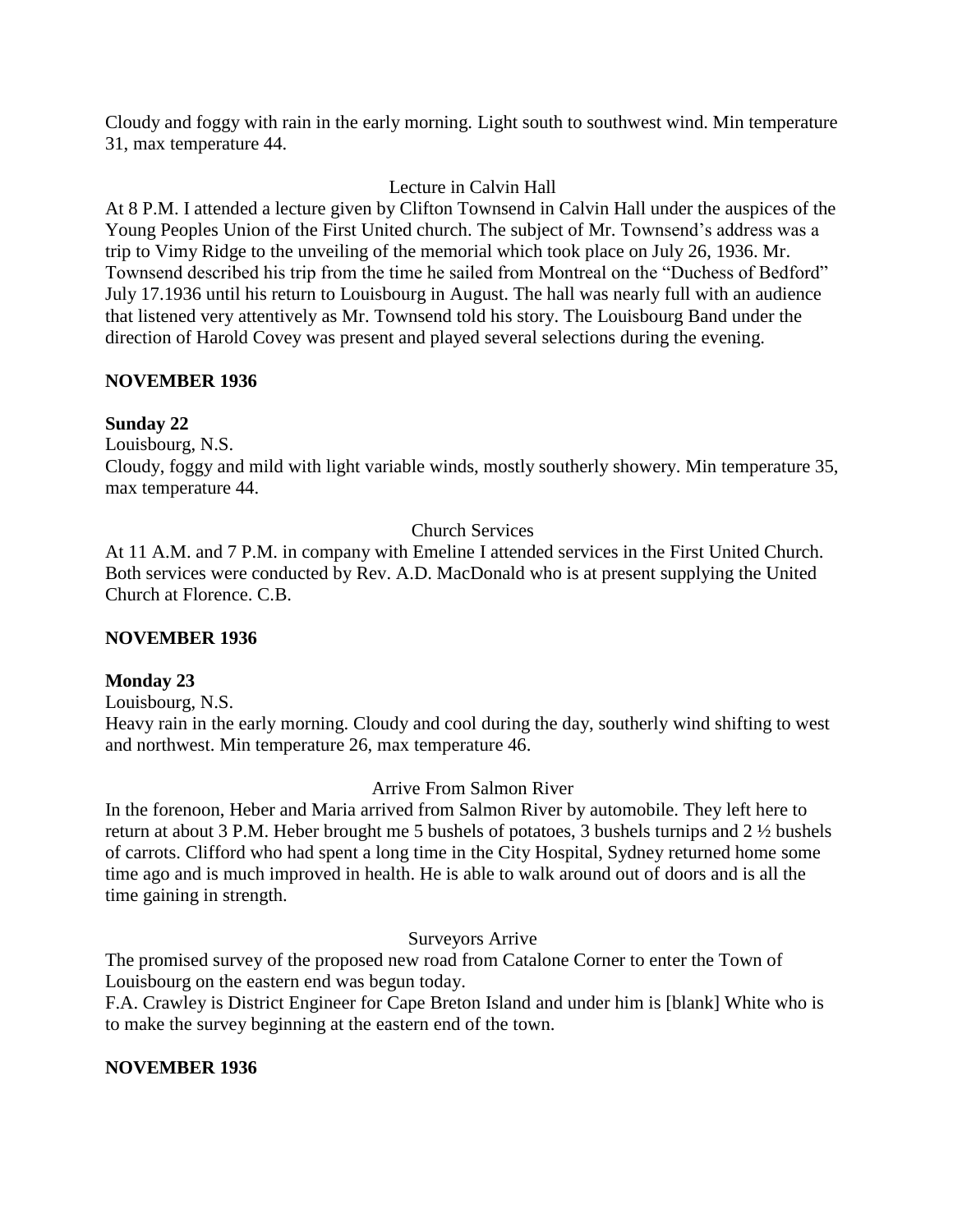### **Tuesday 24**

Louisbourg, N.S.

Cloudy and cool with west to southwest winds. Rain during the night. Min temperature 22, max temperature 33.

## Marriage

The marriage of Paul Bates of this town to Miss Jennie Baldwin of West Louisbourg and Fred Cunnington to Miss Mary Pope both of West Louisbourg, took place at 8:30 A.M. in Stella Maris Church. Rev. D.H. Doyle performed the ceremonies.

### **NOVEMBER 1936**

## **Wednesday 25**

Louisbourg, N.S. Sydney, N.S.

Snow storm in the early morning followed by showers of rain. Cloudy and cool throughout the day with light variable wind. Min temperature (Louisbourg) 28, max temperature (Louisbourg) 42. Snowfall at Louisbourg and vicinity about 5 inches, at Sydney about 2 inches.

## Meeting of Jail Commission

I motored to Sydney in the forenoon in AW. Cameron's truck for the purpose of attending the monthly meeting of the Cape Breton County Jail Commission. I arrived at Sydney at 11:15 A.M. Made a few business calls. Had dinner at Vidal Hotel. Attended meeting of the jail commission in the office of jail at 3 P.M. Present councillor Peter Calder of Glace Bay and myself. Alderman D.J. MacLean of Sydney the third member of the Commission was out of the city and unable to be present.

### Marriage

The marriage of Philip Baker to Rachael Wilma Wilcox, both of Louisbourg took place this evening in St. Bartholomew Church. Rev E.B. Gabriel performed the ceremony. Mr. and Mrs. Baker will reside at Louisbourg.

### **NOVEMBER 1936**

### **Thursday 26**

Louisbourg, N.S.

Heavy rain in the early morning which continued nearly all day with light southeast to southwest wind. Min temperature 22, max temperature 47.

Snow disappeared

Snow which fell early yesterday morning entirely disappeared during the day.

# **NOVEMBER 1936**

**Friday 27** Louisbourg, N.S.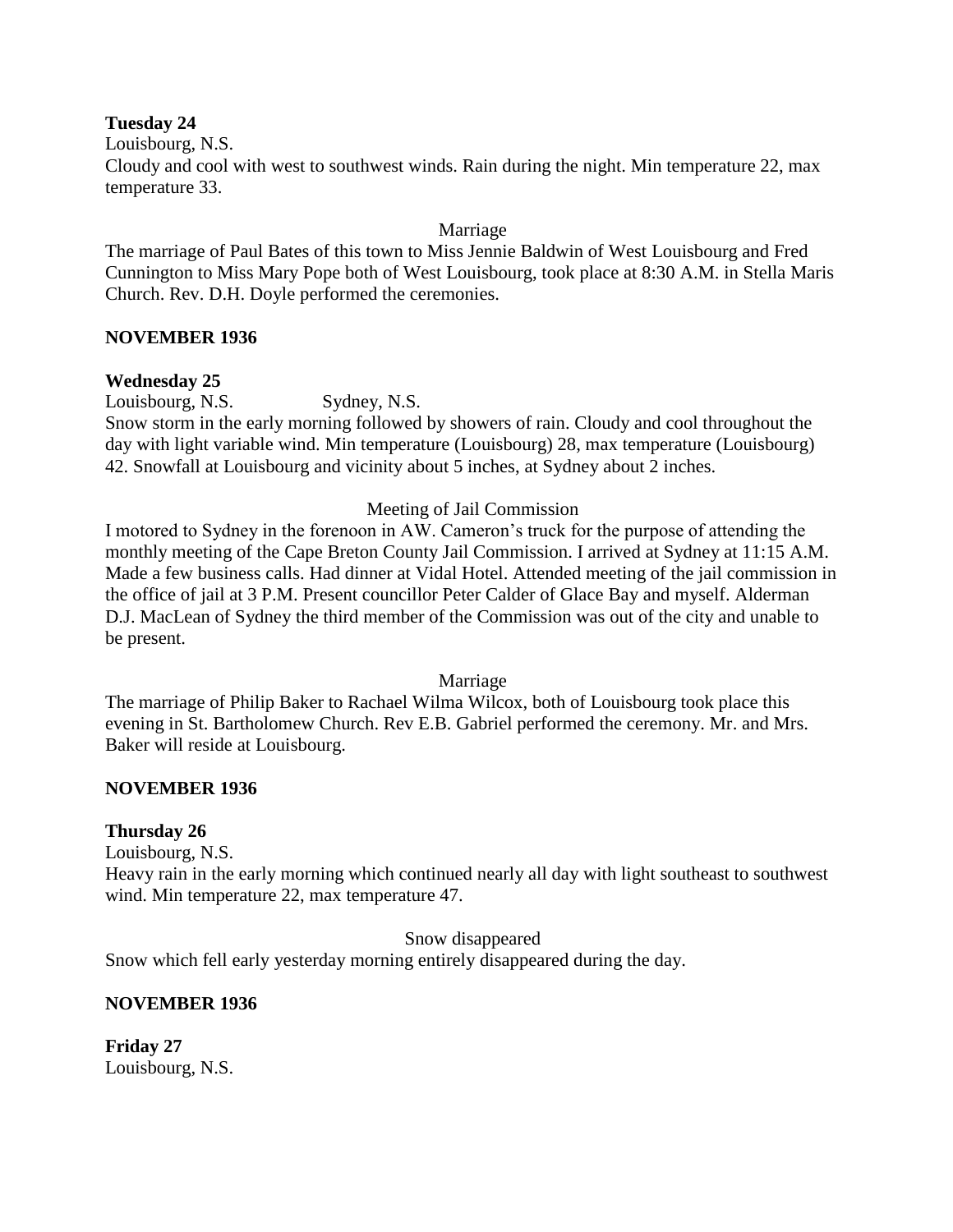Cloudy and mild with light southerly wind. Showers of rain and part snow in the evening. Min temperature [blank] max temperature [blank].

### **NOVEMBER 1936**

## **Saturday 28**

Louisbourg, N.S. Partly clear with moderate northwest wind. Min temperature 12, max temperature 32.

# Arrived Home

Rev. D.A. and Mrs. MacMillan arrived home this forenoon from Boston, Mass. where they have been for the last several weeks. While away Mr. MacMillan underwent two serious operations in the Deaconess Hospital, Boston. As a result of the operations and subsequent illness Mr. MacMillan is in very poor health and it may be many months before he is able to resume his duties as pastor of the First United Church. Mr. and Mrs. MacMillan left here for Boston on the 7<sup>th</sup> of last month.

### Attended supper

In the evening I attended a supper in Calvin hall which was held by the MacMillan Club of the First United Church.

## **NOVEMBER 1936**

### **Sunday 29**

Louisbourg, N.S.

Cloudy with rain which continued during the greater part of the day. Cleared in the evening. Fresh southeast wind which moderated and shifted to westerly in the evening. Min temperature 13, max temperature 40.

### Church Services

At 3 P.M. and 8:15 P.M. in company with Emeline I attended services in the First United Church. The 3 P.M. service was conducted by Rev. Pue-Gilchrist of St Andrew's United Church, Sydney and the evening services which consisted of a song service under the auspices of the Young Peoples Society of the First United Church was held by the President, Mr. John MacRury.

# **NOVEMBER 1936**

### **Monday 30**

Louisbourg, N.S.

Rain in the early morning. Cloudy during the greater part of the day. Light snow squalls at night shifting to northerly. Light southwest wind. Min temperature 19, max temperature

# Visited MacMillan

In the evening I visited Rev. D.A. MacMillan who is ill at the manse. Mr. MacMillan returned on last Saturday from Boston where he had undergone treatment and two operations in the Deaconess Hospital in that city. He appears to be improving in health.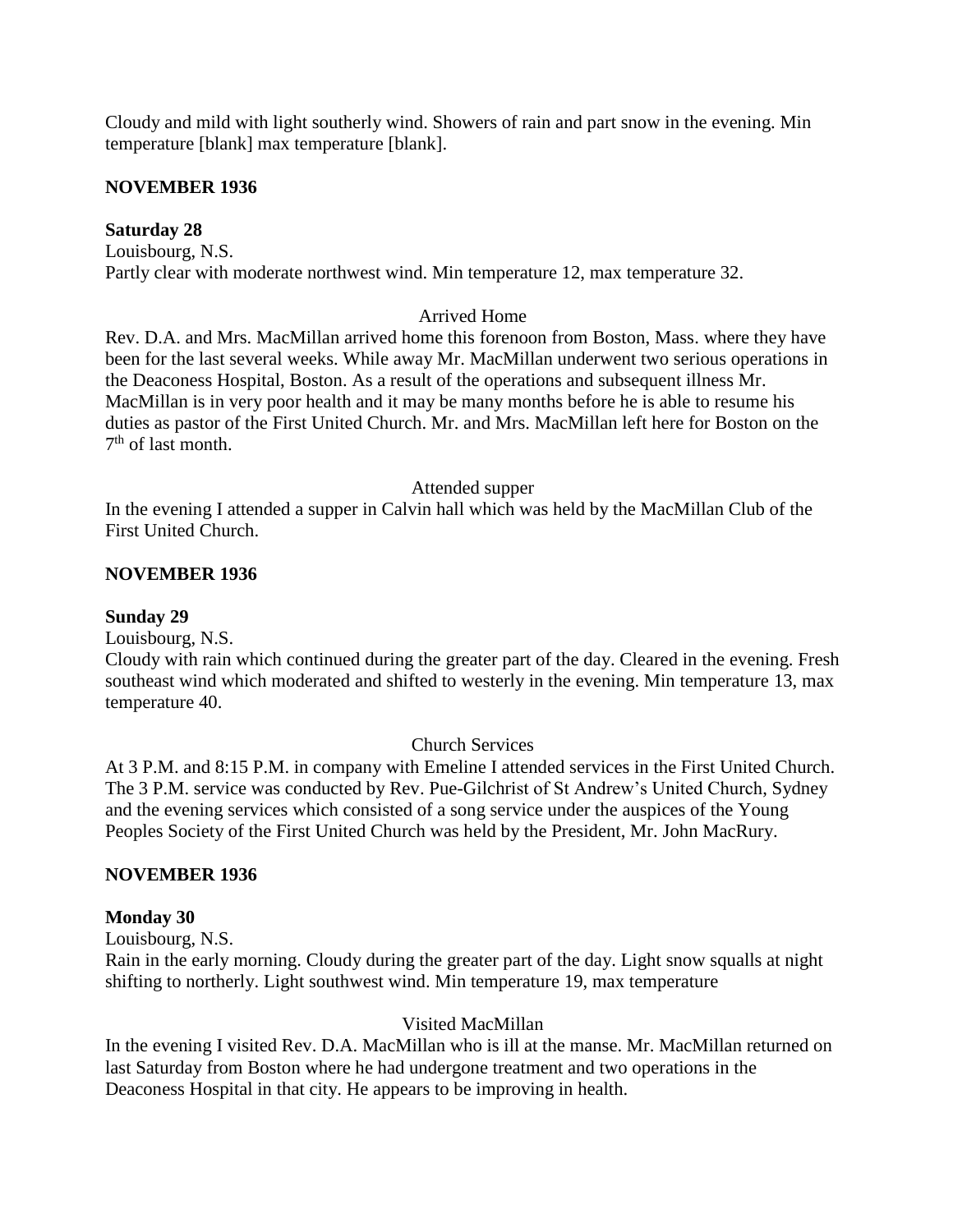## **DECEMBER 1936**

### **Tuesday 1**

Louisbourg, N.S.

Cold and partly clear with moderate to fresh northwest wind. A light skit of snow on the ground. Min temperature 19, max temperature 28.

## **DECEMBER 1936**

## **Wednesday 2**

Louisbourg, N.S.

Clear and cool with light northwest wind which shifted to southeast during the night. An ideal day. Min temperature 12, max temperature 30.

## **DECEMBER 1936**

## **Thursday 3**

Louisbourg, N.S. Rained heavily all day. Heavy southeast to south gale. Stormiest day for many months. Wind and rain moderated during the night. Min temperature [blank] max temperature [blank].

# Death of Rev. E.D. MacKillop

The death occurred today in the General Hospital, Glace Bay of Rev E.D. MacKillop, pastor of the United Church at Gabarus.

### **DECEMBER 1936**

**Friday 4** Louisbourg, N.S. Sydney, N.S. Clear and cool with light northwest wind. An ideal day. Min temperature 22, max temperature 40.

Motored to Sydney

[blank]

# **DECEMBER 1936**

# **Saturday 5**

Louisbourg, N.S.

Cool and partly clear with light variable wind, mostly northwest. Light snow squalls during the night. Min temperature 23, max temperature 34.

Dredge Arrives from Little Lorraine

The dredge which has been for the past several months engaged in dredging Little Lorraine harbor was towed here this forenoon by the tug, "TUSSEL". This outfit is enroute to St. Peter's, Richmond Co and intends to sail for its destination as soon as conditions are favorable.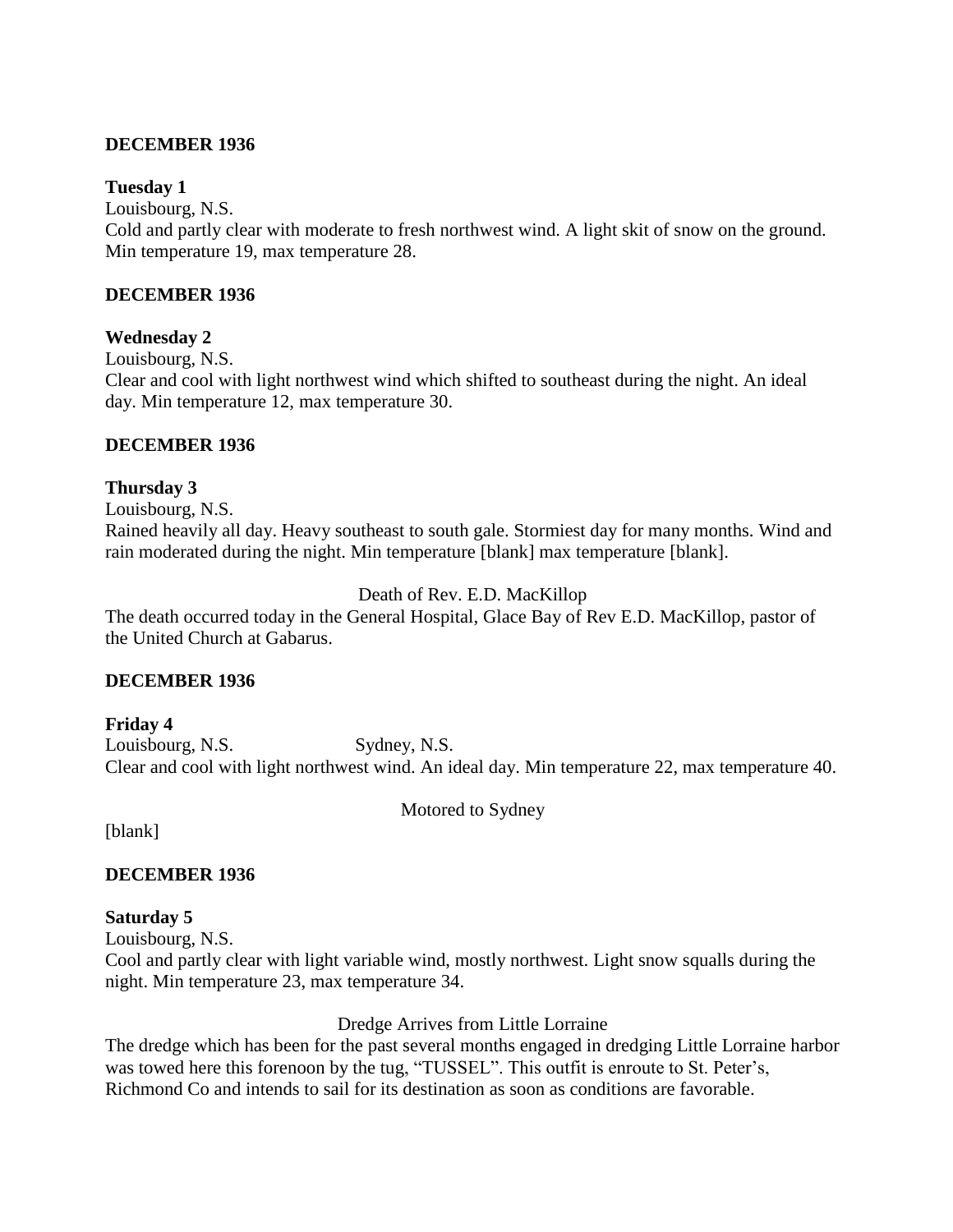### **DECEMBER 1936**

### **Sunday 6**

Louisbourg, N.S. Cool and partly clear with light variable wind. An ideal day. Min temperature 18, max temperature 28.

### Church Services

At 3 P.M. and 8:15 P.M. in company with Emeline I attended services in the First United Church. At 3 P.M. the preacher was Rev. [blank] Sinclair of St James United Church, Sydney. At 8:15 P.M. there was held a service of song by the Young People's Society of the United Church. Ed Levy was in charge of the service.

Dredge Sails for St. Peter's

[blank]

# **DECEMBER 1936**

### **Monday 7**

Louisbourg, N.S.

Cloudy with strong southwest wind and heavy rain which continued nearly all day. Min temperature 26, max temperature 43.

### **DECEMBER 1936**

### **Tuesday 8**

Louisbourg, N.S.

Cool and mostly clear with moderate to fresh northwest to north wind. Min temperature 14, max temperature 34.

Meeting of School Board

At 7:30 P.M. I attended and presided at a meeting of the School Board. Those present were: Commissioners: Clarence Peters, D.A. Campbell, G.B. Hiltz and M.S. Huntington. Clerk: B.M. Spencer and Truant Officer, D.M. Johnston.

At this meeting the application of Miss Catherine MacCuish for a position on the teaching staff of the Louisbourg school was accepted. Miss MacCuish is to take the place of Miss Alice Levy whose resignation has been accepted and is to take effect on the beginning of the Christmas holidays, Dec 18. Miss MacCuish is to fill out the balance of the term. Miss Alice Levy who has served efficiently on the staff of the Louisbourg School for several years is to be married on the 19<sup>th</sup> to Mr. Victor A. Fisher, a former Principal of the Louisbourg school and at present, supervisor of the New Waterford School.

### **DECEMBER 1936**

### **Wednesday 9**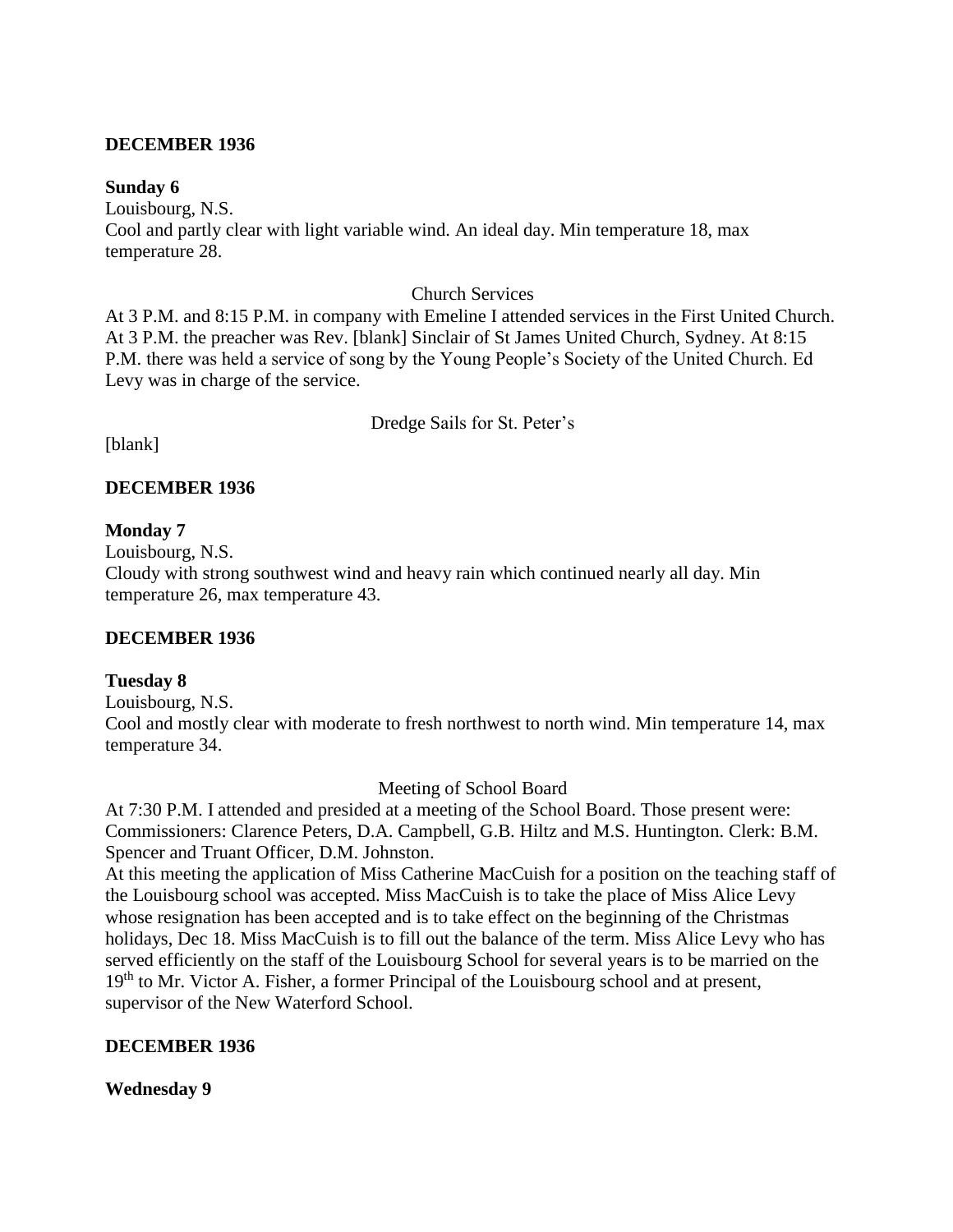Louisbourg, N.S.

Cool and cloudy with light to moderate northeast wind. Min temperature 12, max temperature 26.

# **DECEMBER 1936**

# **Thursday 10**

Louisbourg, N.S.

Cool and mostly cloudy with light to moderate easterly wind which shifted to southwest in the late afternoon. Min temperature 16, max temperature 34.

# King Edward the Eighth Abdicated

King Edward VIII, of Great Britain, Ireland and the British Dominion beyond the seas, King and Emperor of India, abdicated the throne today. He will be succeeded by his brother, the Duke of York, who will ascend the throne as George, the VI.

Edward the eighth came to the throne on January 20 of this year on the death of his father, George the fifth.

# **DECEMBER 1936**

# **Friday 11**

Louisbourg, N.S.

Cloudy and mild with heavy showers of rain during the afternoon and night. Moderate southeast to southwest winds. Min temperature 32, max temperature 43. **DECEMBER 1936**

# **Saturday 12**

Louisbourg, N.S.

Heavy rain in the early morning and during the greater part of the day. Light to moderate east and northeast winds. Min temperature 27, max temperature 48.

# **Concert**

At 8 P.M. I attended and took part in a concert and community "Sing Song" in Calvin Hall which was held under the auspices of the Louisbourg Brass Band under the direction of Harold Covey. A fairly good attendance of people of the town who appeared to enjoy the program. I sang two songs as follows: "Where the Bell in the Lighthouse rings ding dong" and "End of the Road". Proceeds of the concert for local charity.

# **DECEMBER 1936**

# **Sunday 13**

Louisbourg, N.S.

Cloudy during the entire day with light to moderate easterly wind. Heavy rain during the afternoon and night. Min temperature 26, max temperature 34.

Church Services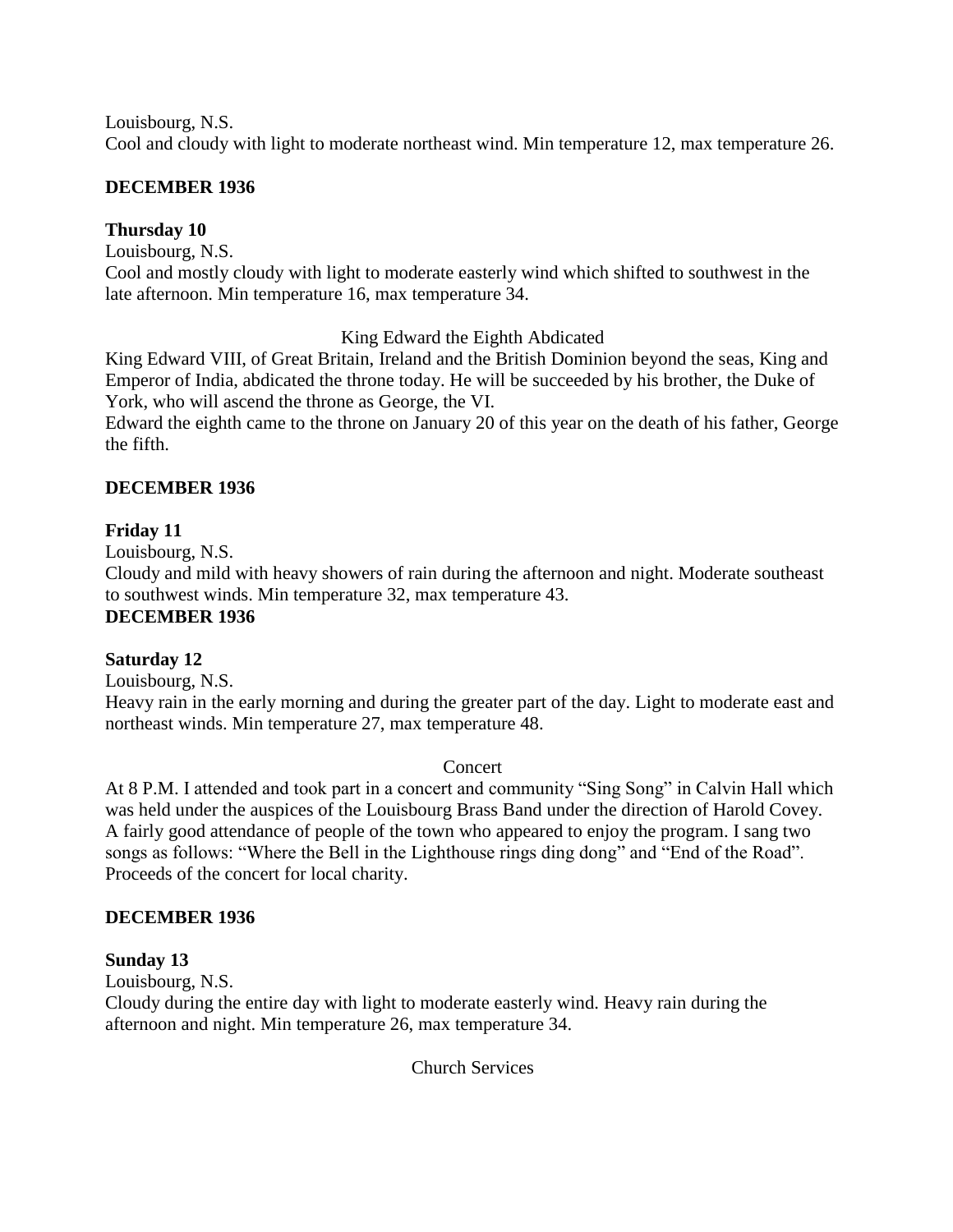At 11 A.M. in company with Emeline I attended service in the Presbyterian Church where Rev. Joseph Cathcart the regular pastor was the preacher. At 3 P.M. we attended service in the First United Church. Rev. Charles Anderson, of the United Church, New Aberdeen, Glace Bay was in charge of the service. At 8:15 P.M. we attended a song service in the First United Church which was in charge of the Young People's Society of the United Church. John MacRury was the leader.

### **DECEMBER 1936**

### **Monday 14**

Louisbourg, N.S. Cloudy with light to moderate northerly wind. Frost at night. Min temperature [blank] max temperature [blank].

King's Birthday

Today being the 41<sup>st</sup> anniversary of the birth of His Majesty King George the Sixth was observed as a public holiday throughout the Dominion. Schools, Banks and public offices remain closed during the day.

## **DECEMBER 1936**

## **Tuesday 15**

Louisbourg, N.S. Sydney, N.S. Mostly cloudy with moderate to fresh southwest wind. Min temperature (Louisbourg) 17, max temperature (Louisbourg) 35.

### Motored to Sydney

In the forenoon, I motored to Sydney for the purpose of attending a meeting of the Cape Breton County Jail Commission. Went part of the way with A.W. Cameron in his truck and the balance with Mr. & Mrs. George Lewis in their motor car. Arrived at Sydney at about 11:45 A.M. Had lunch at the Vidal Hotel.

Attended and presided at a meeting of the Jail Commission at 3 P.M. in the office of the jail. Present Commissioners: Councillor Peter Calder of Glace Bay, Alderman D.J. MacLean, Sydney and Mayor M.S. Huntington, Louisbourg.

### **DECEMBER 1936**

### **Wednesday 16**

Louisbourg, N.S. Cold and partly clear with moderate to fresh northwest wind. Min temperature 12, max temperature 30.

# **DECEMBER 1936**

**Thursday 17** Louisbourg, N.S.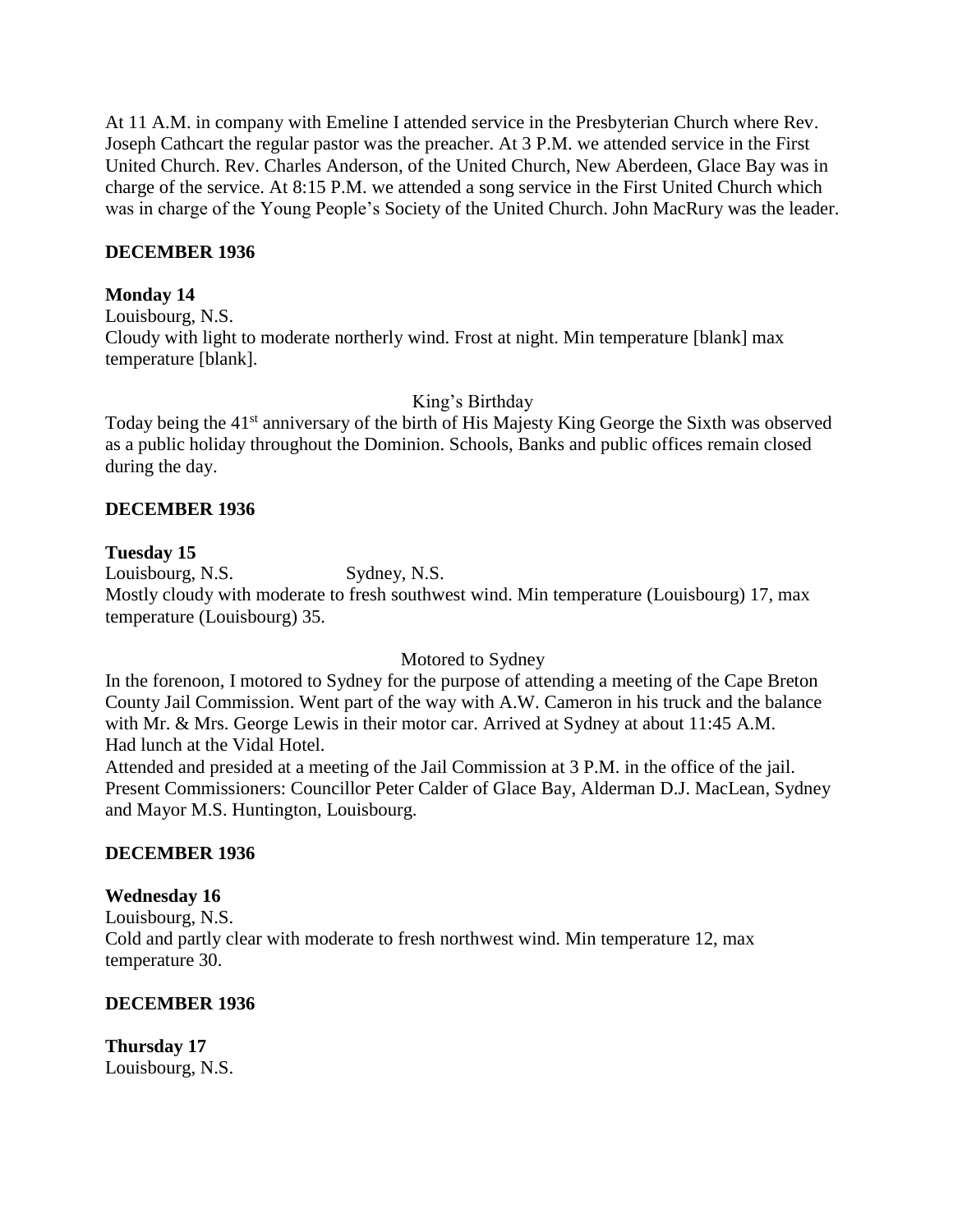Cloudy with fresh southwest wind. Heavy rain during the afternoon. Min temperature 12, max temperature 42.

## School Concert

At 7:30 P.M. the pupils of the Louisbourg schools, under the direction of their teachers had a concert in the Masonic hall.

## **DECEMBER 1936**

## **Friday 18**

Louisbourg, N.S.

Cool and mostly cloudy with moderate to fresh northwest wind. Min temperature 19, max temperature 36.

## Stone Dump Completed

The work of dumping with stone by the British Empire Steel and Coal Corporation Ltd of a section of the pier on the south side of Main Street is about completed. This stone dump was started on Sept 23, 1936 and since that time it is said that 16,290 tons of pit stone has been dumped into the section between the northern end of the old coal pocket to the town coal yard. It is rumored that the company intends during the coming year to dump the rest of the pier with stone all the way from where they left off to the shore of the harbor. The section which has been completed is about 200 feet in length.

# **DECEMBER 1936**

### **Saturday 19**

Louisbourg, N.S. Clear and moderately cold with light northwest wind. An ideal day. Min temperature 10, max temperature 27.

### Marriage

The marriage of Victor A Fisher to Miss Alice Levy took place at 10:30 A.M. in St Bartholomew Church. Rev. E.B. Gabriel performed the ceremony. Mr. Fisher was principal of Louisbourg schools from 1929 until 1932. Since 1932 until the present time he has been principal and supervisor of the schools in the Town of New Waterford. Miss Levy joined the staff of the Louisbourg schools in 1929 and was on the staff continuously until the closing of the school for the Christmas holidays, yesterday.

Mr. and Mrs. Fisher will reside in New Waterford. Emeline and I were present at the wedding luncheon at the home of the Brides parents, Capt. and Mrs. D.W. Levy, Warren Street.

# **DECEMBER 1936**

# **Sunday 20**

Louisbourg, N.S. Mostly clear with moderate to fresh southerly wind. Min temperature 10, max temperature 39.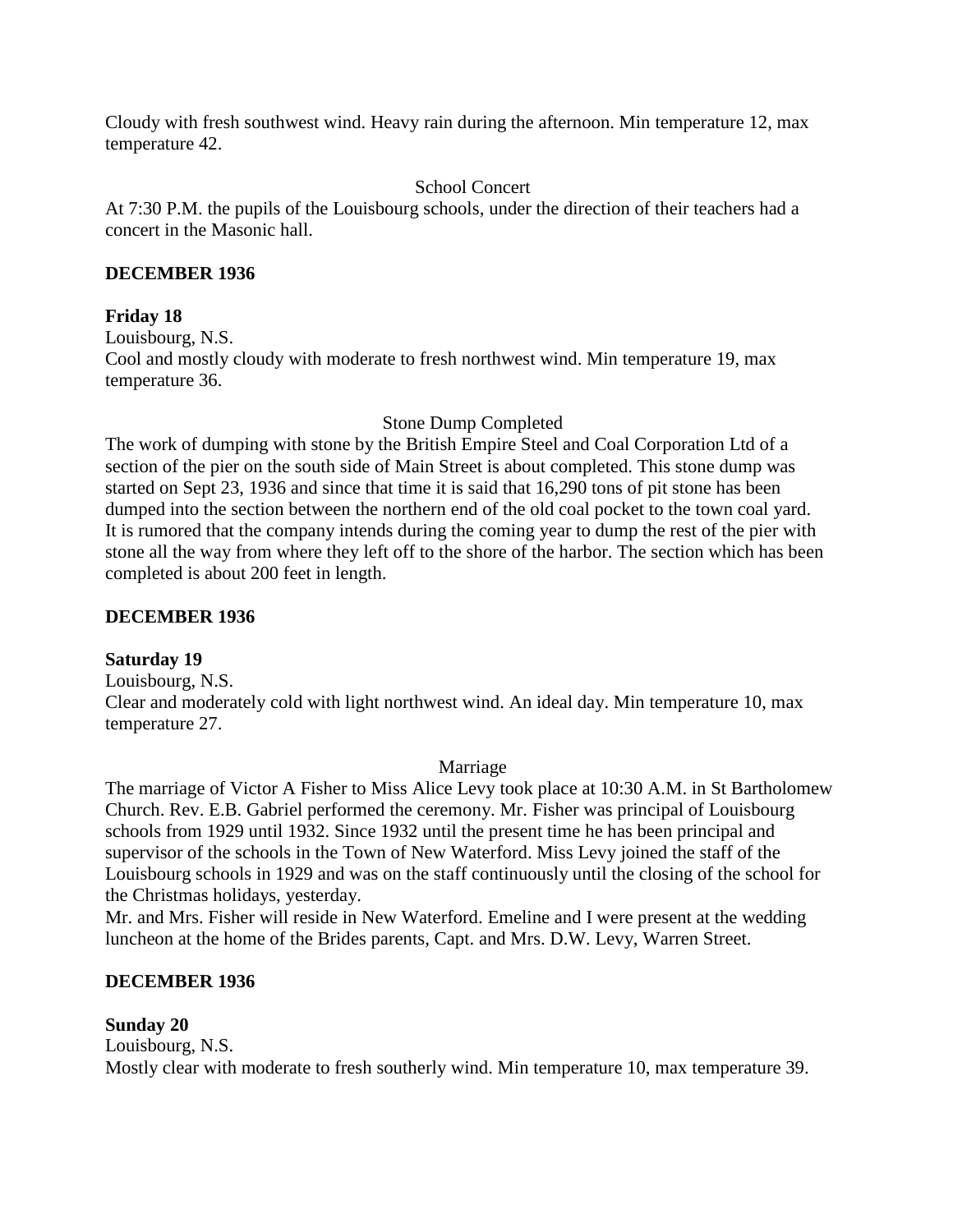### Church Services

At 11 A.M. and 7 P.M. in company with Emeline, I attended services in the First United Church. Mr. Donald MacLeod, United Church Divinity student whose home is at Broughton, C.B. conducted both services. Special Christmas music by the choir both morning and evening.

# Visited Mr. MacMillan

In the afternoon, Emeline and I visited Rev. D.A. MacMillan at the manse, where he is confined through illness. Since his return from the Deaconess Hospital, Boston, he is improving but not able to get about yet.

## **DECEMBER 1936**

## **Monday 21**

Louisbourg, N.S.

Heavy rain and wind in the early morning. Clear during part of the forenoon. Cloudy in the afternoon and evening with light rain squalls. Strong southwest wind. Min temperature 28, max temperature 40.

## **DECEMBER 1936**

## **Tuesday 22**

Louisbourg, N.S. Cool and mostly clear with light to moderate northwest wind. Min temperature 15, max temperature 32.

# **DECEMBER 1936**

### **Wednesday 23**

Louisbourg, N.S. Cold and partly clear with moderate to fresh northerly wind. Min temperature 12, max temperature 21.

### **DECEMBER 1936**

### **Thursday 24**

Louisbourg, N.S.

Clear and moderately cold with light to fresh west to southwest wind. Min temperature 12, max temperature 34.

### Community Christmas Tree

A community tree which was erected on my vacant lot, corner of Main and Warren Streets, was dedicated tonight when the Louisbourg Brass Band under the direction of Harold Covey gave an hours program of music in the presence of a large audience. Carols were also sung by the members of the band and others. During the concert, bags of candy were distributed to the children of the town. The tree was erected by the members of the band who worked very hard during the last few days to get it ready for tonights electric lights and presented a very handsome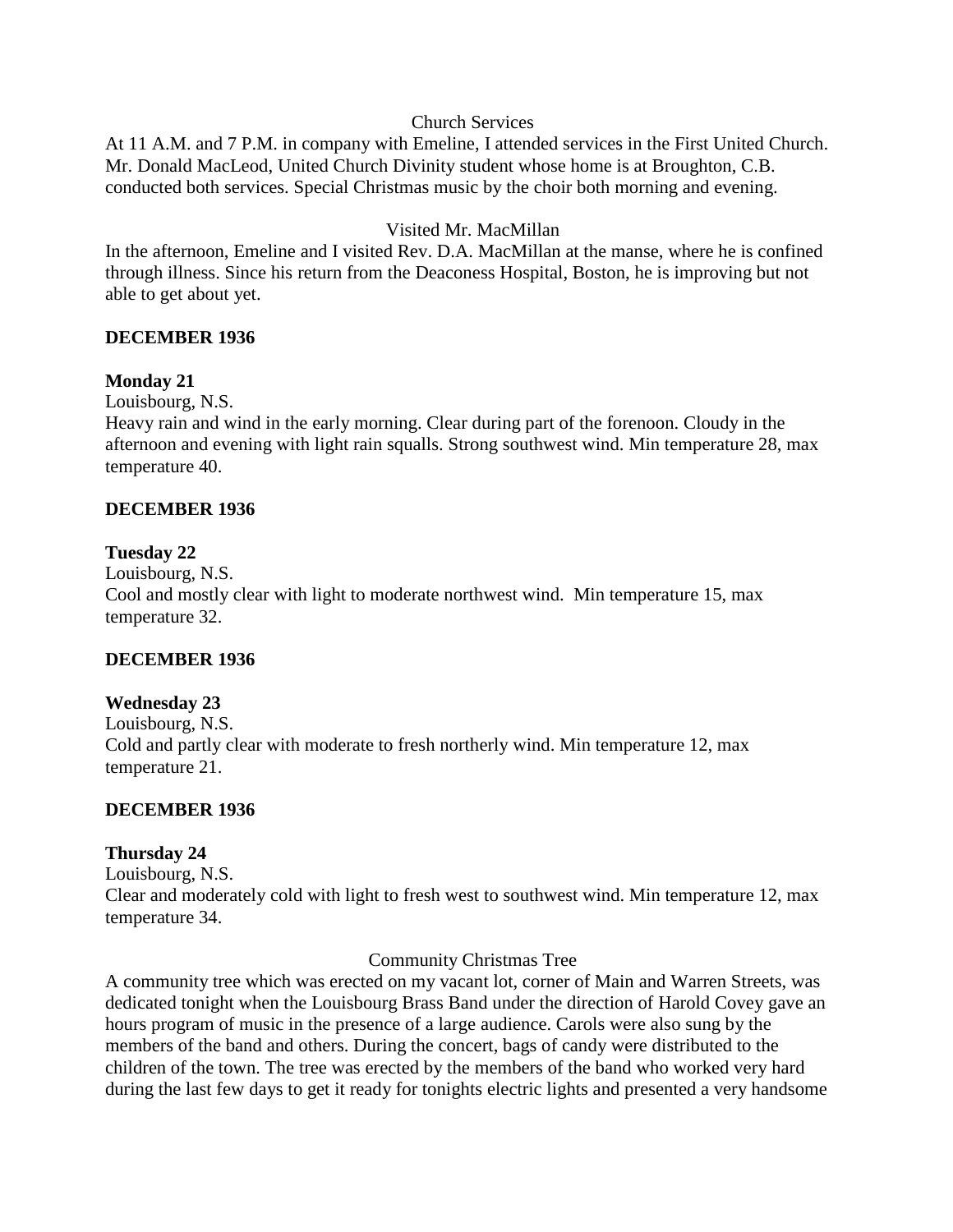appearance, the first of its kind in the town of Louisbourg. The money to defray the expenses was raised by subscriptions. The tree is upwards of twenty feet in height.

### S.S. SNELAND 1

Norwegian Steamer "SNELAND 1" arrived for bunker coal.

### **DECEMBER 1936**

## **Friday 25 Christmas Day**

Louisbourg, N.S.

Cold and remarkably clear with moderate gale of northwest wind. Min temperature 11, max temperature 31.

### Streets Bare and Dusty

Streets and fields entirely bare. Clouds of dust on the streets and highways being blown about by the force of the wind.

### No Family Gathering

Owing to the serious illness of my brother-in-law, Wesley Townsend, we did not have our annual family gathering at his home as we usually did for the past 12 years.

### Remained at Home

Emeline and I remained at home during the day. I had the shop open for a short time shortly before noon and after the arrival of the train in the evening for the distribution of newspapers coming by bus and train.

### FIRE

At about 9:45 A.M. the fire whistle sounded for a fire on the roof of the house owned and occupied by Mrs. Vincent O'Toole and family, Wolfe Street. I with other firemen responded as quickly as possible but the fire had been extinguished by the neighbors who had arrived before we got to the scene of the blaze. Damage estimated at about \$10.00. No insurance.

### S.S. SNELAND 1

Norwegian Steamer "SNELAND 1" sailed in the morning.

### **DECEMBER 1936**

### **Saturday 26**

Louisbourg, N.S. Clear and cold with light to moderate northwest wind. Min temperature 12, max temperature 19.

### Death of Mrs. Phoebe Dickson

The death of Mrs. Phoebe Dickson took place tonight at about 10 o'clock at the home of her son, Charles, New Waterford.

### **DECEMBER 1936**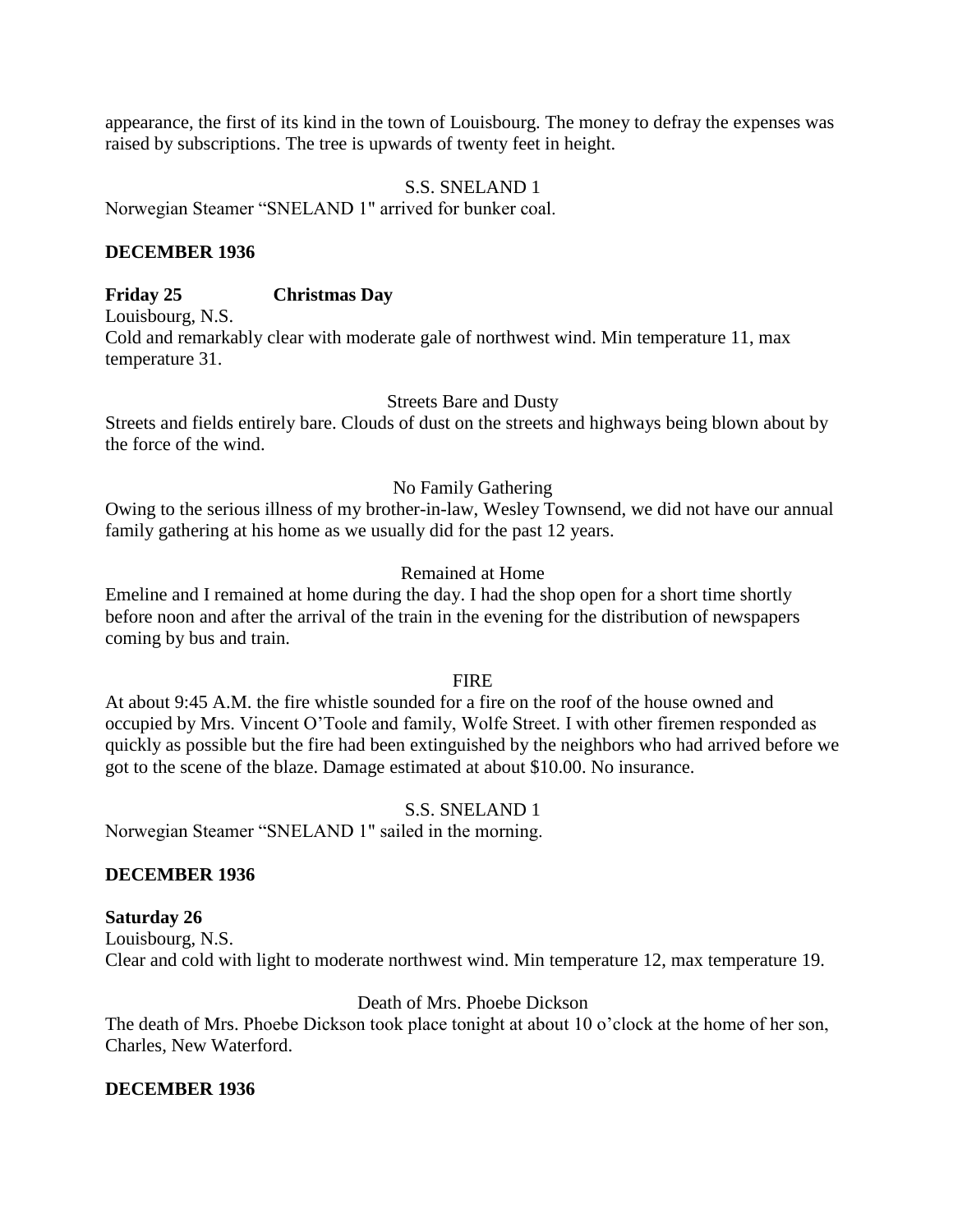### **Sunday 27**

Louisbourg, N.S.

Cloudy, snow began to fall at about 9 A.M. and continued until about noon and was followed by light rain. Snowfall about 2 inches. Moderate southwest wind. Min temperature 14, max temperature 36.

# Church Services

At 11 A.M. and 7 P.M. I attended services in the First United Church. Mr. Donald MacLeod, Divinity student, Broughton, C.B. conducted both services. Emeline accompanied me in the morning, but was not out to the evening service.

# **DECEMBER 1936**

# **Monday 28**

Louisbourg, N.S.

Cloudy with rain during the greater part of the day. Fresh southwest wind which shifted to west and northwest at night, increasing to a moderate gale. Min temperature [blank] max temperature [blank].

The remnant of the snow that fell yesterday forenoon all disappeared early in the day.

# Council Meeting

At 7:30 P.M. I attended and presided at a meeting of the Town Council. Those present were: Councillors: D.J. MacInnis, G.B. Hiltz, James F.D. Townsend, Alex C. MacDonald, Mayor, M.S. Huntington. Clerk: B.M. Spencer, Policeman D.W. Johnston. At the opening of the meeting the oath of

# **DECEMBER 1936**

# **Tuesday 29**

Louisbourg, N.S.

Cold and partly clear with moderate northwest wind. Min temperature [blank] max temperature [blank].

# Funeral

At 1:30 P.M. Emeline and I attended the funeral of the late Mrs. Phoebe Dickson which took place from the First United Church where the service was conducted by Rev. Matheson, pastor of the United Church, New Waterford, assisted by Mr. Donald MacLeod, Divinity student of Broughton, C.B.

The remains of the late Mrs. Dickson were brought from New Waterford by hearse and arrived here at about 1:30 P.M. Interment took place in the United Church Cemetery on Clarkes' Road.

# **DECEMBER 1936**